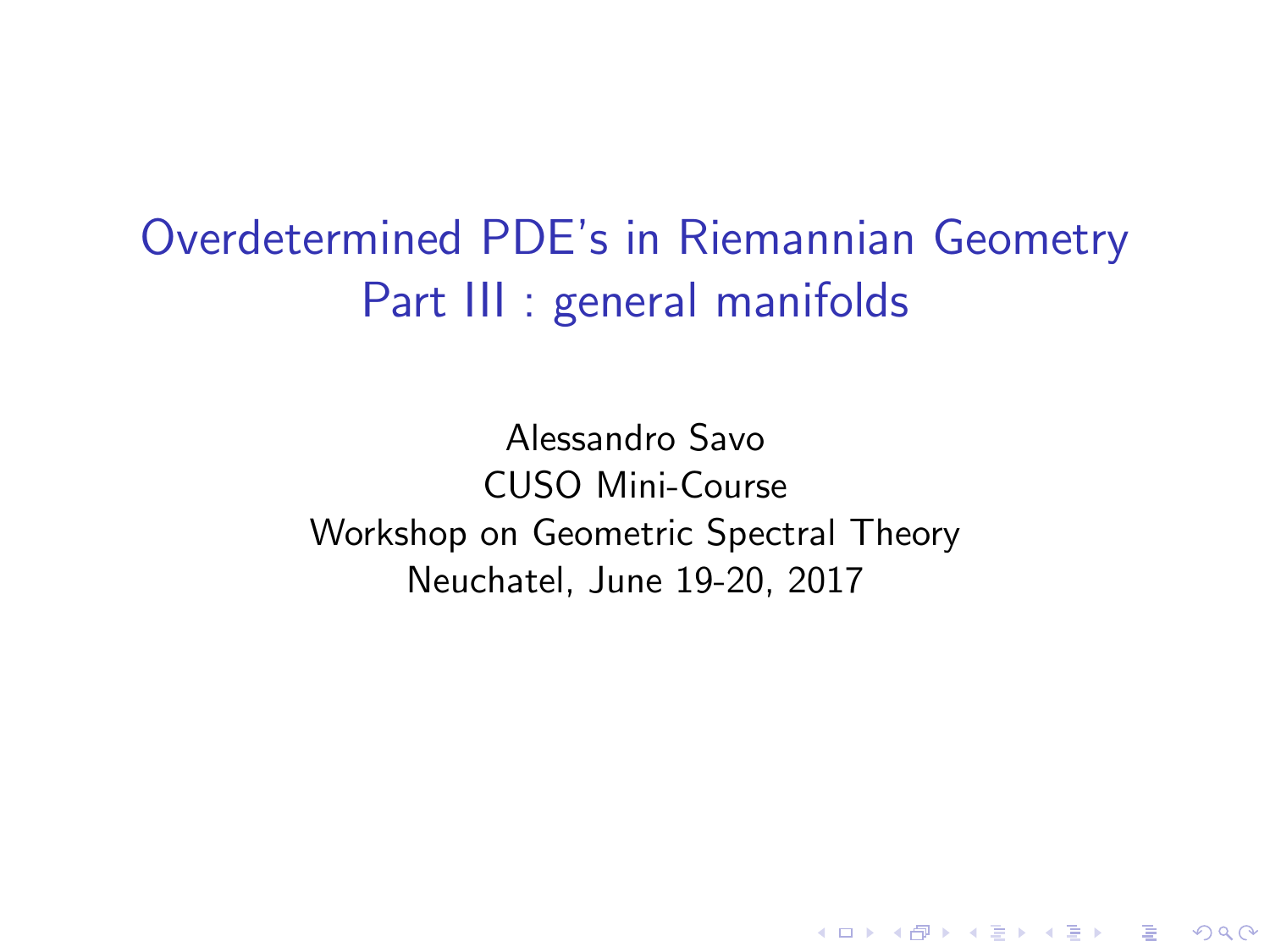We now consider compact domains in a general Riemannian manifold and study the Serrin problem:

$$
\begin{cases} \Delta u = 1 \quad \text{on} \quad \Omega \\ u = 0, \frac{\partial u}{\partial N} = c \quad \text{on} \quad \partial \Omega \end{cases}
$$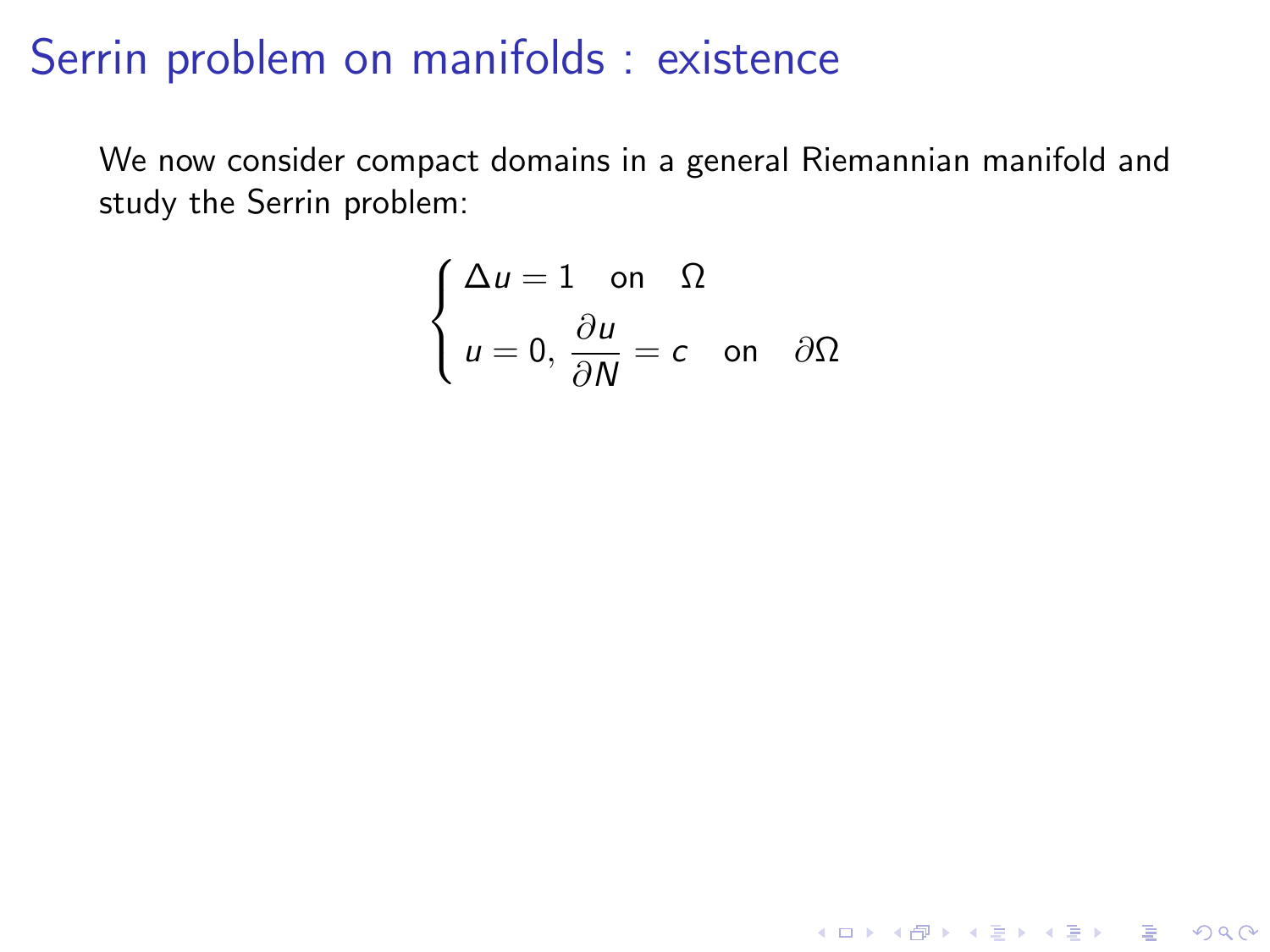We now consider compact domains in a general Riemannian manifold and study the Serrin problem:

$$
\begin{cases} \Delta u = 1 \quad \text{on} \quad \Omega \\ u = 0, \frac{\partial u}{\partial N} = c \quad \text{on} \quad \partial \Omega \end{cases}
$$

K ロ ▶ K @ ▶ K 할 ▶ K 할 ▶ | 할 | © 9 Q @

The first question is about existence.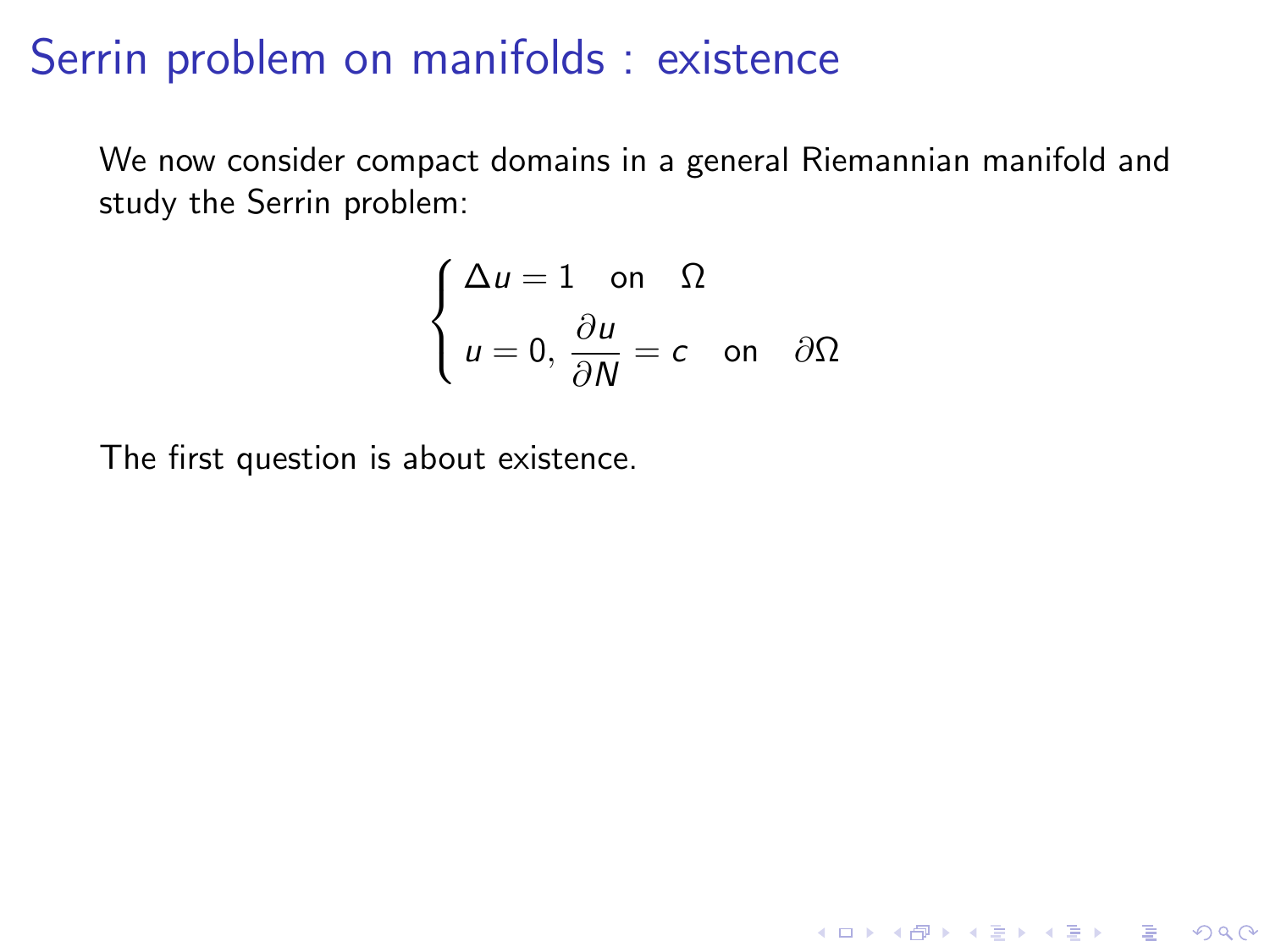We now consider compact domains in a general Riemannian manifold and study the Serrin problem:

$$
\begin{cases} \Delta u = 1 \quad \text{on} \quad \Omega \\ u = 0, \frac{\partial u}{\partial N} = c \quad \text{on} \quad \partial \Omega \end{cases}
$$

The first question is about existence.

In any Riemannian manifold we have geodesic balls :

$$
B(x_0, R) = \{x \in M : d(x_0, x) \le R\}.
$$

K ロ ▶ K @ ▶ K 할 > K 할 > 1 할 > 1 이익어

They are smooth if  $R$  is small enough. But :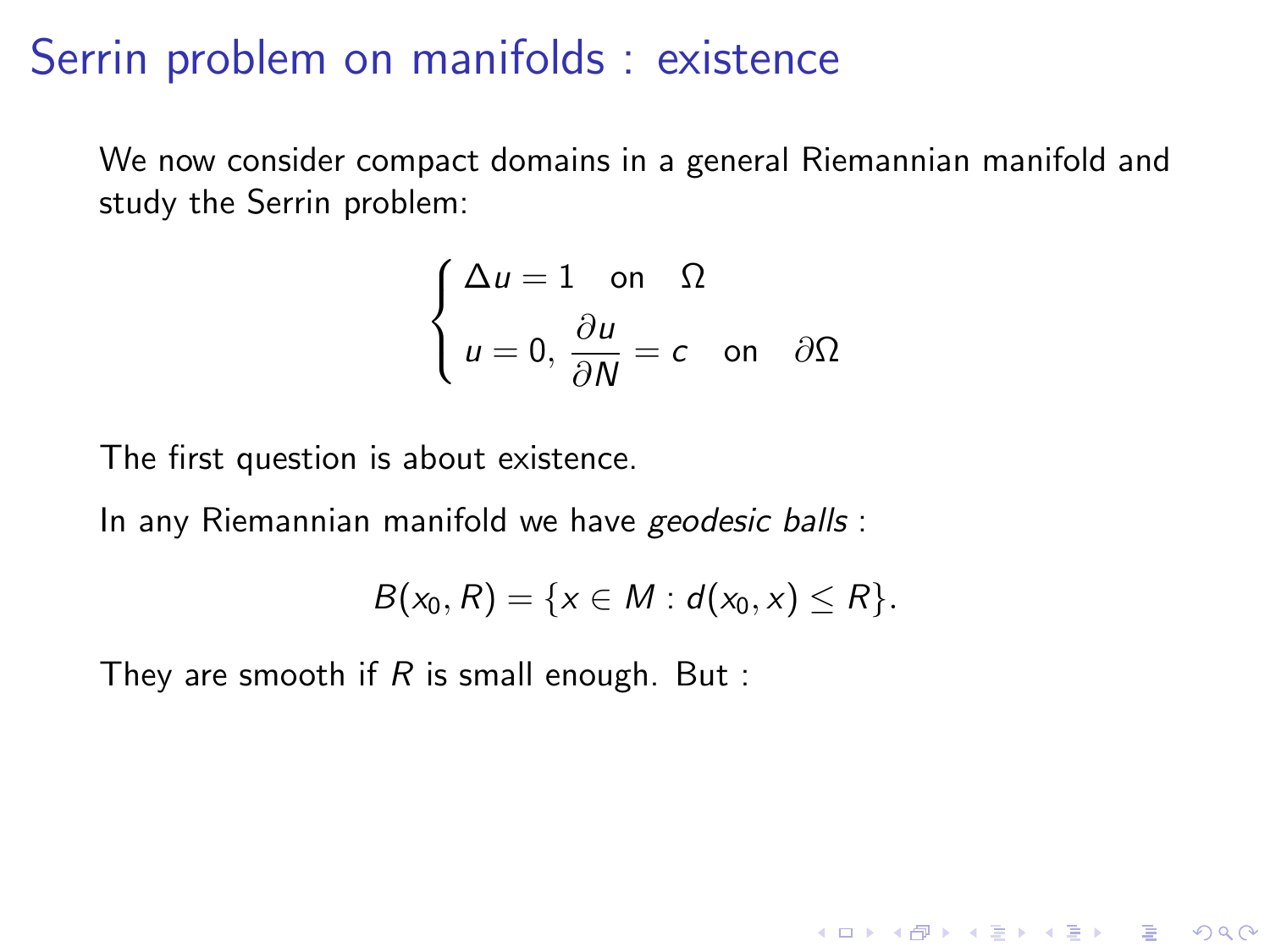We now consider compact domains in a general Riemannian manifold and study the Serrin problem:

$$
\begin{cases} \Delta u = 1 \quad \text{on} \quad \Omega \\ u = 0, \frac{\partial u}{\partial N} = c \quad \text{on} \quad \partial \Omega \end{cases}
$$

The first question is about existence.

In any Riemannian manifold we have geodesic balls :

$$
B(x_0, R) = \{x \in M : d(x_0, x) \le R\}.
$$

**KORK ERKER ADE YOUR** 

They are smooth if  $R$  is small enough. But :

Are they harmonic ?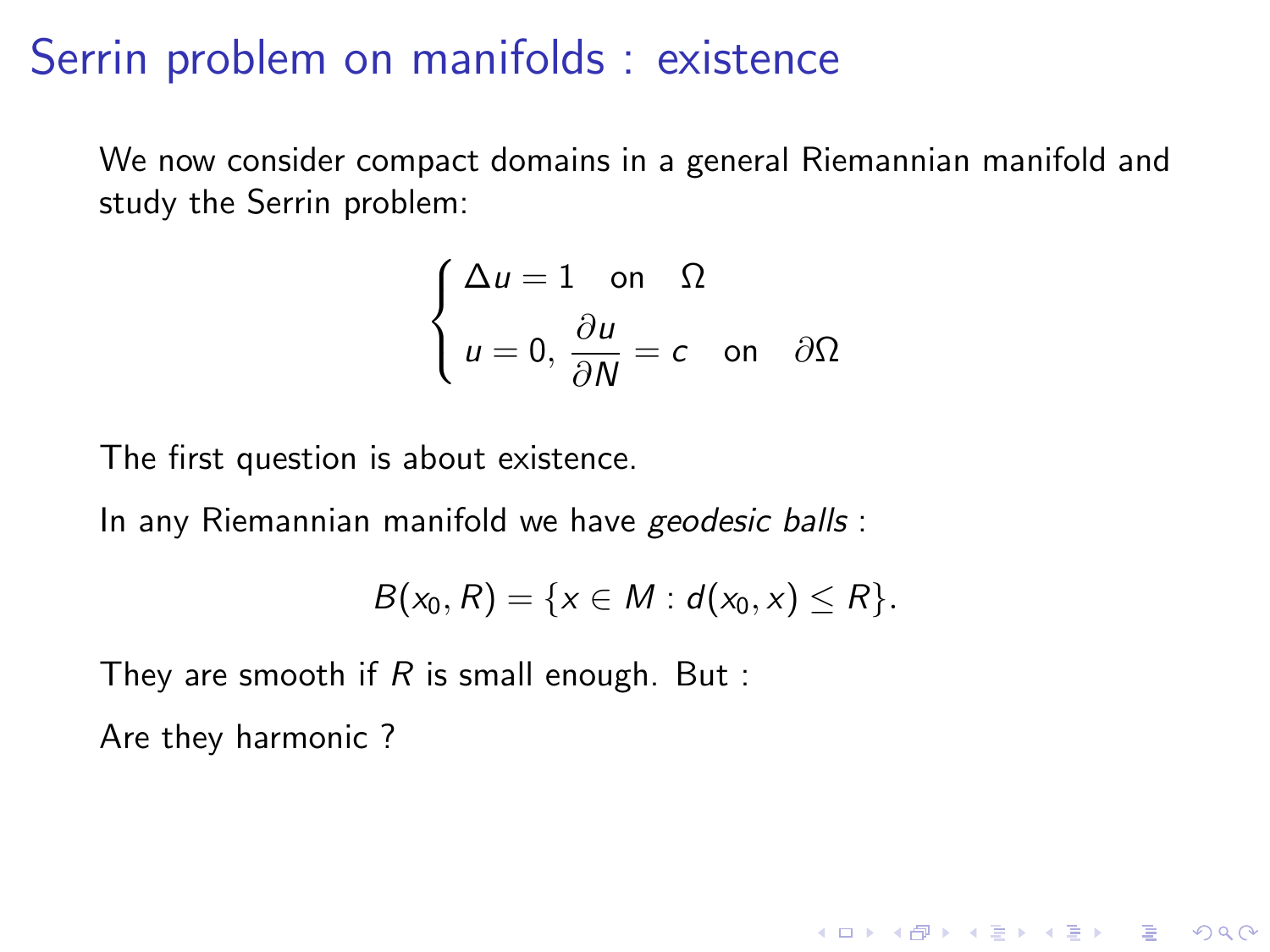We now consider compact domains in a general Riemannian manifold and study the Serrin problem:

$$
\begin{cases} \Delta u = 1 \quad \text{on} \quad \Omega \\ u = 0, \frac{\partial u}{\partial N} = c \quad \text{on} \quad \partial \Omega \end{cases}
$$

The first question is about existence.

In any Riemannian manifold we have geodesic balls :

$$
B(x_0, R) = \{x \in M : d(x_0, x) \le R\}.
$$

They are smooth if  $R$  is small enough. But :

Are they harmonic ?

The answer is expected to be, in general, negative, unless the metric is very "symmetric" (space-forms and few other situations).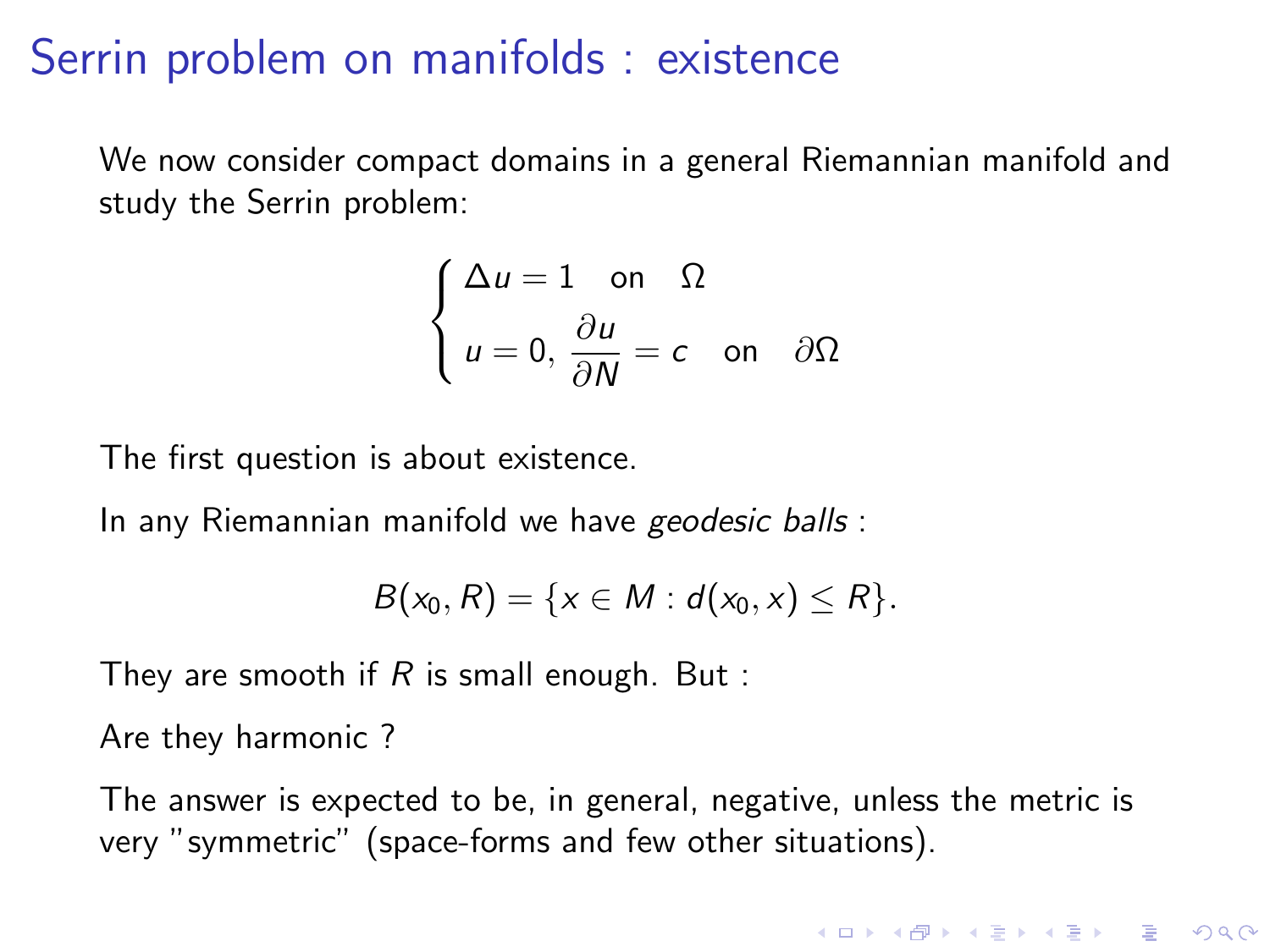K ロ ▶ K @ ▶ K 할 ▶ K 할 ▶ | 할 | ⊙Q @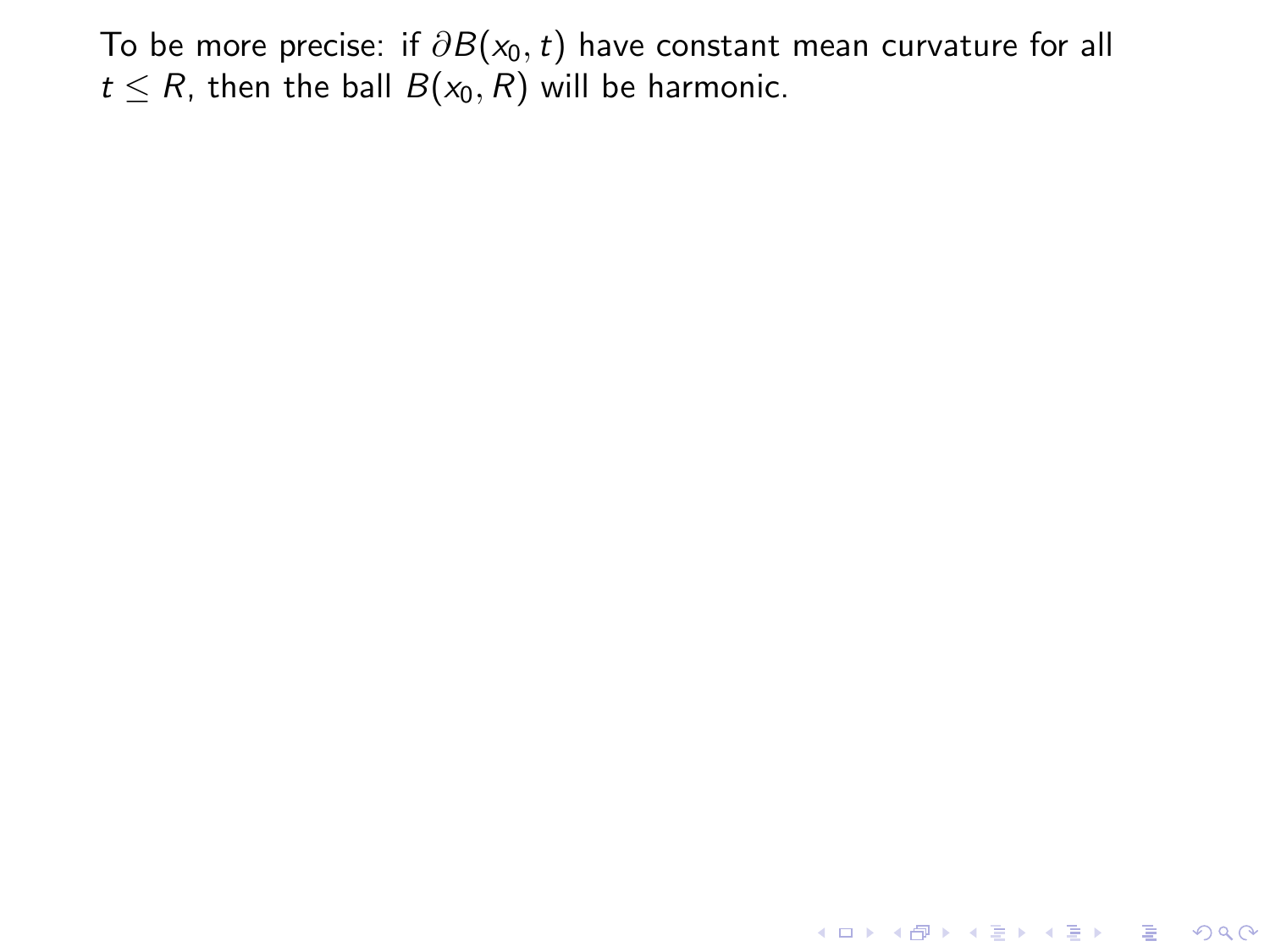Manifolds which meet this property (that is, every small geodesic ball has boundary of constant mean curvature) are called locally harmonic. Thus: small balls in a locally harmonic manifold are, themselves, harmonic domains.

**K ロ ▶ K @ ▶ K 할 X X 할 X → 할 X → 9 Q Q ^**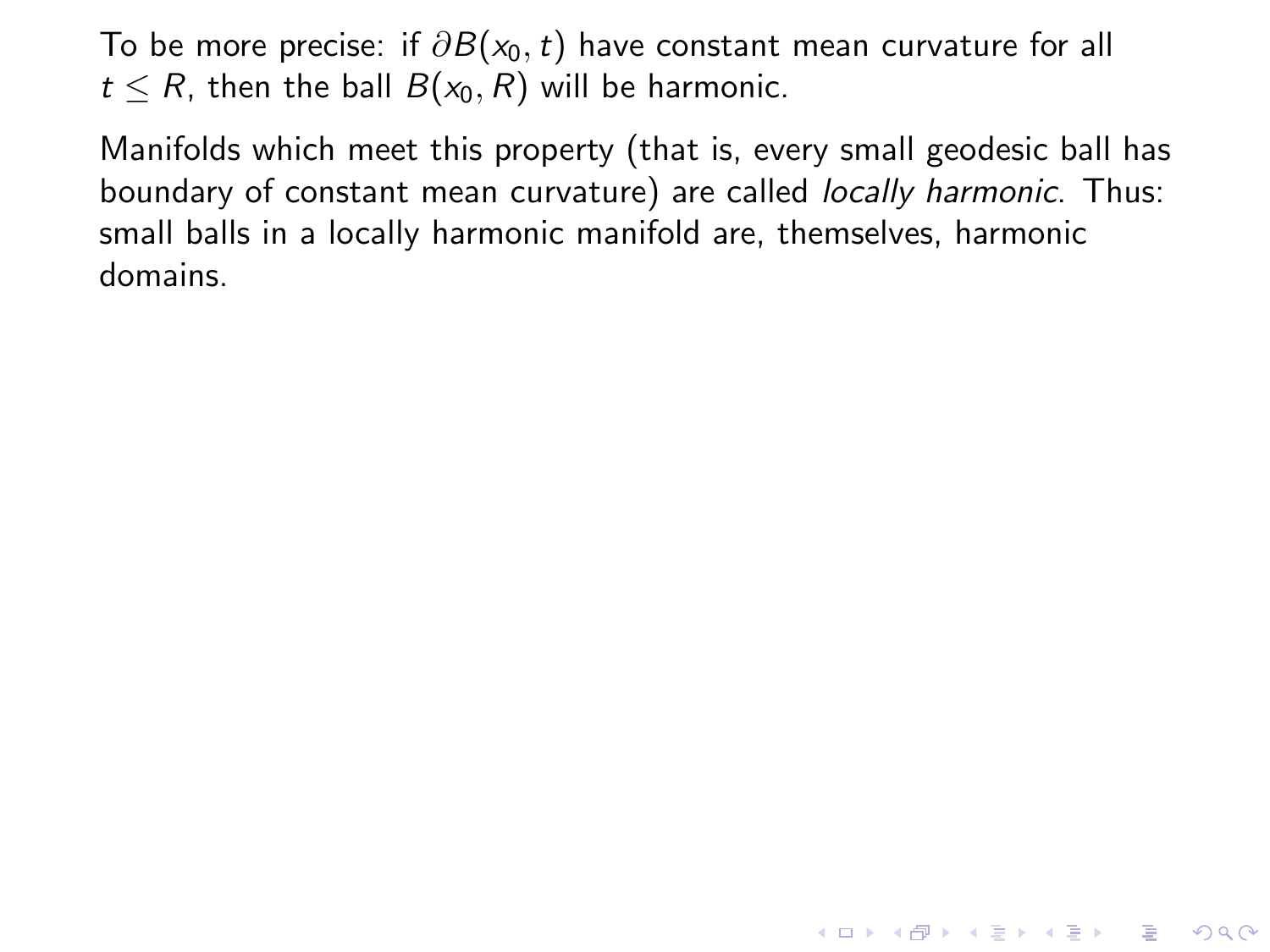Manifolds which meet this property (that is, every small geodesic ball has boundary of constant mean curvature) are called locally harmonic. Thus: small balls in a locally harmonic manifold are, themselves, harmonic domains.

For a general manifold, we don't have natural candidates for harmonic domains, and the existence question is not trivial at all.

**K ロ ▶ K @ ▶ K 할 X X 할 X → 할 X → 9 Q Q ^**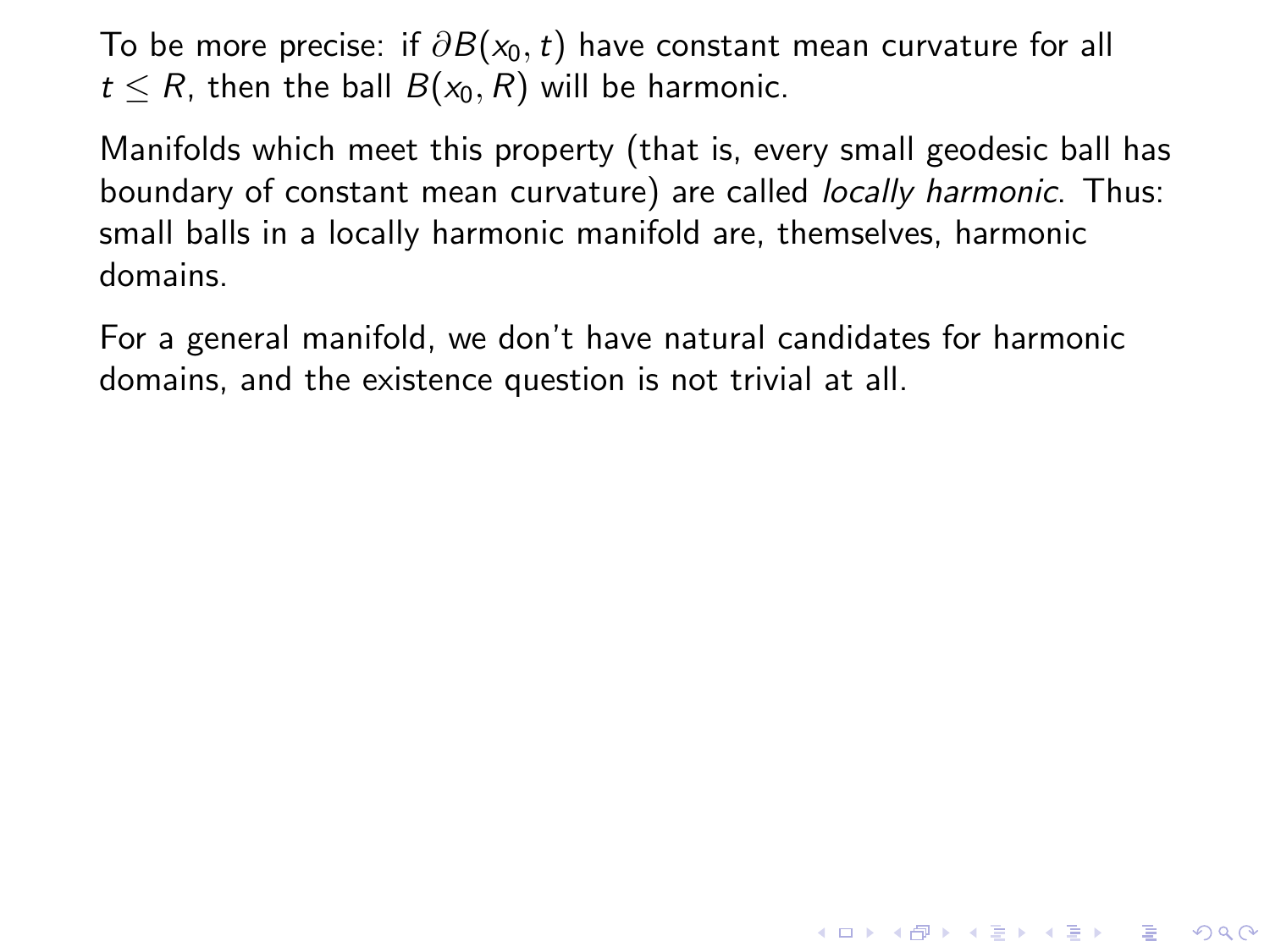Manifolds which meet this property (that is, every small geodesic ball has boundary of constant mean curvature) are called locally harmonic. Thus: small balls in a locally harmonic manifold are, themselves, harmonic domains.

For a general manifold, we don't have natural candidates for harmonic domains, and the existence question is not trivial at all.

This question was addressed in a paper by Fall and Minlend where they prove the following facts.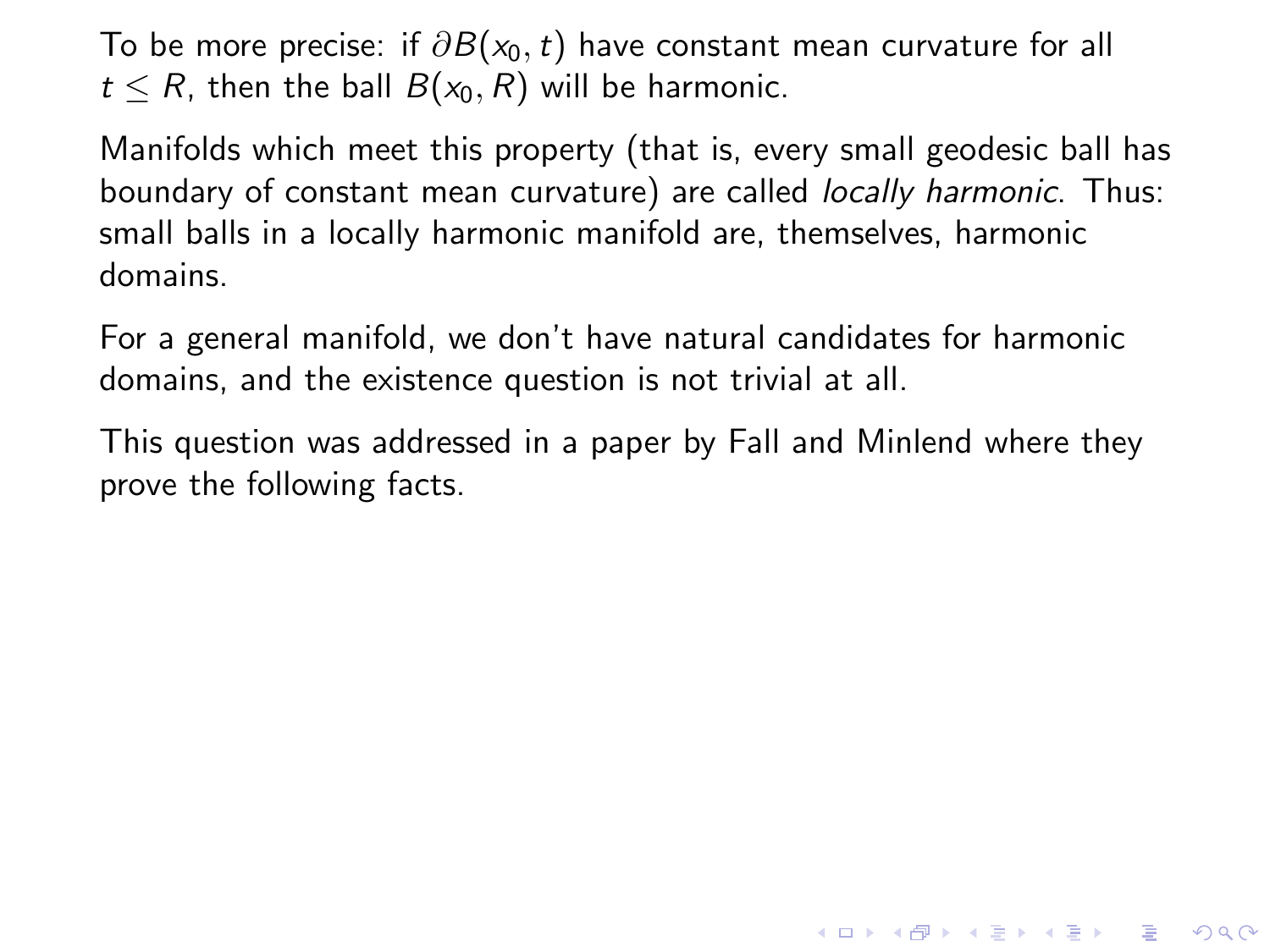Manifolds which meet this property (that is, every small geodesic ball has boundary of constant mean curvature) are called locally harmonic. Thus: small balls in a locally harmonic manifold are, themselves, harmonic domains.

For a general manifold, we don't have natural candidates for harmonic domains, and the existence question is not trivial at all.

This question was addressed in a paper by Fall and Minlend where they prove the following facts.

Given a compact Riemannian manifold  $(M^n, g)$ , there exists  $\epsilon_0$  such that, for all  $\epsilon \in (0, \epsilon_0)$  we can find a compact domain  $\Omega_{\epsilon}$  supporting a solution  $u_{\epsilon}$  to the Serrin problem with the following constant c: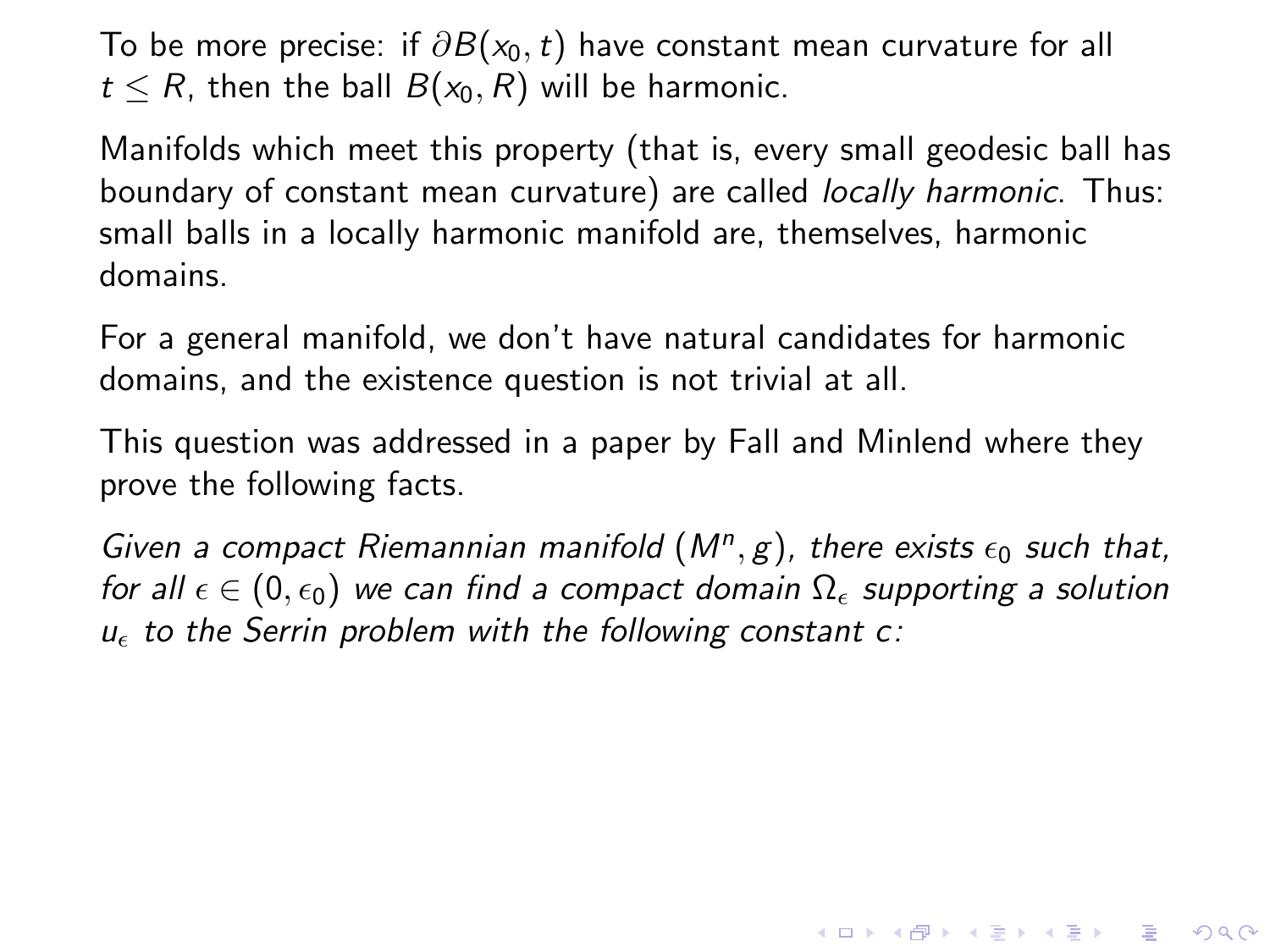Manifolds which meet this property (that is, every small geodesic ball has boundary of constant mean curvature) are called locally harmonic. Thus: small balls in a locally harmonic manifold are, themselves, harmonic domains.

For a general manifold, we don't have natural candidates for harmonic domains, and the existence question is not trivial at all.

This question was addressed in a paper by Fall and Minlend where they prove the following facts.

Given a compact Riemannian manifold  $(M^n, g)$ , there exists  $\epsilon_0$  such that, for all  $\epsilon \in (0, \epsilon_0)$  we can find a compact domain  $\Omega_{\epsilon}$  supporting a solution  $u_{\epsilon}$  to the Serrin problem with the following constant c:

$$
\begin{cases} \Delta u_{\epsilon} = 1 \quad \text{on} \quad \Omega\\ u_{\epsilon} = 0, \ \frac{\partial u_{\epsilon}}{\partial N} = \frac{\epsilon}{n} \quad \text{on} \quad \partial \Omega \end{cases}
$$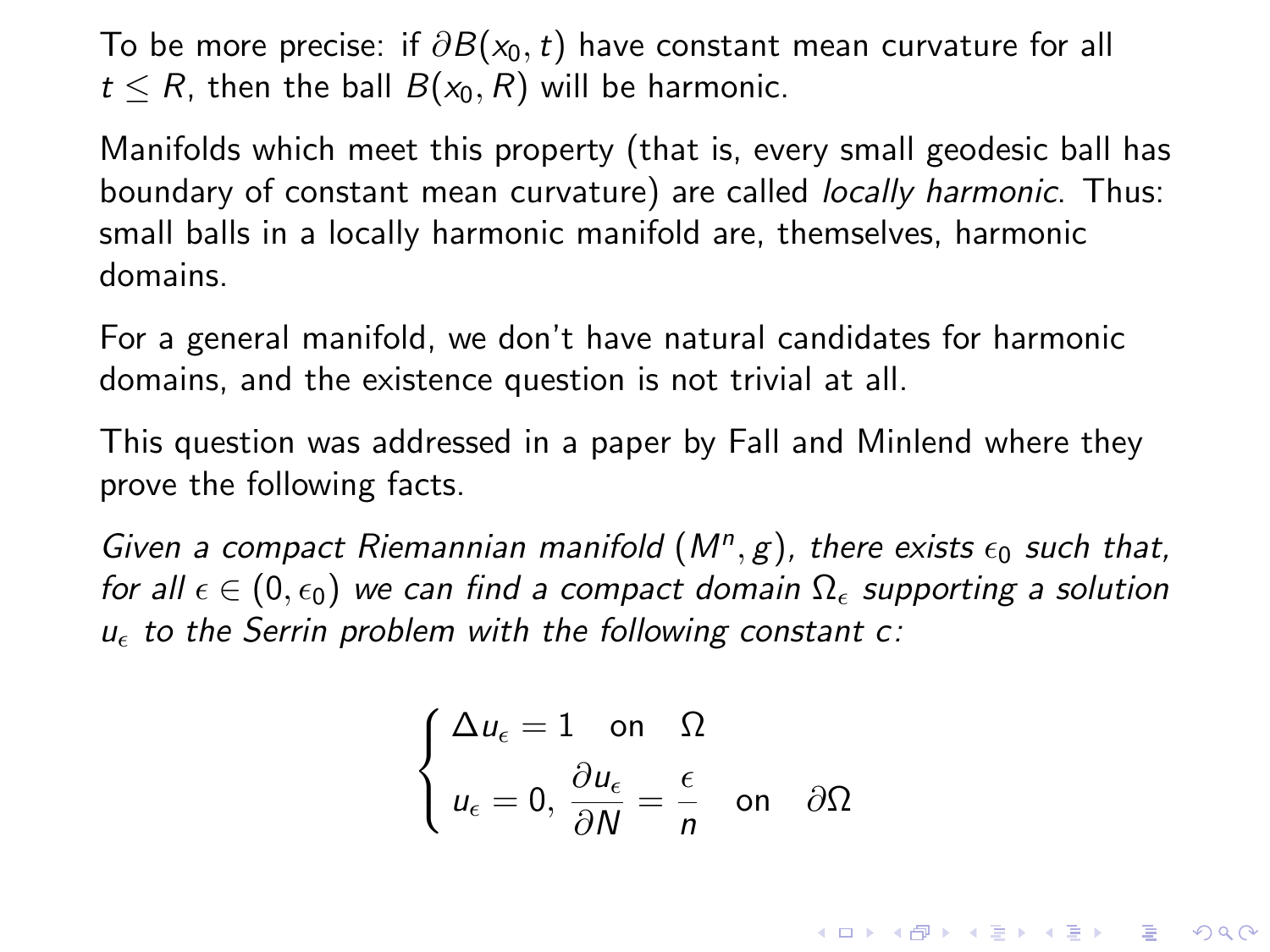Manifolds which meet this property (that is, every small geodesic ball has boundary of constant mean curvature) are called locally harmonic. Thus: small balls in a locally harmonic manifold are, themselves, harmonic domains.

For a general manifold, we don't have natural candidates for harmonic domains, and the existence question is not trivial at all.

This question was addressed in a paper by Fall and Minlend where they prove the following facts.

Given a compact Riemannian manifold  $(M^n, g)$ , there exists  $\epsilon_0$  such that, for all  $\epsilon \in (0, \epsilon_0)$  we can find a compact domain  $\Omega_{\epsilon}$  supporting a solution  $u_{\epsilon}$  to the Serrin problem with the following constant c:

$$
\begin{cases} \Delta u_{\epsilon} = 1 \quad \text{on} \quad \Omega \\ u_{\epsilon} = 0, \frac{\partial u_{\epsilon}}{\partial N} = \frac{\epsilon}{n} \quad \text{on} \quad \partial \Omega \end{cases}
$$

Note that the constant value  $\frac{\epsilon}{n}$  is the same as that of a Euclidean ball. **K ロ ▶ K @ ▶ K 할 X X 할 X → 할 X → 9 Q Q ^**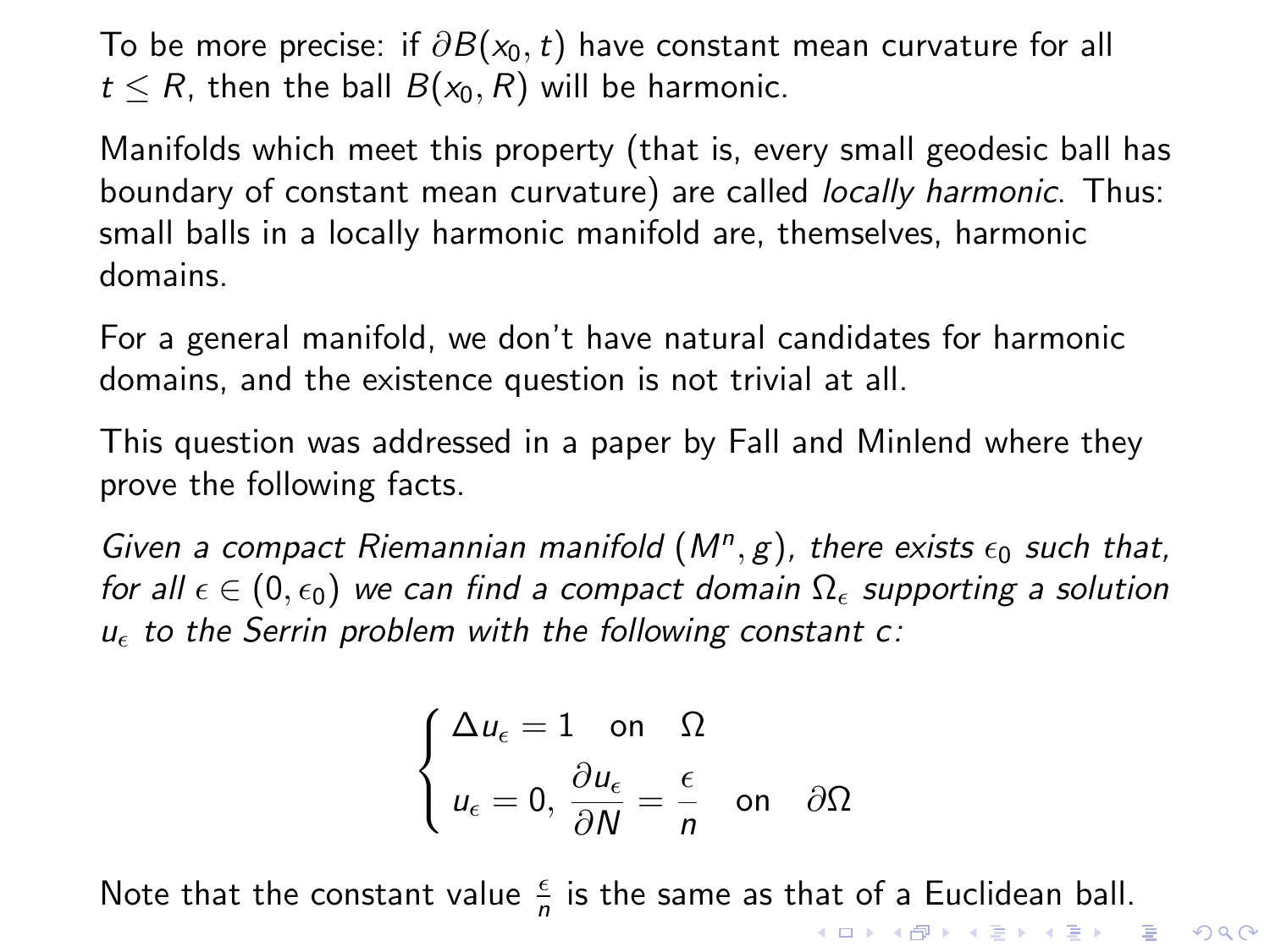K ロ X K 메 X K B X X B X X D X O Q Q O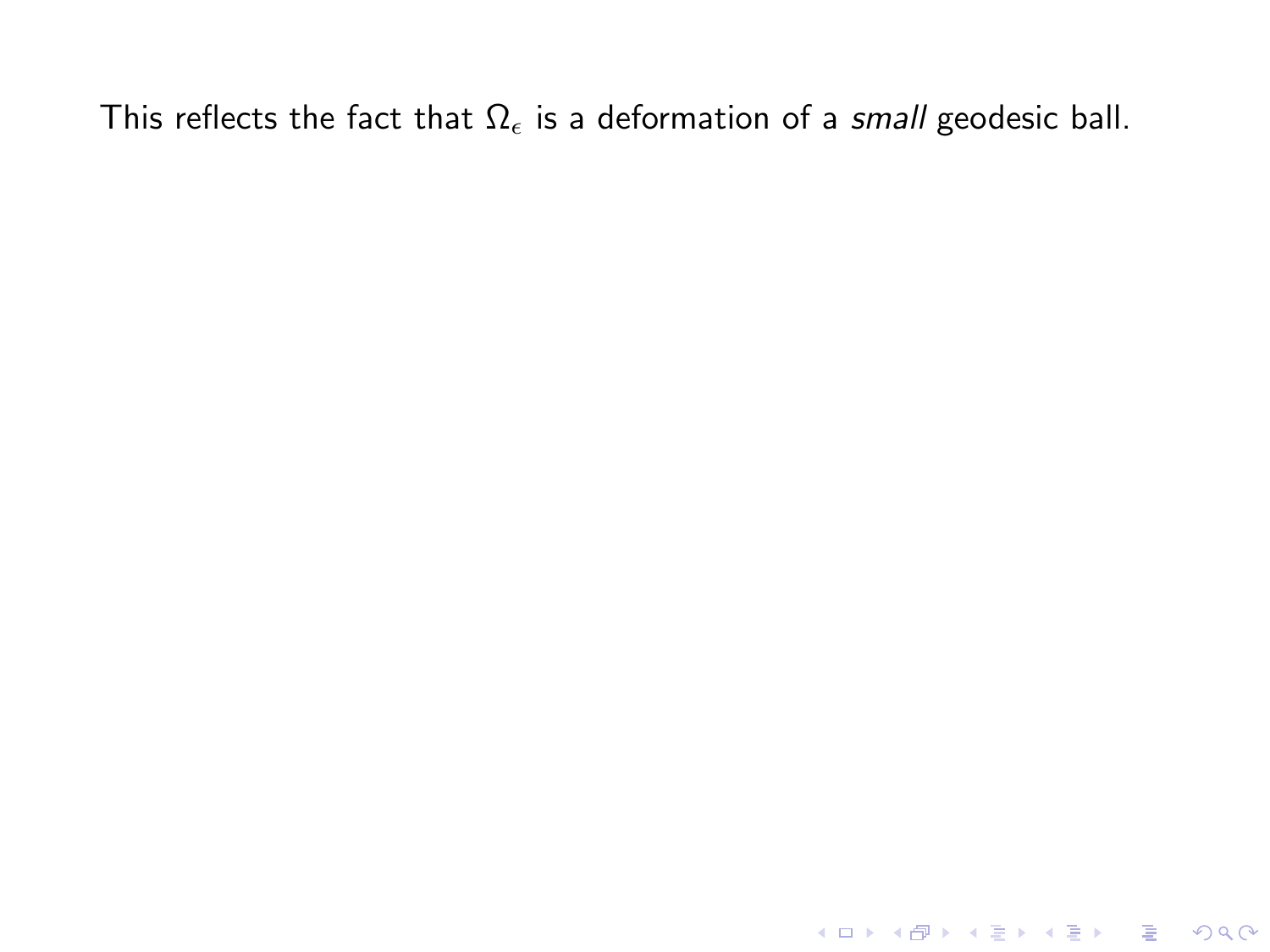We have a 1-parameter family of small harmonic domains, which however are not parallel nor have constant mean curvature.

K ロ ▶ K @ ▶ K 할 ▶ K 할 ▶ | 할 | © 9 Q @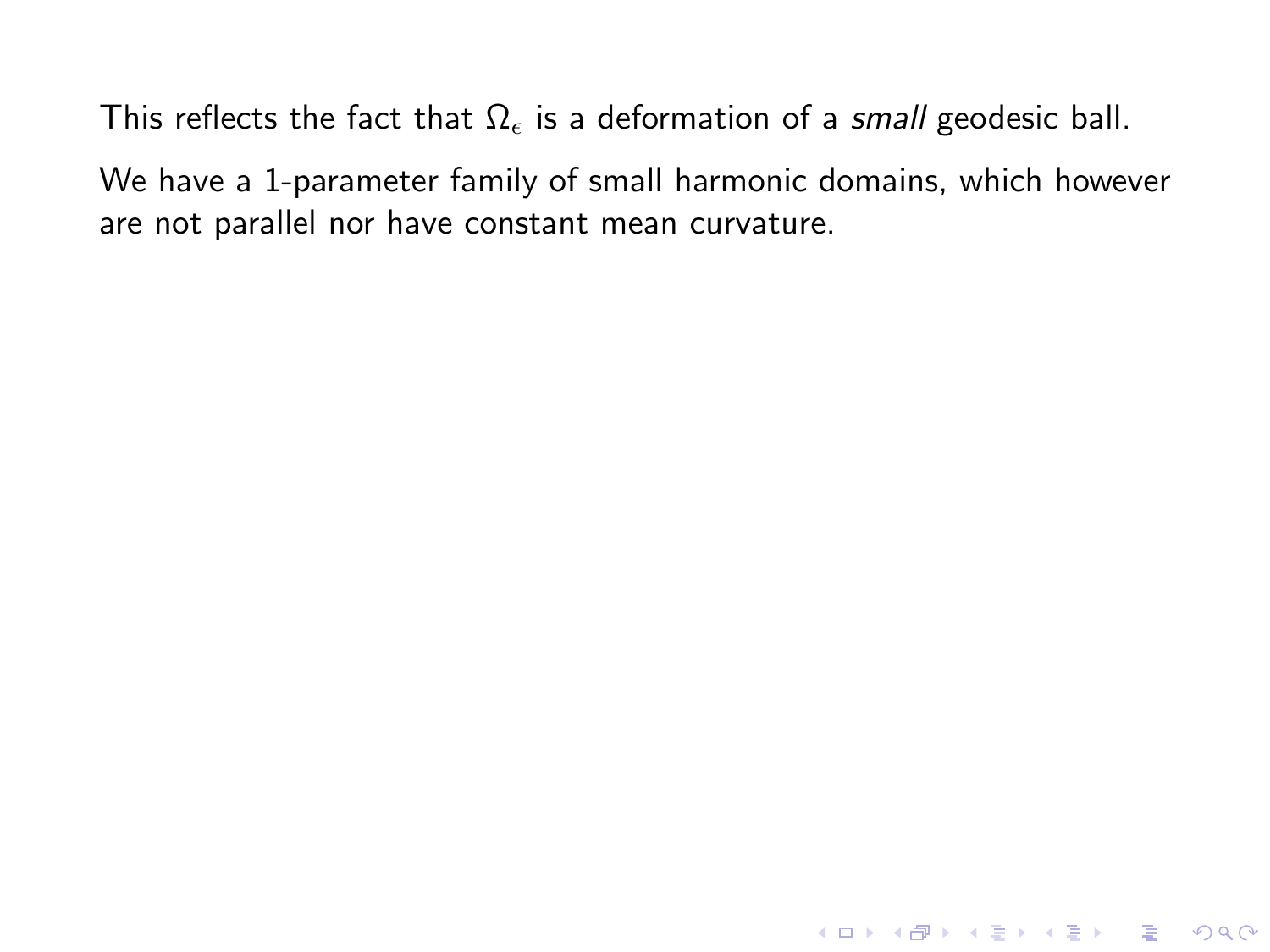We have a 1-parameter family of small harmonic domains, which however are not parallel nor have constant mean curvature.

It is a curious fact that, if  $p \in M$  is a non-degenerate critical point of the scalar curvature, then the family  $\{\Omega_{\epsilon}\}\)$  can be chosen to concentrate near p as  $\epsilon \to 0$ , and the family  $\{\partial \Omega_{\epsilon}\}\$  foliate a neighborhood of such point p.

**KORK ERKER ADE YOUR**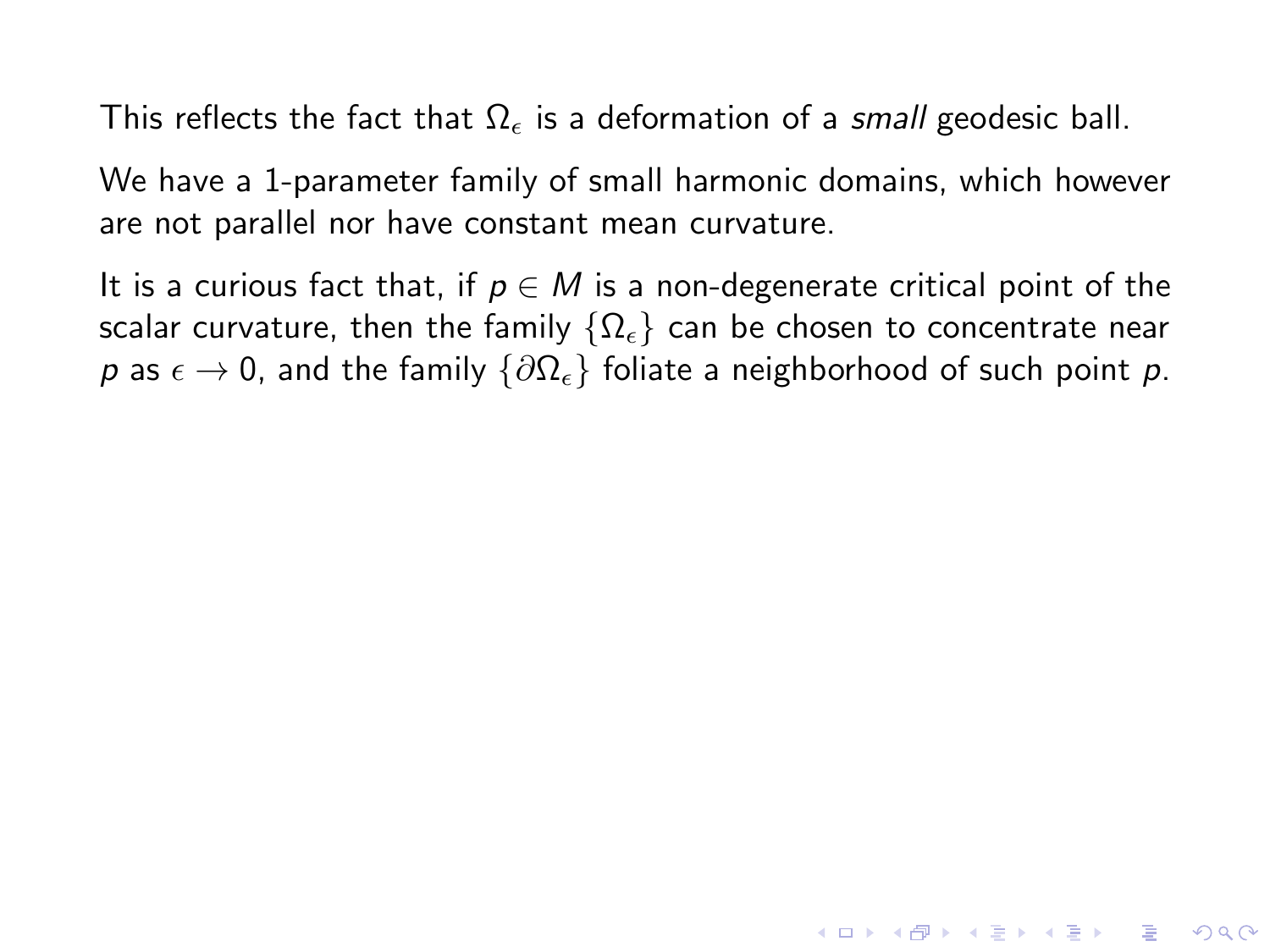We have a 1-parameter family of small harmonic domains, which however are not parallel nor have constant mean curvature.

It is a curious fact that, if  $p \in M$  is a non-degenerate critical point of the scalar curvature, then the family  $\{\Omega_{\epsilon}\}\)$  can be chosen to concentrate near p as  $\epsilon \to 0$ , and the family  $\{\partial \Omega_{\epsilon}\}\$  foliate a neighborhood of such point p.

There have been several works on this concentrartion phenomenon: from several points of views, the geometry of a manifold M very near a critical point of its scalar curvature resembles more and more the geometry of Euclidean space.

**KORK ERKER ADE YOUR**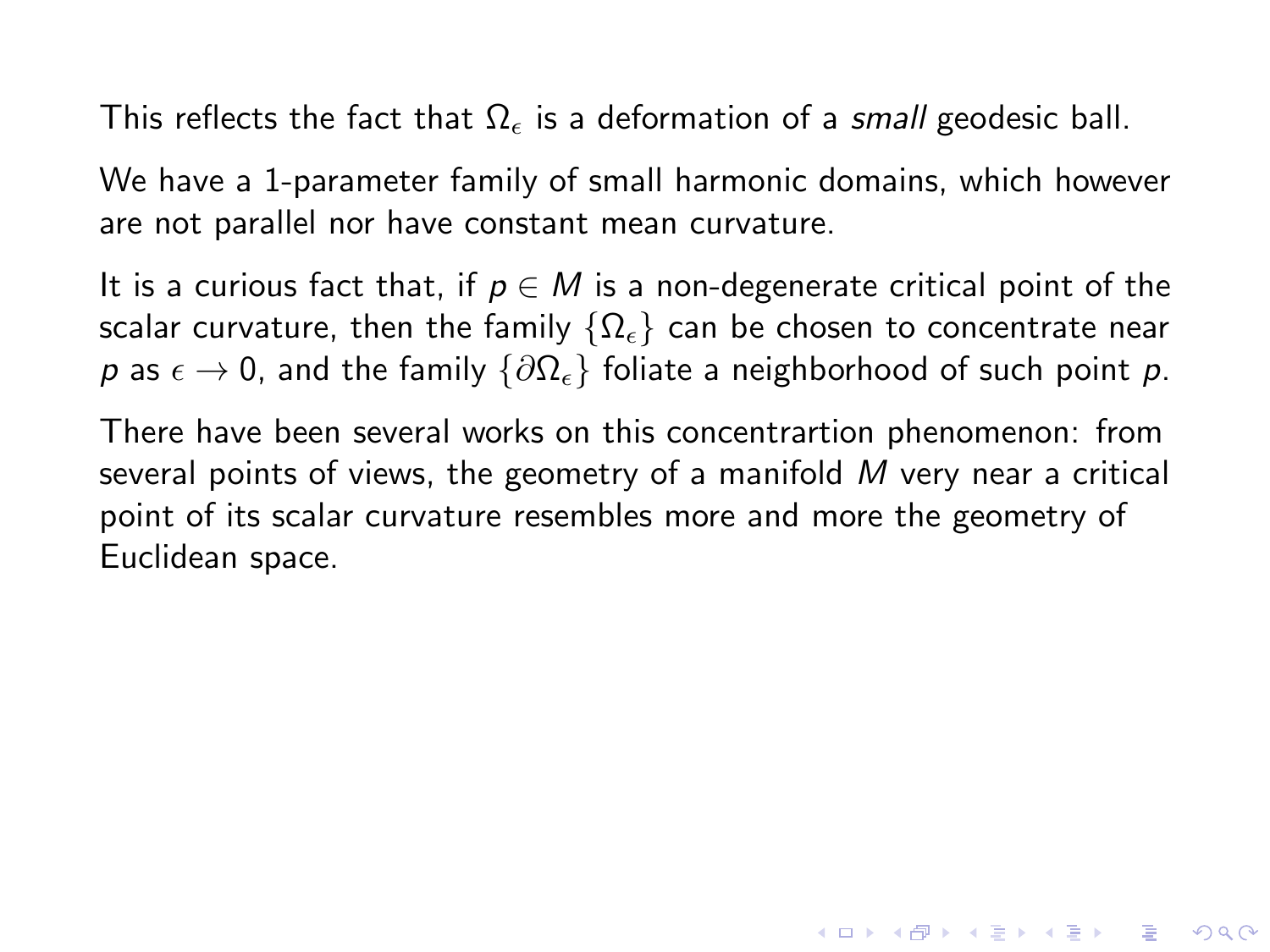We have a 1-parameter family of small harmonic domains, which however are not parallel nor have constant mean curvature.

It is a curious fact that, if  $p \in M$  is a non-degenerate critical point of the scalar curvature, then the family  $\{\Omega_{\epsilon}\}\)$  can be chosen to concentrate near p as  $\epsilon \to 0$ , and the family  $\{\partial \Omega_{\epsilon}\}\$  foliate a neighborhood of such point p.

There have been several works on this concentrartion phenomenon: from several points of views, the geometry of a manifold M very near a critical point of its scalar curvature resembles more and more the geometry of Euclidean space.

Perhaps one of the first results, which eventually triggered a good deal of research, is due to Ye, which proved that any non degenerate critical point of the scalar curvature admits a neighborhood which can be foliated by mean curvature hypersurfaces (basically, these are the boundaries of perturbed geodesic balls).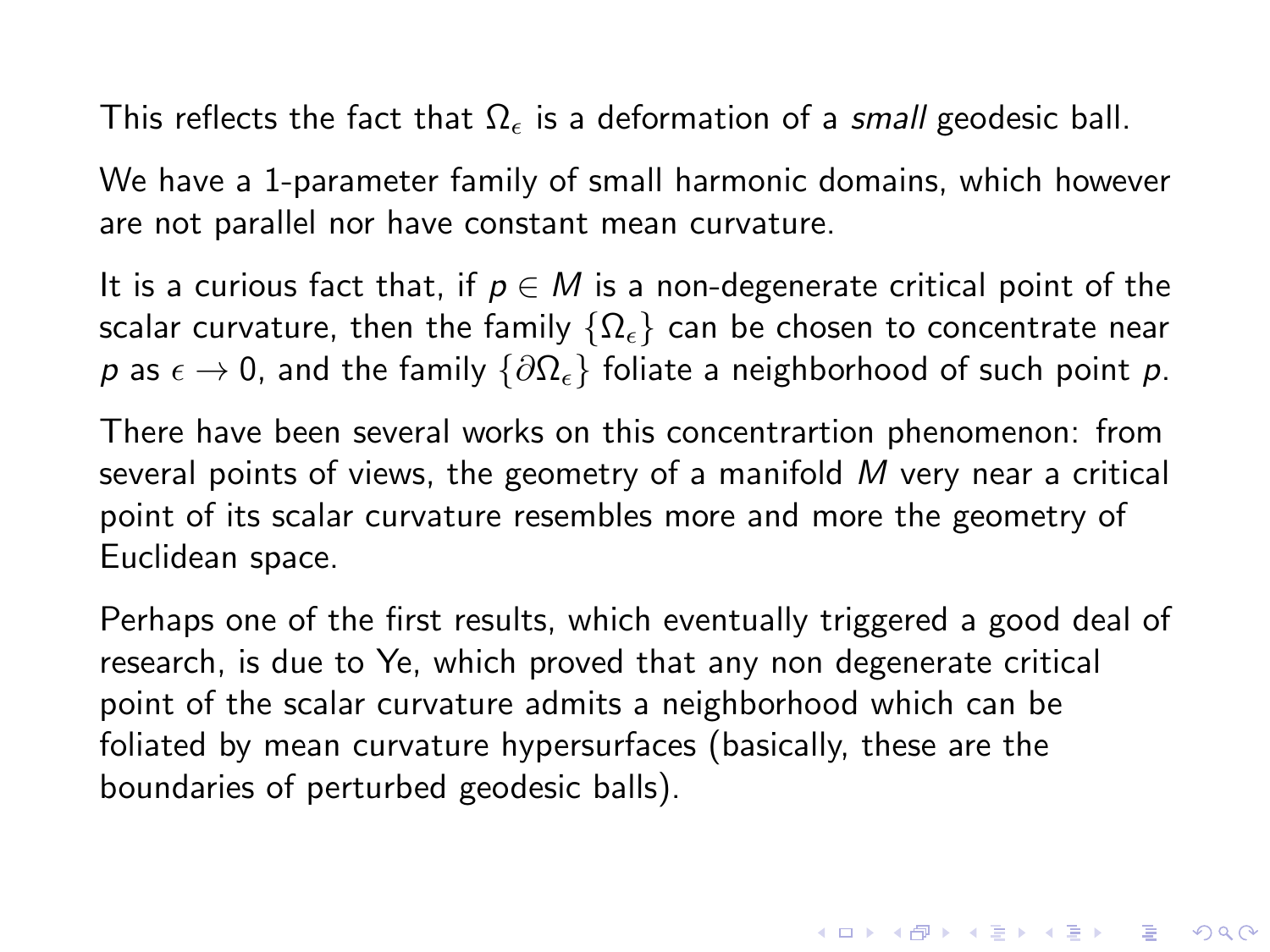We have a general notion of isoparametric tube.

K ロ ▶ K @ ▶ K 할 ▶ K 할 ▶ | 할 | ⊙Q @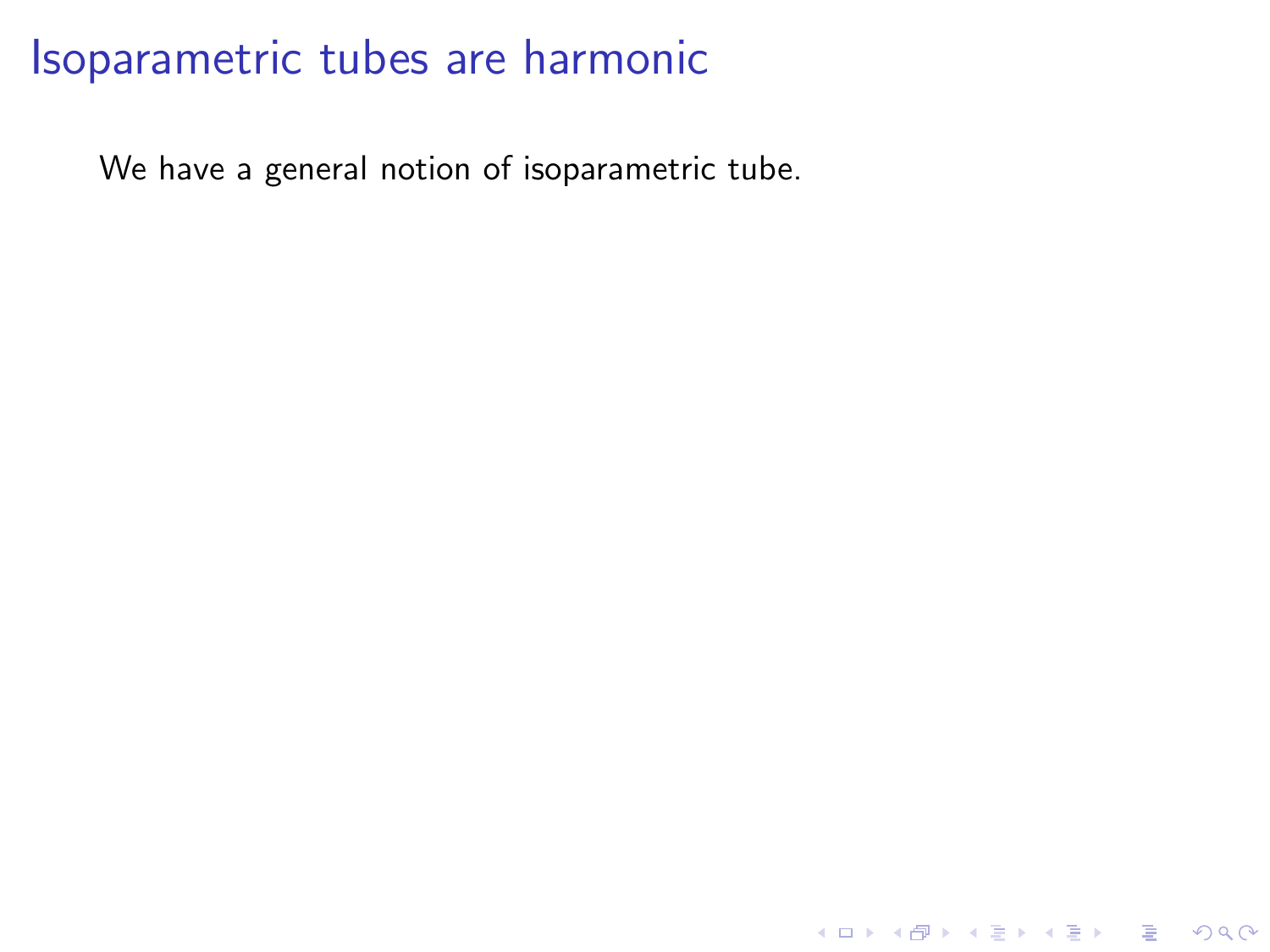We have a general notion of isoparametric tube.

By definition, the compact Riemannian manifold  $Ω$  with smooth boundary  $\partial\Omega$  is called an *isoparametric tube* if there exists a smooth, compact submanifold  $P$  such that:

K ロ ▶ K @ ▶ K 할 > K 할 > 1 할 > 1 이익어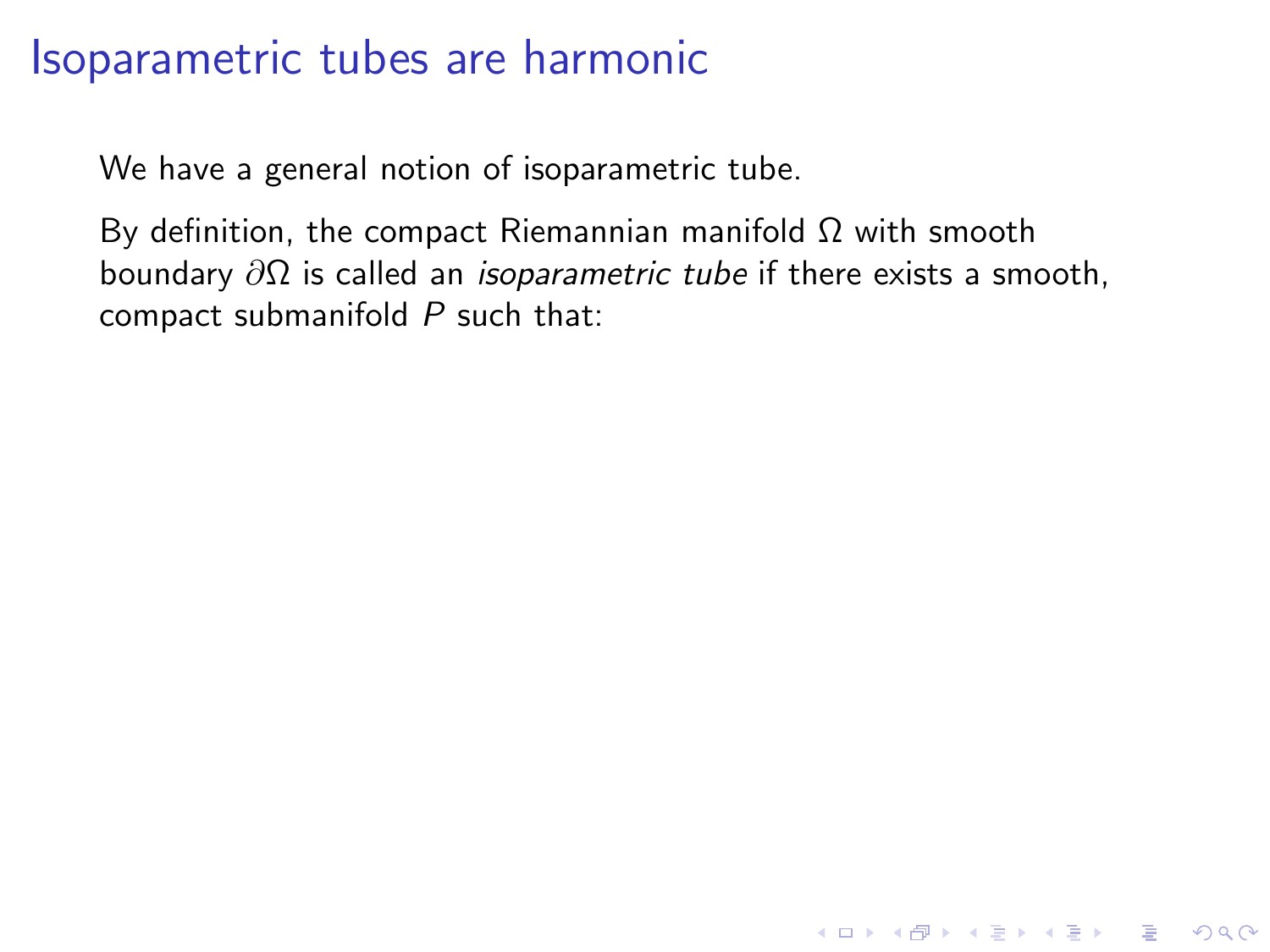We have a general notion of isoparametric tube.

By definition, the compact Riemannian manifold  $\Omega$  with smooth boundary  $\partial\Omega$  is called an *isoparametric tube* if there exists a smooth, compact submanifold  $P$  such that:

a)  $\Omega$  is a tube of radius R around P, that is

 $\Omega = \{x : d(x, P) \le R\}$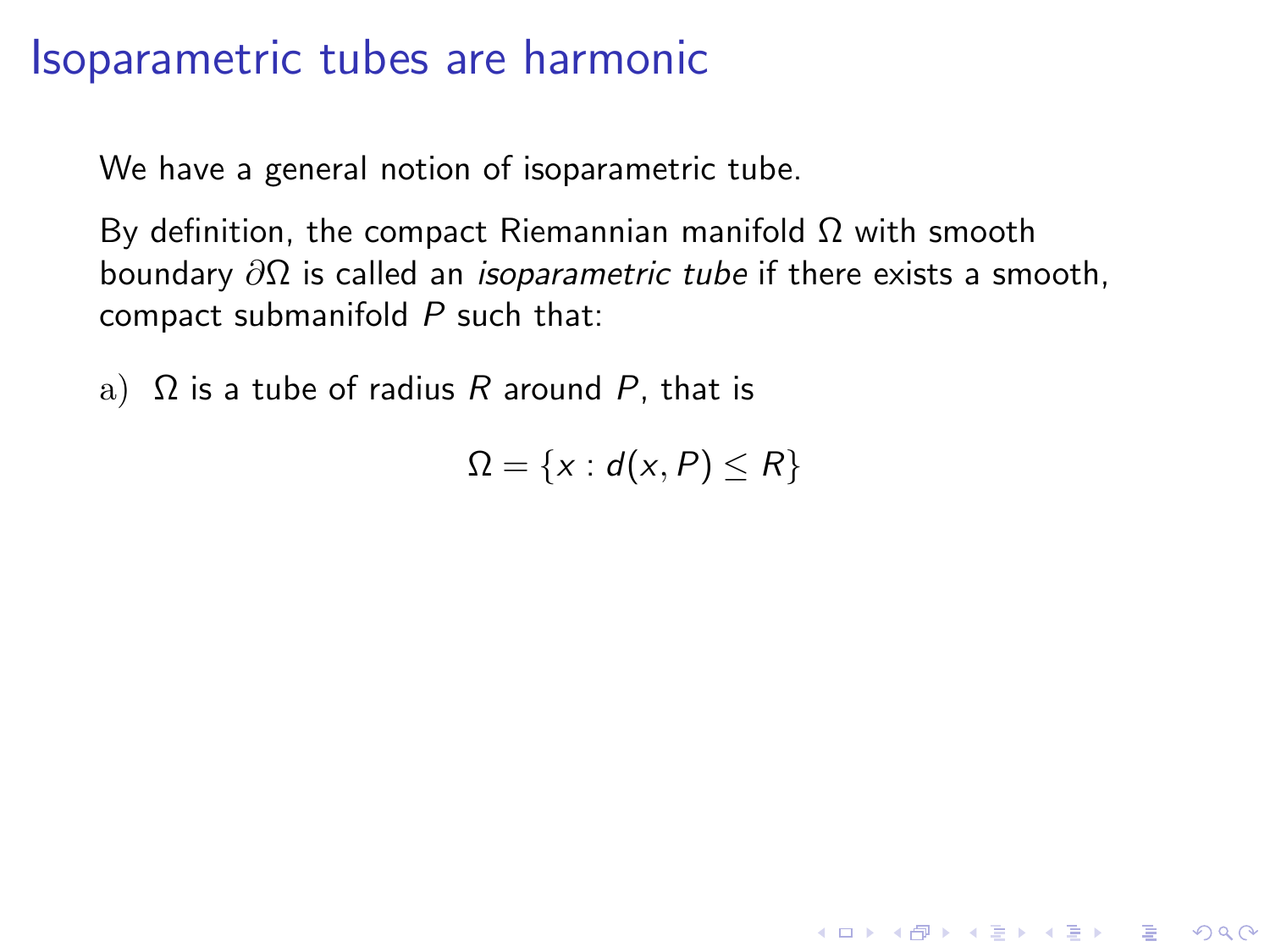We have a general notion of isoparametric tube.

By definition, the compact Riemannian manifold Ω with smooth boundary  $\partial\Omega$  is called an *isoparametric tube* if there exists a smooth, compact submanifold  $P$  such that:

a)  $\Omega$  is a tube of radius R around P, that is

 $\Omega = \{x : d(x, P) \le R\}$ 

b) Each equidistant from  $P$ , say

$$
\Sigma_t = \{x \in \Omega : d(x, P) = t\}, \quad t \in (0, R],
$$

**K ロ ▶ K @ ▶ K 할 X X 할 X → 할 X → 9 Q Q ^** 

is a smooth hypersurface having constant mean curvature.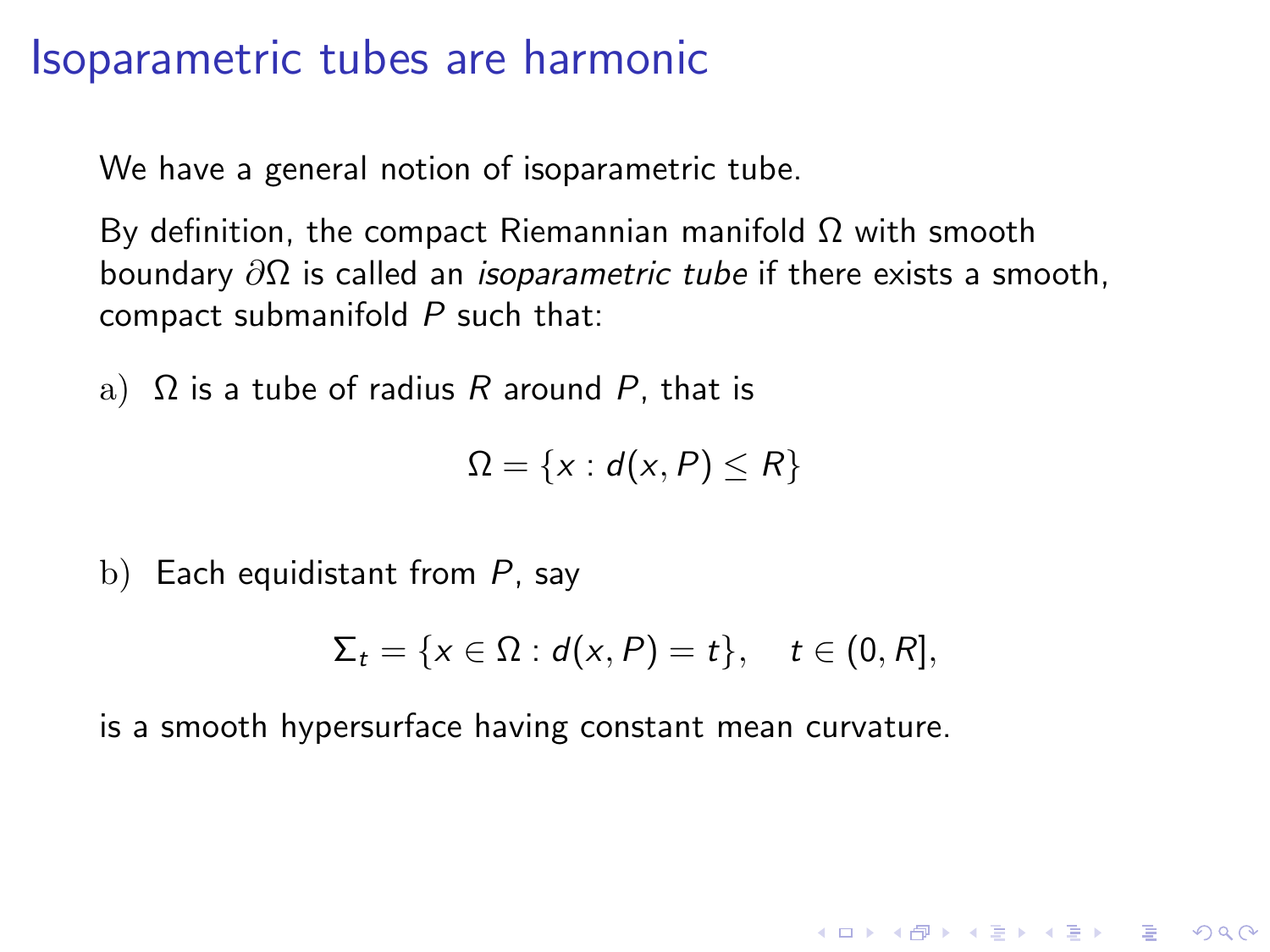We have a general notion of isoparametric tube.

By definition, the compact Riemannian manifold Ω with smooth boundary  $\partial\Omega$  is called an *isoparametric tube* if there exists a smooth, compact submanifold  $P$  such that:

a)  $\Omega$  is a tube of radius R around P, that is

 $\Omega = \{x : d(x, P) \le R\}$ 

b) Each equidistant from  $P$ , say

$$
\Sigma_t = \{x \in \Omega : d(x, P) = t\}, \quad t \in (0, R],
$$

4 D > 4 P + 4 B + 4 B + B + 9 Q O

is a smooth hypersurface having constant mean curvature.

We have seen that, in  $S<sup>n</sup>$ , any domain bounded by an isoparametric hypersurface is an isoparametric tube.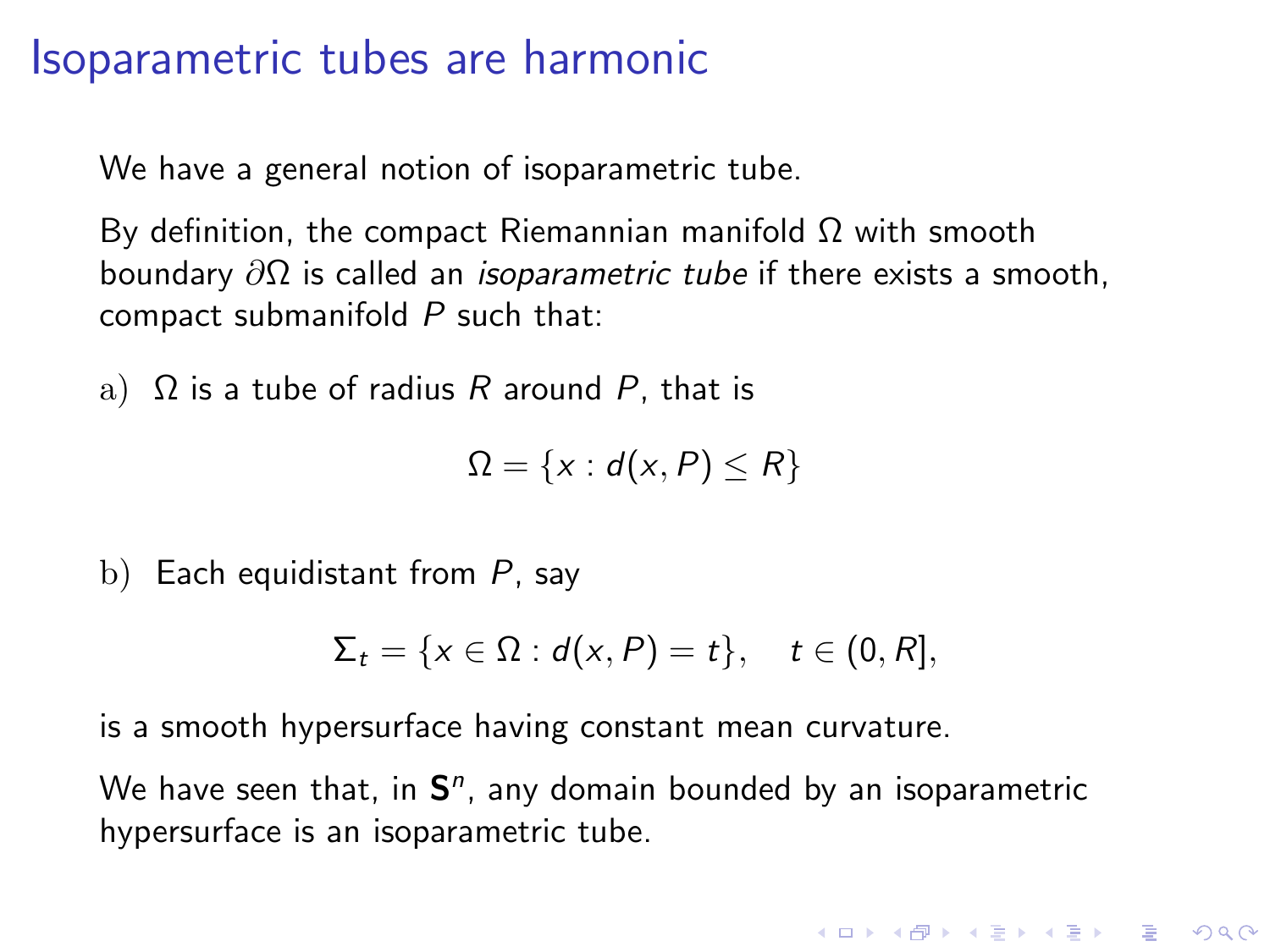#### Theorem

Any isoparametric tube is a harmonic domain.

K ロ X K 메 X K B X X B X X D X O Q Q O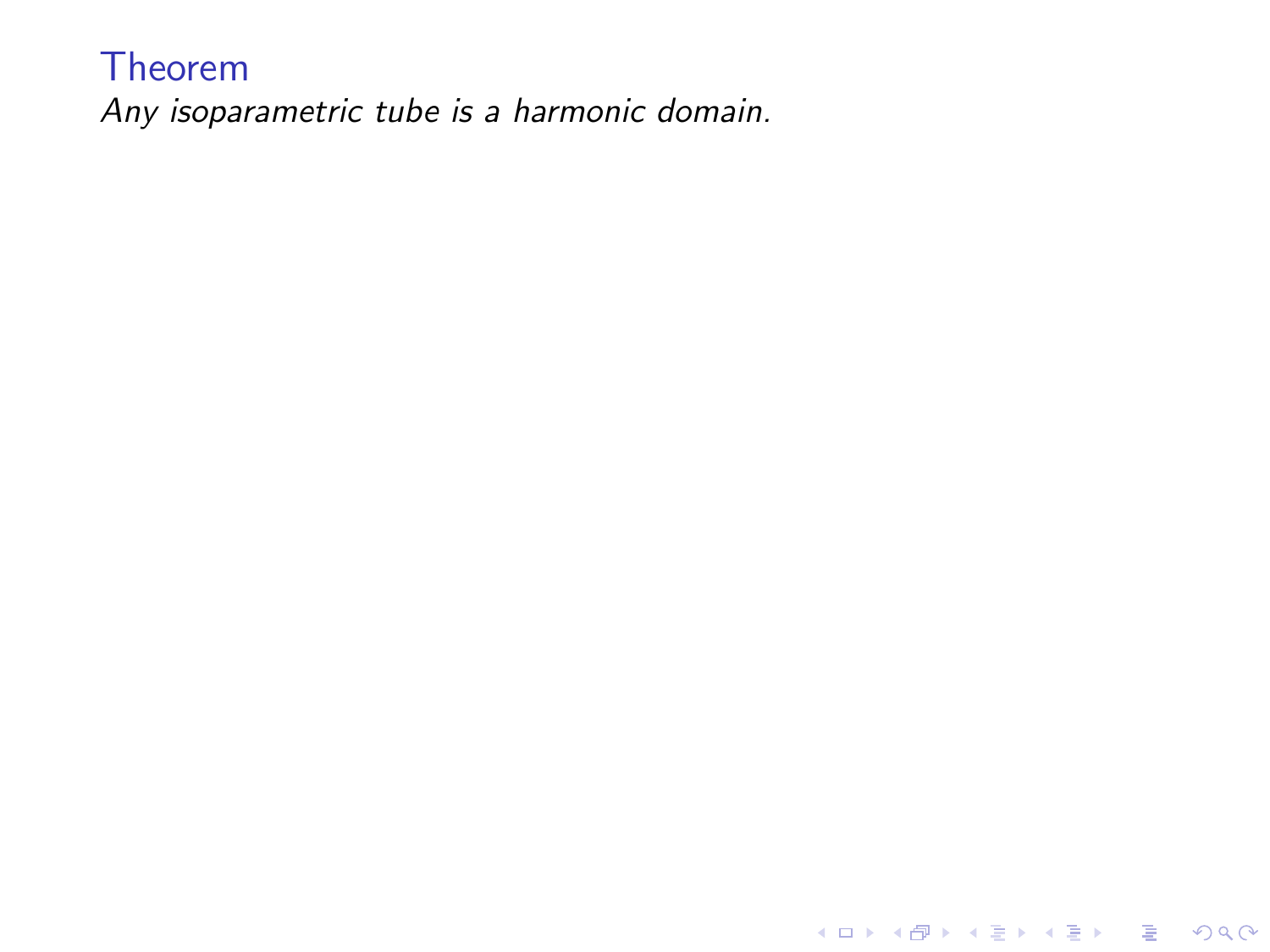Again, we have to show that the mean exit time function  $u$ :

$$
\begin{cases} \Delta u = 1 & \text{on } \ \Omega \\ u = 0 & \text{on } \partial\Omega \end{cases}
$$

K ロ ▶ K @ ▶ K 할 ▶ K 할 ▶ | 할 | © 9 Q @

has constant normal derivative.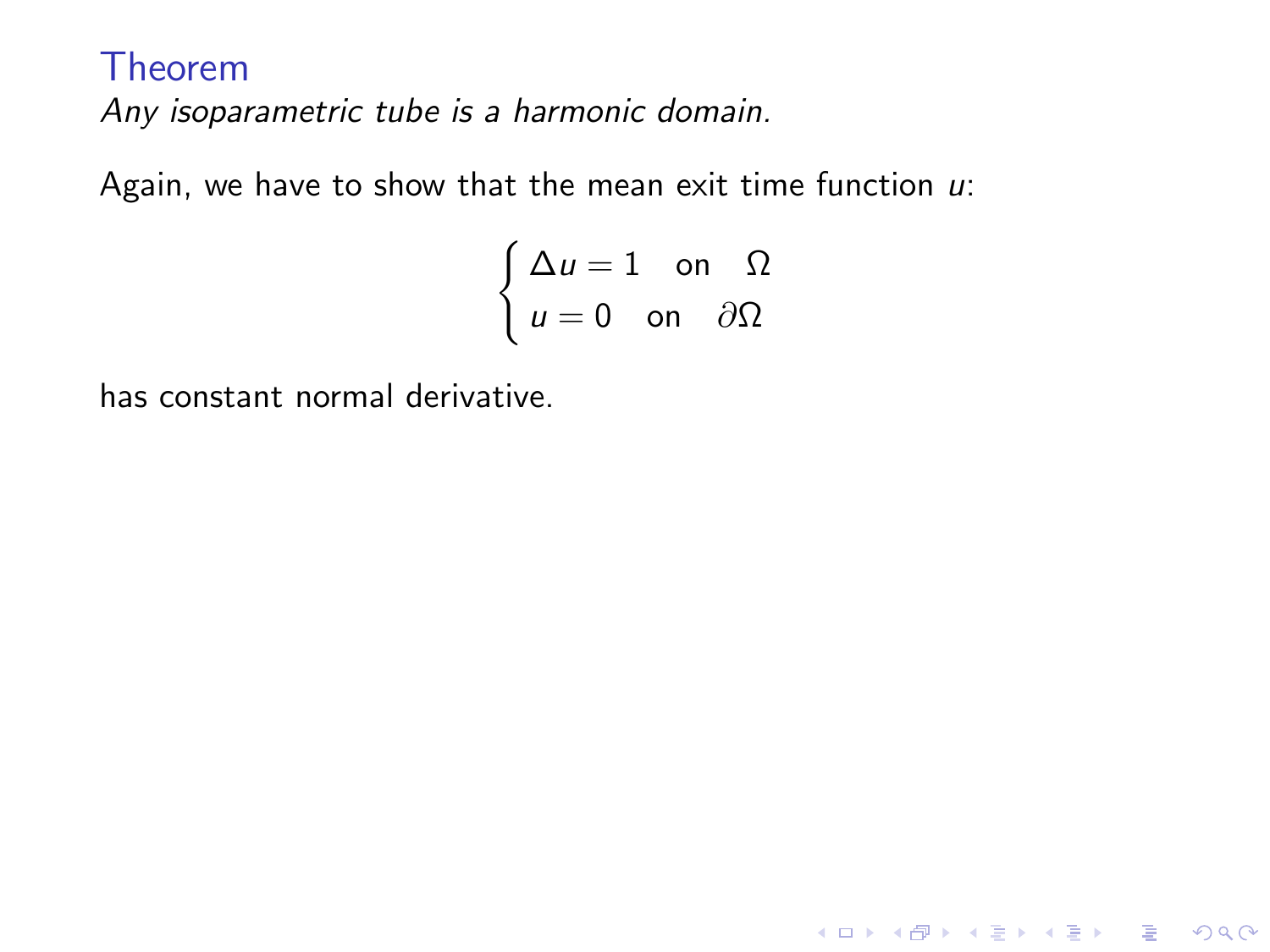Again, we have to show that the mean exit time function  $u$ :

$$
\begin{cases} \Delta u = 1 & \text{on } \ \Omega \\ u = 0 & \text{on } \partial\Omega \end{cases}
$$

has constant normal derivative.

On any isoparametric tube we have the family of *radial functions*, defined as those functions which are constant on equidistants.

**KORK ERKER ADE YOUR**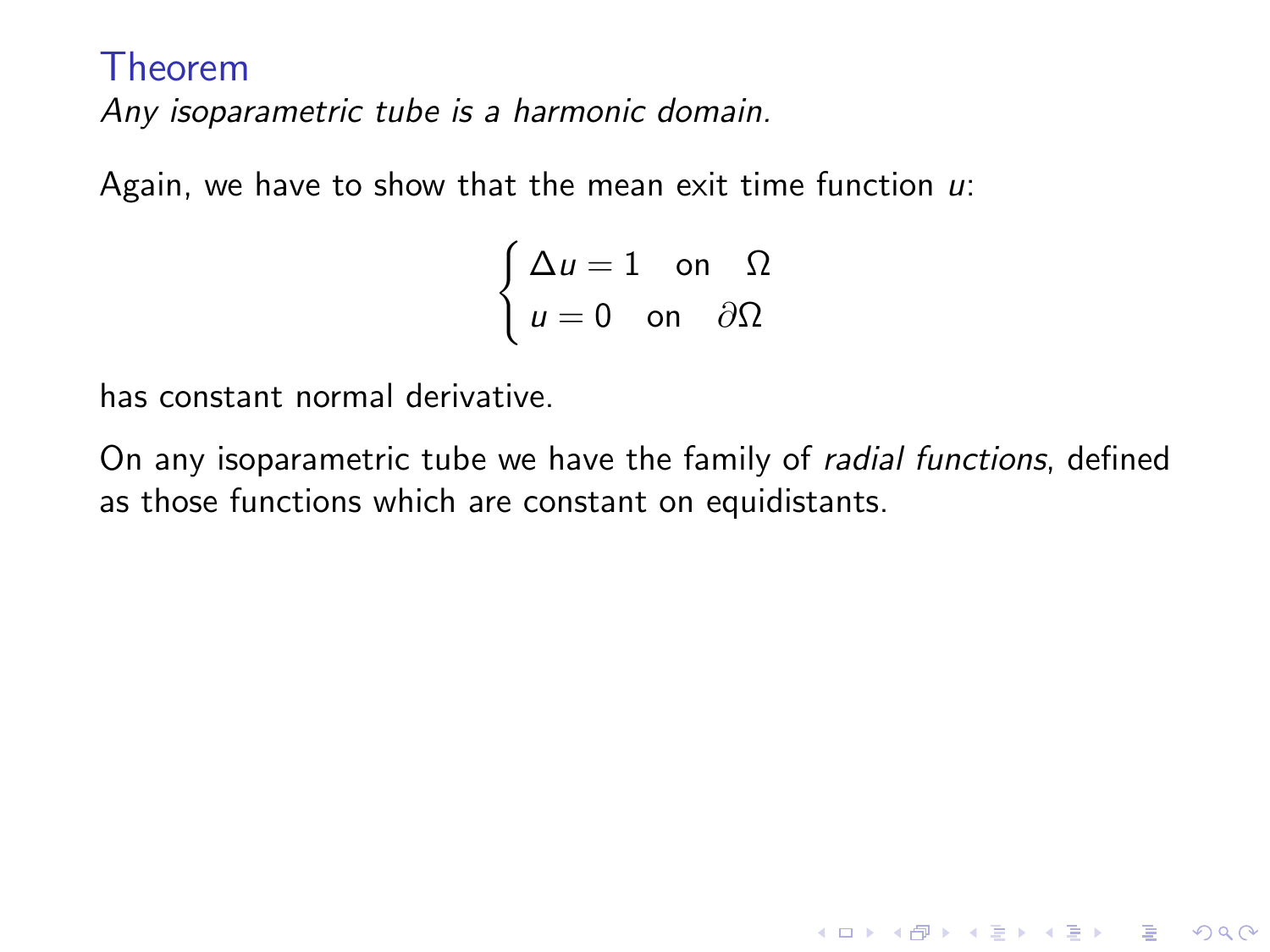Again, we have to show that the mean exit time function  $u$ :

$$
\begin{cases} \Delta u = 1 & \text{on } \ \Omega \\ u = 0 & \text{on } \partial\Omega \end{cases}
$$

has constant normal derivative.

On any isoparametric tube we have the family of radial functions, defined as those functions which are constant on equidistants.

If we write  $\rho$  for the distance function to P:

 $\rho(x) = d(x, P)$ 

**KORK ERKER ADE YOUR**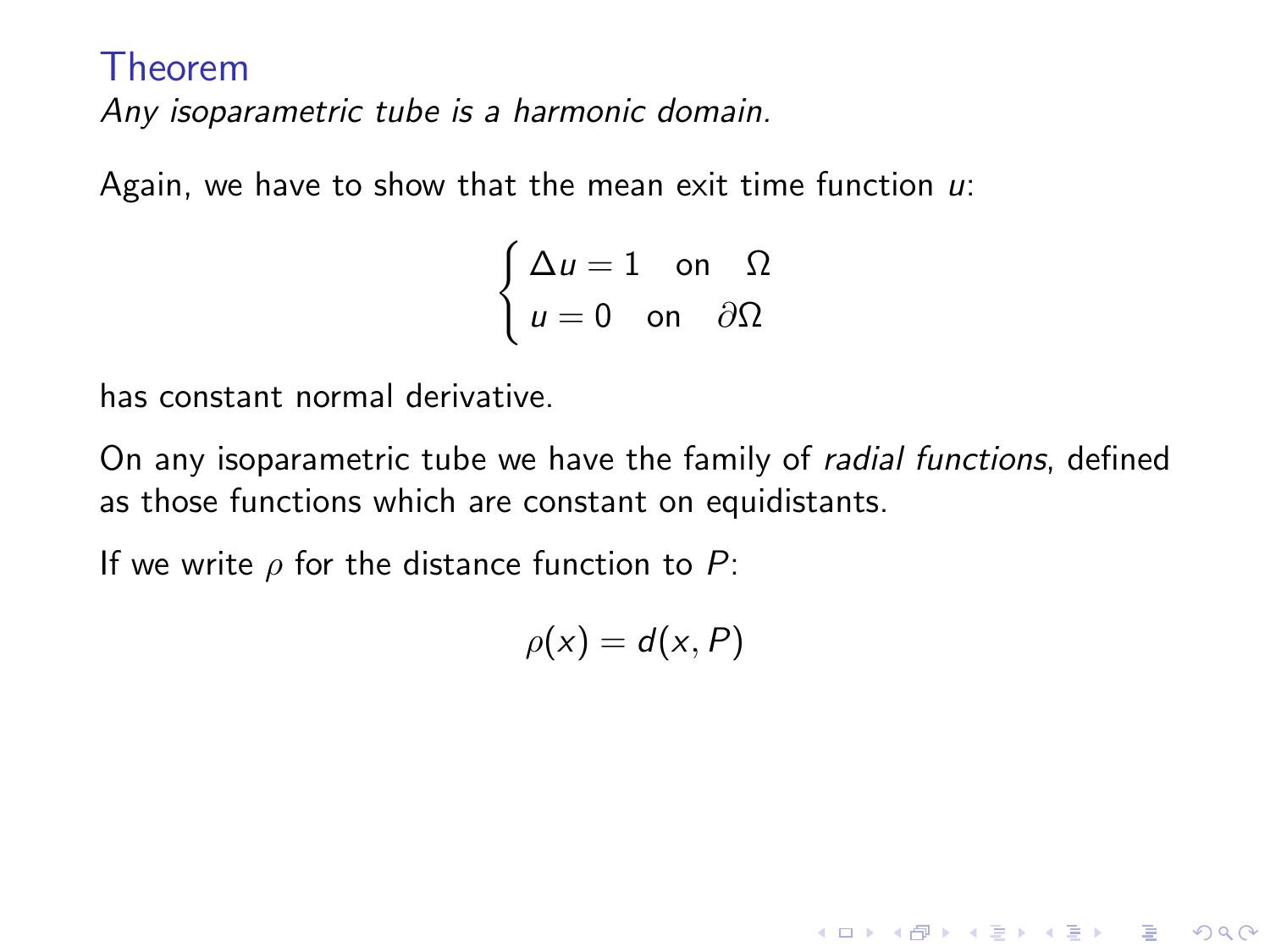Again, we have to show that the mean exit time function  $u$ :

$$
\begin{cases} \Delta u = 1 & \text{on } \ \Omega \\ u = 0 & \text{on } \partial\Omega \end{cases}
$$

has constant normal derivative.

On any isoparametric tube we have the family of *radial functions*, defined as those functions which are constant on equidistants.

If we write  $\rho$  for the distance function to P:

$$
\rho(x)=d(x,P)
$$

then the function f on  $\Omega$  is radial if and only if it can be expressed

$$
f=\psi\circ\rho,
$$

**KORK ERKER ADE YOUR** 

for a smooth function  $\psi : [0, R] \rightarrow \mathbf{R}$ .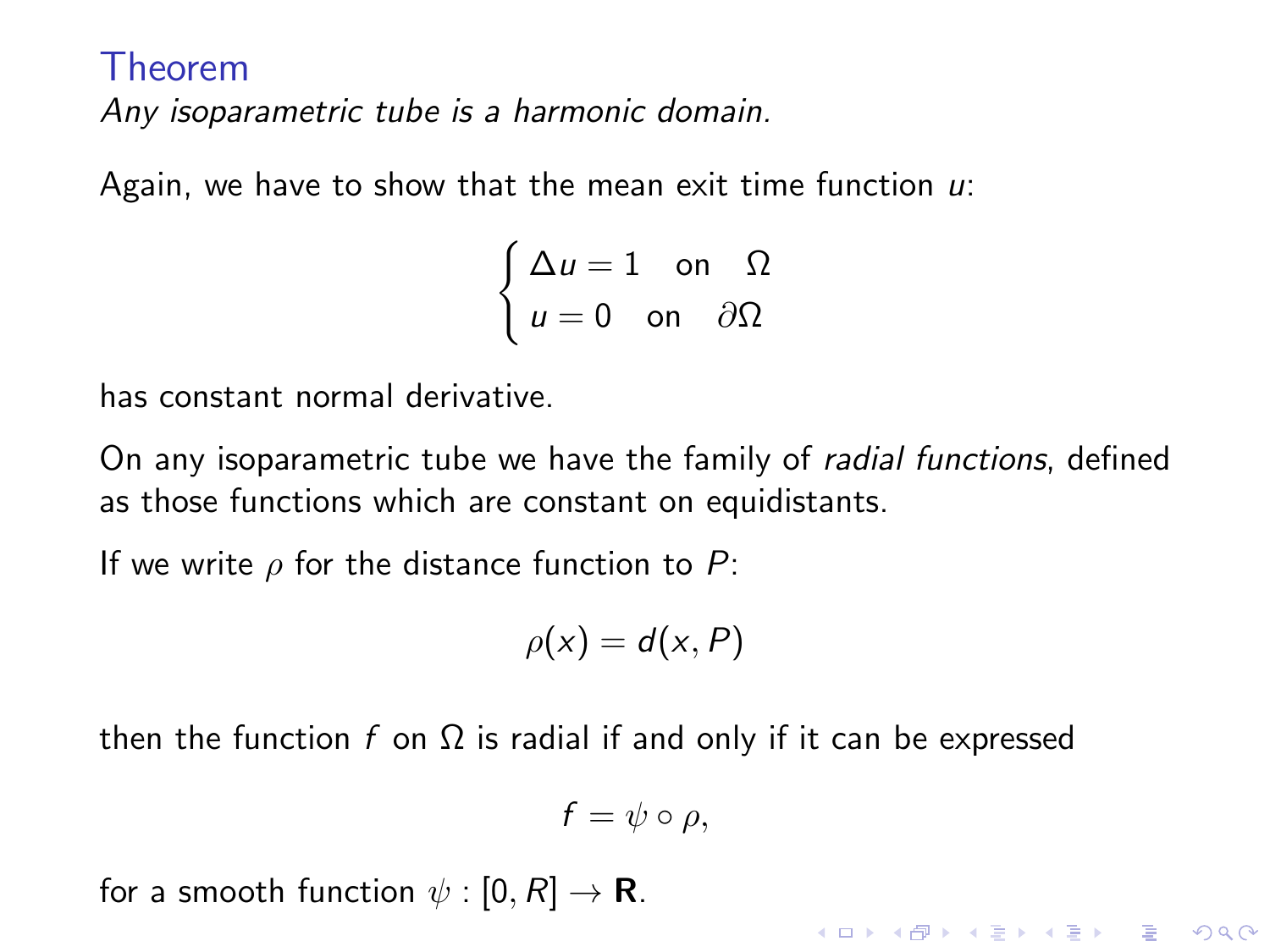It is clear that it is enough to show that  $u$  is radial; in fact, if we have

 $u = \psi \circ \rho$ 

K ロ X K 메 X K B X X B X X D X O Q Q O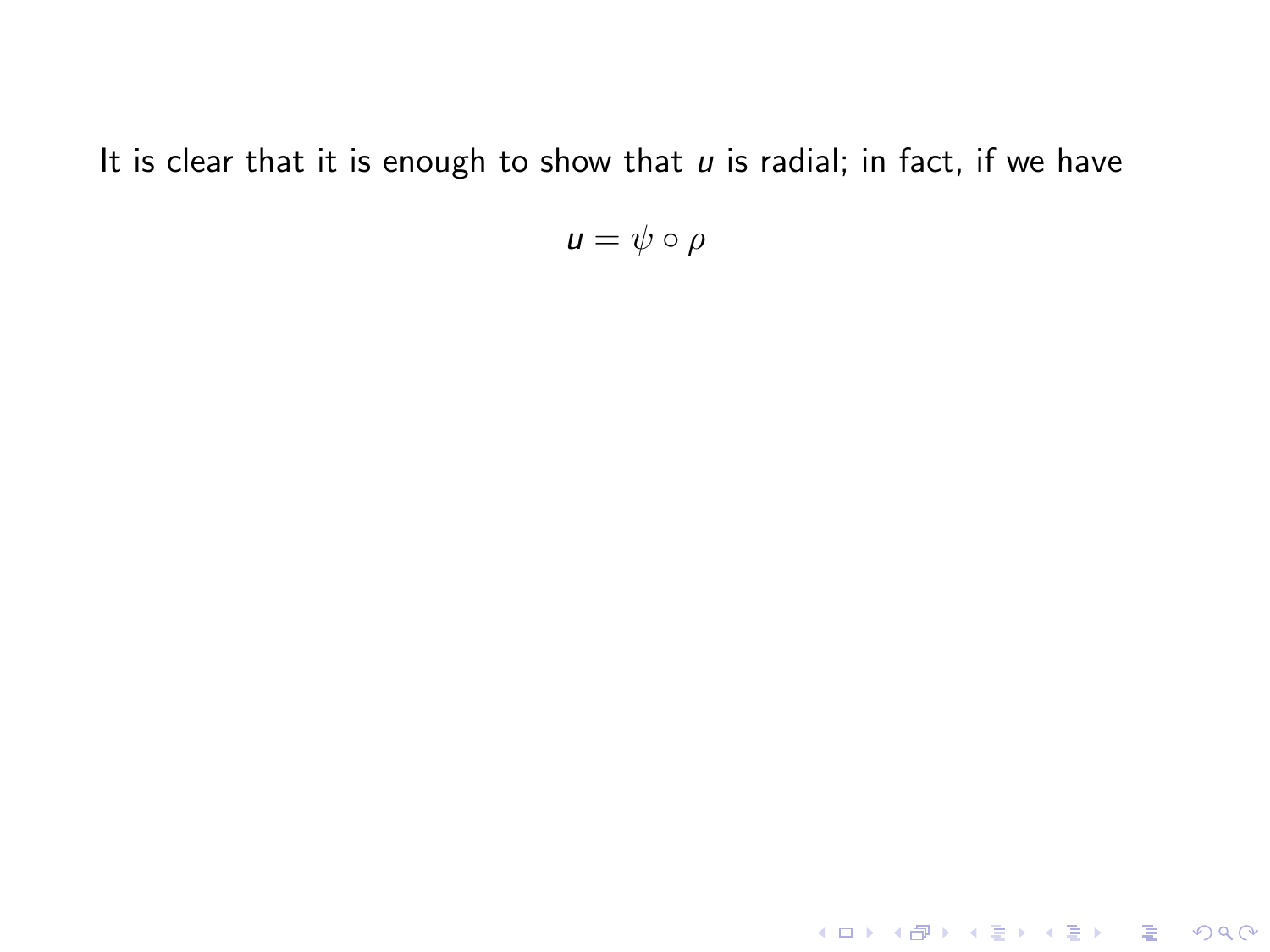It is clear that it is enough to show that  $u$  is radial; in fact, if we have

 $u = \psi \circ \rho$ 

then, as  $N = -\nabla \rho$ , we see that on the boundary one has

$$
\frac{\partial u}{\partial N} = \langle \nabla u, N \rangle = -\psi'(R)
$$

K ロ K K (P) K (E) K (E) X (E) X (P) K (P)

which evidently is constant on  $\partial\Omega$ .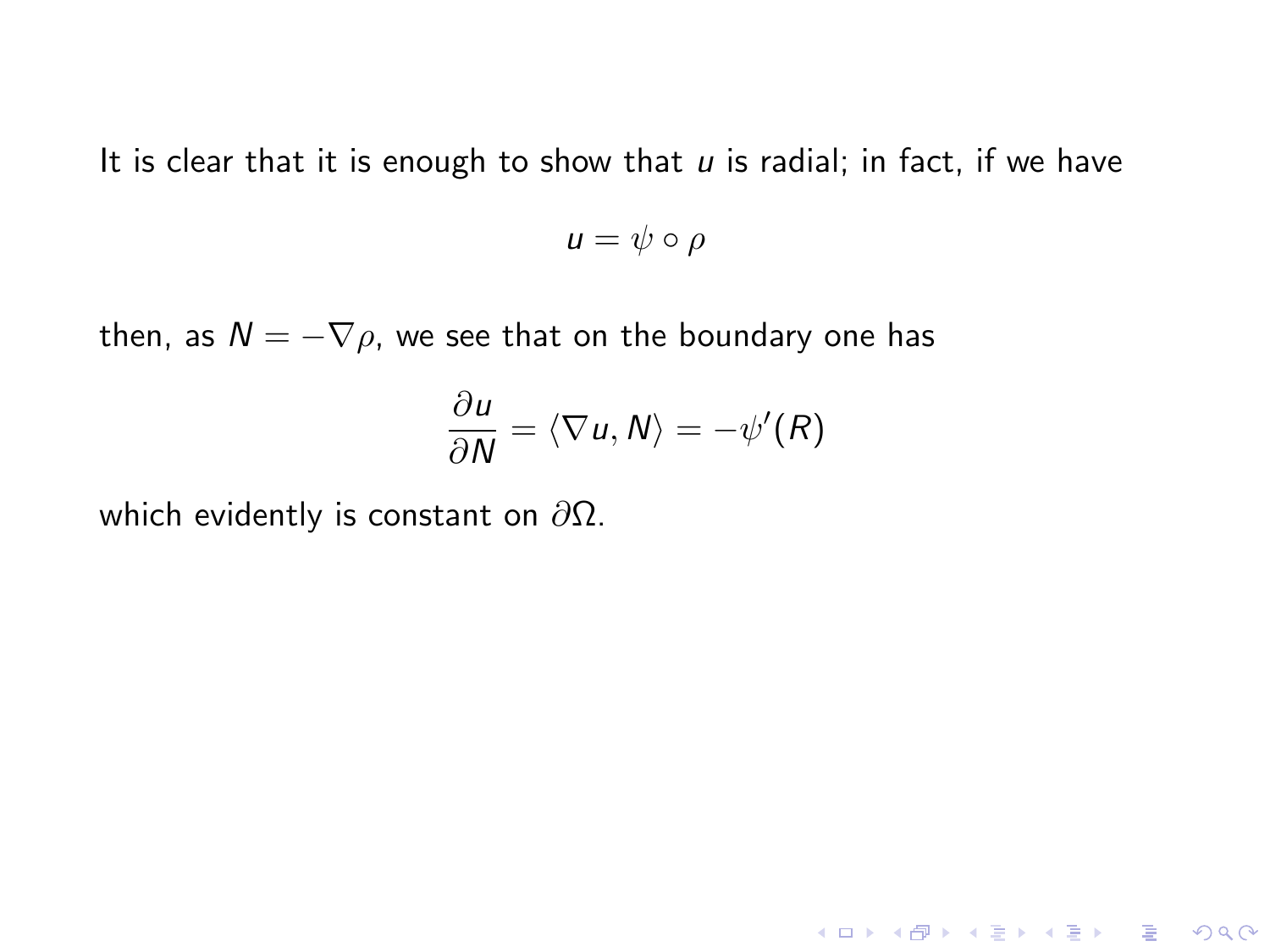It is clear that it is enough to show that  $u$  is radial; in fact, if we have

 $u = \psi \circ \rho$ 

then, as  $N = -\nabla \rho$ , we see that on the boundary one has

$$
\frac{\partial u}{\partial N} = \langle \nabla u, N \rangle = -\psi'(R)
$$

which evidently is constant on  $\partial\Omega$ .

Averaging operator (radialization). We now define an operator

$$
\mathcal{A}:C^{\infty}(\Omega)\rightarrow C^{\infty}(\Omega)
$$

K ロ ▶ K @ ▶ K 할 ▶ K 할 ▶ 이 할 → 9 Q @

which will take a function to its *radialization*.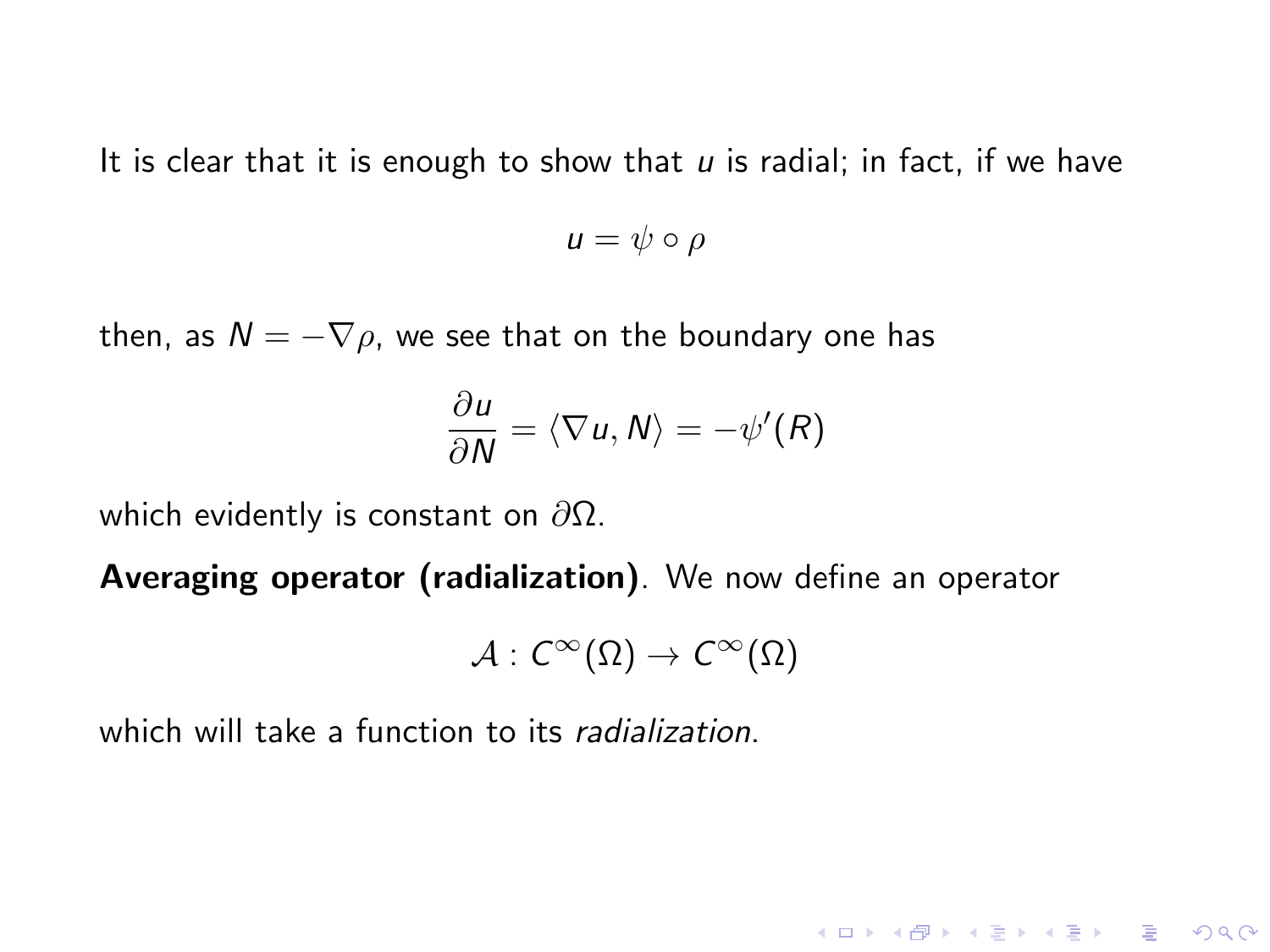KO KKOK KEK KEK LE I KORO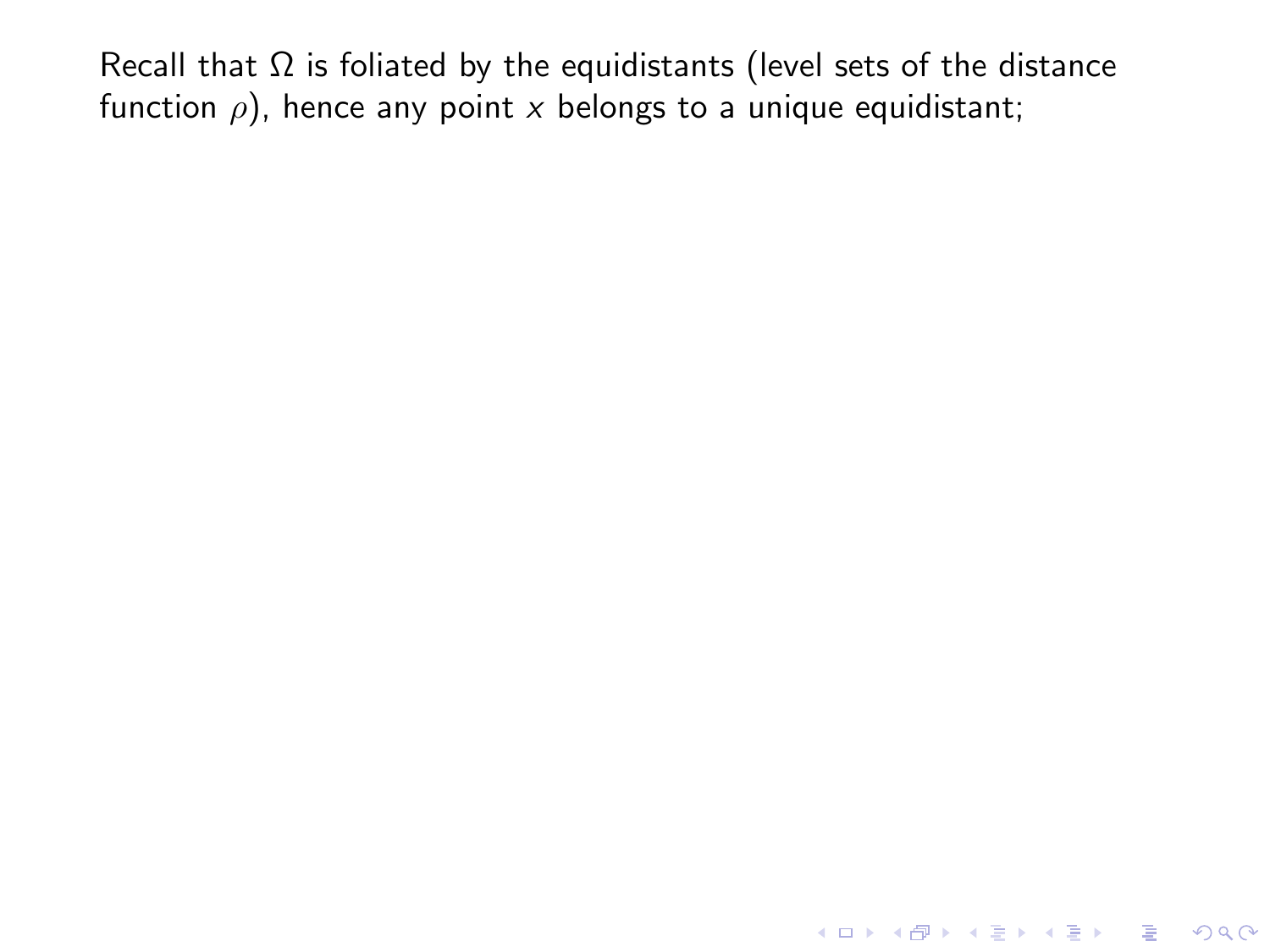if  $x \in \Omega \setminus P$  this will be the regular hypersurface

$$
\Sigma_x = \rho^{-1}(\rho(x));
$$

and if  $x \in P$  then it will be simply P (the unique singular leaf).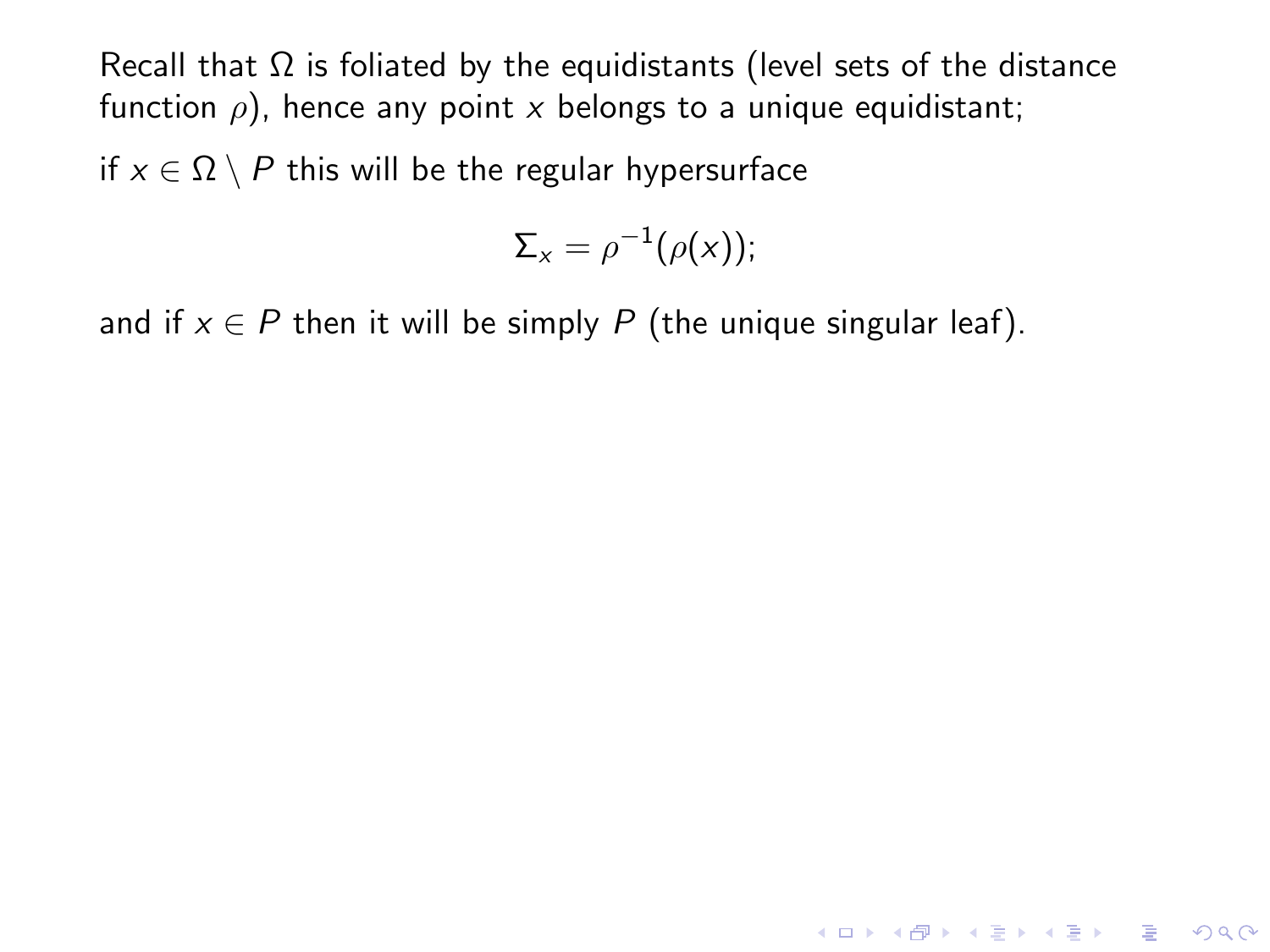if  $x \in \Omega \setminus P$  this will be the regular hypersurface

$$
\Sigma_x = \rho^{-1}(\rho(x));
$$

and if  $x \in P$  then it will be simply P (the unique singular leaf).

Given  $f \in C^{\infty}(\Omega)$  and  $x \in \Omega \setminus P$  we define  $\mathcal{A}f(x)$  as the average of f on the equidistant through  $x$  :

$$
\mathcal{A}f(x)=\frac{1}{|\Sigma_x|}\int_{\Sigma_x}f;
$$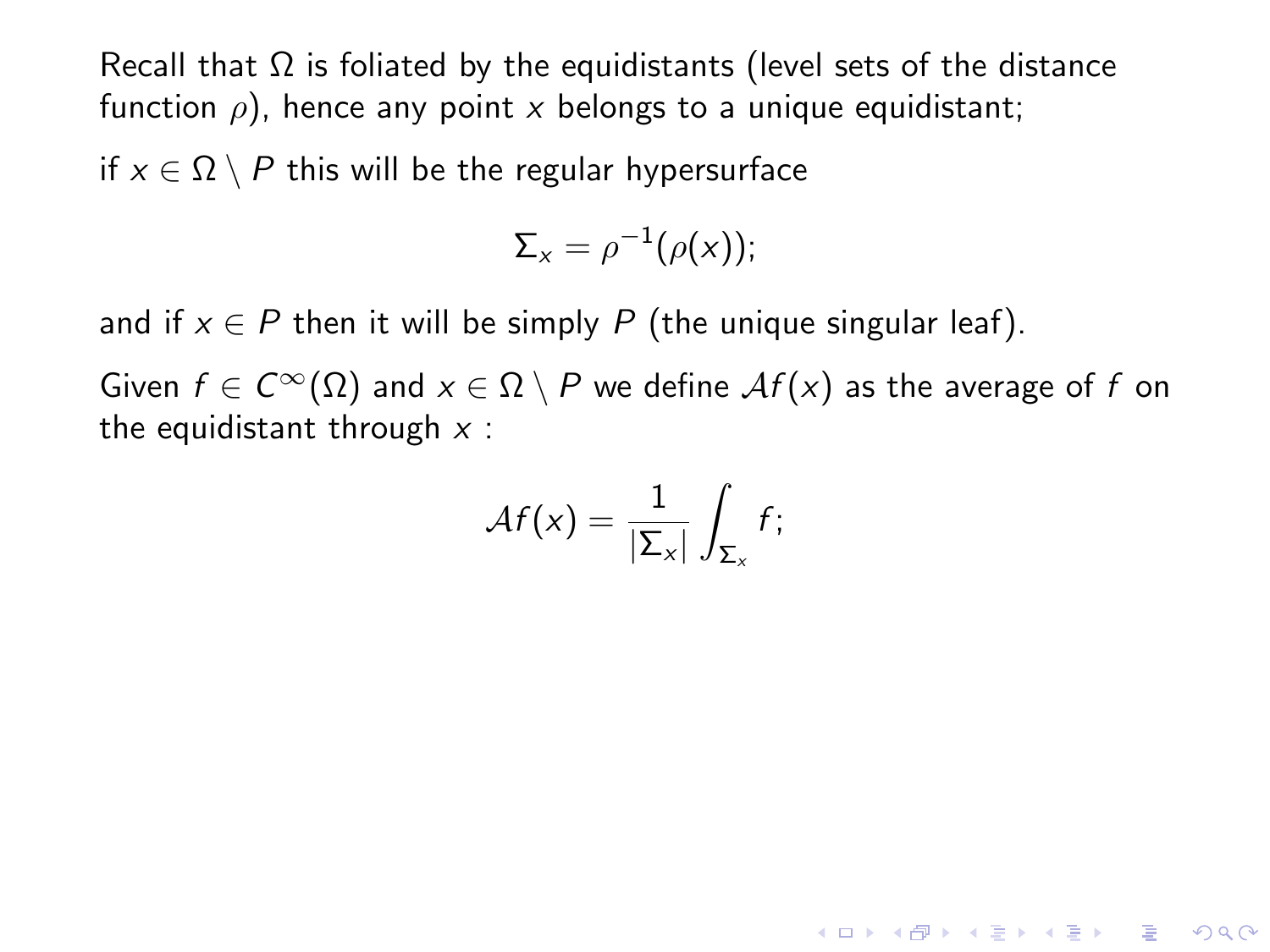if  $x \in \Omega \setminus P$  this will be the regular hypersurface

$$
\Sigma_x = \rho^{-1}(\rho(x));
$$

and if  $x \in P$  then it will be simply P (the unique singular leaf).

Given  $f \in C^{\infty}(\Omega)$  and  $x \in \Omega \setminus P$  we define  $\mathcal{A}f(x)$  as the average of f on the equidistant through  $x$  :

$$
\mathcal{A}f(x)=\frac{1}{|\Sigma_x|}\int_{\Sigma_x}f;
$$

if  $x \in P$  we simply define

$$
\mathcal{A}f(x) = \frac{1}{|P|} \int_P f,
$$

**K ロ ▶ K @ ▶ K 할 X X 할 X → 할 X → 9 Q Q ^** 

where of course we use in both cases the measure induced by the Riemannian metric on  $\Sigma_{x}$  and P, respectively.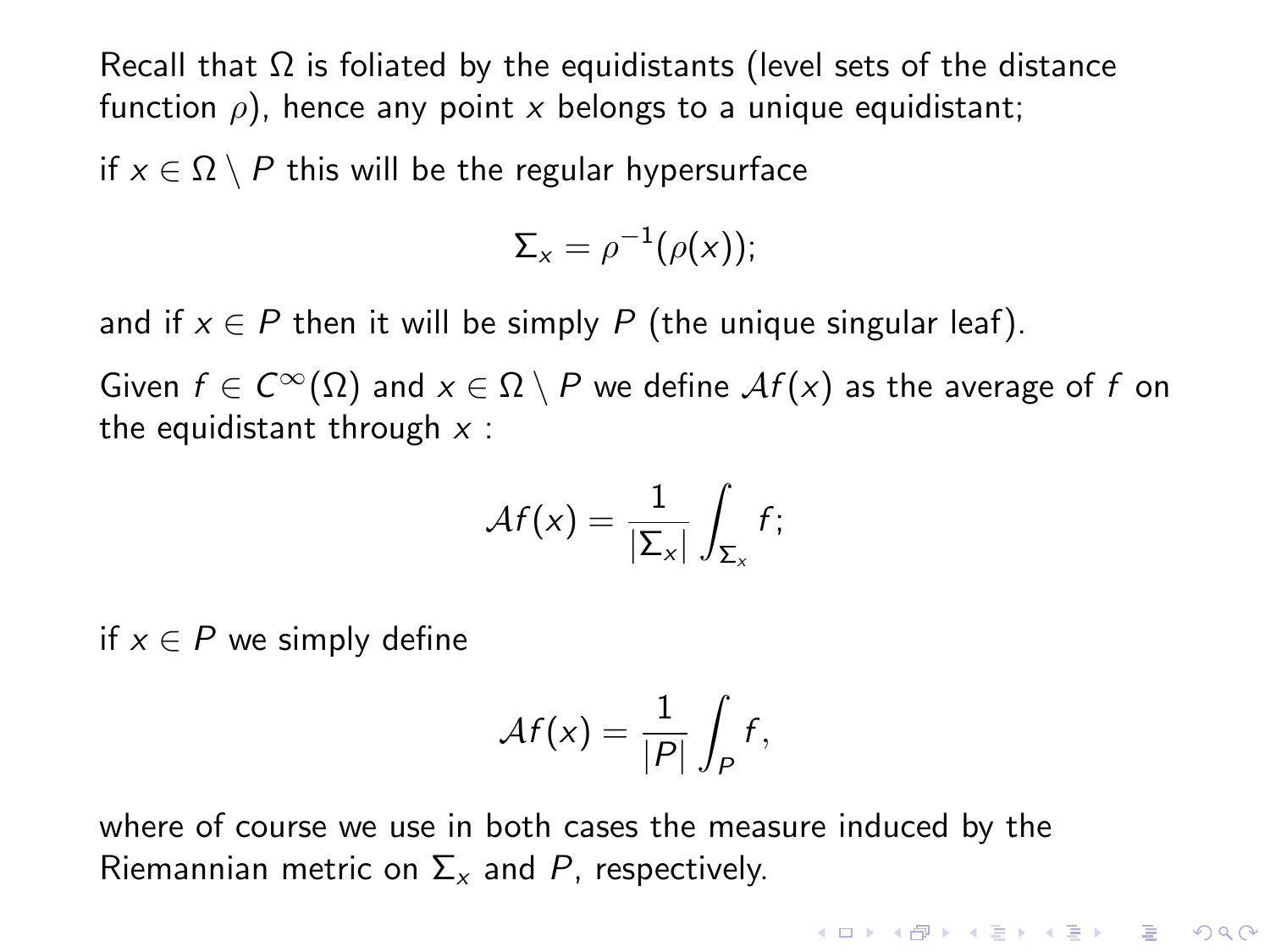If  $f \in C^{\infty}(\Omega)$  its radialization Af has the following properties:

**K ロ ▶ K 레 ▶ K 로 ▶ K 로 ▶ - 로 - K 이 이 이 이**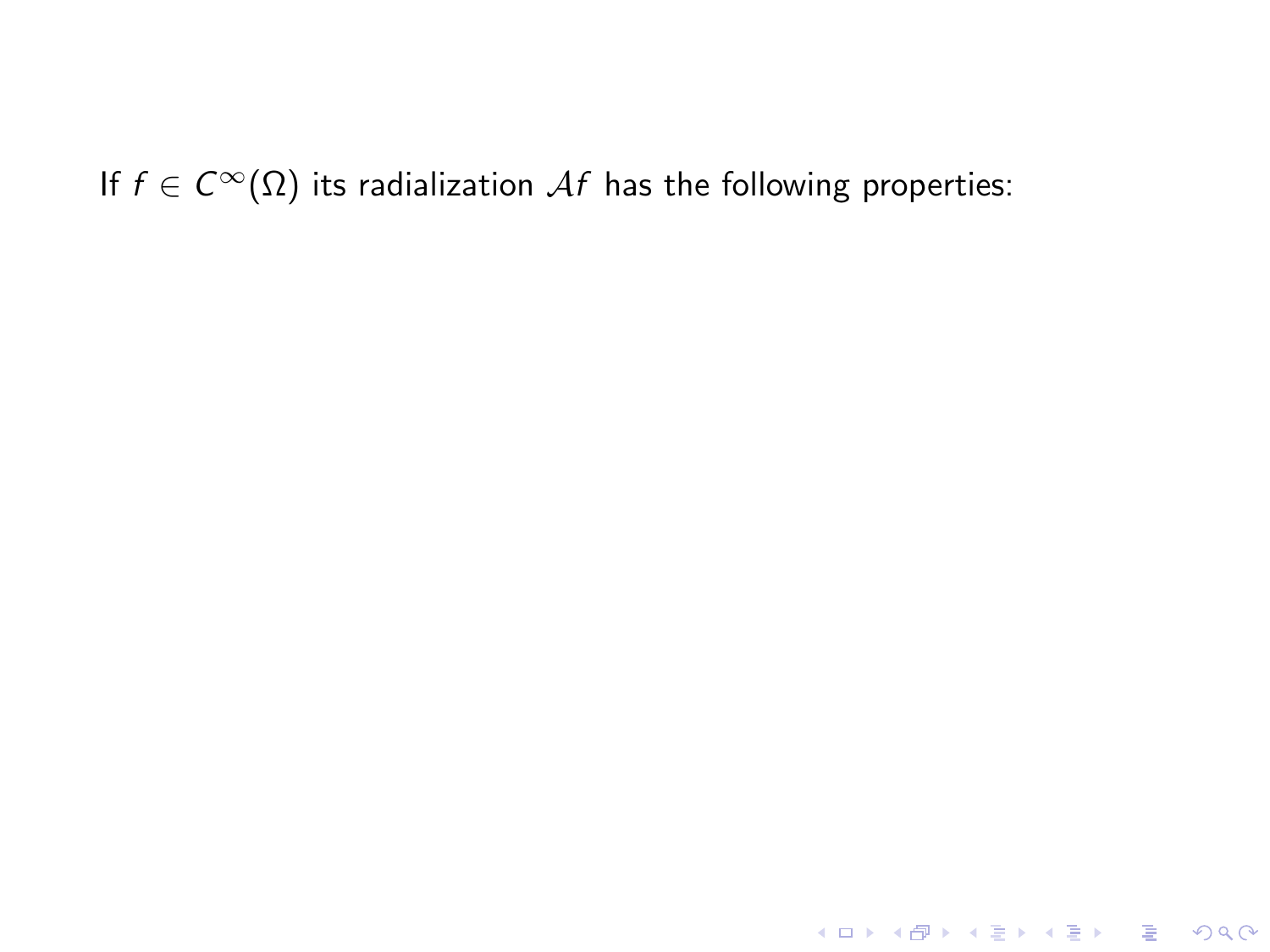KID KAR KERKER E 1990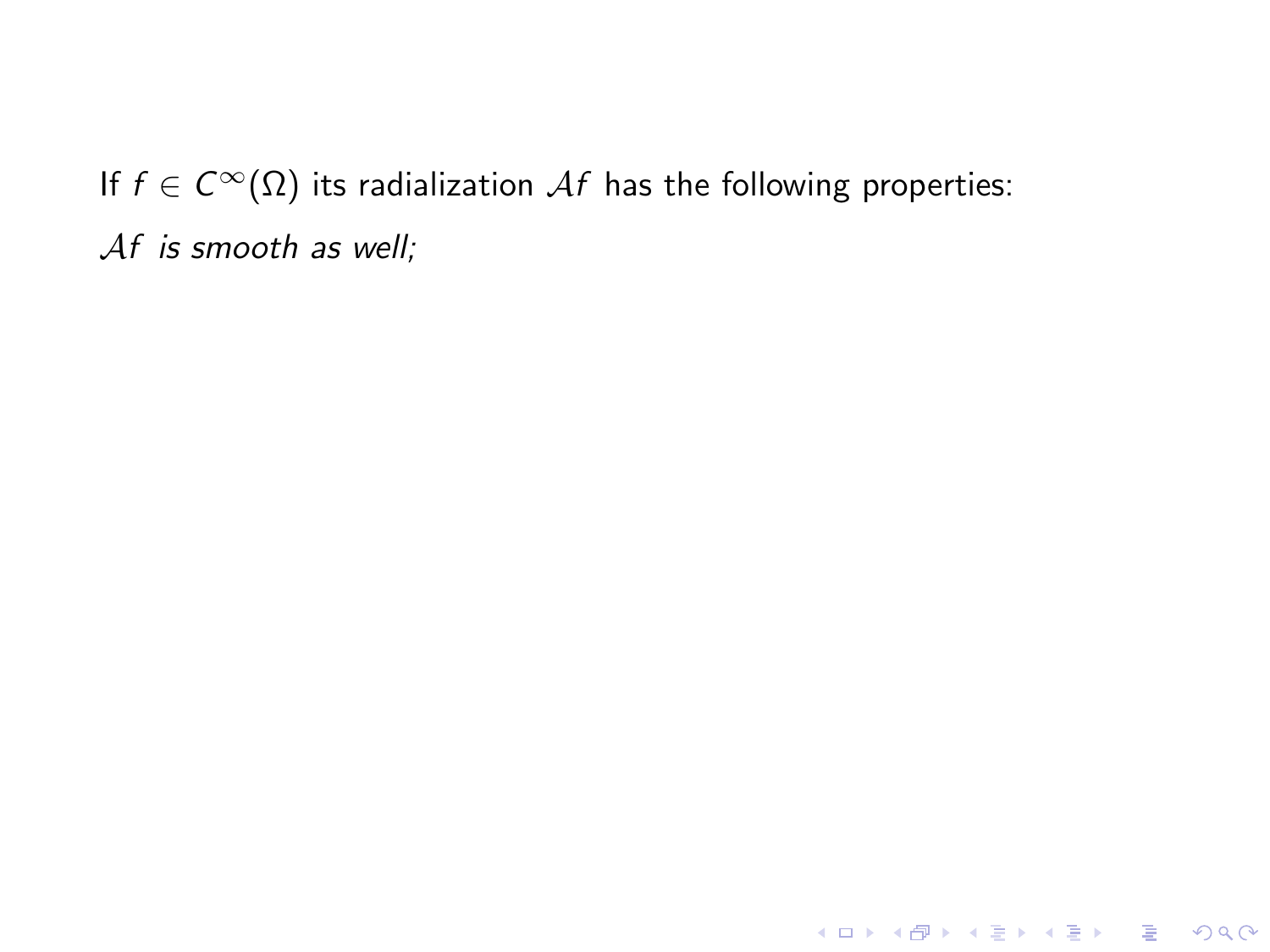Af is radial;

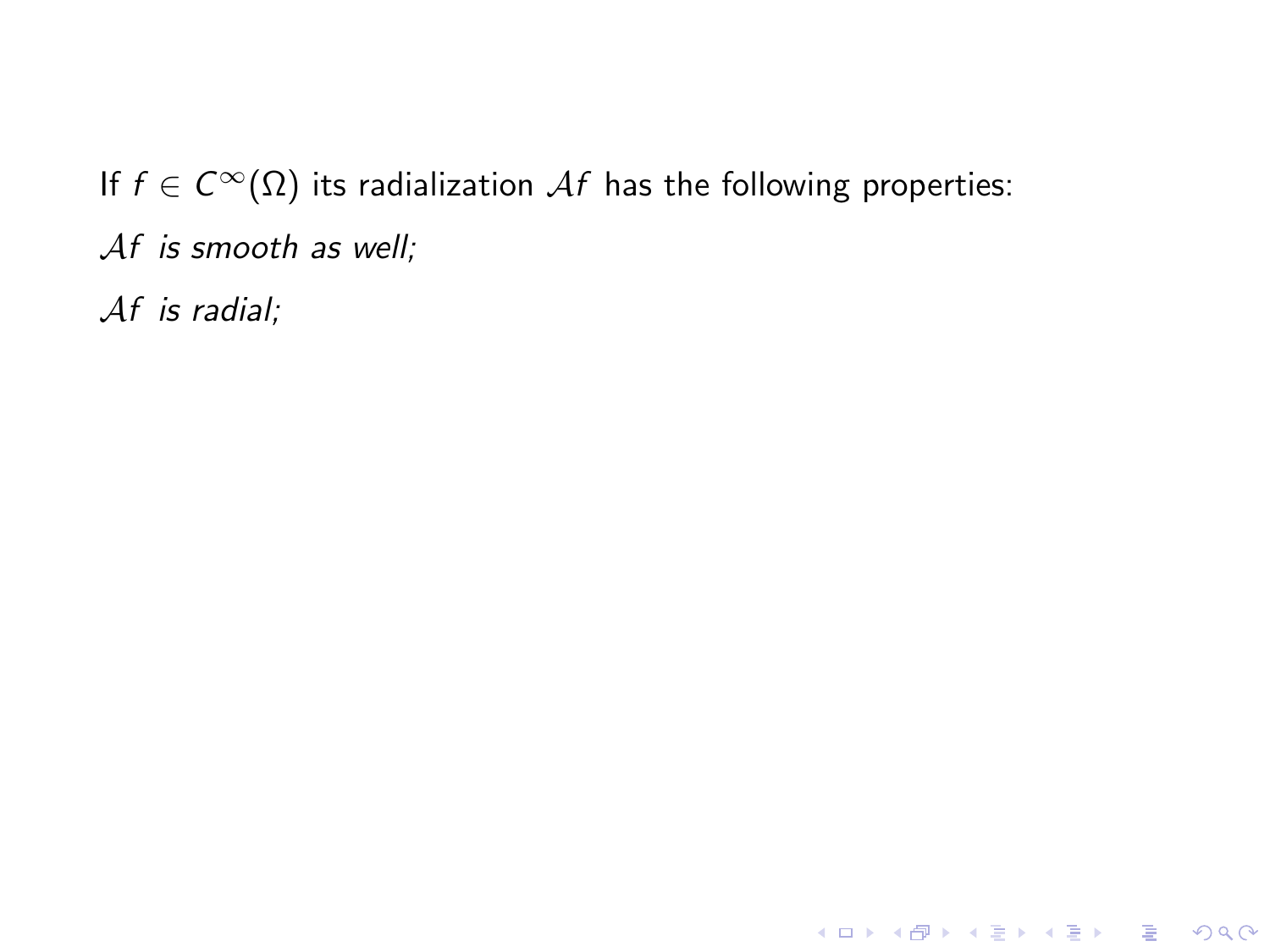Af is radial;

f is radial if and only if  $\mathcal{A}f = f$ .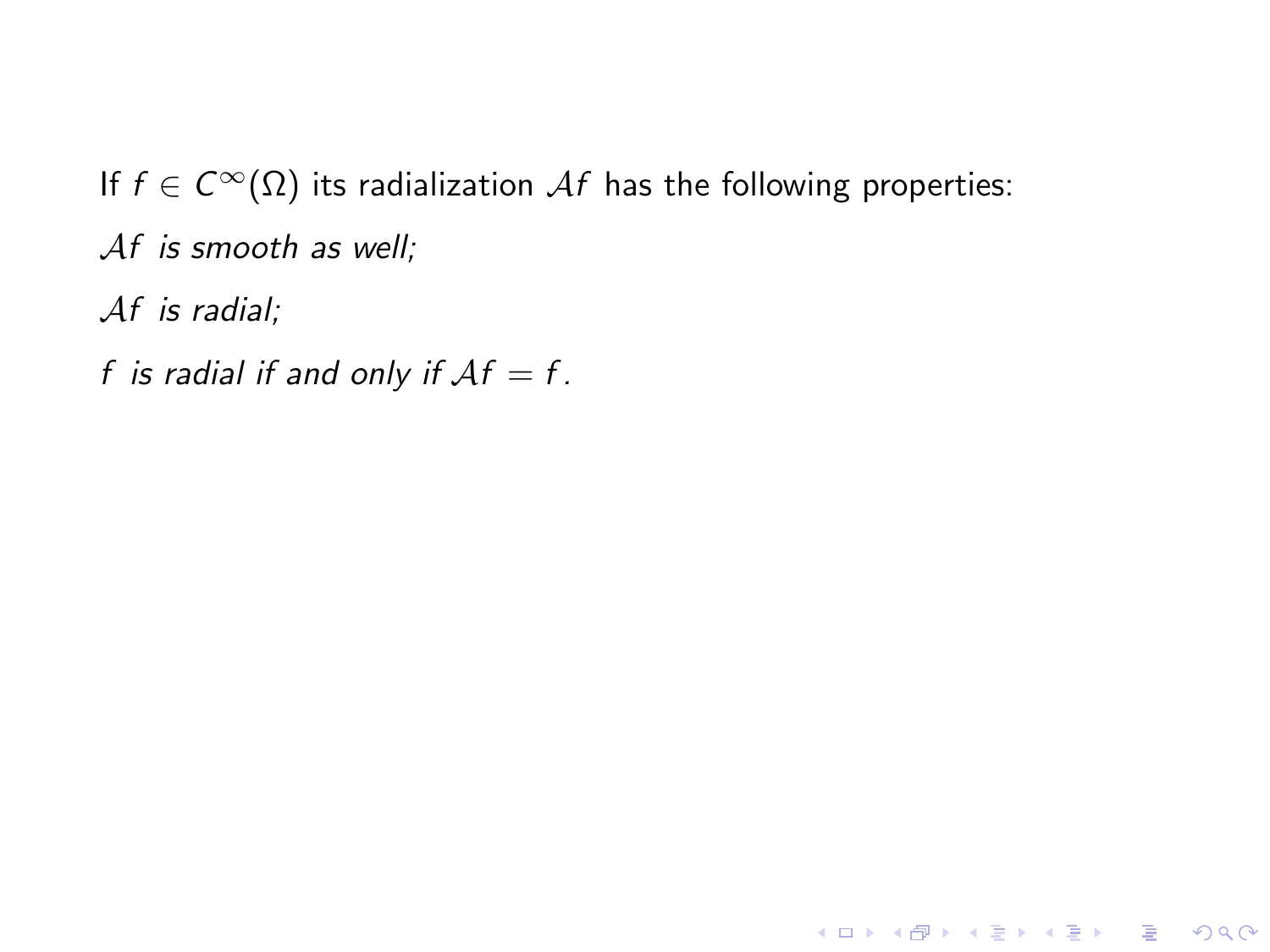Af is radial;

f is radial if and only if  $\mathcal{A}f = f$ .

The crucial property of an isoparametric foliation is the constancy of the mean curvature of the leaves. This has the following important consequence.

**KORK STRATER STRAKES**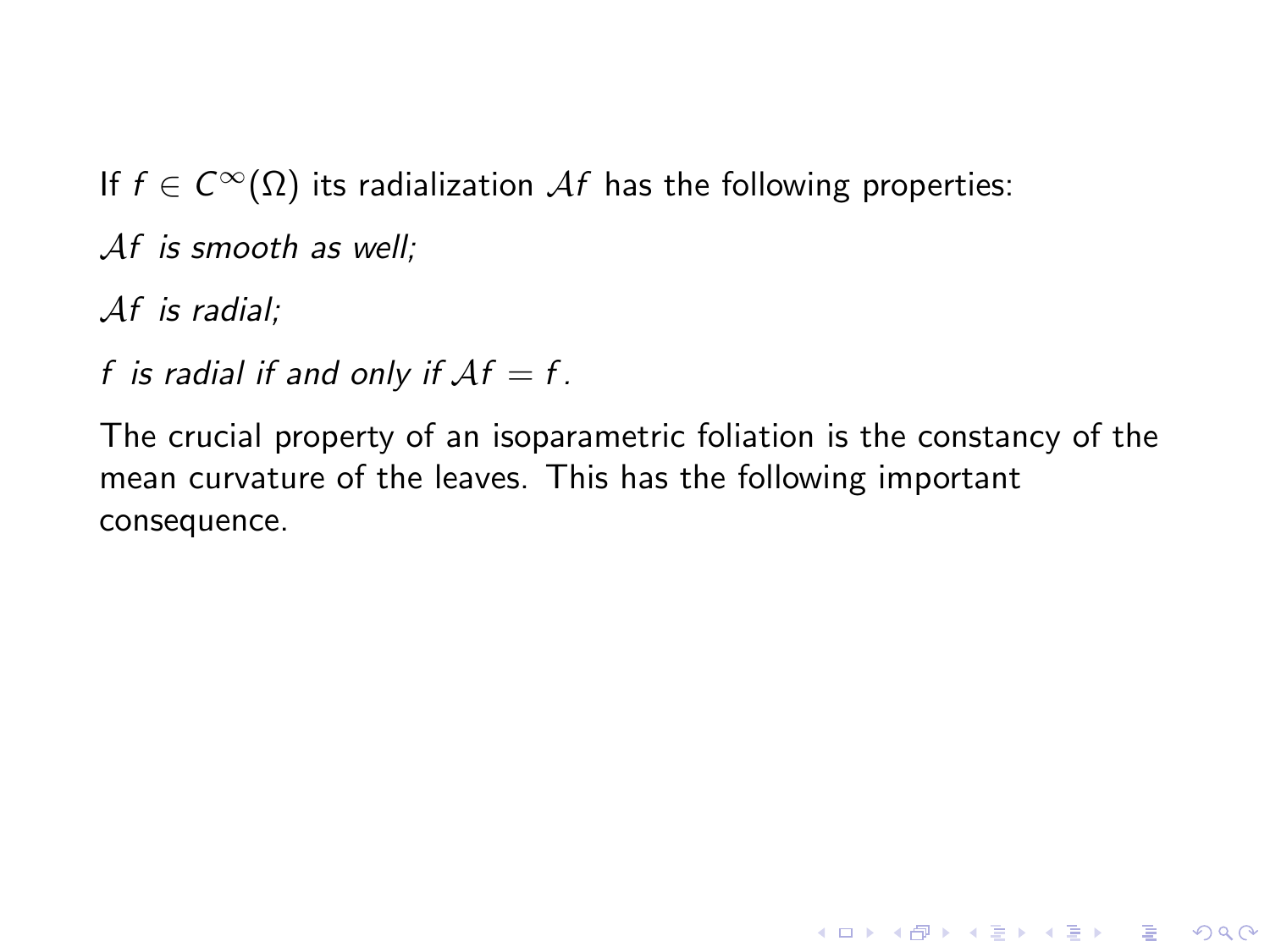Af is radial;

f is radial if and only if  $\mathcal{A}f = f$ .

The crucial property of an isoparametric foliation is the constancy of the mean curvature of the leaves. This has the following important consequence.

**KORK ERKER ADE YOUR** 

The radialization commutes with the Laplacian:  $A\Delta f = \Delta \mathcal{A}f$ .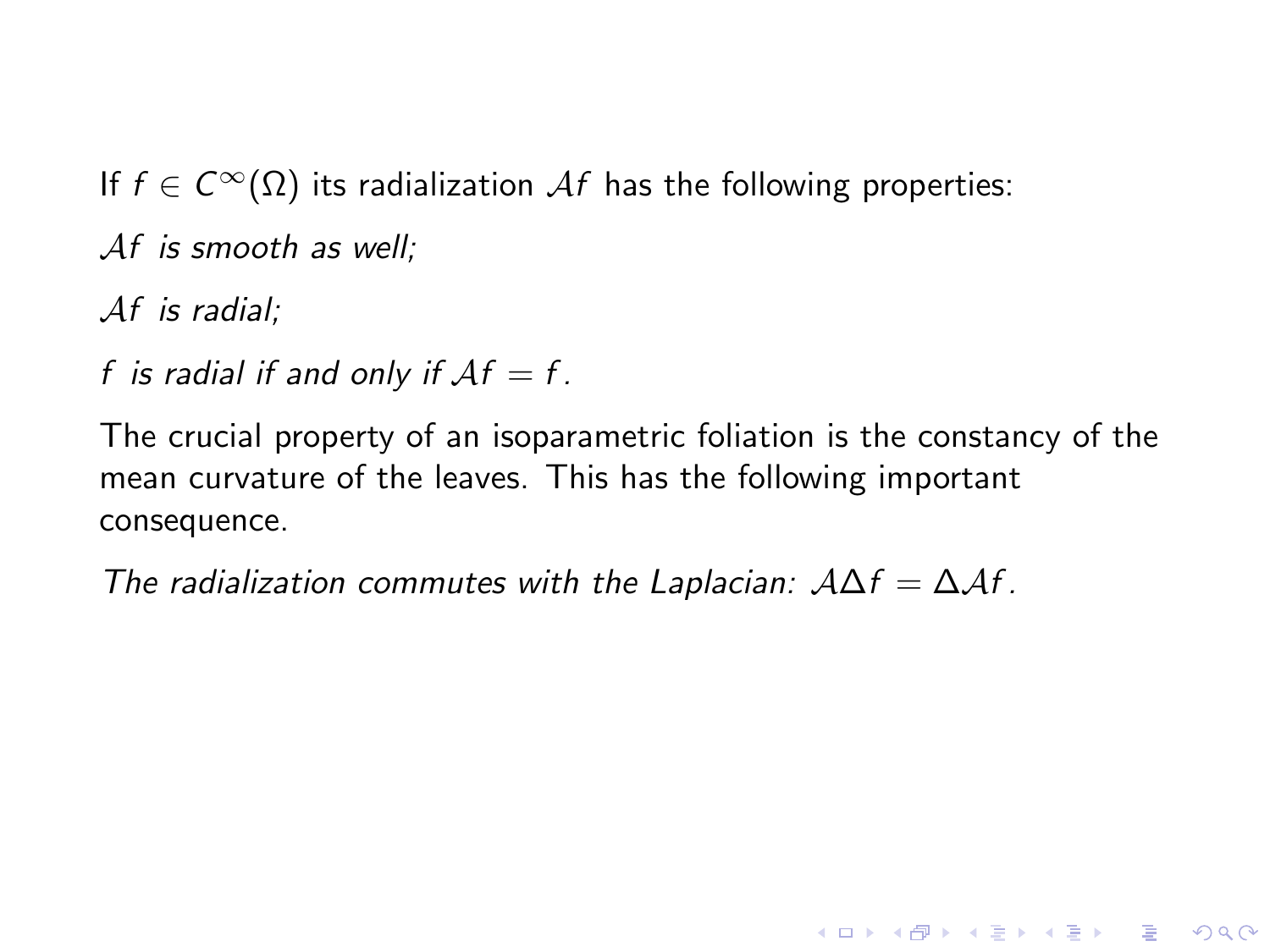Af is radial;

f is radial if and only if  $\mathcal{A}f = f$ .

The crucial property of an isoparametric foliation is the constancy of the mean curvature of the leaves. This has the following important consequence.

The radialization commutes with the Laplacian:  $A\Delta f = \Delta \mathcal{A}f$ .

All the above facts are not difficult to prove (only a little technical at times).

**KORK ERKER ADE YOUR**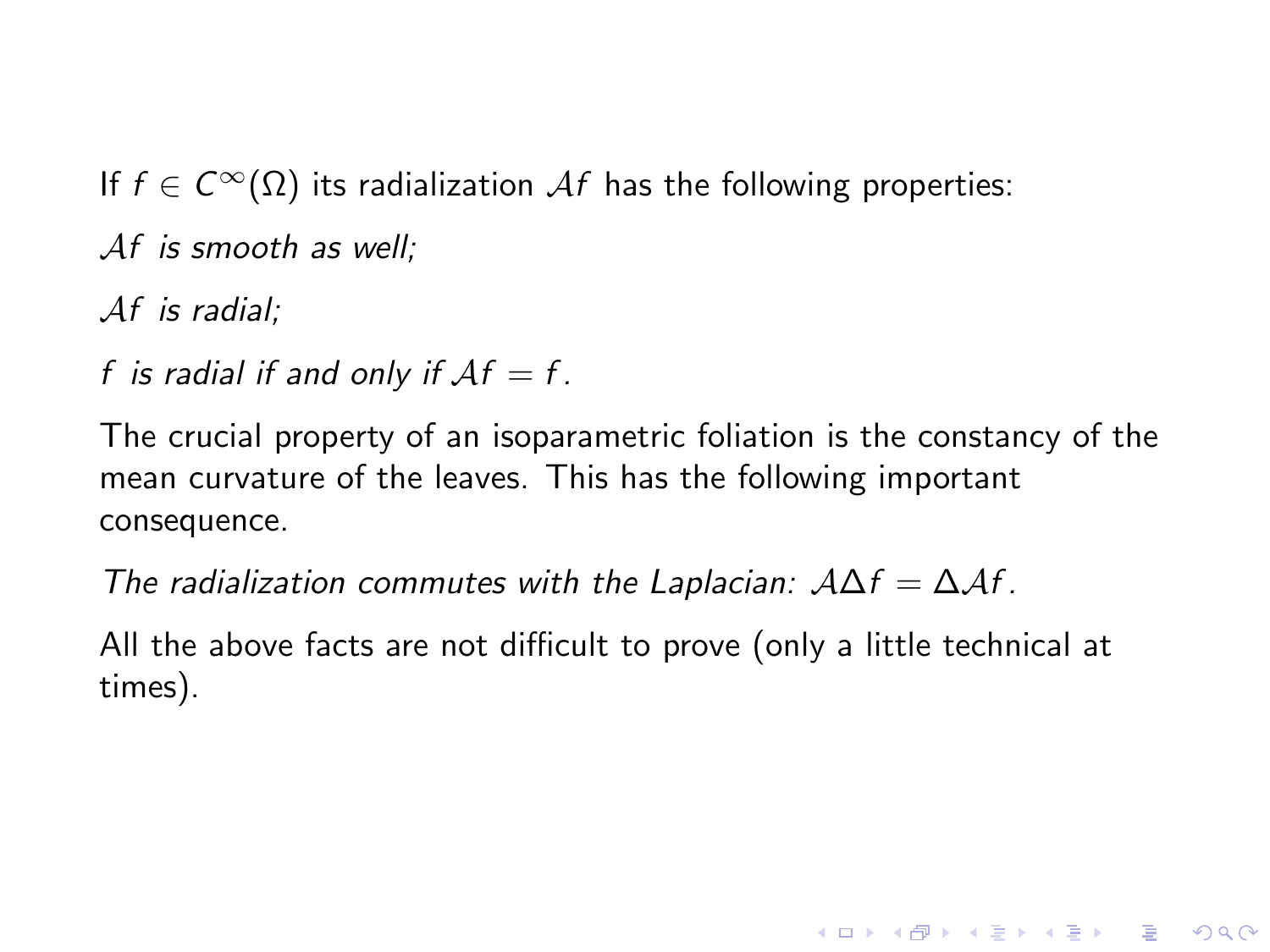We can now prove that the mean exit time function  $u$  is radial; for that it is enough to show that

$$
\mathcal{A}u=u.
$$

K ロ ▶ K @ ▶ K 할 ▶ K 할 ▶ ... 할 ... 9 Q Q ·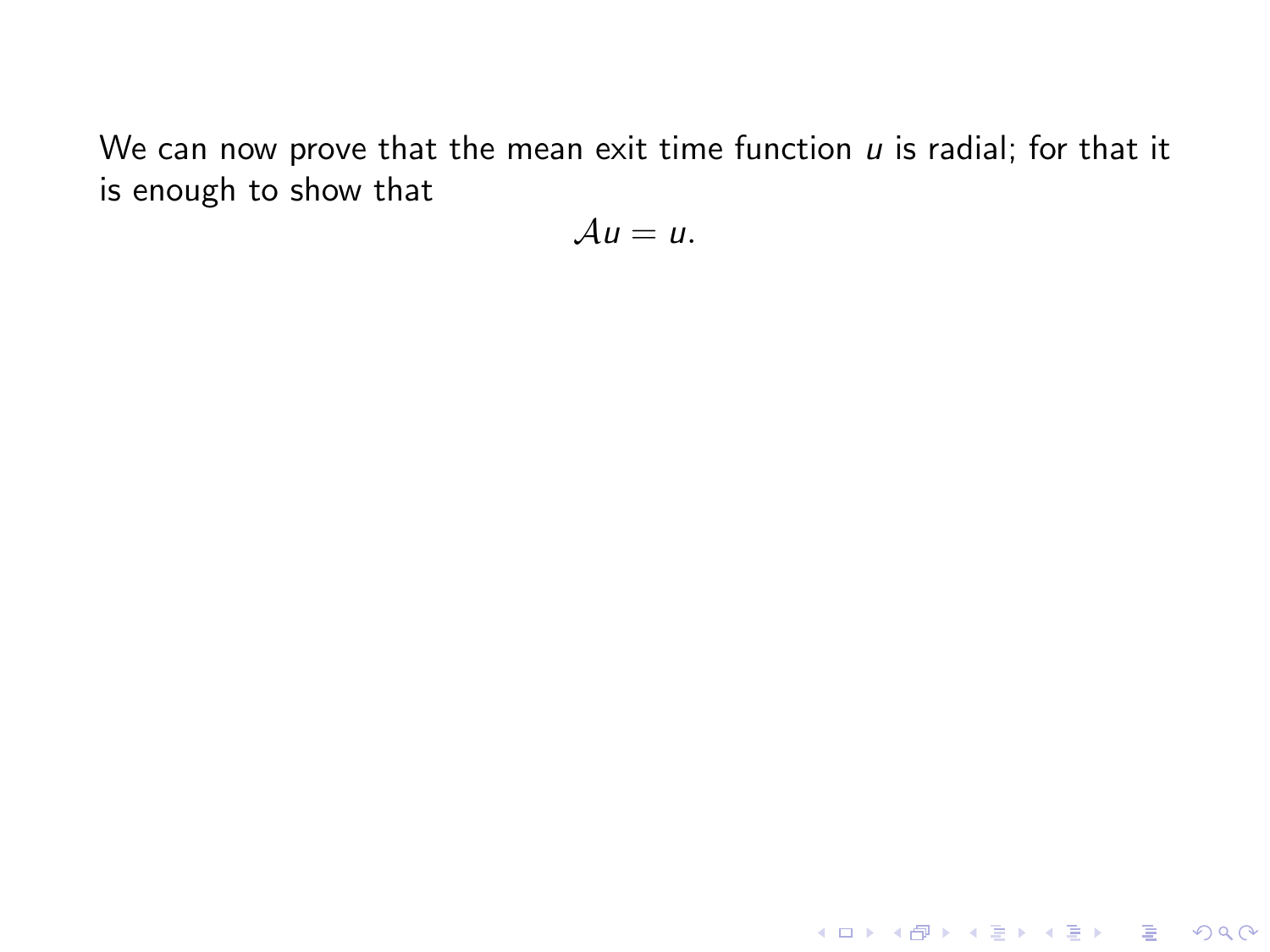We can now prove that the mean exit time function  $u$  is radial; for that it is enough to show that

$$
\mathcal{A}u=u.
$$

Let  $\hat{u} = Au$ . Then, as the radialization commutes with the Laplacian:

$$
\Delta \hat{u} = \Delta \mathcal{A}u = \mathcal{A}\Delta u = \mathcal{A}1 = 1,
$$

K ロ ▶ K @ ▶ K 할 ▶ K 할 ▶ | 할 | ⊙Q @

and of course  $\hat{u} = 0$  on  $\partial \Omega$ .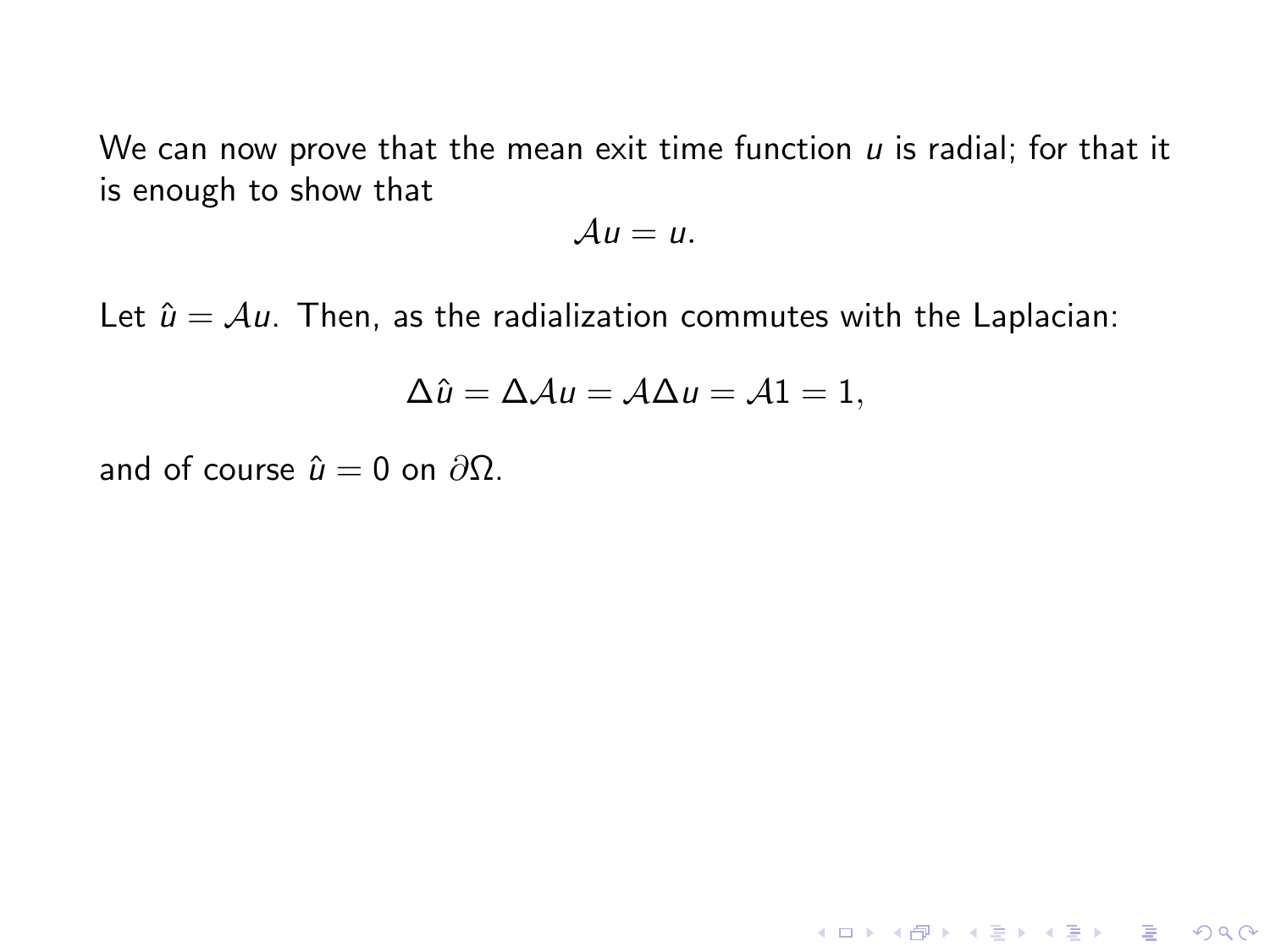We can now prove that the mean exit time function  $u$  is radial; for that it is enough to show that

$$
\mathcal{A}u=u.
$$

Let  $\hat{u} = Au$ . Then, as the radialization commutes with the Laplacian:

$$
\Delta \hat{u} = \Delta \mathcal{A}u = \mathcal{A}\Delta u = \mathcal{A}1 = 1,
$$

and of course  $\hat{u} = 0$  on  $\partial \Omega$ .

Then,  $u$  and  $\hat{u}$  are two solutions of the boundary value problem

$$
\begin{cases} \Delta u = 1 \\ u = 0 \quad \text{on} \quad \partial \Omega \end{cases}
$$

**KORK ERKER ADE YOUR** 

By uniqueness, they must coincide, hence  $Au = u$ , as asserted.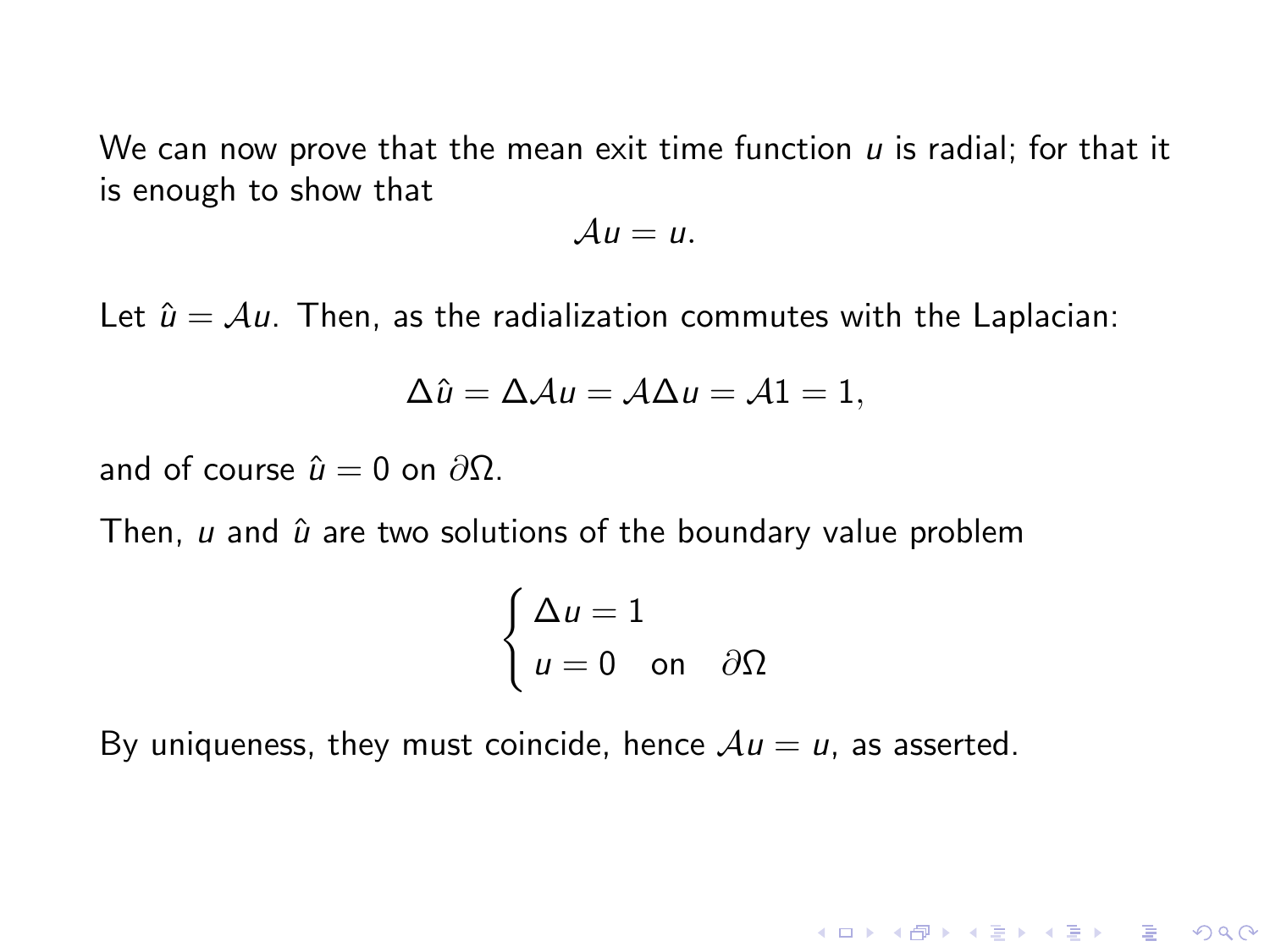We have seen that every isoparametric tube is a harmonic domain.

K ロ ▶ K @ ▶ K 할 ▶ K 할 ▶ | 할 | ⊙Q @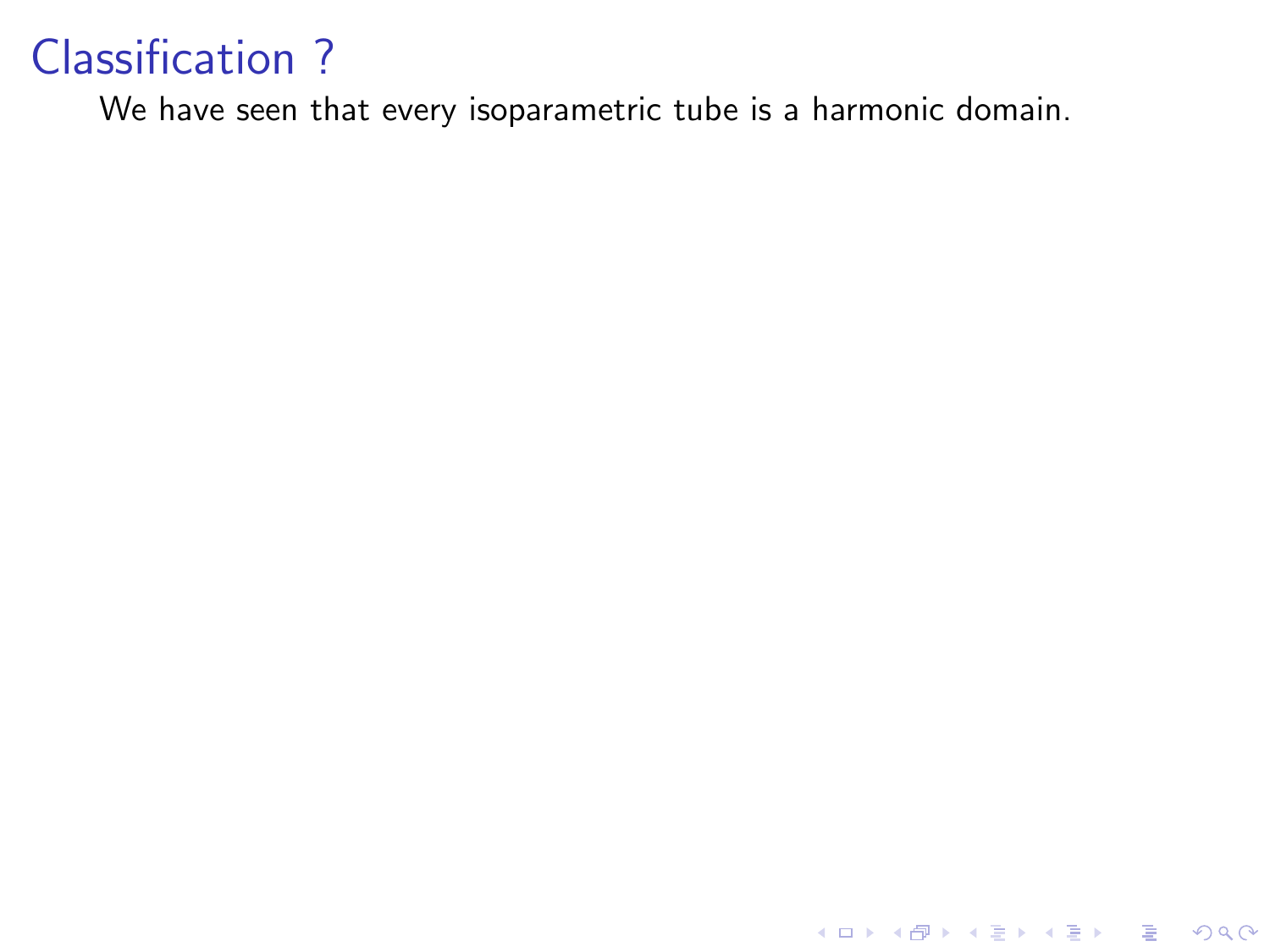We have seen that every isoparametric tube is a harmonic domain.

K ロ K K (P) K (E) K (E) X (E) X (P) K (P)

Is the converse also true ?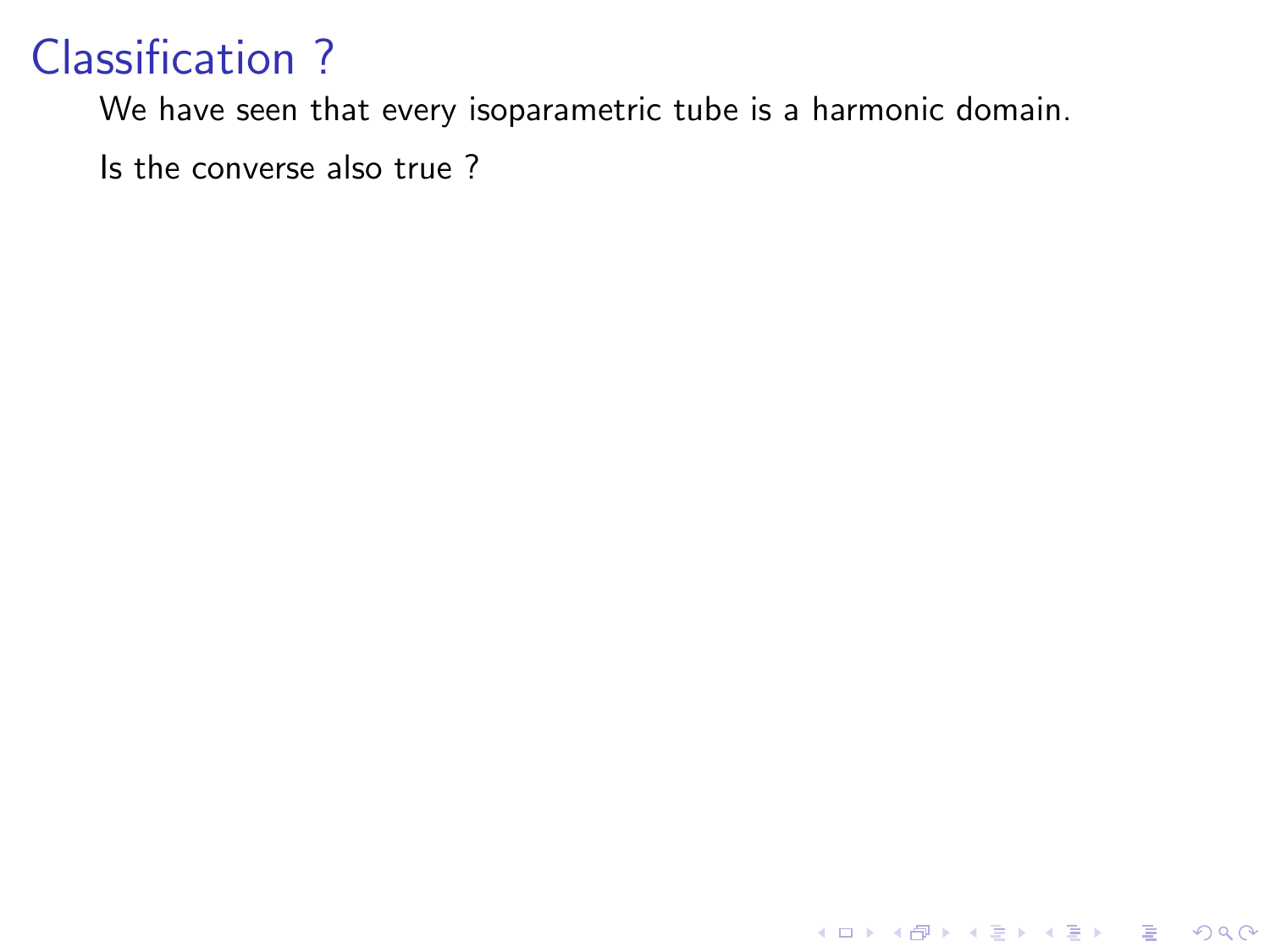We have seen that every isoparametric tube is a harmonic domain.

Is the converse also true ?

If true, this will give a quite rigid and significant geometric structure to such manifolds.

K ロ ▶ K @ ▶ K 할 > K 할 > 1 할 > 1 이익어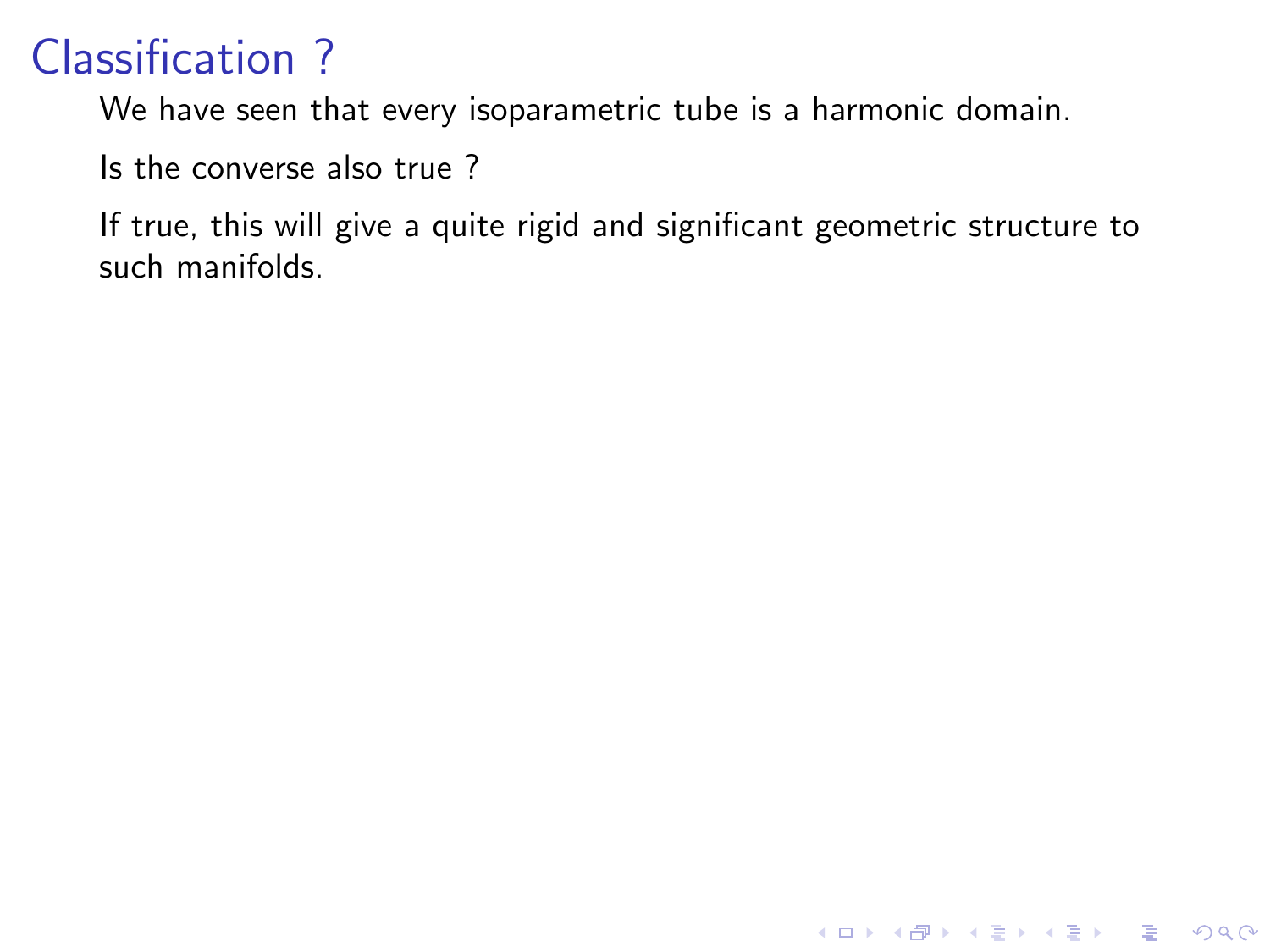We have seen that every isoparametric tube is a harmonic domain.

Is the converse also true ?

If true, this will give a quite rigid and significant geometric structure to such manifolds.

The answer, however, is *negative*, and the counterexamples we give introduce an interesting class of harmonic domains : the minimal free boundary immersions.

**KORK STRATER STRAKER**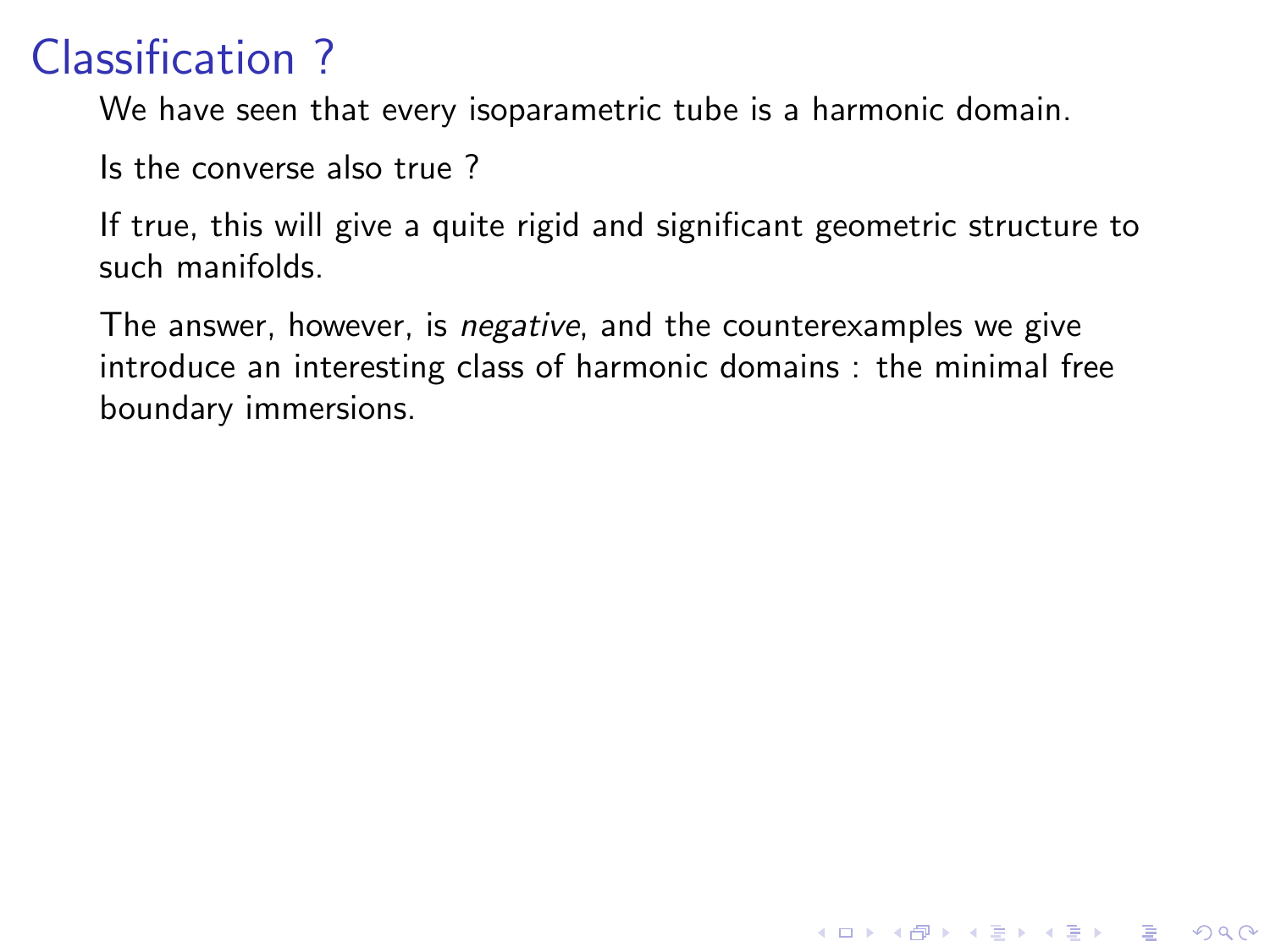We have seen that every isoparametric tube is a harmonic domain.

Is the converse also true ?

If true, this will give a quite rigid and significant geometric structure to such manifolds.

The answer, however, is *negative*, and the counterexamples we give introduce an interesting class of harmonic domains : the minimal free boundary immersions.

Recall that a hypersurface of a Riemannian manifold is minimal if it has everywhere vanishing mean curvature.

**KORK STRATER STRAKER**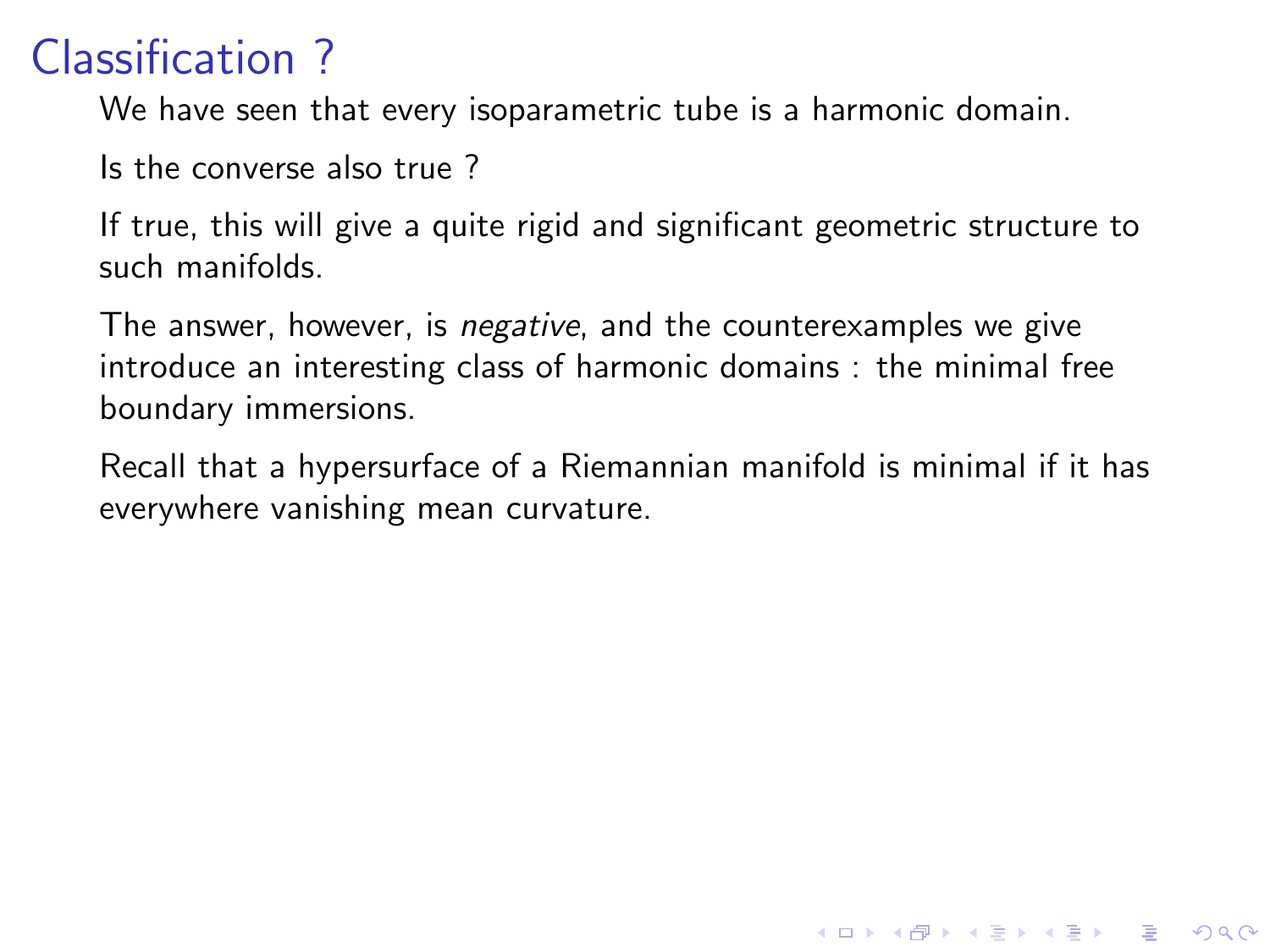We have seen that every isoparametric tube is a harmonic domain.

Is the converse also true ?

If true, this will give a quite rigid and significant geometric structure to such manifolds.

The answer, however, is *negative*, and the counterexamples we give introduce an interesting class of harmonic domains : the minimal free boundary immersions.

Recall that a hypersurface of a Riemannian manifold is minimal if it has everywhere vanishing mean curvature.

If  $\Sigma$  is a minimal hypersurface of  $\mathbf{R}^n$ , and  $B(x_0,R)$  is a Euclidean ball, the manifold with boundary (or, a connected component of it)

$$
\Omega = \Sigma \cap B(x_0, R)
$$

is called an *extrinsic ball*. Note that  $\Omega$  has dimension  $n - 1$  and that the boundary  $\partial\Omega$  is contained in the sphere  $\partial B(x_0, R)$ .

4 D > 4 P + 4 B + 4 B + B + 9 Q O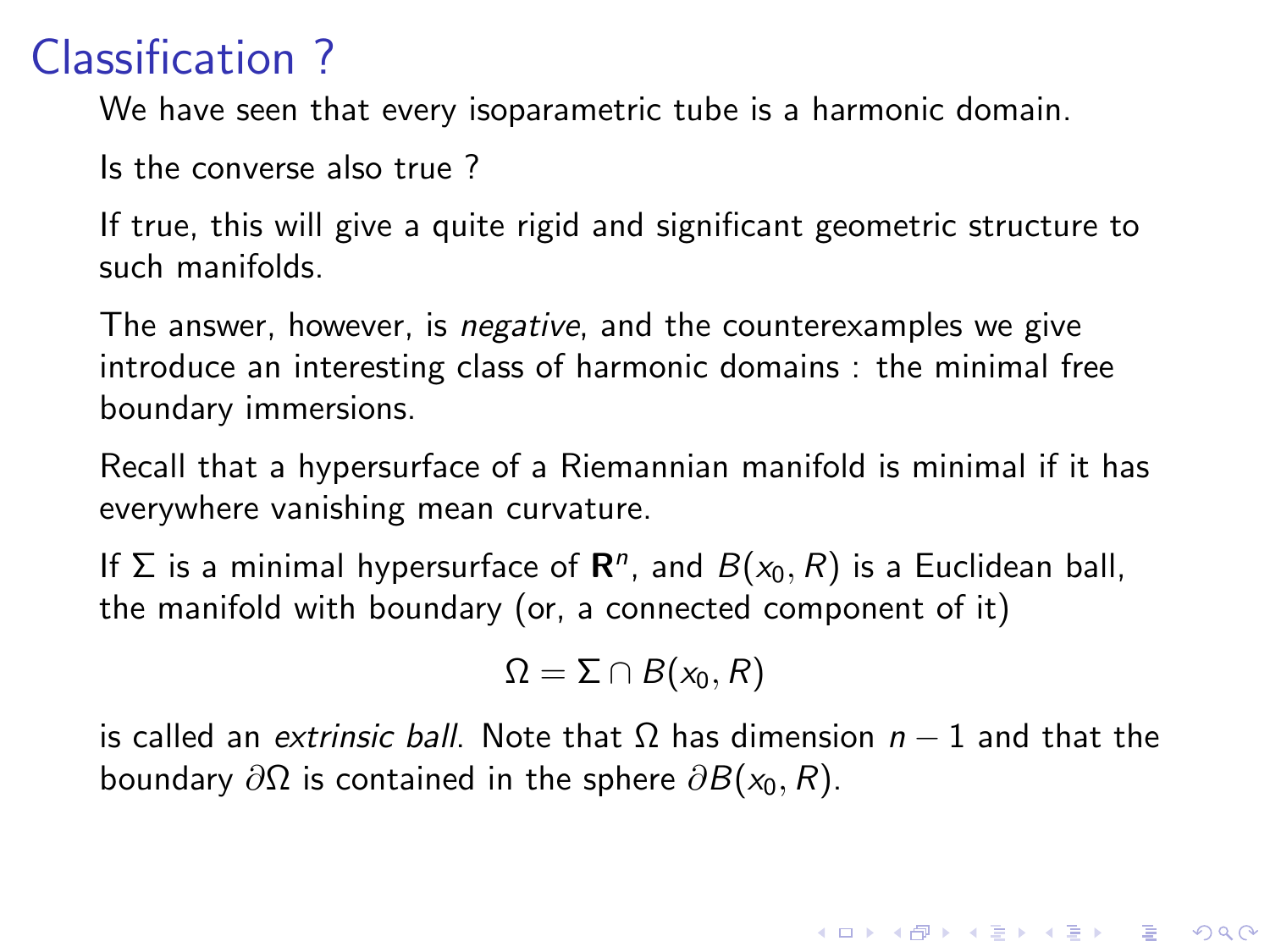We have seen that every isoparametric tube is a harmonic domain.

Is the converse also true ?

If true, this will give a quite rigid and significant geometric structure to such manifolds.

The answer, however, is negative, and the counterexamples we give introduce an interesting class of harmonic domains : the minimal free boundary immersions.

Recall that a hypersurface of a Riemannian manifold is minimal if it has everywhere vanishing mean curvature.

If  $\Sigma$  is a minimal hypersurface of  $\mathbf{R}^n$ , and  $B(x_0,R)$  is a Euclidean ball, the manifold with boundary (or, a connected component of it)

$$
\Omega = \Sigma \cap B(x_0, R)
$$

is called an *extrinsic ball*. Note that  $\Omega$  has dimension  $n - 1$  and that the boundary  $\partial\Omega$  is contained in the sphere  $\partial B(x_0, R)$ .

An interesting case is when, at each point of the boundary, the tangent space to  $\Omega$  is orthogonal to the sphere: we then say that  $\Omega$  meets  $\partial B$ orthogonally.4 D > 4 P + 4 B + 4 B + B + 9 Q O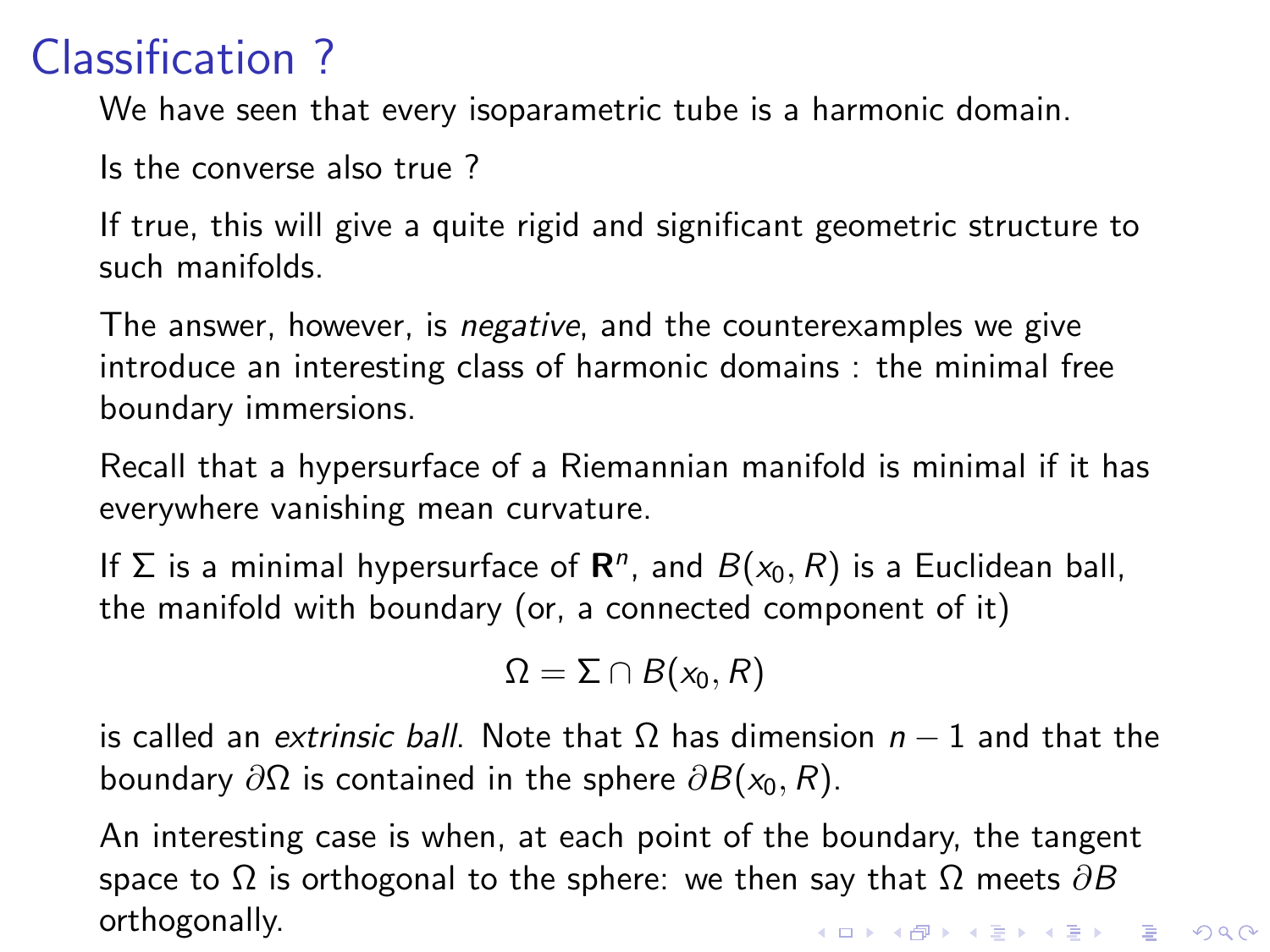K ロ ▶ K @ ▶ K 할 ▶ K 할 ▶ ... 할 ... 9 Q Q ·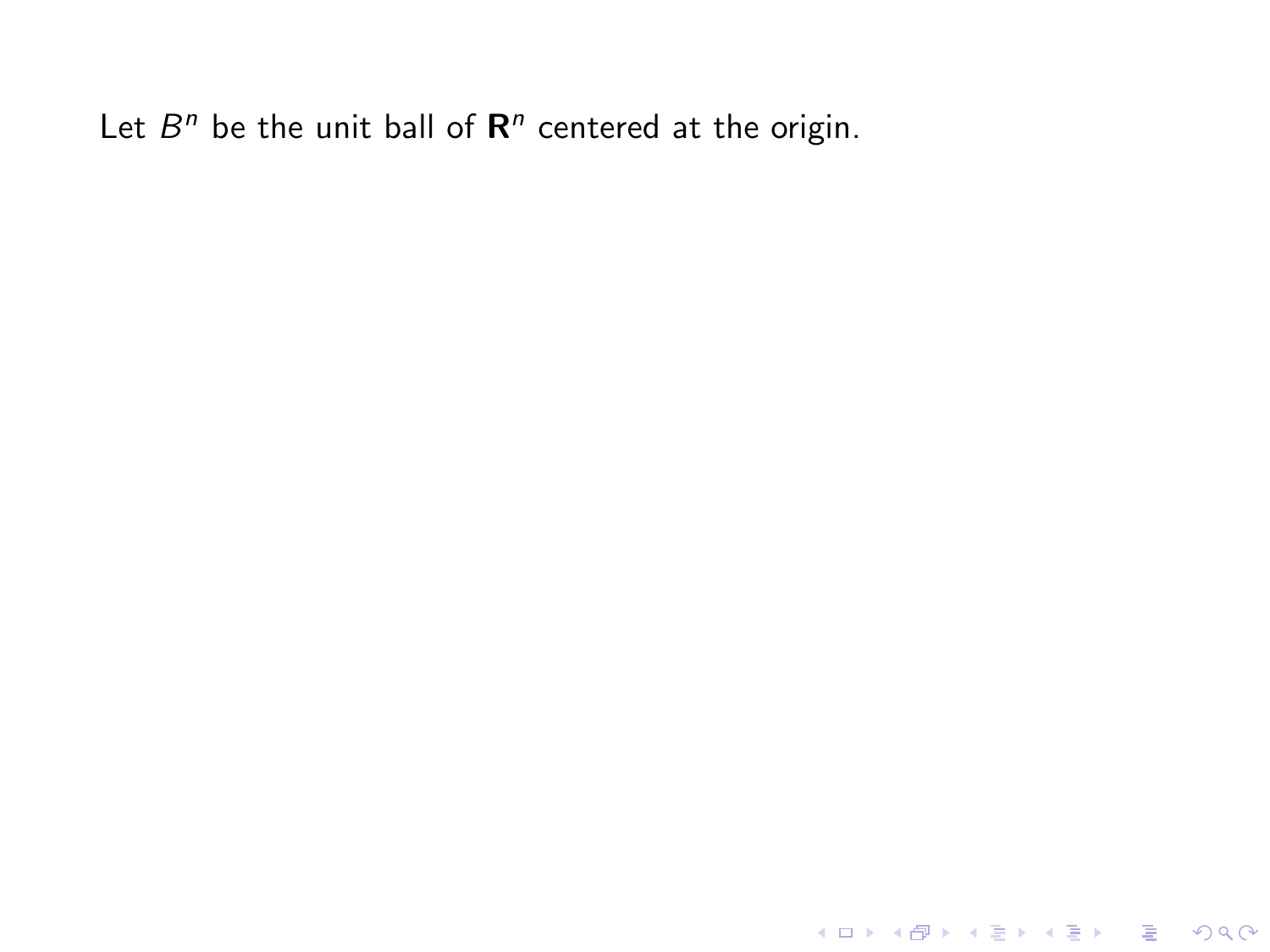A *minimal free boundary hypersurface* is a minimal hypersurface Ω of  $B^n$ such that  $\partial\Omega\subseteq\partial B^n$  and  $\Omega$  meets  $\partial B^n$  orthogonally.

K ロ ▶ K @ ▶ K 할 ▶ K 할 ▶ | 할 | © 9 Q @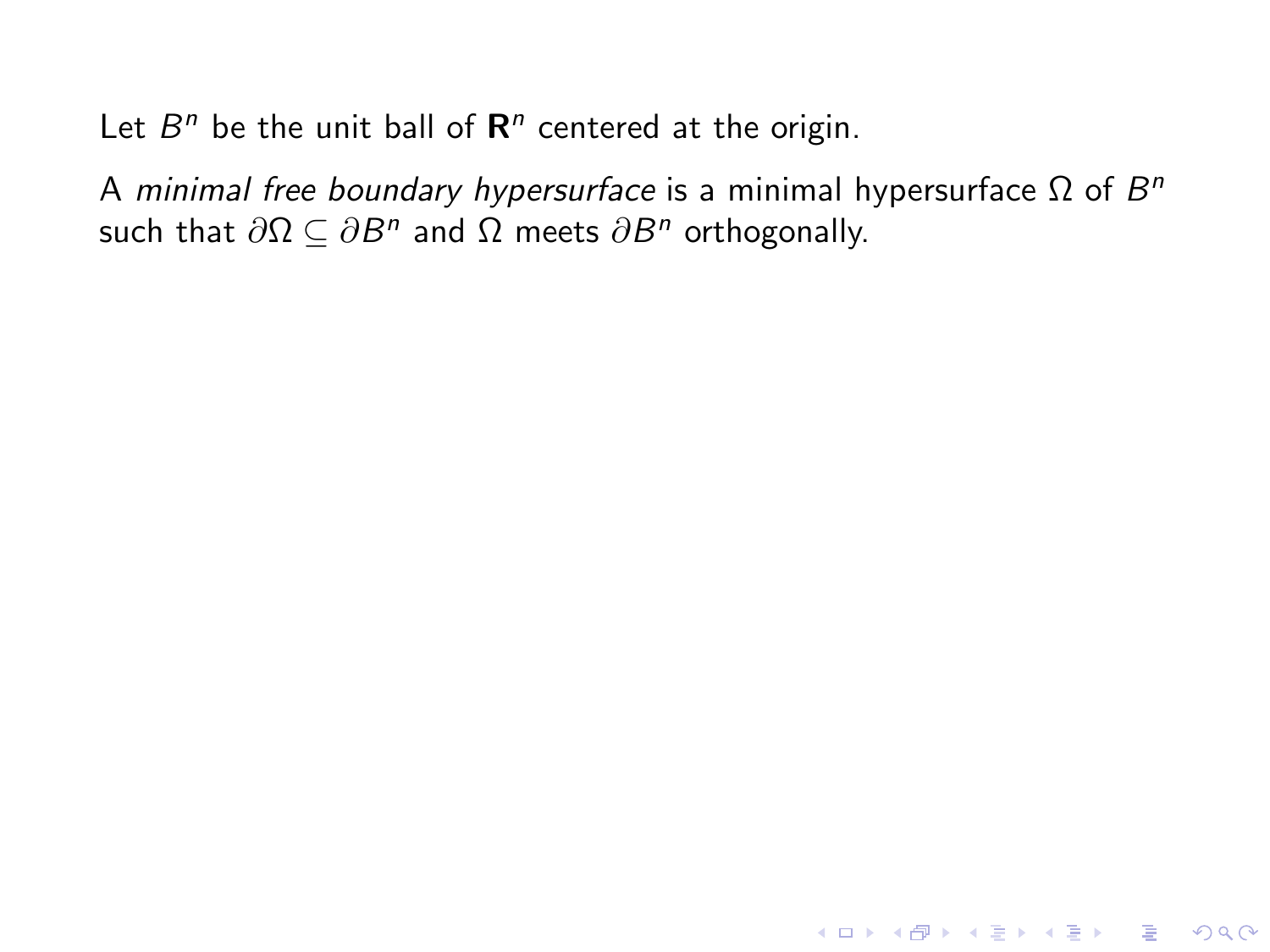A *minimal free boundary hypersurface* is a minimal hypersurface Ω of  $B^n$ such that  $\partial\Omega\subseteq\partial B^n$  and  $\Omega$  meets  $\partial B^n$  orthogonally.

K ロ ▶ K @ ▶ K 할 ▶ K 할 ▶ | 할 | © 9 Q @

Examples in  $B^3$ .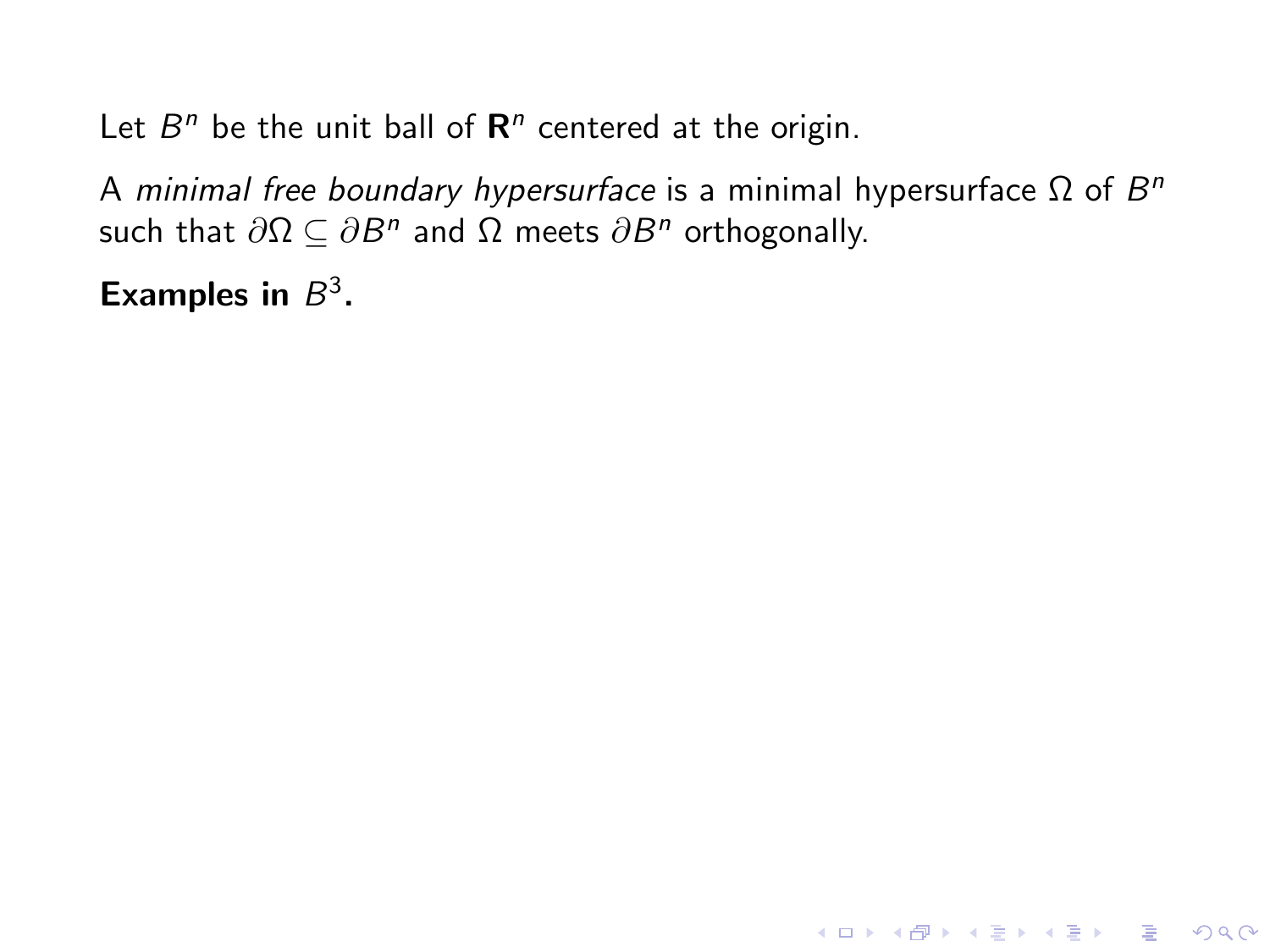A *minimal free boundary hypersurface* is a minimal hypersurface Ω of  $B^n$ such that  $\partial\Omega\subseteq\partial B^n$  and  $\Omega$  meets  $\partial B^n$  orthogonally.

K ロ ▶ K @ ▶ K 할 > K 할 > 1 할 > 1 이익어

#### Examples in  $B^3$ .

Flat disk (cross-section of  $B^3$  with a plane through the origin).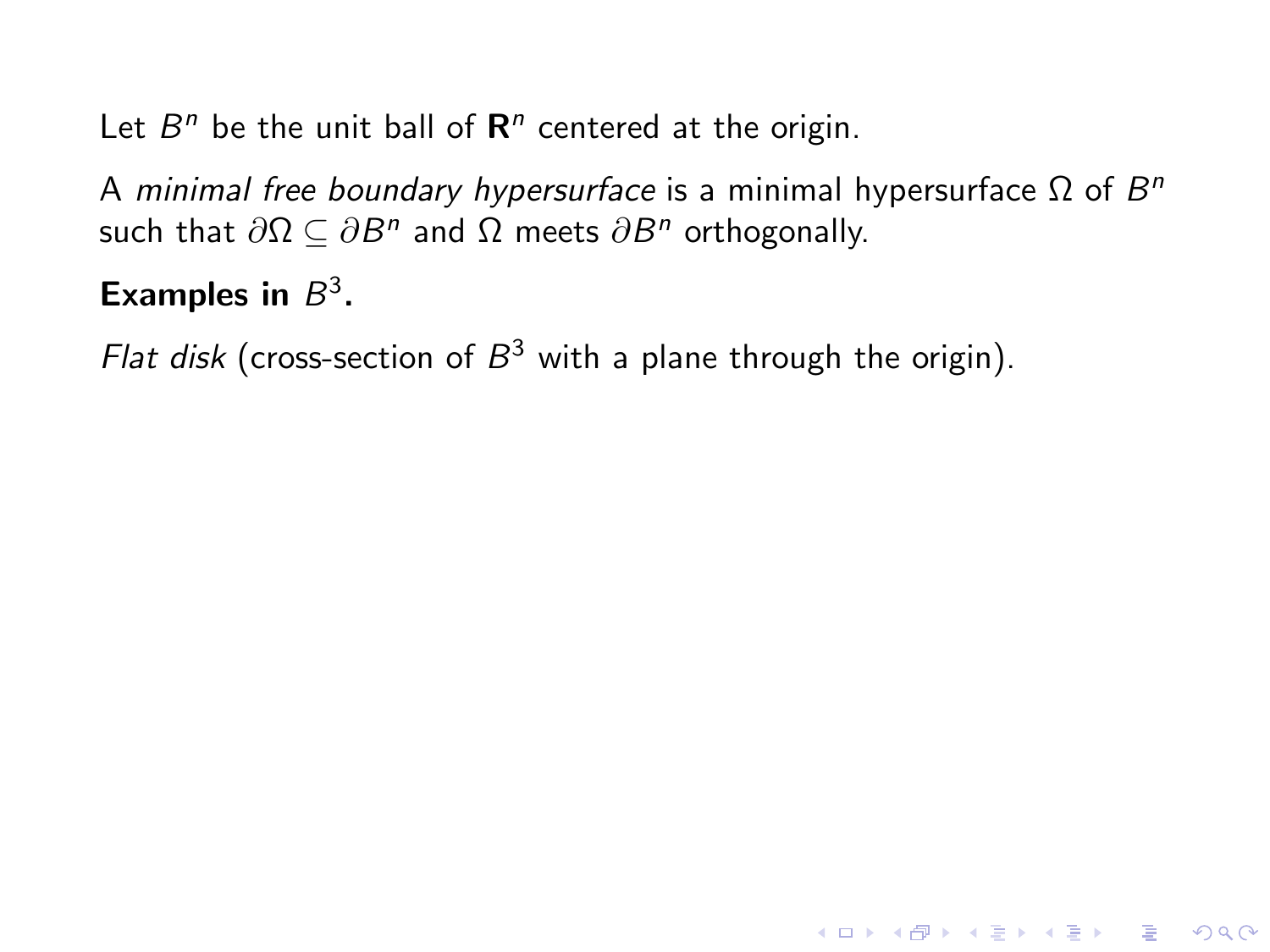A *minimal free boundary hypersurface* is a minimal hypersurface Ω of  $B^n$ such that  $\partial\Omega\subseteq\partial B^n$  and  $\Omega$  meets  $\partial B^n$  orthogonally.

**KORKA SERKER ORA** 

#### Examples in  $B^3$ .

Flat disk (cross-section of  $B^3$  with a plane through the origin).

The critical catenoid (picture).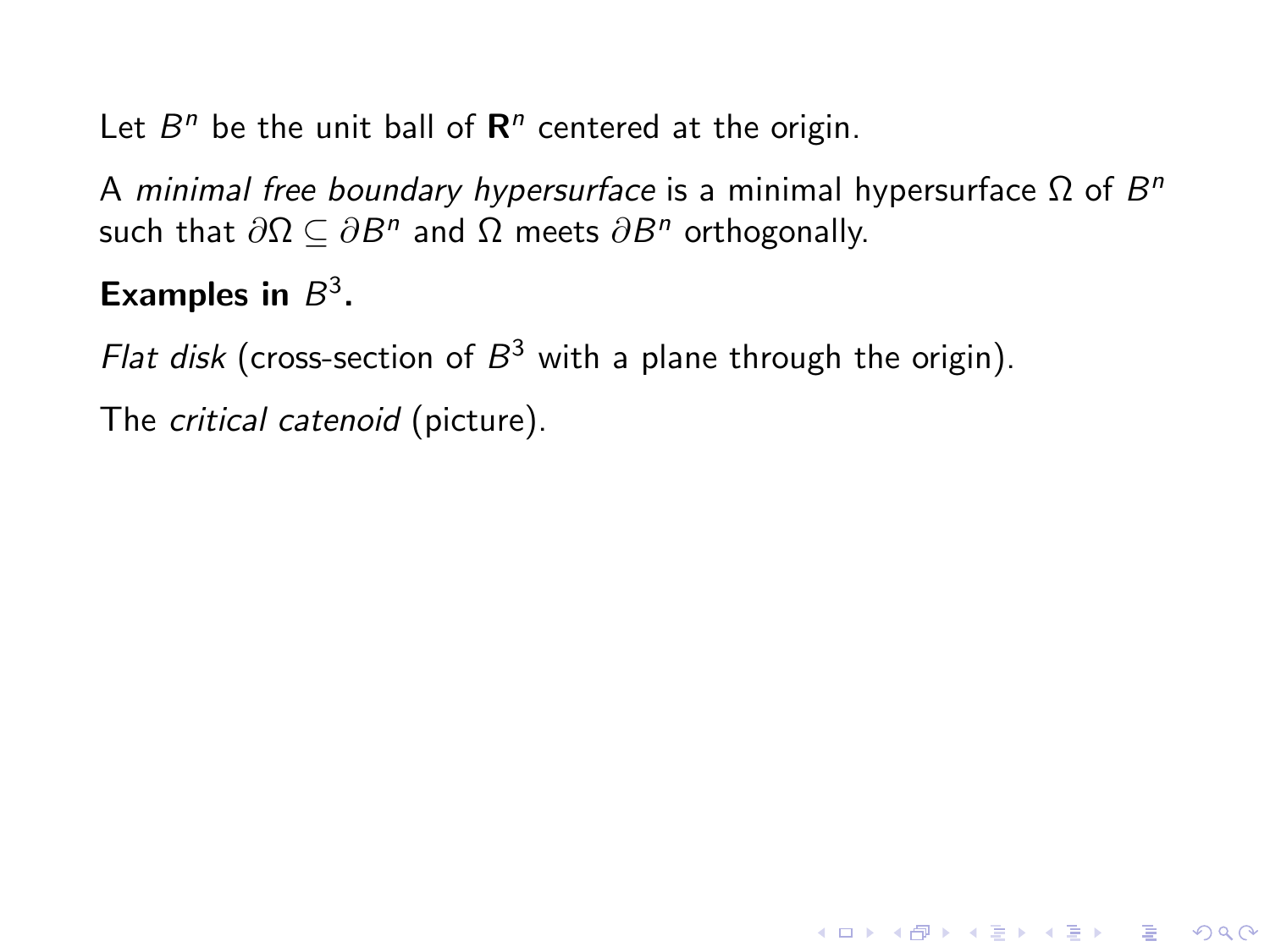A *minimal free boundary hypersurface* is a minimal hypersurface Ω of  $B^n$ such that  $\partial\Omega\subseteq\partial B^n$  and  $\Omega$  meets  $\partial B^n$  orthogonally.

#### Examples in  $B^3$ .

Flat disk (cross-section of  $B^3$  with a plane through the origin).

The critical catenoid (picture).

Up until few years ago, these were the only known minimal free boundary hypersurfaces. Then, the following examples, found by Fraser and Schoen, were discovered.

**KORK ERKER ADE YOUR**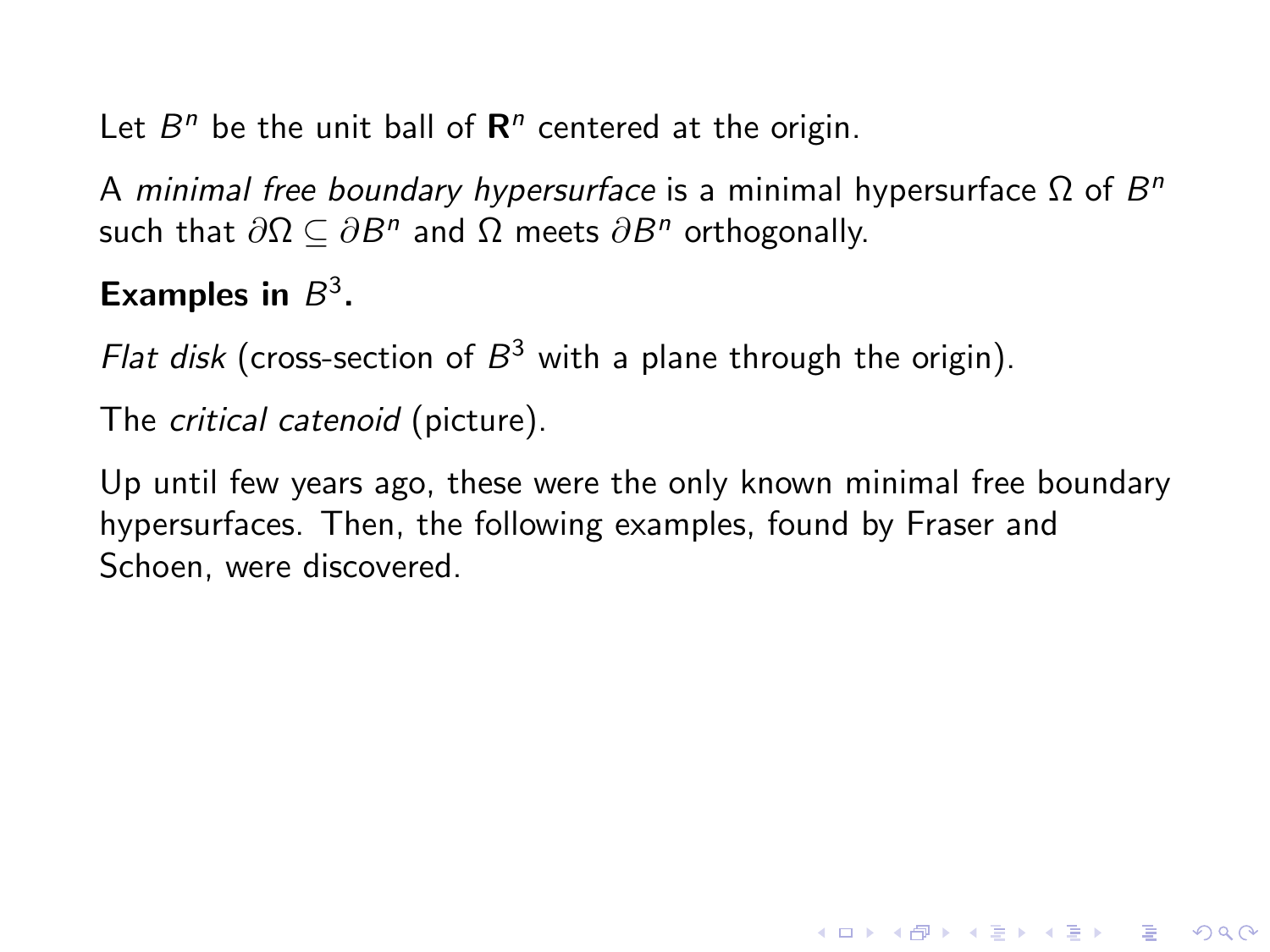A *minimal free boundary hypersurface* is a minimal hypersurface Ω of  $B^n$ such that  $\partial\Omega\subseteq\partial B^n$  and  $\Omega$  meets  $\partial B^n$  orthogonally.

#### Examples in  $B^3$ .

Flat disk (cross-section of  $B^3$  with a plane through the origin).

The critical catenoid (picture).

Up until few years ago, these were the only known minimal free boundary hypersurfaces. Then, the following examples, found by Fraser and Schoen, were discovered.

Given any positive integer k, there exists a (minimal) free boundary embedding of a (genus zero) surface  $\Omega_k$  with k boundary components into  $B^3$ .

4 D > 4 P + 4 B + 4 B + B + 9 Q O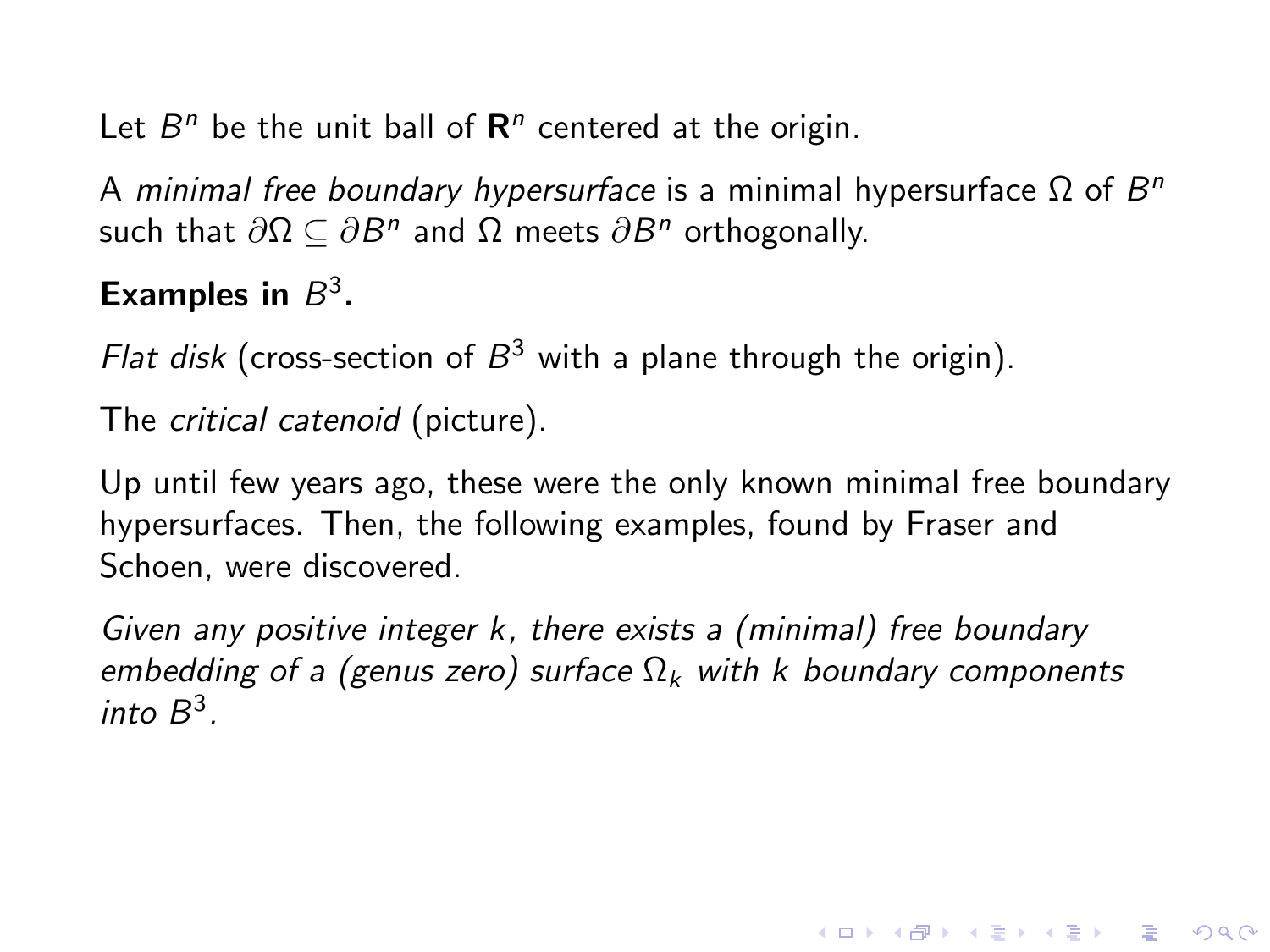<span id="page-59-0"></span>A *minimal free boundary hypersurface* is a minimal hypersurface Ω of  $B^n$ such that  $\partial\Omega\subseteq\partial B^n$  and  $\Omega$  meets  $\partial B^n$  orthogonally.

#### Examples in  $B^3$ .

Flat disk (cross-section of  $B^3$  with a plane through the origin).

The critical catenoid (picture).

Up until few years ago, these were the only known minimal free boundary hypersurfaces. Then, the following examples, found by Fraser and Schoen, were discovered.

Given any positive integer k, there exists a (minimal) free boundary embedding of a (genus zero) surface  $\Omega_k$  with k boundary components into  $B^3$ .

4 D > 4 P + 4 B + 4 B + B + 9 Q O

By then other existence results were proved.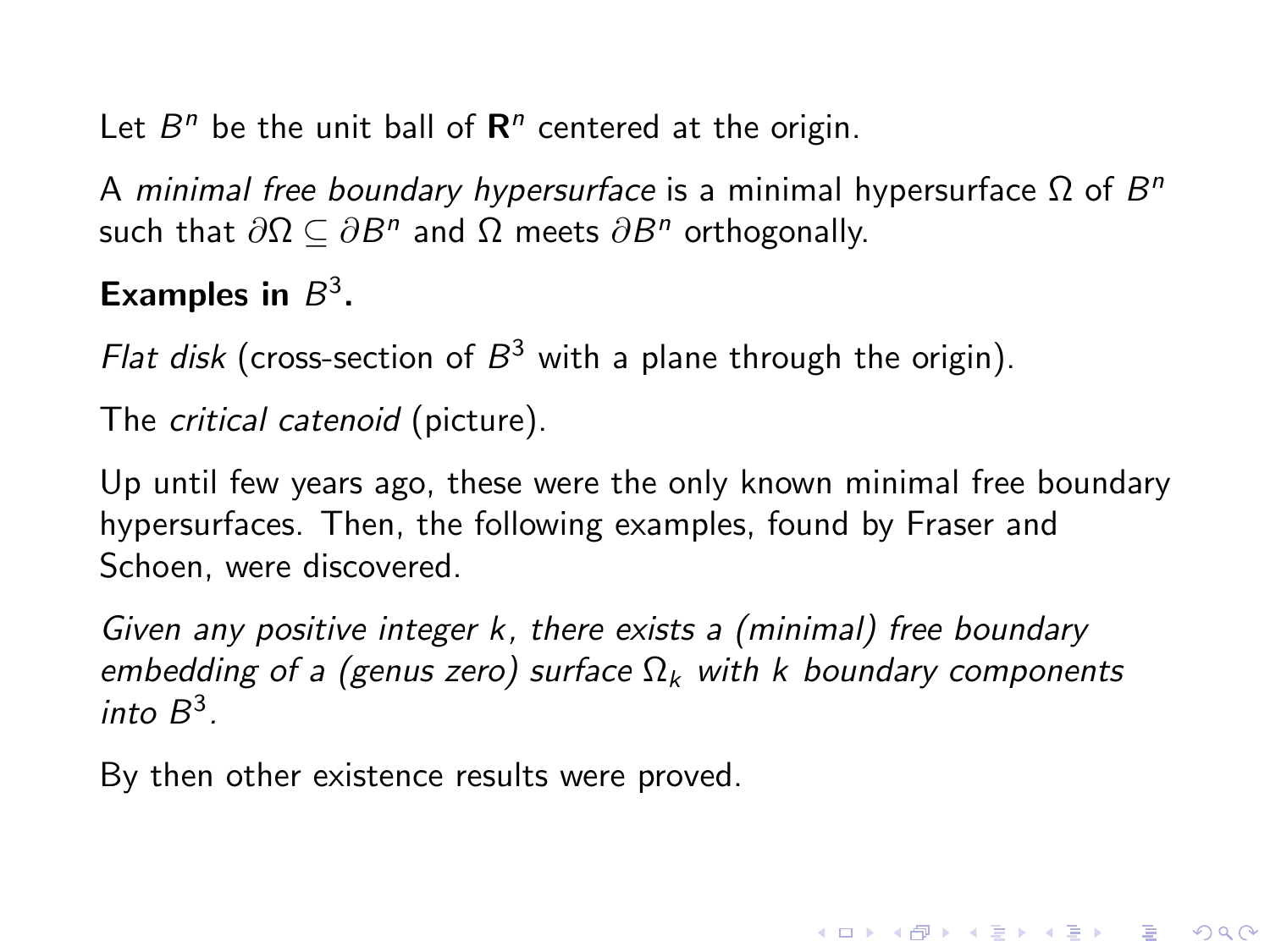<span id="page-60-0"></span>For the proof, we start by observing the following crucial fact.

K ロ ▶ K @ ▶ K 할 ▶ K 할 ▶ ... 할 → 9 Q @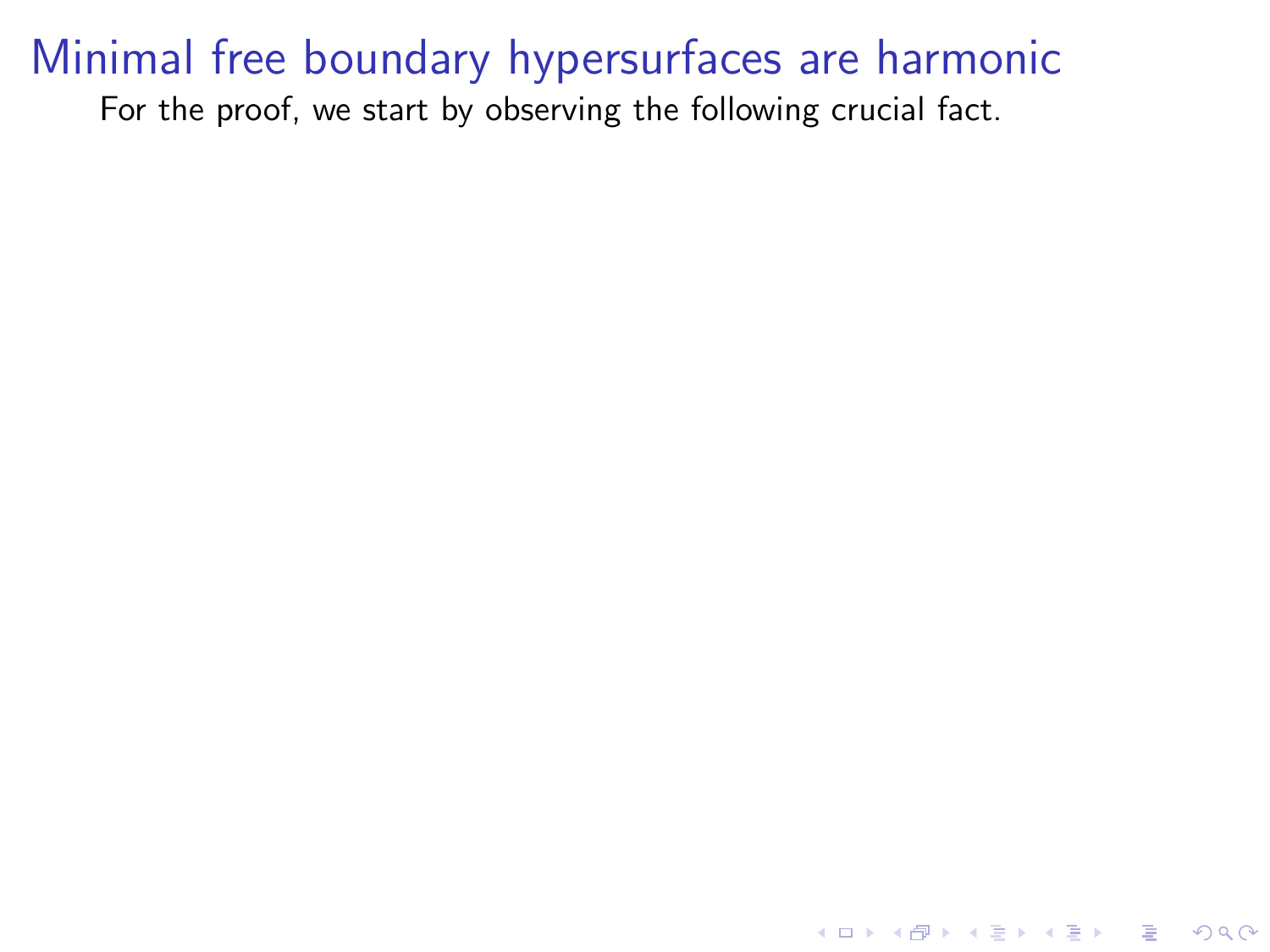For the proof, we start by observing the following crucial fact.

The restriction of any coordinate function  $x_i$  to a minimal hypersurface is harmonic.

**KORKA SERKER ORA**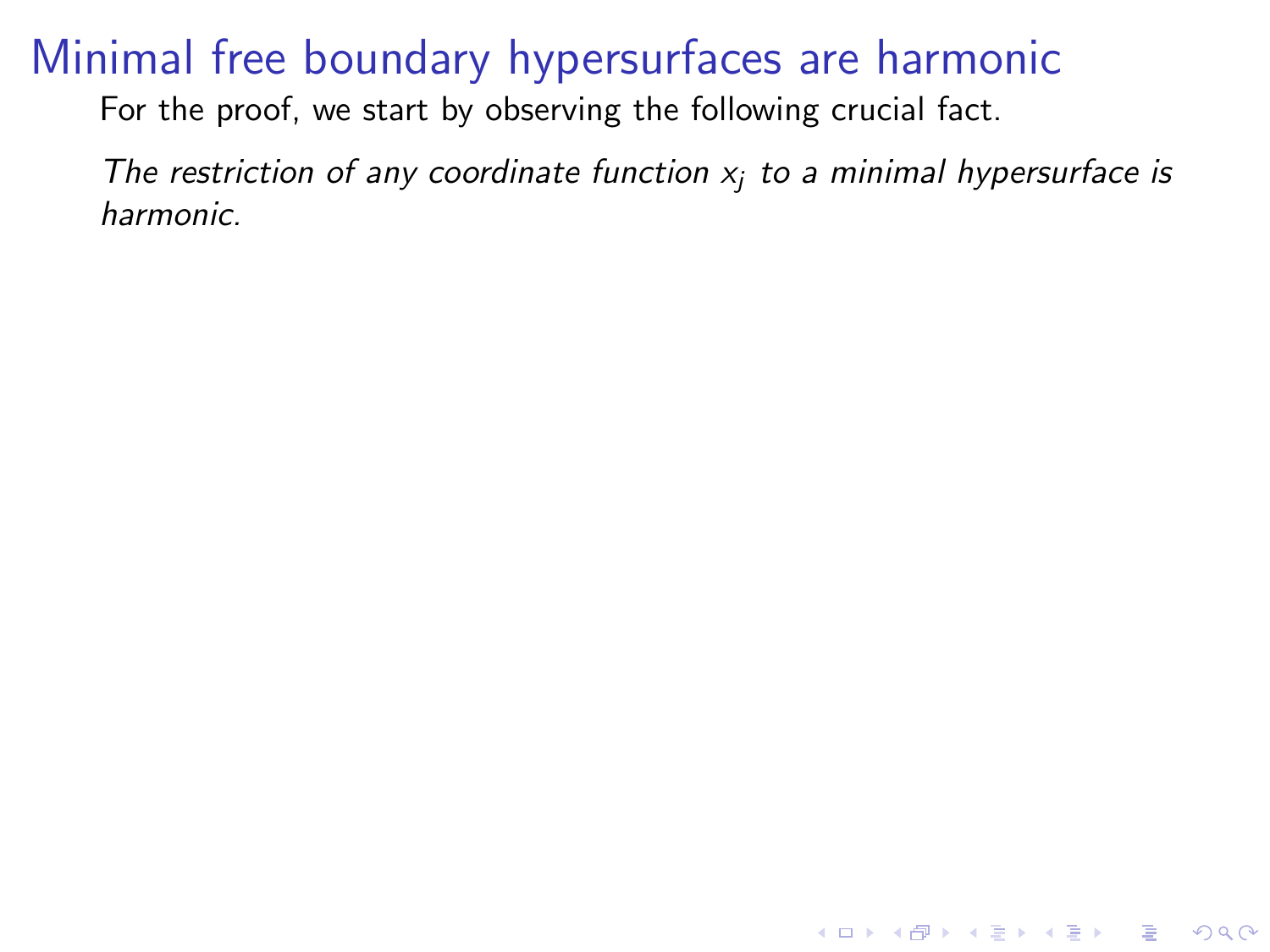For the proof, we start by observing the following crucial fact.

The restriction of any coordinate function  $x_i$  to a minimal hypersurface is harmonic.

Let now  $x$  be the position vector, so that  $|x|^2=\sum_j x_j^2.$  We are going to restrict the function  $|x|^2$  to  $\Omega$ , and denote  $\Delta$  the Laplacian of  $\Omega$ .

4 D > 4 P + 4 B + 4 B + B + 9 Q O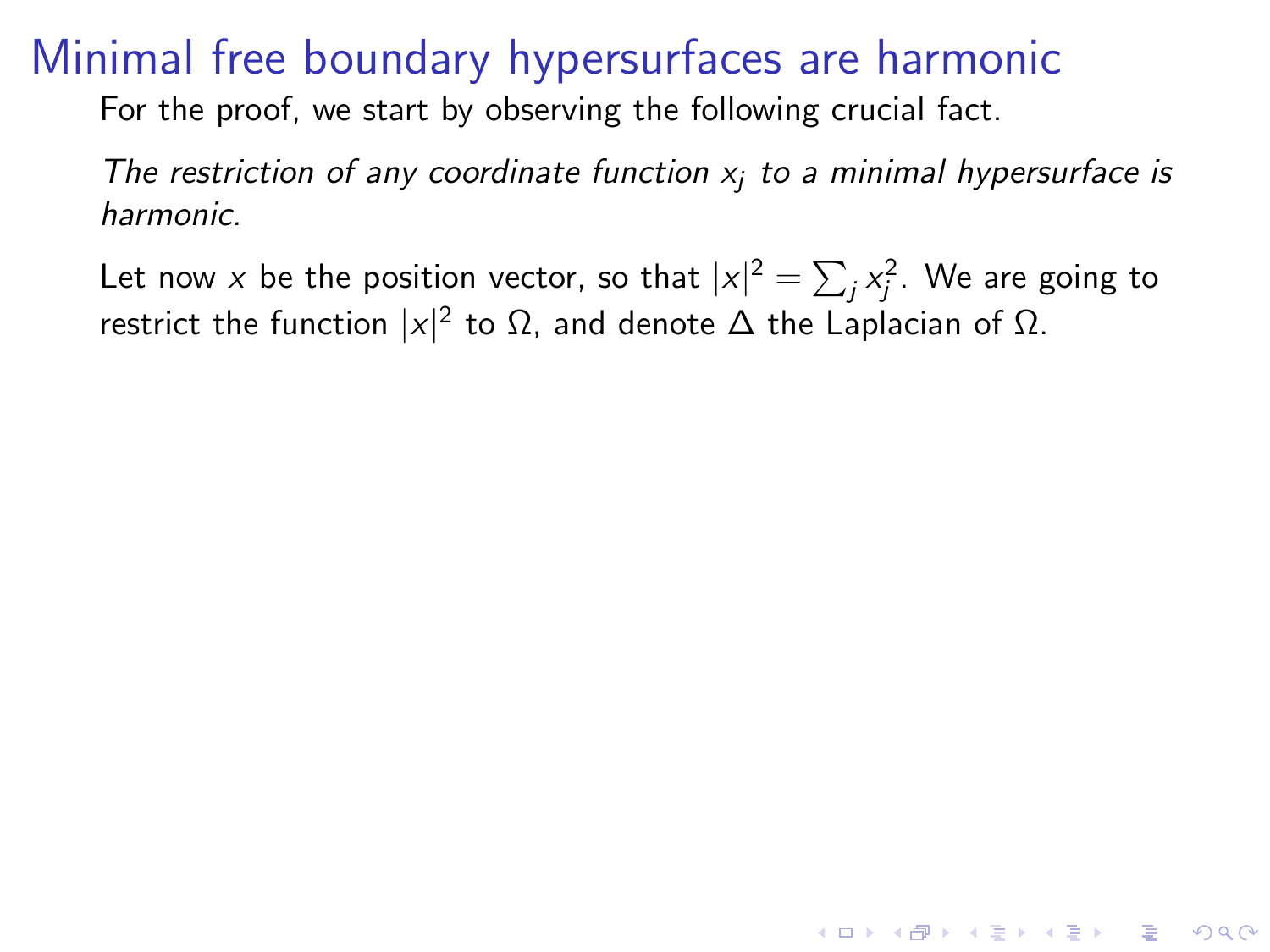For the proof, we start by observing the following crucial fact.

The restriction of any coordinate function  $x_i$  to a minimal hypersurface is harmonic.

Let now  $x$  be the position vector, so that  $|x|^2=\sum_j x_j^2.$  We are going to restrict the function  $|x|^2$  to  $\Omega$ , and denote  $\Delta$  the Laplacian of  $\Omega$ .

Using the above fact one shows that then:

$$
\Delta |x|^2 = -(2n-2).
$$

**AD A 4 4 4 5 A 5 A 5 A 4 D A 4 D A 4 P A 4 5 A 4 5 A 5 A 4 A 4 A 4 A** 

Clearly,  $|x|^2 = 1$  on  $\partial\Omega$  hence  $1 - |x|^2$  vanishes on  $\partial\Omega$ .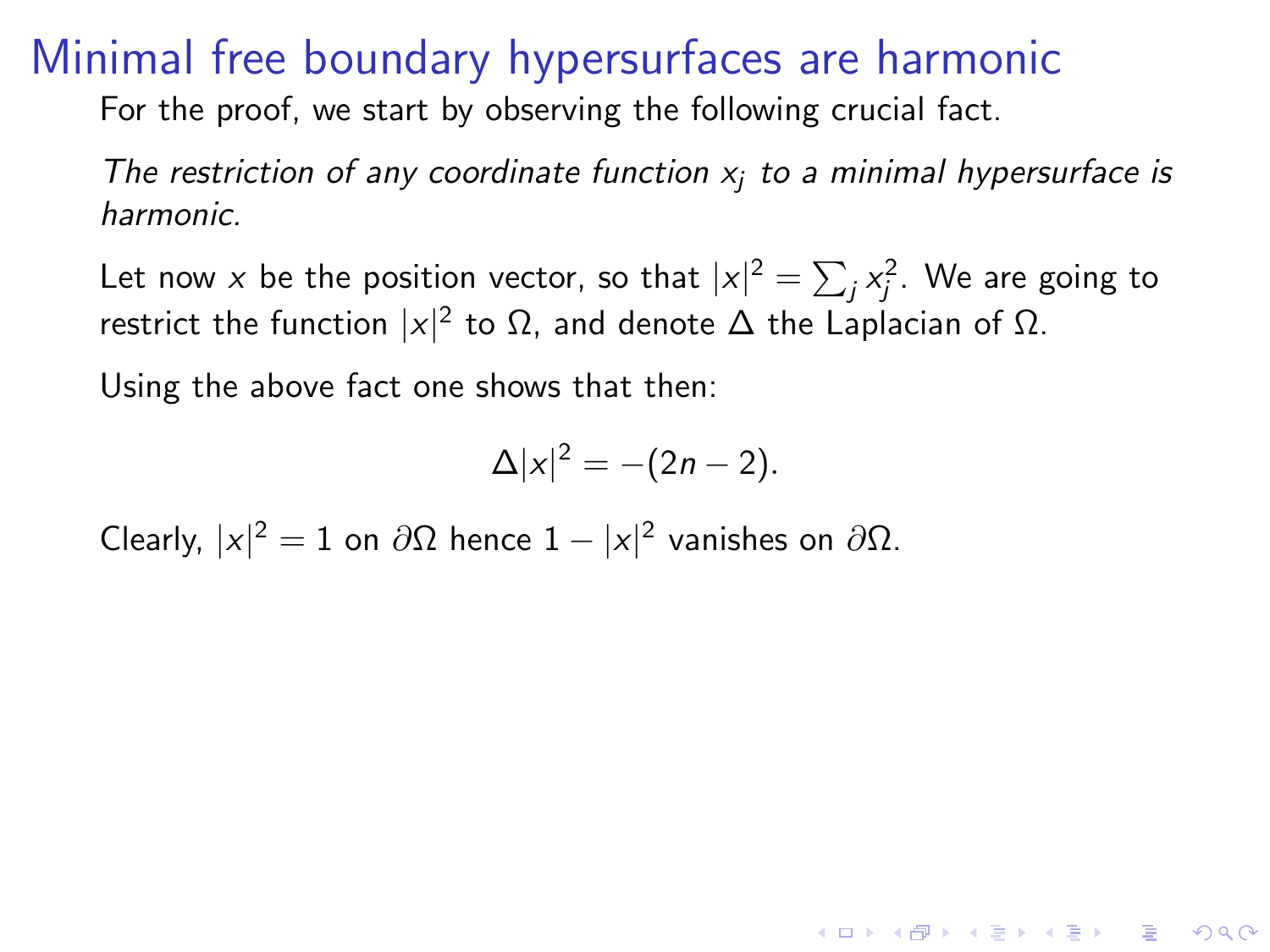<span id="page-64-0"></span>For the proof, we start by observing the following crucial fact.

The restriction of any coordinate function  $x_i$  to a minimal hypersurface is harmonic.

Let now  $x$  be the position vector, so that  $|x|^2=\sum_j x_j^2.$  We are going to restrict the function  $|x|^2$  to  $\Omega$ , and denote  $\Delta$  the Laplacian of  $\Omega$ .

Using the above fact one shows that then:

$$
\Delta |x|^2 = -(2n-2).
$$

Clearly,  $|x|^2 = 1$  on  $\partial\Omega$  hence  $1 - |x|^2$  vanishes on  $\partial\Omega$ .

The conclusion is that the mean exit time function of  $\Omega$  is given by:

$$
u(x) = \frac{1}{2n-2}(1-|x|^2).
$$

**AD A 4 4 4 5 A 5 A 5 A 4 D A 4 D A 4 P A 4 5 A 4 5 A 5 A 4 A 4 A 4 A**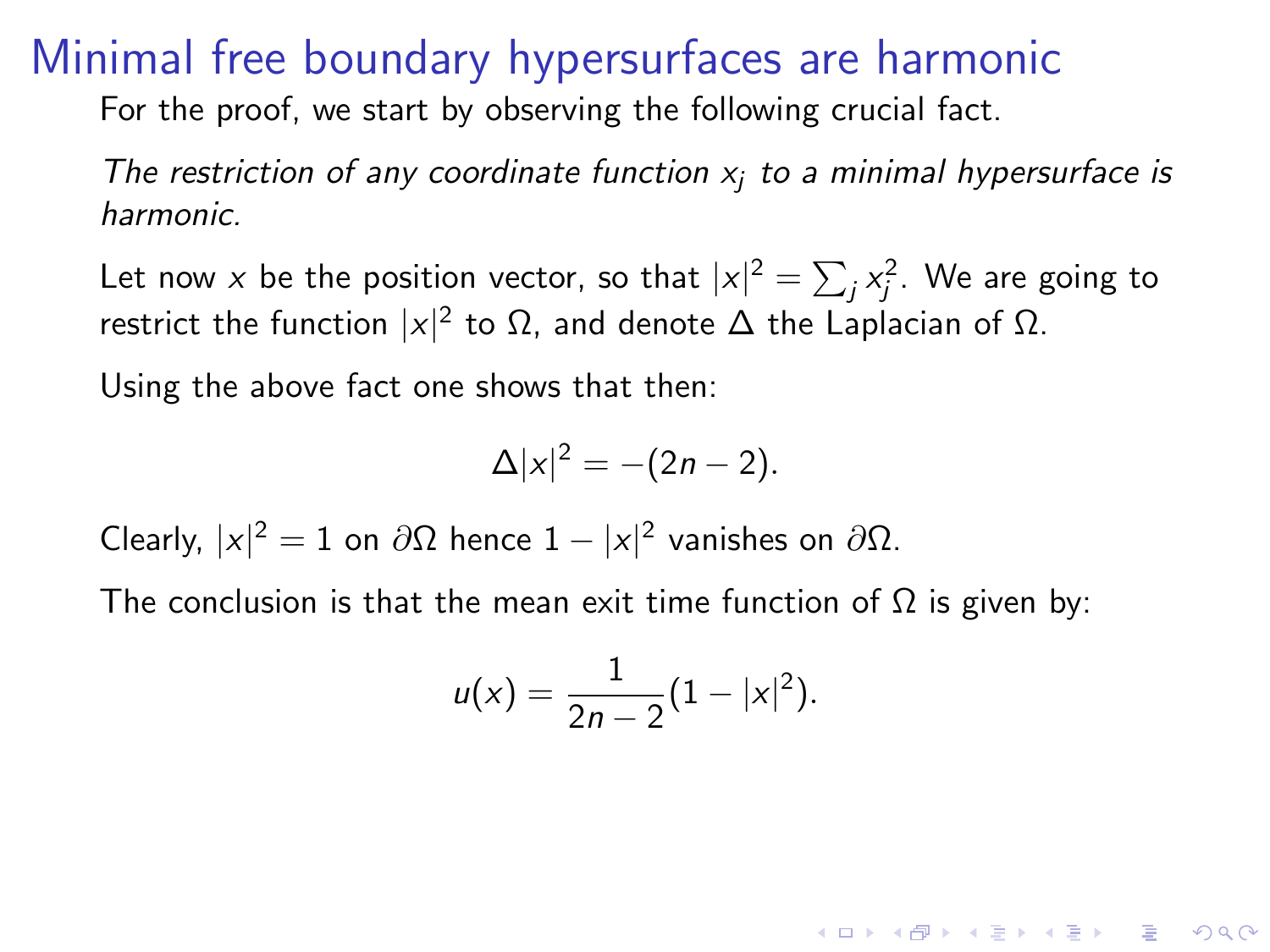<span id="page-65-0"></span>For the proof, we start by observing the following crucial fact.

The restriction of any coordinate function  $x_i$  to a minimal hypersurface is harmonic.

Let now  $x$  be the position vector, so that  $|x|^2=\sum_j x_j^2.$  We are going to restrict the function  $|x|^2$  to  $\Omega$ , and denote  $\Delta$  the Laplacian of  $\Omega$ .

Using the above fact one shows that then:

$$
\Delta |x|^2 = -(2n-2).
$$

Clearly,  $|x|^2 = 1$  on  $\partial\Omega$  hence  $1 - |x|^2$  vanishes on  $\partial\Omega$ .

The conclusion is that the mean exit time function of  $\Omega$  is given by:

$$
u(x) = \frac{1}{2n-2}(1-|x|^2).
$$

It remains to show that the normal derivative of u is constant on  $\partial\Omega$ . This follows because, on  $\partial\Omega$ , one has  $\nabla u$  collinear with x, and that  $N = -x$  because  $\Omega$  meets  $\partial B$  orthogo[n](#page-64-0)ally. Then  $\frac{1}{x}$  $\frac{\partial u}{\partial N} = \frac{1}{n-1}$  $\frac{\partial u}{\partial N} = \frac{1}{n-1}$  $\frac{\partial u}{\partial N} = \frac{1}{n-1}$  $\frac{\partial u}{\partial N} = \frac{1}{n-1}$  $\frac{\partial u}{\partial N} = \frac{1}{n-1}$  $\frac{1}{n-1}$  $\frac{1}{n-1}$  $\frac{1}{n-1}$  $\frac{1}{n-1}$  $\frac{1}{n-1}$ .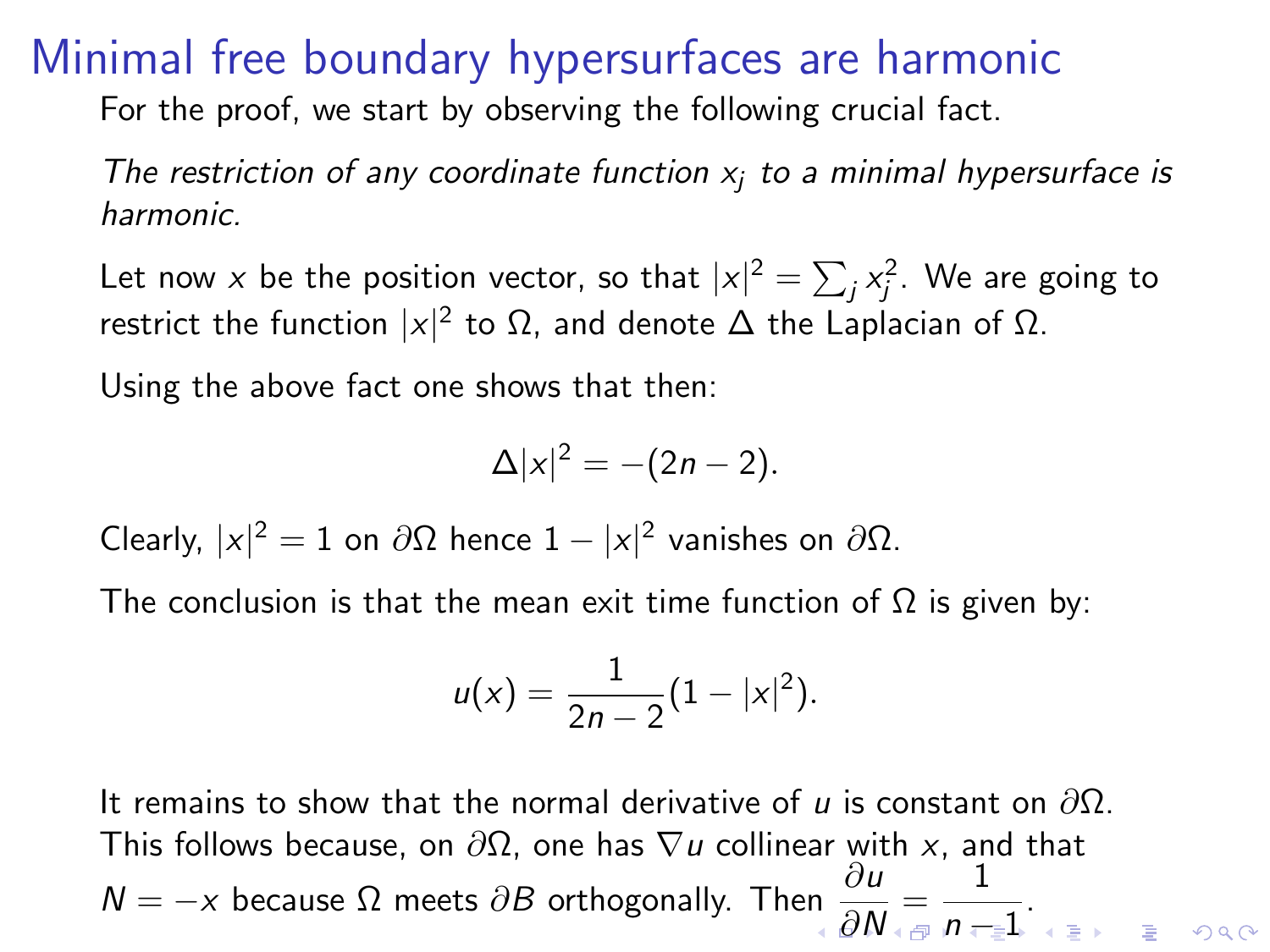<span id="page-66-0"></span>K ロ ▶ K @ ▶ K 할 ▶ K 할 ▶ ... 할 ... 9 Q Q ·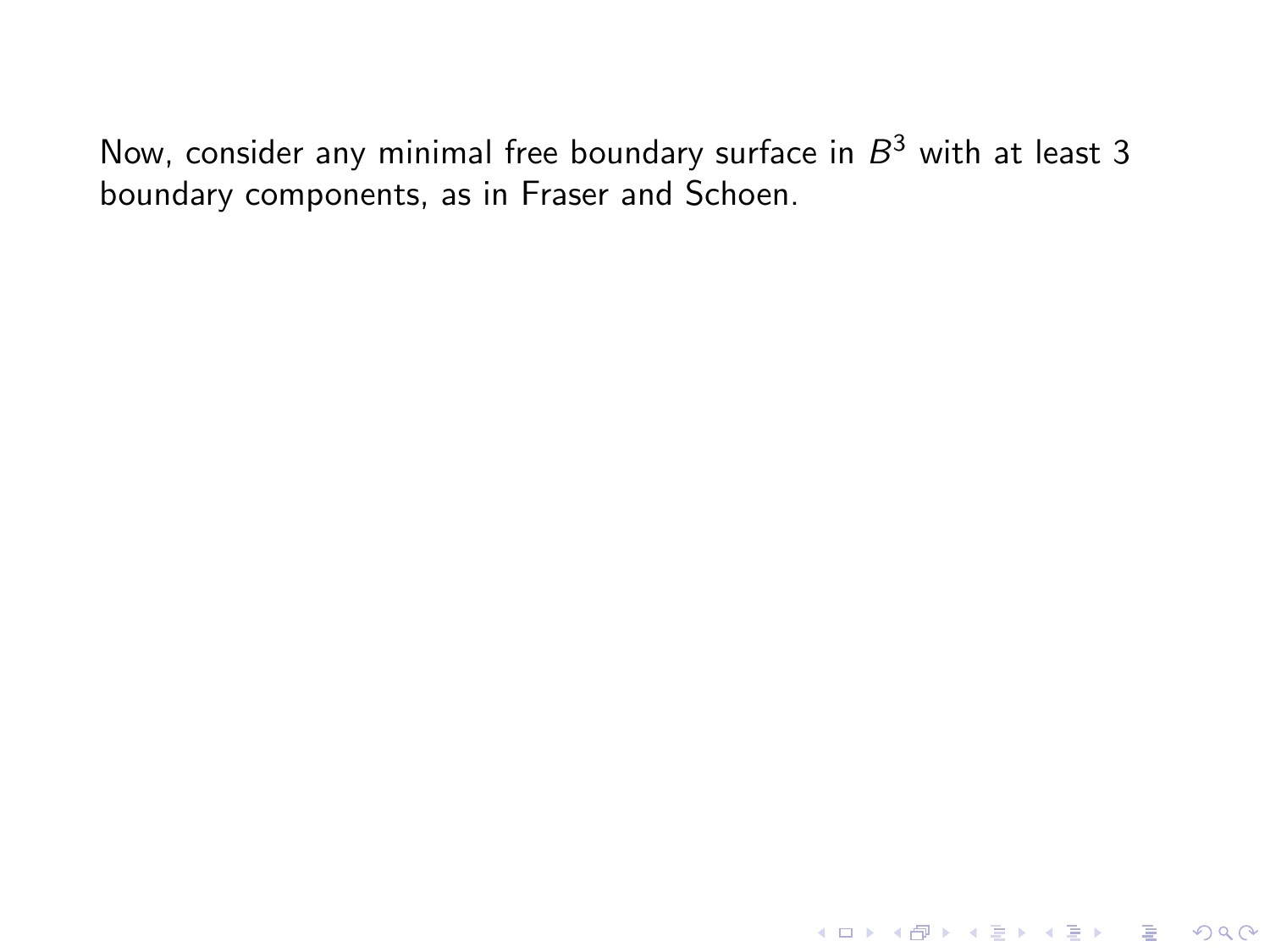This is a harmonic domain but cannot be an isoparametric tube, for topological reasons: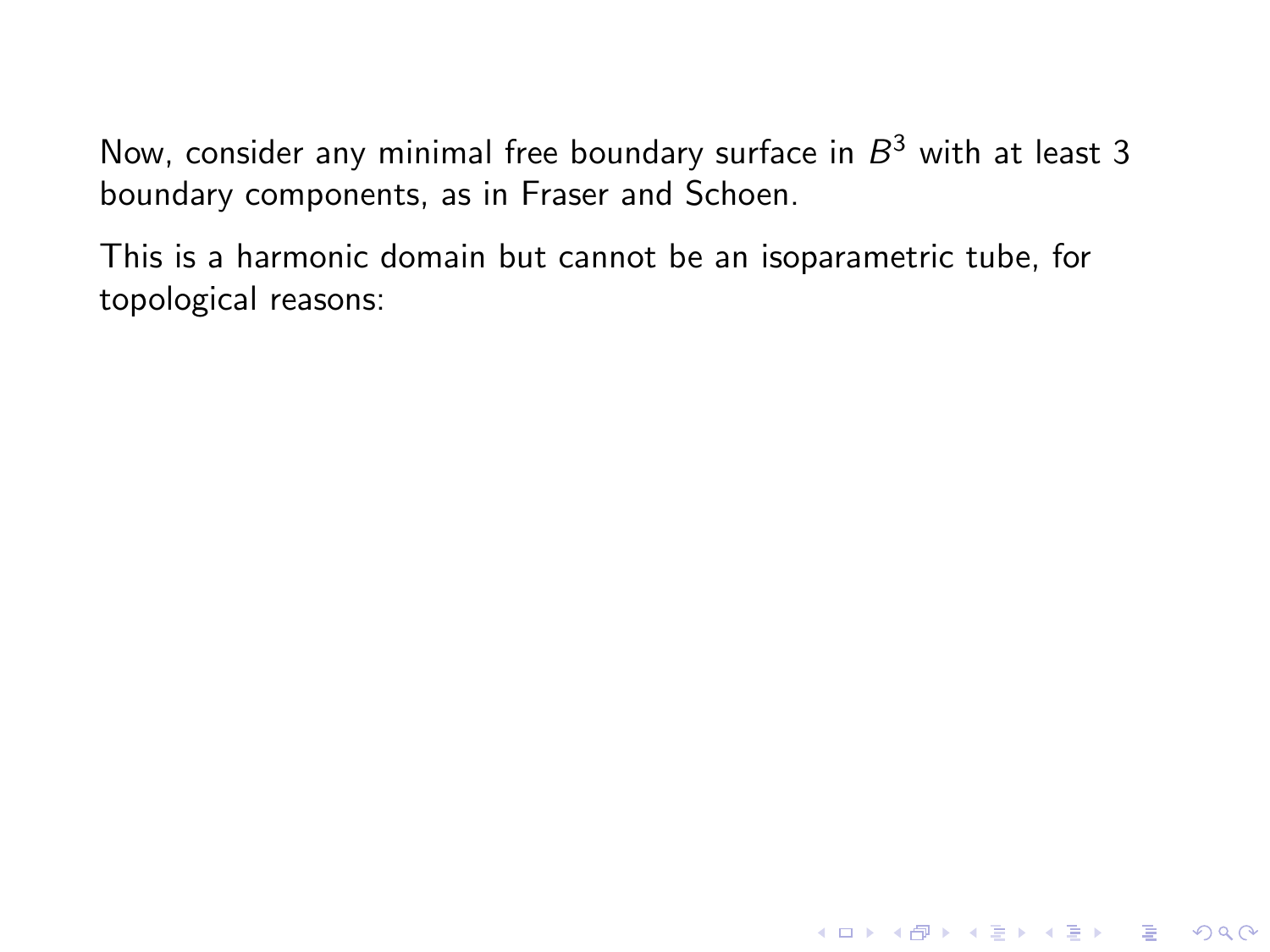This is a harmonic domain but cannot be an isoparametric tube, for topological reasons:

any tube over a connected submanifold can have at most two boundary components (the boundary of a solid tube around  $P$  is homeomorphic to the unit normal bundle of  $P$ ).

**KORKA SERKER ORA**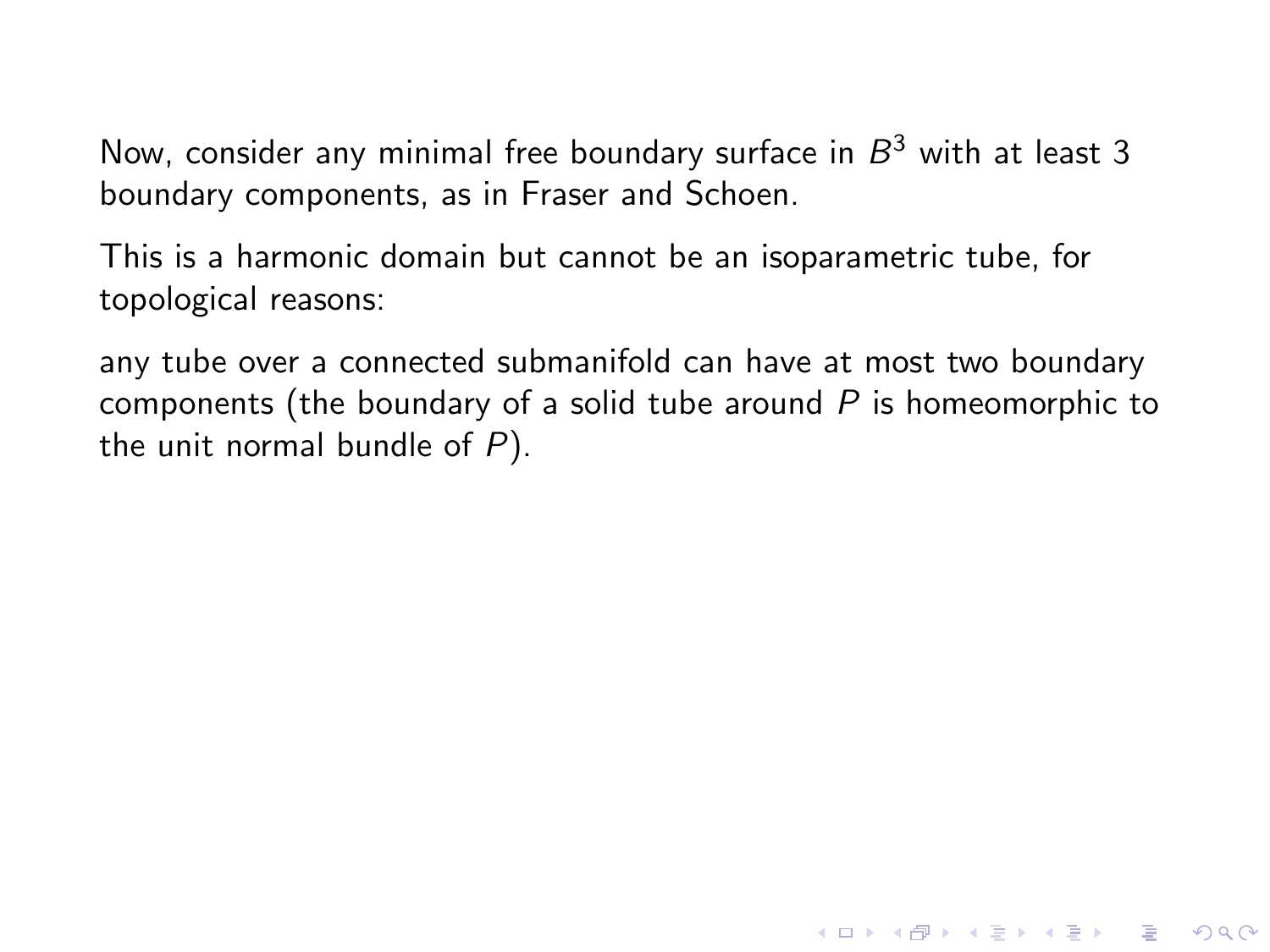This is a harmonic domain but cannot be an isoparametric tube, for topological reasons:

any tube over a connected submanifold can have at most two boundary components (the boundary of a solid tube around  $P$  is homeomorphic to the unit normal bundle of  $P$ ).

So, the classification problem of harmonic domains in Riemannian manifolds is an open and interesting problem, because it will imply, in particular, a classification of minimal free boundary immersions.

**KORKA SERKER ORA**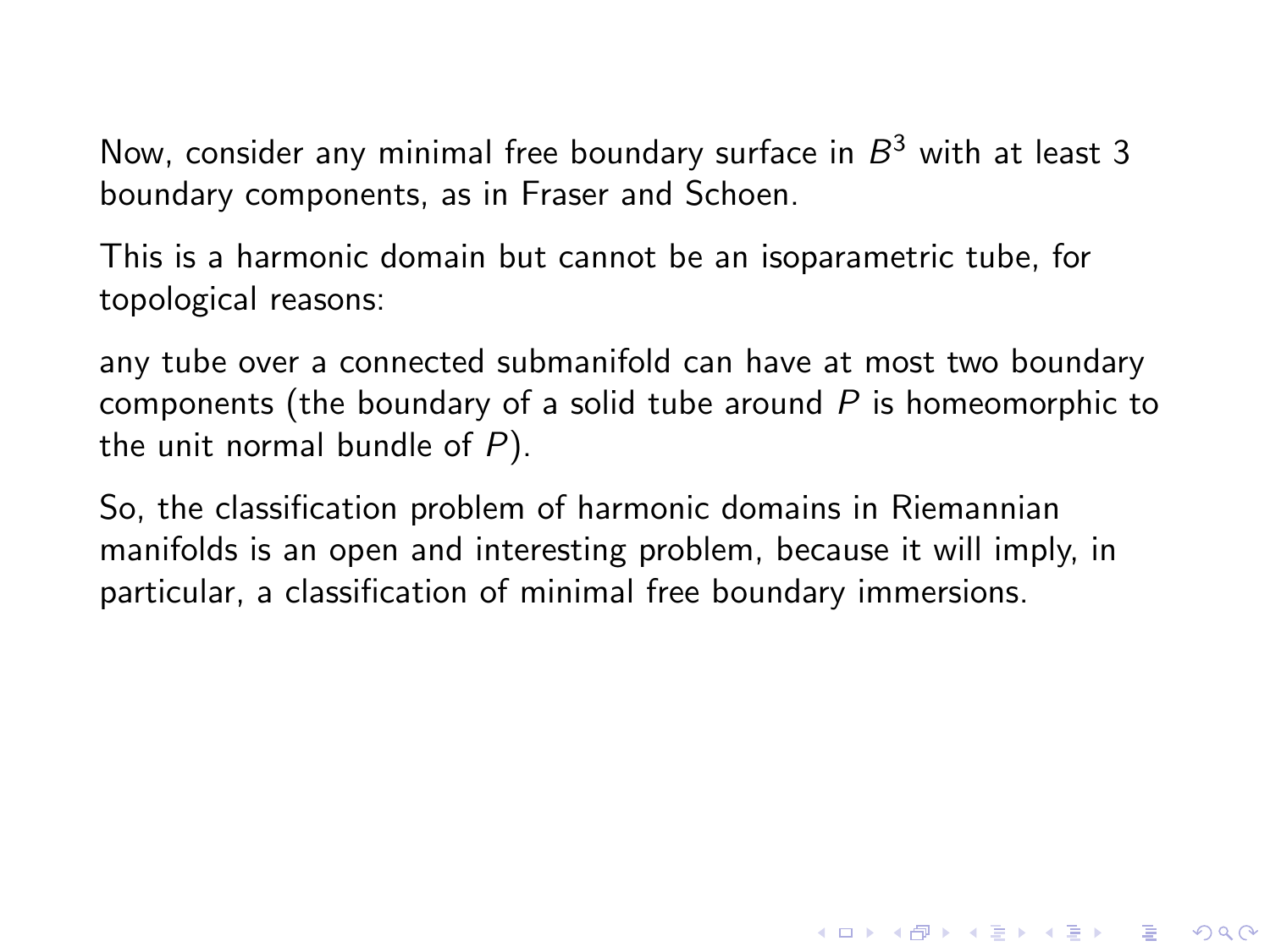This is a harmonic domain but cannot be an isoparametric tube, for topological reasons:

any tube over a connected submanifold can have at most two boundary components (the boundary of a solid tube around  $P$  is homeomorphic to the unit normal bundle of  $P$ ).

So, the classification problem of harmonic domains in Riemannian manifolds is an open and interesting problem, because it will imply, in particular, a classification of minimal free boundary immersions.

In the next section we will consider another overdetermined problem, which is stronger than the Serrin problem, and for which a classification in the Riemannian case is actually possible.

4 D > 4 P + 4 B + 4 B + B + 9 Q O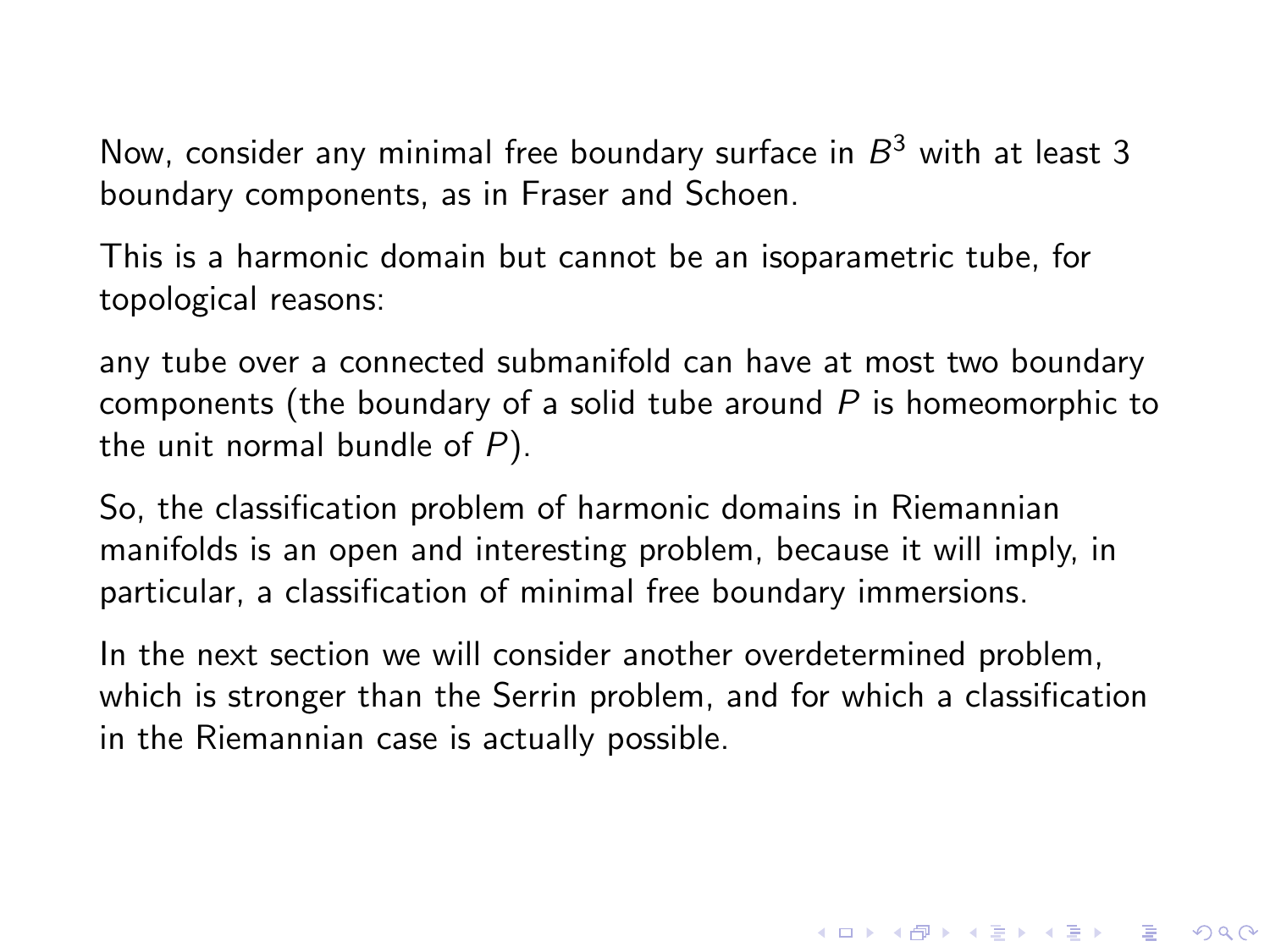The constant flow property

K ロ ▶ K @ ▶ K 할 > K 할 > 1 할 > 1 9 Q Q\*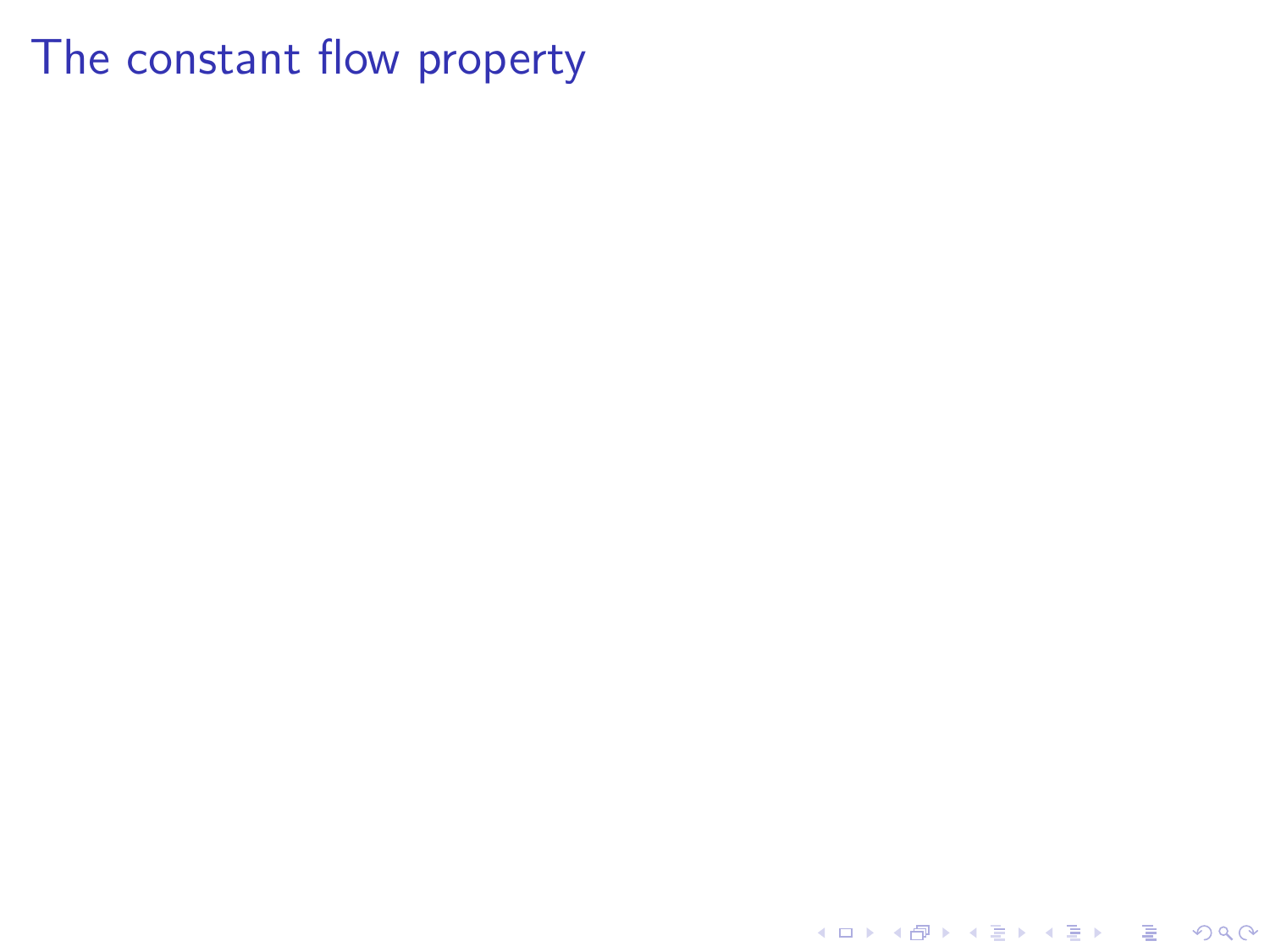We describe here an overdetermined problem for the heat equation.

K ロ K K (P) K (E) K (E) X (E) X (P) K (P)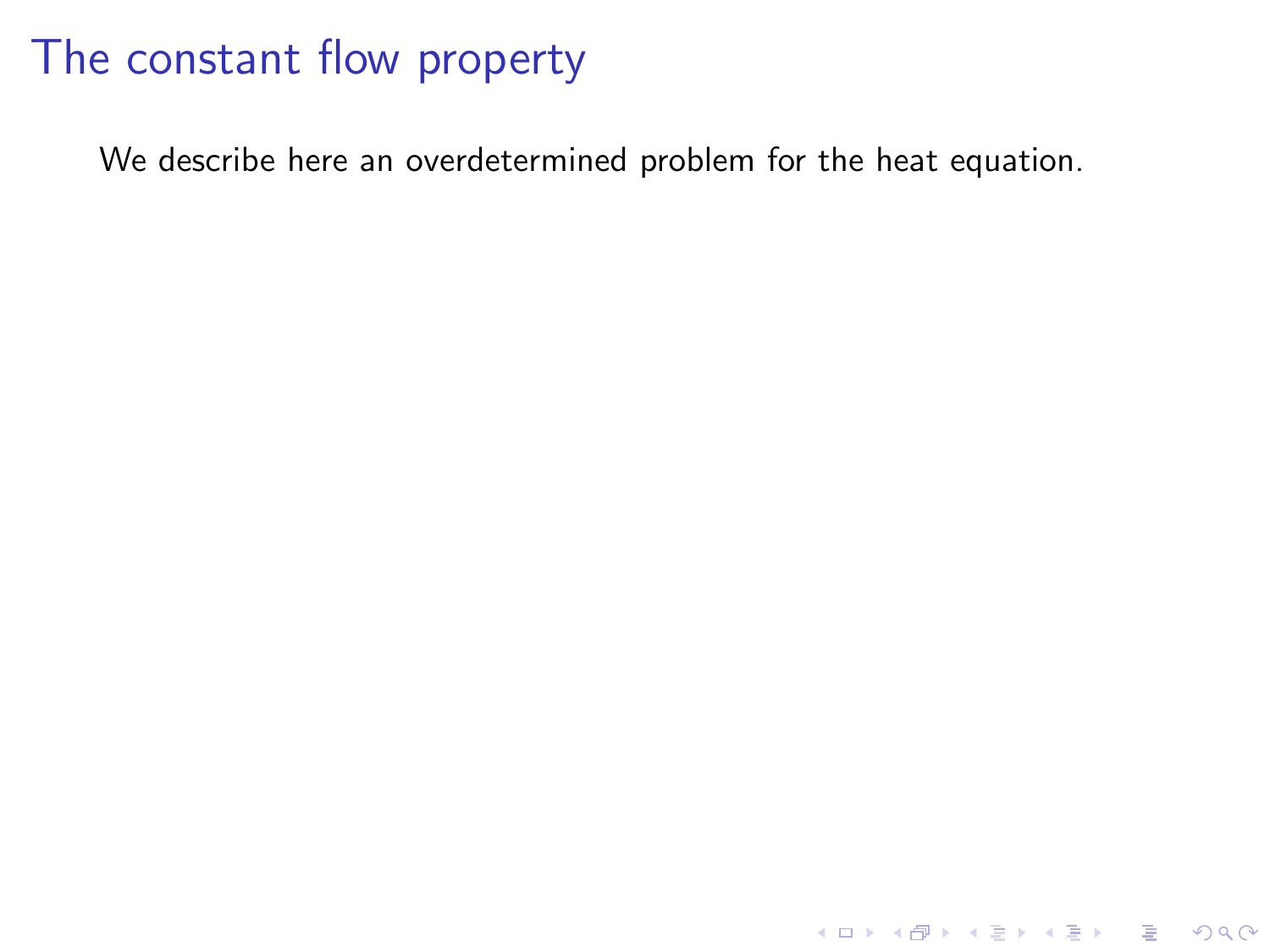We describe here an overdetermined problem for the heat equation.

Let  $\Omega$  be a compact Riemannian manifold with smooth boundary, and let  $u = u(t, x)$  be the solution of the heat equation on  $\Omega$  with initial data 1 and Dirichlet boundary conditions.

**K ロ ▶ K @ ▶ K 할 X X 할 X → 할 X → 9 Q Q ^**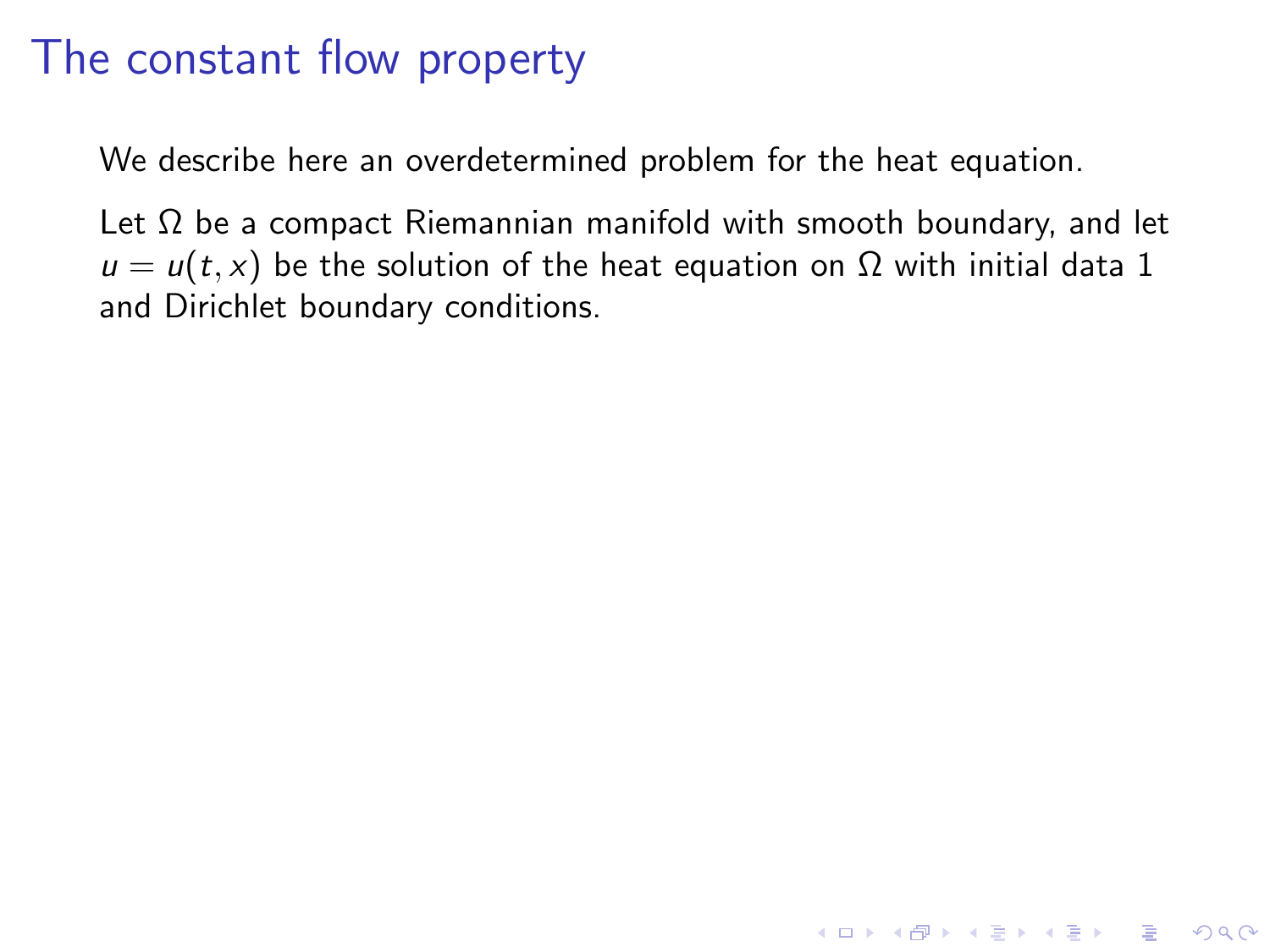We describe here an overdetermined problem for the heat equation.

Let  $\Omega$  be a compact Riemannian manifold with smooth boundary, and let  $u = u(t, x)$  be the solution of the heat equation on  $\Omega$  with initial data 1 and Dirichlet boundary conditions.

If we write  $u_t(x) \doteq u(t,x)$  this means that

$$
\begin{cases} \Delta u_t + \frac{\partial u_t}{\partial t} = 0 \quad \text{on} \quad \Omega \\ u_0 = 1 \\ u_t = 0 \quad \text{on} \quad \partial \Omega. \end{cases}
$$

**K ロ ▶ K @ ▶ K 할 X X 할 X → 할 X → 9 Q Q ^**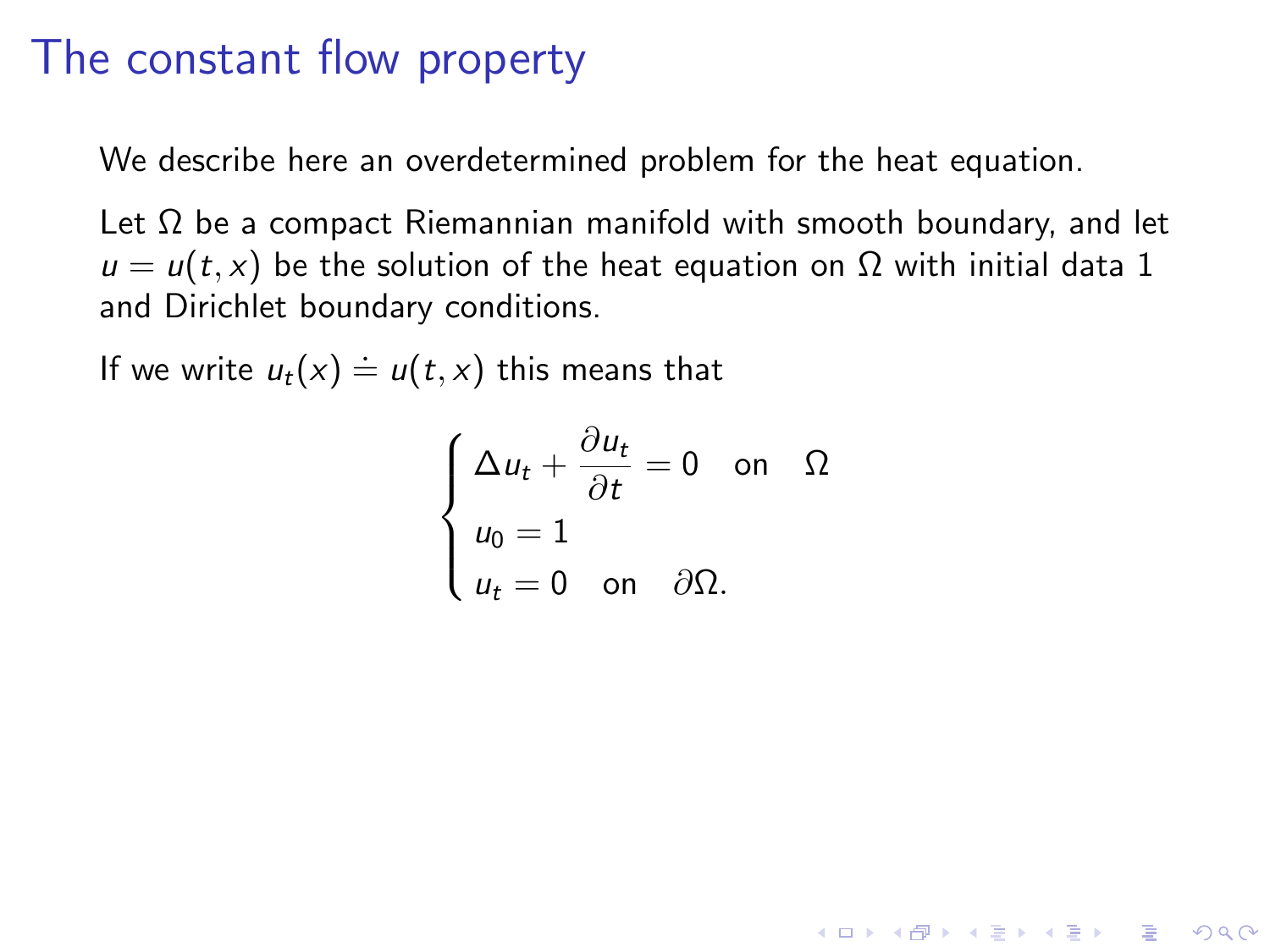We describe here an overdetermined problem for the heat equation.

Let  $\Omega$  be a compact Riemannian manifold with smooth boundary, and let  $u = u(t, x)$  be the solution of the heat equation on  $\Omega$  with initial data 1 and Dirichlet boundary conditions.

If we write  $u_t(x) \doteq u(t,x)$  this means that

$$
\begin{cases} \Delta u_t + \frac{\partial u_t}{\partial t} = 0 \quad \text{on} \quad \Omega \\ u_0 = 1 \\ u_t = 0 \quad \text{on} \quad \partial \Omega. \end{cases}
$$

The physical interpretation is the following:  $u(t, x)$  is the temperature at time  $t > 0$ , at the point  $x \in \Omega$ , assuming the initial temperature is uniformly constant, equal to 1, and that the boundary is subject to absolute refrigeration.

4 D > 4 P + 4 B + 4 B + B + 9 Q O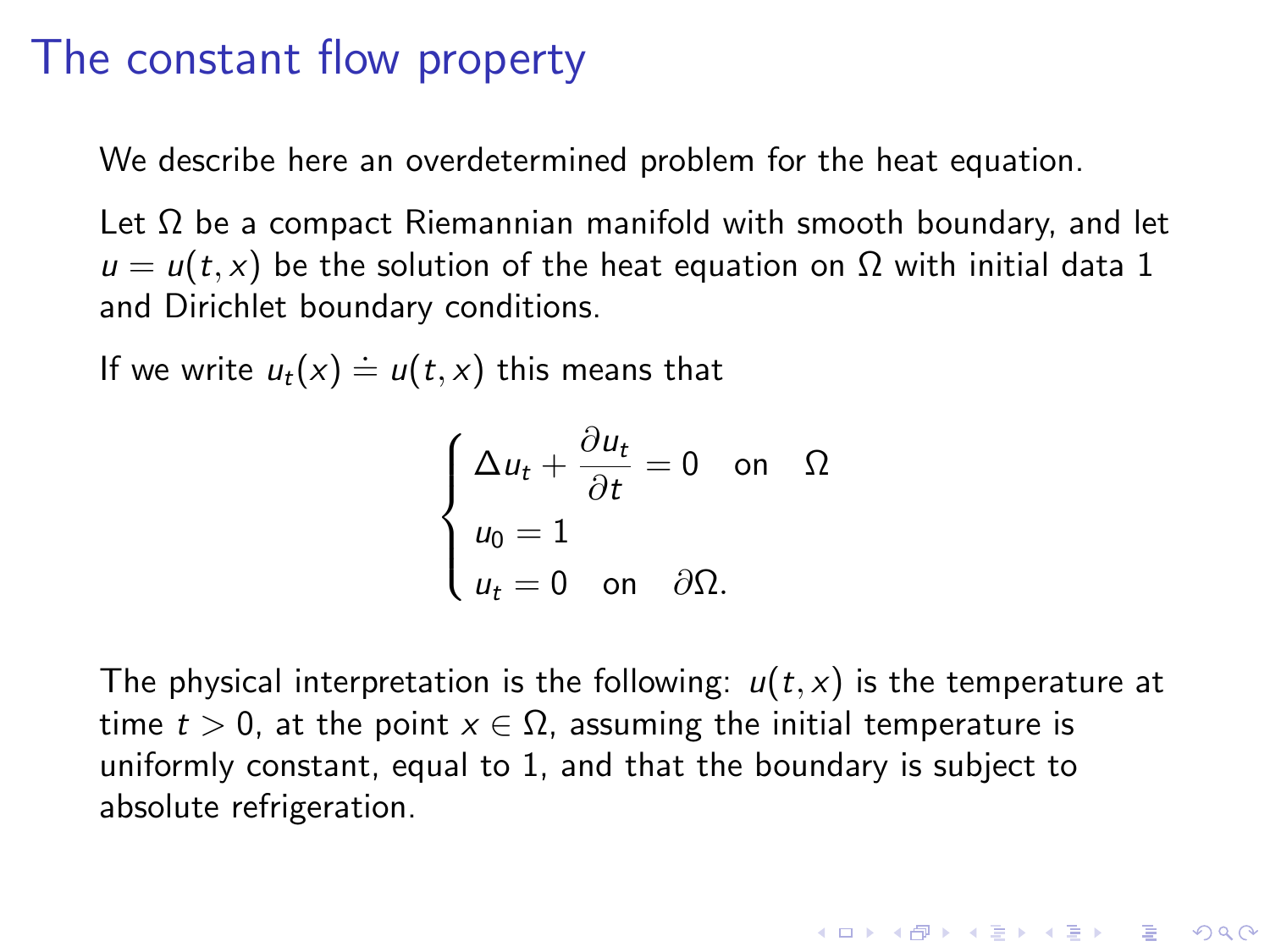We describe here an overdetermined problem for the heat equation.

Let  $\Omega$  be a compact Riemannian manifold with smooth boundary, and let  $u = u(t, x)$  be the solution of the heat equation on  $\Omega$  with initial data 1 and Dirichlet boundary conditions.

If we write  $u_t(x) \doteq u(t,x)$  this means that

$$
\begin{cases} \Delta u_t + \frac{\partial u_t}{\partial t} = 0 \quad \text{on} \quad \Omega \\ u_0 = 1 \\ u_t = 0 \quad \text{on} \quad \partial \Omega. \end{cases}
$$

The physical interpretation is the following:  $u(t, x)$  is the temperature at time  $t > 0$ , at the point  $x \in \Omega$ , assuming the initial temperature is uniformly constant, equal to 1, and that the boundary is subject to absolute refrigeration.

Note  $u(t, x) = \int_{\Omega} k(t, x, y) dy$ , where  $k(t, x, y)$  is the heat kernel of  $\Omega$ .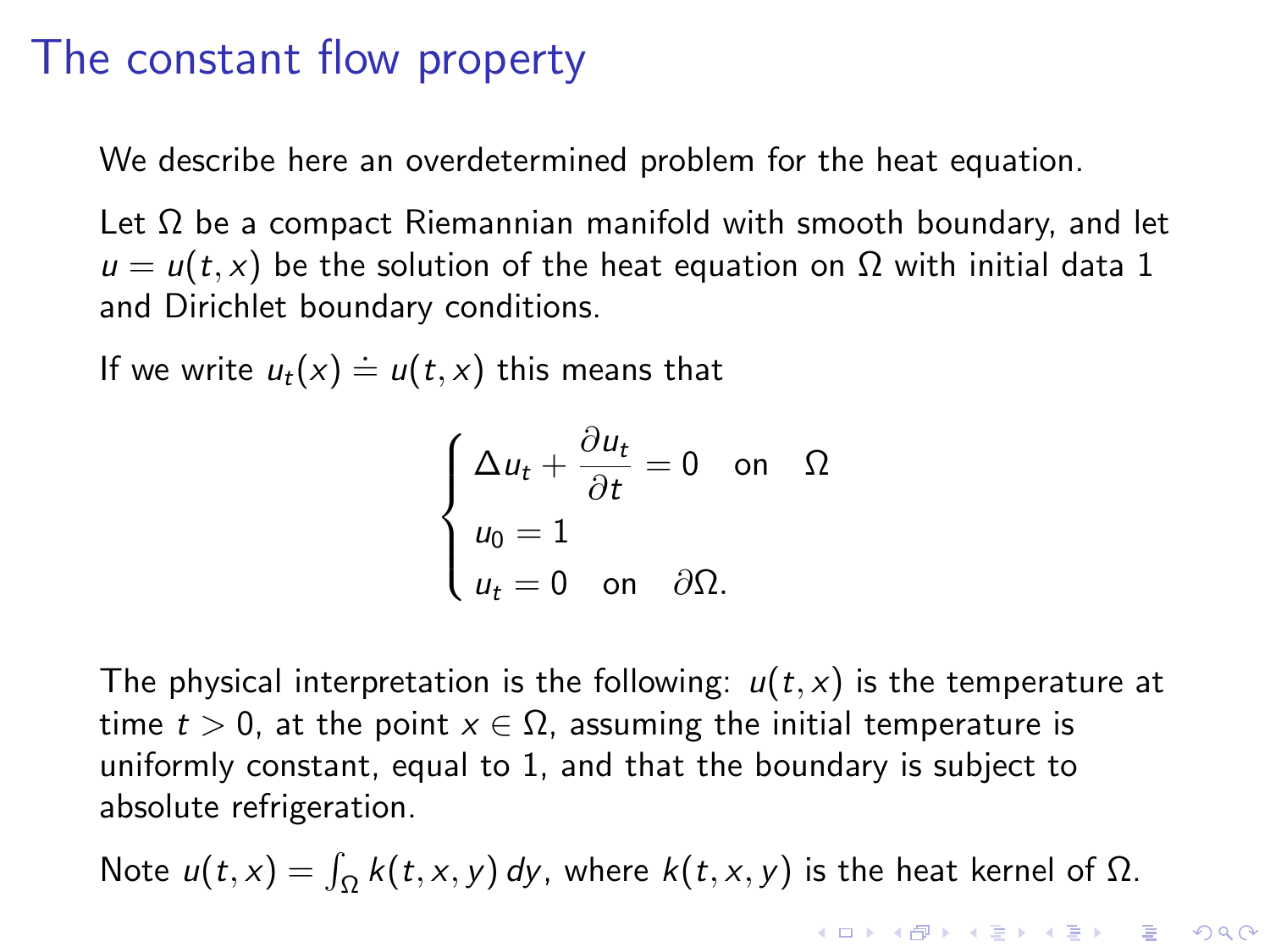K ロ X K 메 X K B X X B X X D X O Q Q O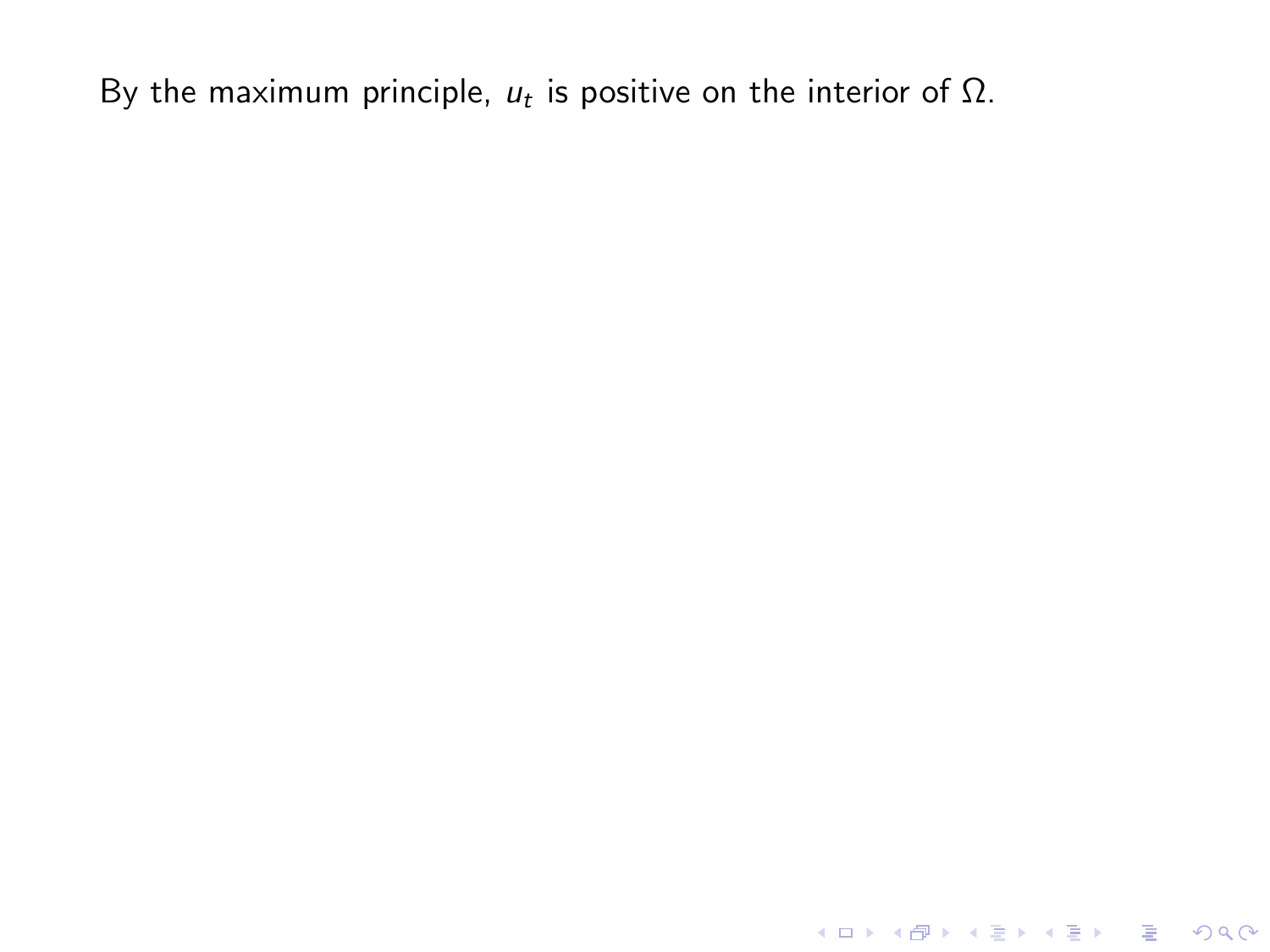We now turn our attention to the *total heat content* of  $Ω$ , which is the function of time:  $\overline{a}$ 

$$
H(t)=\int_{\Omega}u_t.
$$

K ロ ▶ K @ ▶ K 할 ▶ K 할 ▶ | 할 | © 9 Q @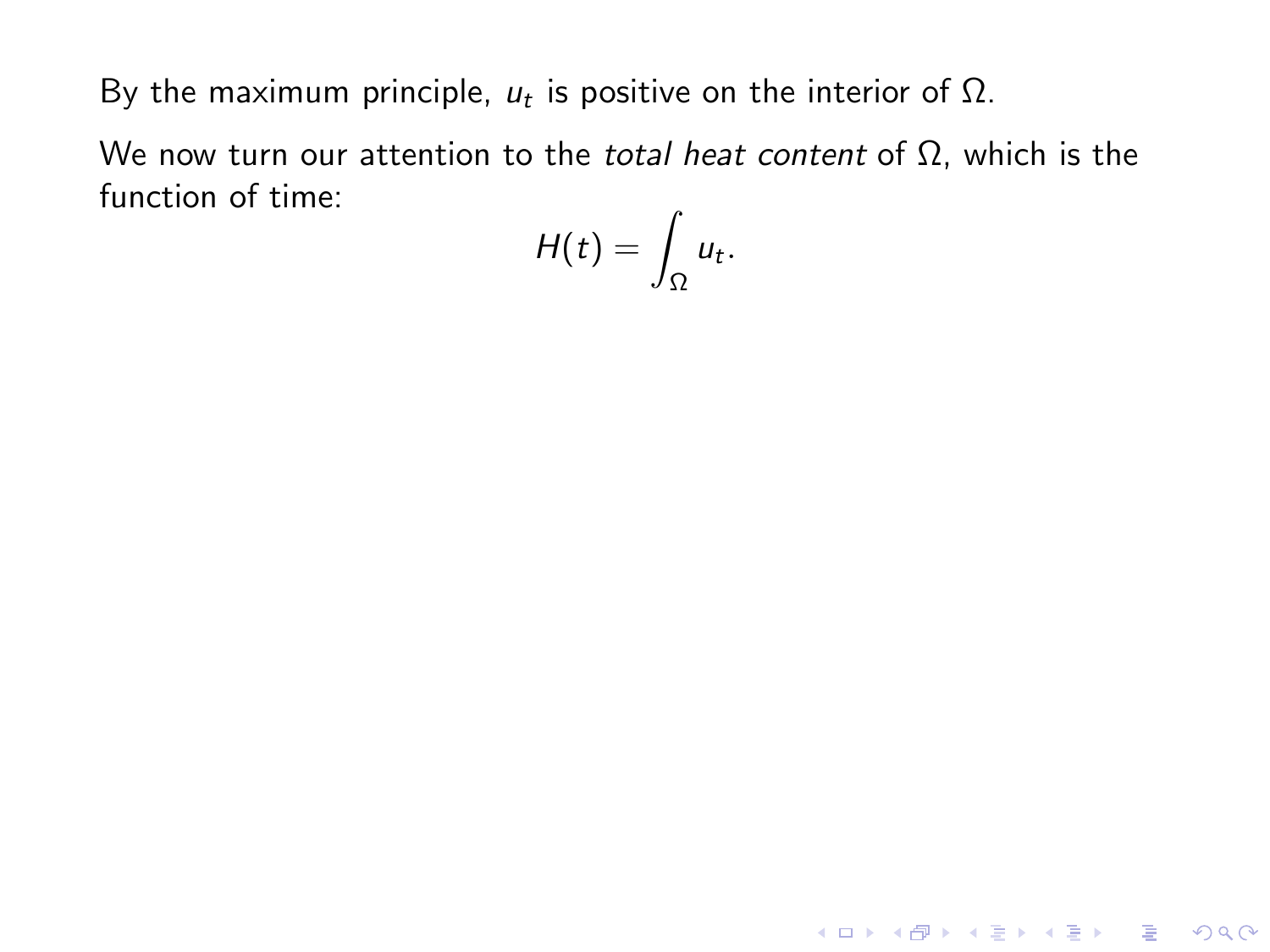We now turn our attention to the *total heat content* of  $Ω$ , which is the function of time:

$$
H(t)=\int_{\Omega}u_t.
$$

It is smooth on  $(0, \infty)$  and, reasonably, should be a decreasing function of t. In fact,

$$
H'(t) = \frac{d}{dt} \int_{\Omega} u_t = \int_{\Omega} \frac{\partial u_t}{\partial t} = - \int_{\Omega} \Delta u_t = - \int_{\partial \Omega} \frac{\partial u_t}{\partial N}.
$$

K ロ ▶ K @ ▶ K 할 ▶ K 할 ▶ | 할 | © 9 Q @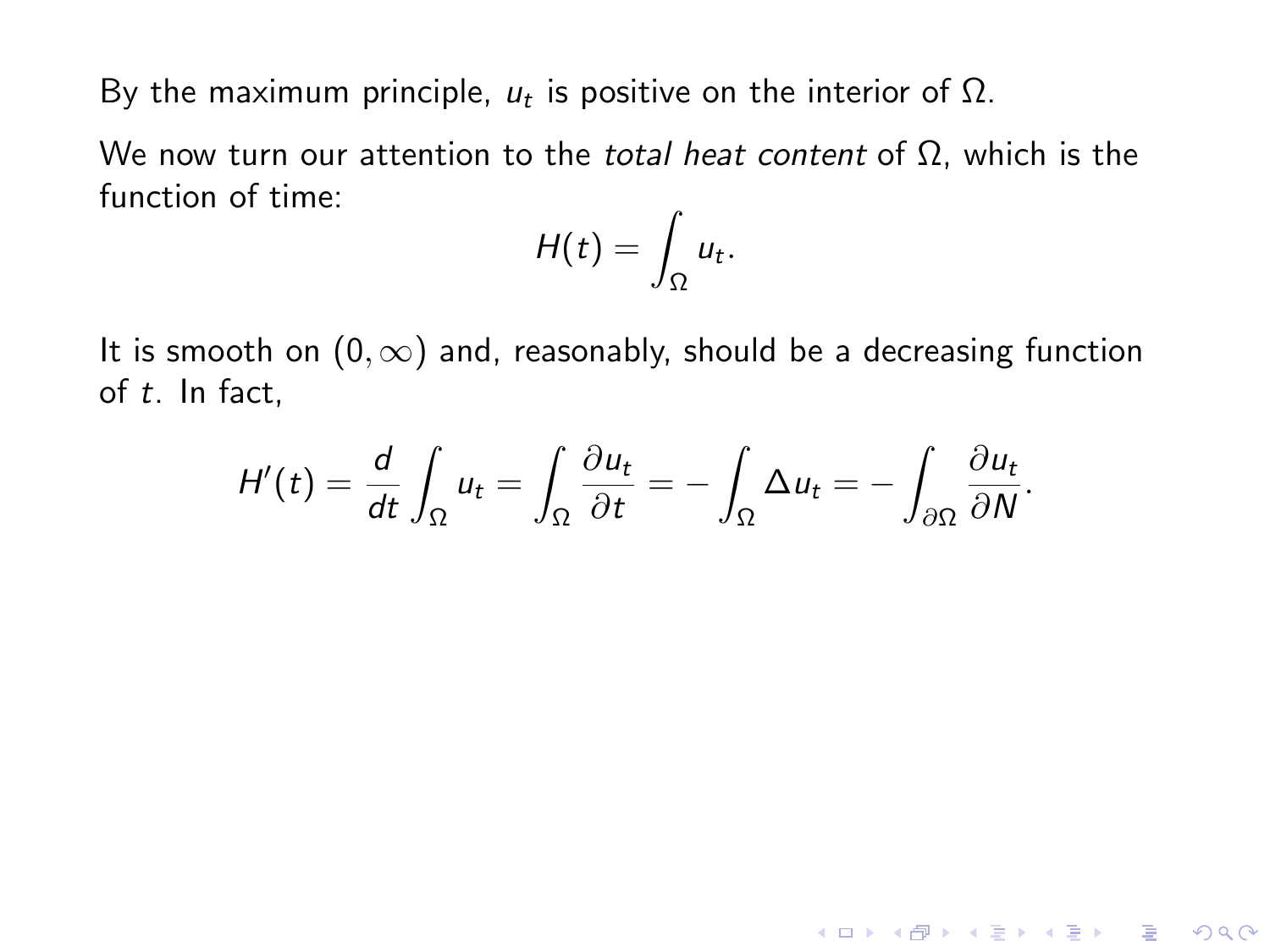We now turn our attention to the *total heat content* of  $Ω$ , which is the function of time:

$$
H(t)=\int_{\Omega}u_t.
$$

It is smooth on  $(0, \infty)$  and, reasonably, should be a decreasing function of t. In fact,

$$
H'(t) = \frac{d}{dt} \int_{\Omega} u_t = \int_{\Omega} \frac{\partial u_t}{\partial t} = - \int_{\Omega} \Delta u_t = - \int_{\partial \Omega} \frac{\partial u_t}{\partial N}.
$$

The function

$$
\frac{\partial u_t}{\partial N}
$$

**KORK ERKER ADE YOUR** 

gives, at any point  $y \in \partial \Omega$ , the *pointwise heat flow at y*.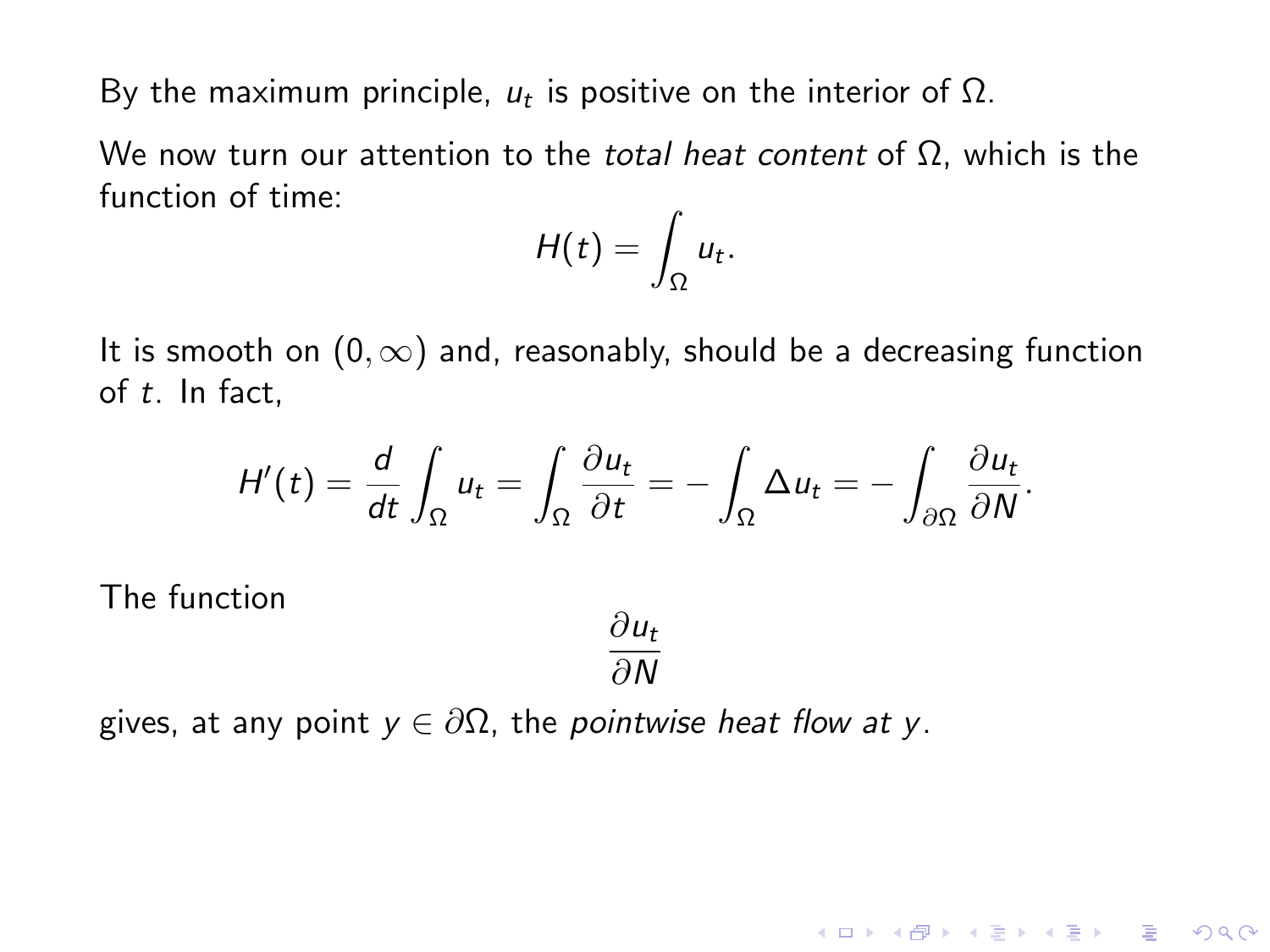We now turn our attention to the *total heat content* of  $\Omega$ , which is the function of time:

$$
H(t)=\int_{\Omega}u_t.
$$

It is smooth on  $(0, \infty)$  and, reasonably, should be a decreasing function of t. In fact,

$$
H'(t) = \frac{d}{dt} \int_{\Omega} u_t = \int_{\Omega} \frac{\partial u_t}{\partial t} = - \int_{\Omega} \Delta u_t = - \int_{\partial \Omega} \frac{\partial u_t}{\partial N}.
$$

The function

$$
\frac{\partial u_t}{\partial N}
$$

**KORK ERKER ADE YOUR** 

gives, at any point  $y \in \partial \Omega$ , the *pointwise heat flow at y*.

It is a smooth, positive function defined on  $\partial\Omega$  (hence, in particular  $H'(t) < 0$  for all t).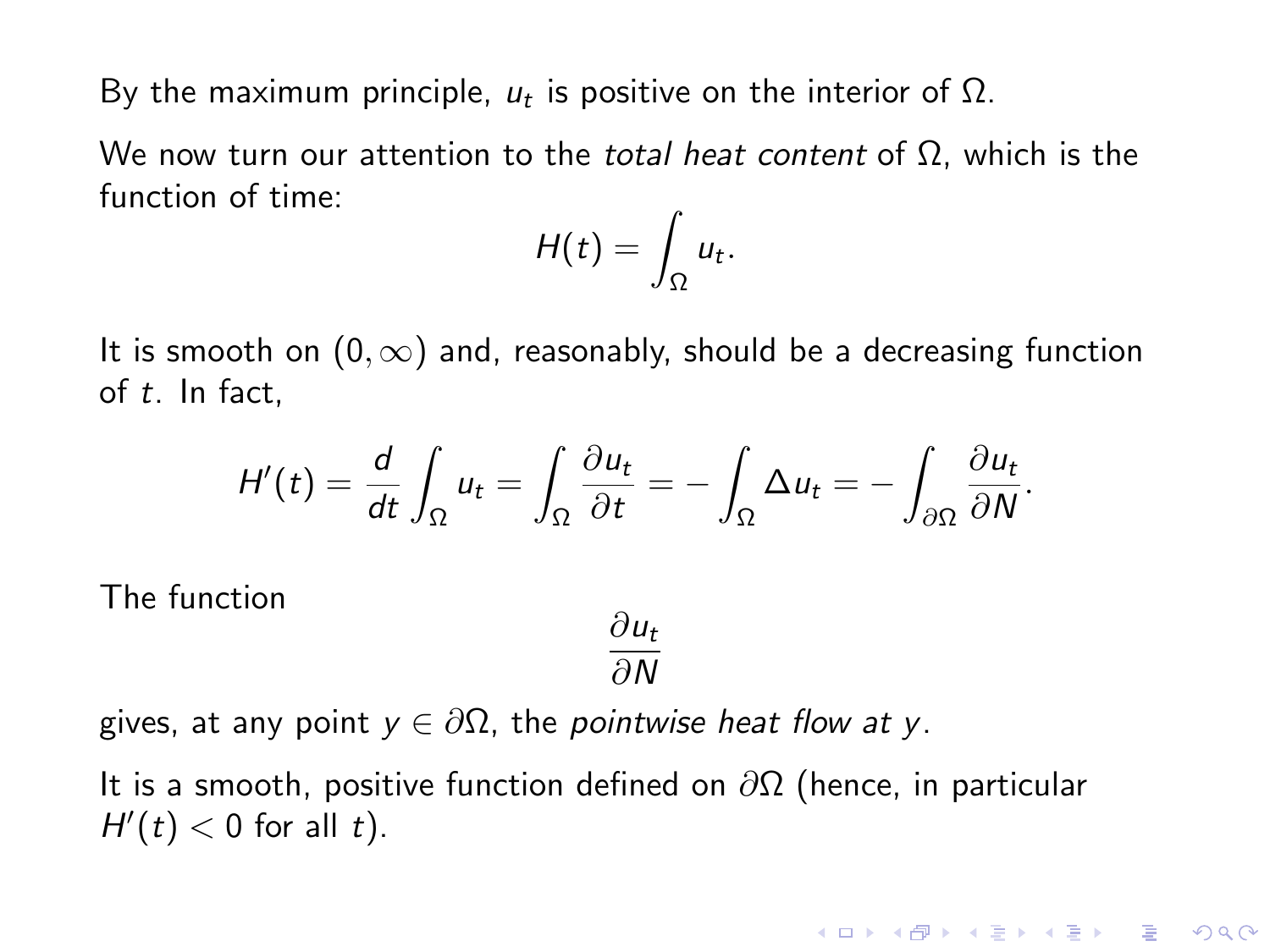We expect that, for a general domain, the heat flow  $\frac{\partial u_t}{\partial N}$  is not constant on ∂Ω.

**K ロ ▶ K 御 ▶ K 할 ▶ K 할 ▶ 이 할 → 이익단**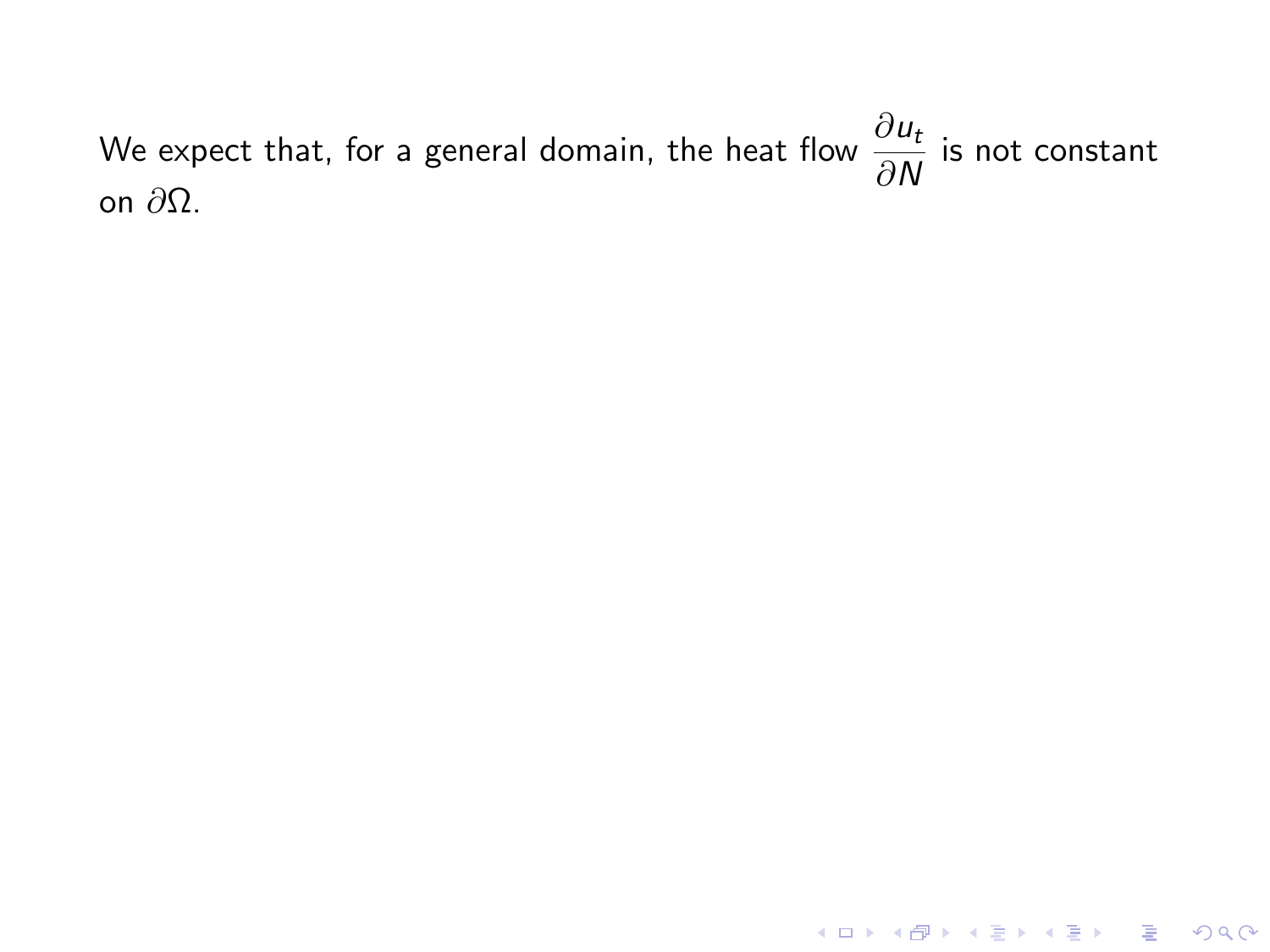We expect that, for a general domain, the heat flow  $\frac{\partial u_t}{\partial N}$  is not constant on  $\partial$ Ω.

We say that  $\Omega$  has the constant flow property if, for all fixed  $t > 0$ , the normal derivative  $\frac{\partial u_t}{\partial N}$  is a constant function on  $\partial \Omega$ .

**K ロ ▶ K 御 ▶ K 할 ▶ K 할 ▶ 이 할 → 이익단**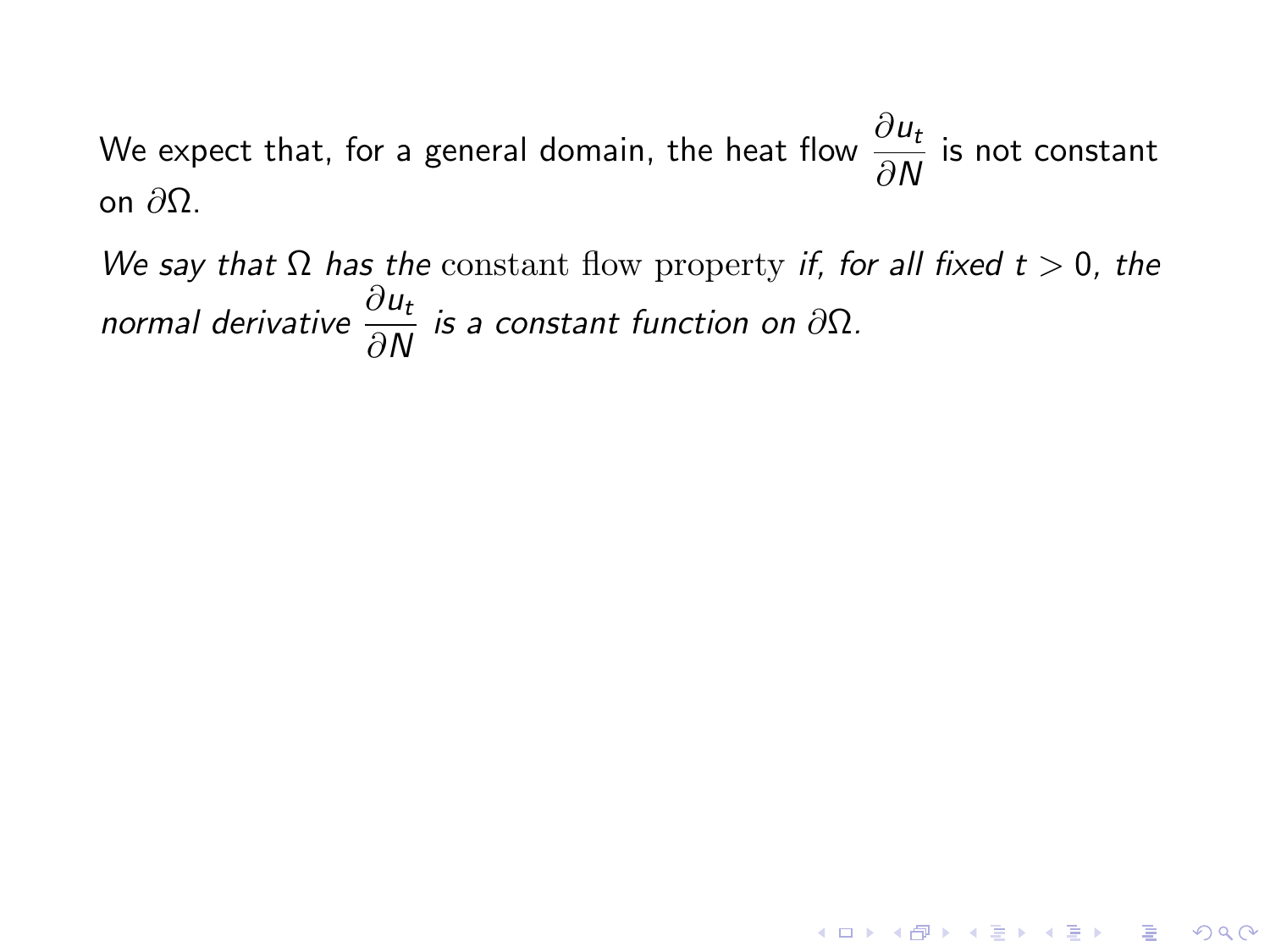We expect that, for a general domain, the heat flow  $\frac{\partial u_t}{\partial N}$  is not constant on  $\partial$ Ω.

We say that  $\Omega$  has the constant flow property if, for all fixed  $t > 0$ , the normal derivative  $\frac{\partial u_t}{\partial N}$  is a constant function on  $\partial \Omega$ .

This additional request gives rise to an overdetermined problem, which can then be written:

$$
\begin{cases}\n\Delta u_t + \frac{\partial u_t}{\partial t} = 0 \\
u_0 = 1 \quad \text{on} \quad \Omega \\
u_t = 0, \frac{\partial u_t}{\partial N} = \psi(t) \quad \text{on} \quad \partial \Omega \quad \text{for all} \quad t > 0\n\end{cases}
$$
\n(1)

for a suitable smooth function  $\psi$  of the only variable  $t \in (0, \infty)$ .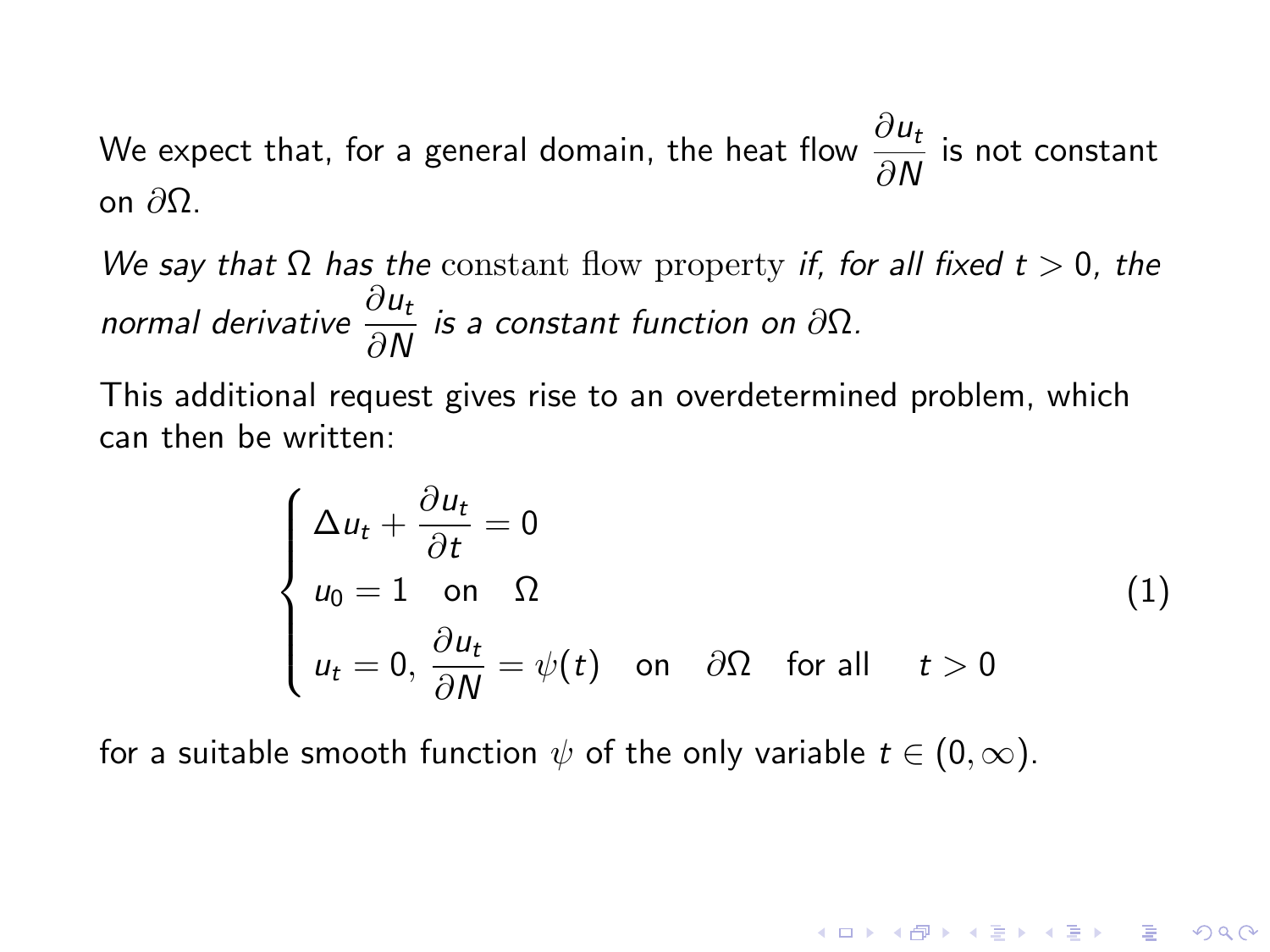# Perfect heat diffusers

Domains with the constant flow property are perfect heat diffusers in the following sense.

K ロ ▶ K @ ▶ K 할 ▶ K 할 ▶ | 할 | ⊙Q @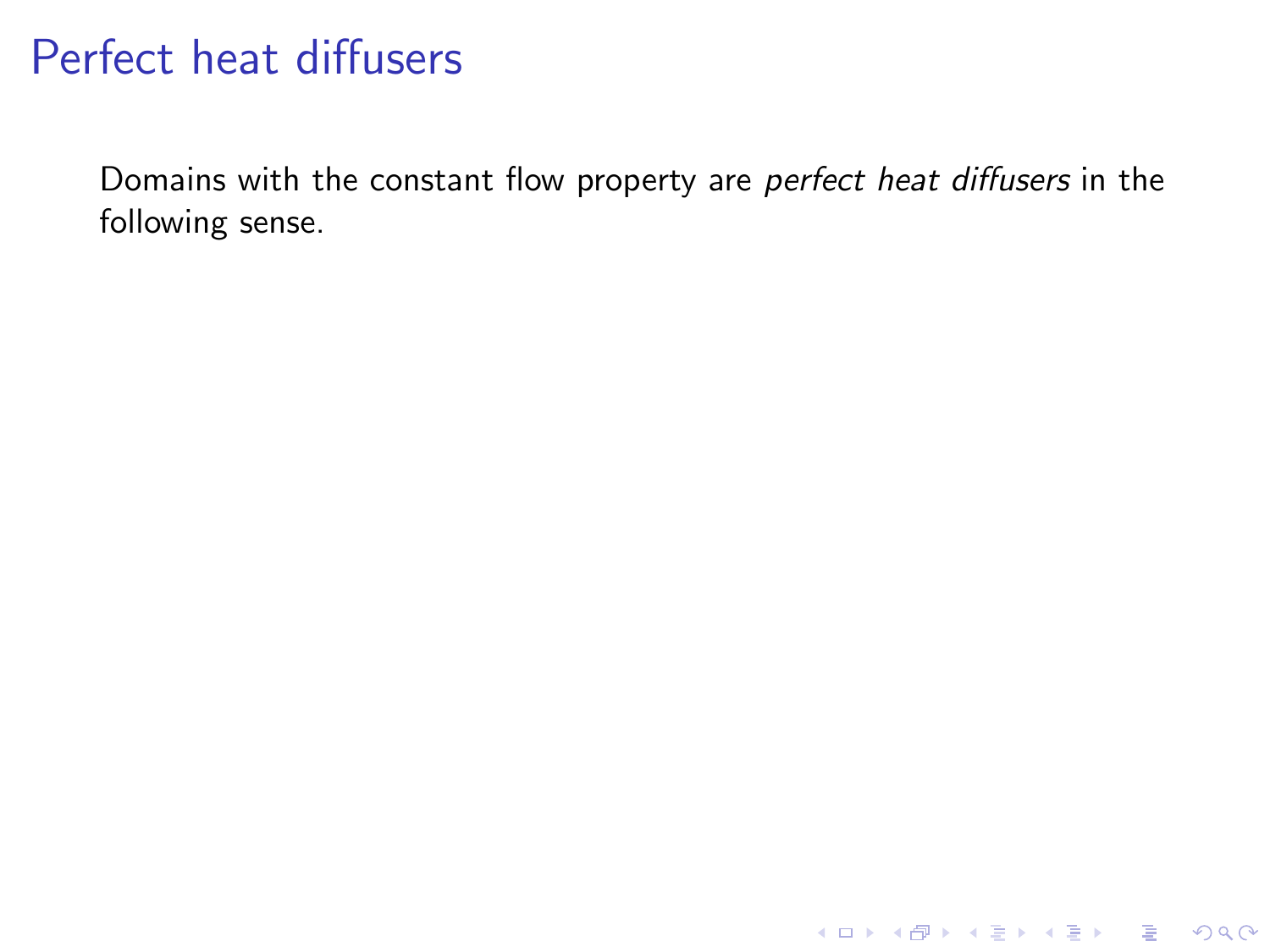## Perfect heat diffusers

Domains with the constant flow property are *perfect heat diffusers* in the following sense.

Given a smooth function  $\phi \in C^{\infty}(\partial \Omega)$ , define

$$
\hat{\phi}_t(x) \doteq \hat{\phi}(t,x)
$$

as the solution of the heat equation on  $\Omega$  with boundary conditions prescribed by the function  $\phi(x)$  (at all times) and zero initial conditions.

K ロ ▶ K @ ▶ K 할 > K 할 > 1 할 > 1 이익어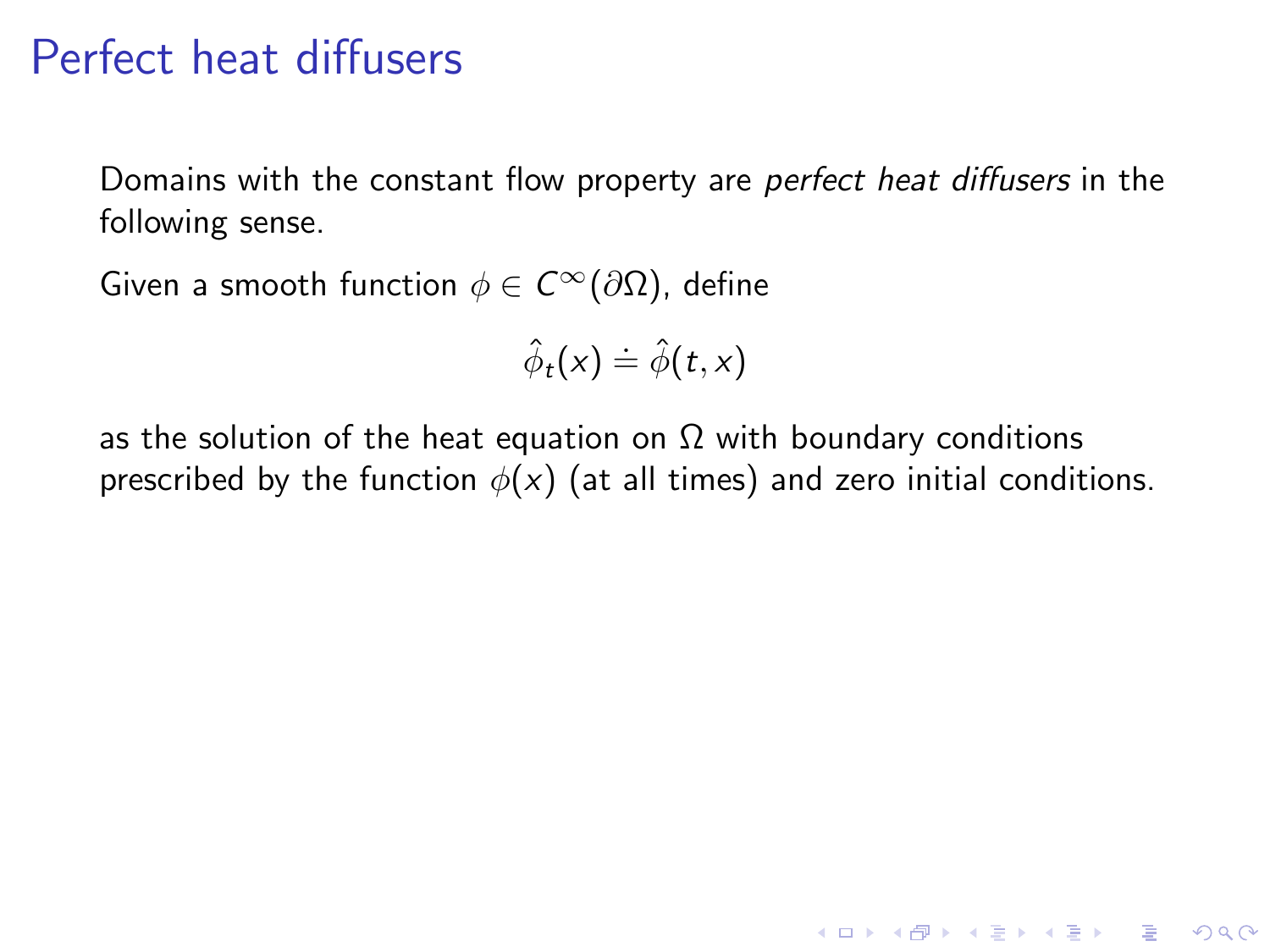### Perfect heat diffusers

Domains with the constant flow property are *perfect heat diffusers* in the following sense.

Given a smooth function  $\phi \in C^{\infty}(\partial \Omega)$ , define

$$
\hat{\phi}_t(x) \stackrel{.}{=} \hat{\phi}(t,x)
$$

as the solution of the heat equation on  $\Omega$  with boundary conditions prescribed by the function  $\phi(x)$  (at all times) and zero initial conditions. That is,  $\hat{\phi}_t$  is the unique solution of the problem:

$$
\begin{cases}\n\Delta \hat{\phi}_t + \frac{\partial \hat{\phi}_t}{\partial t} = 0 \\
\hat{\phi}_0 = 0 \\
\hat{\phi}_t = \phi \quad \text{on} \quad \partial \Omega, \quad \text{for all } t > 0\n\end{cases}
$$

**K ロ ▶ K @ ▶ K 할 X X 할 X → 할 X → 9 Q Q ^**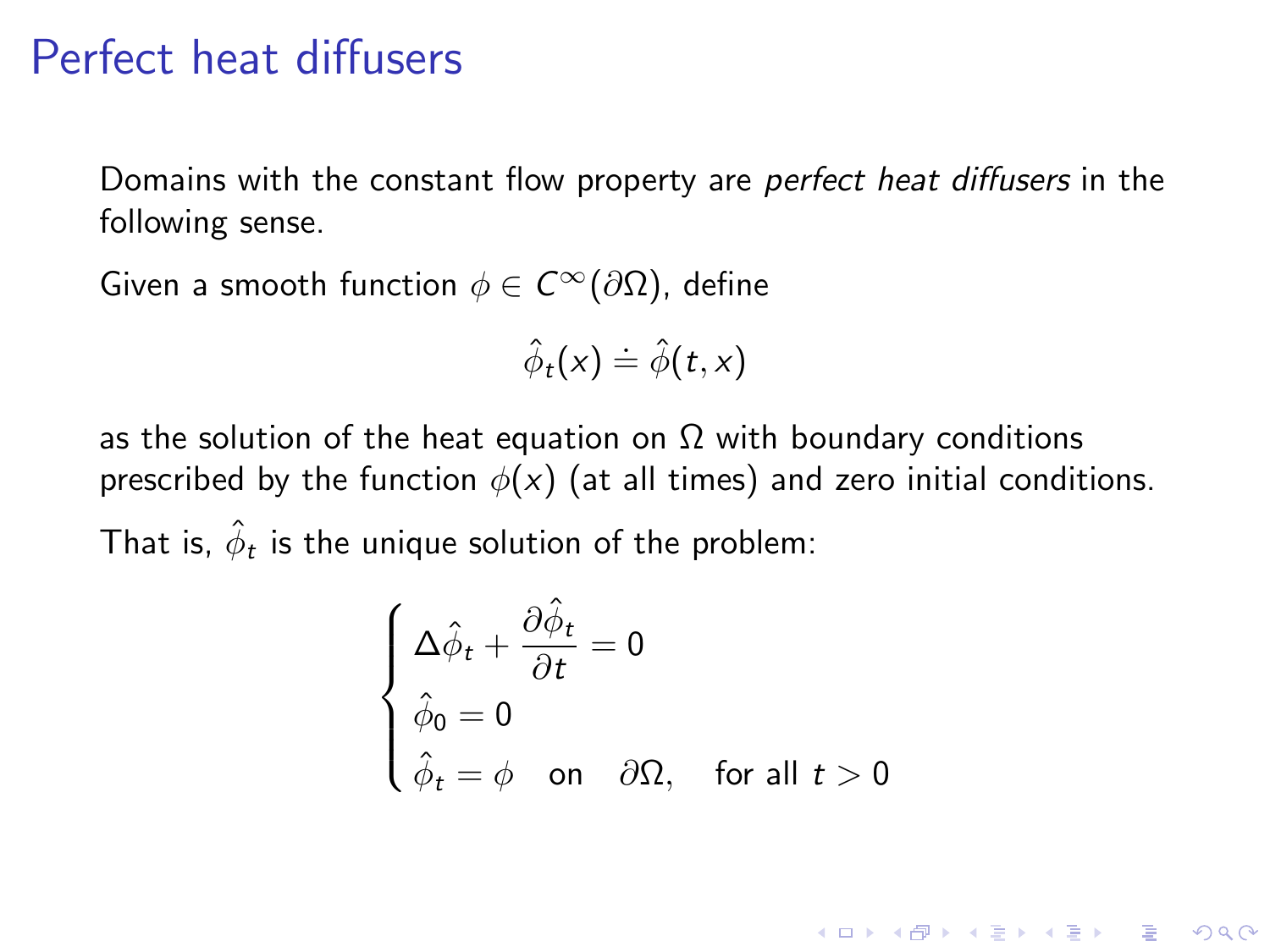$$
H_{\phi}(t)=\int_{\Omega}\hat{\phi}(t,x)dx
$$

be the heat content at time t with boundary data  $\phi$ . Clearly  $H_{\phi}(0) = 0$ .

KOX KOX KEX KEX E 1990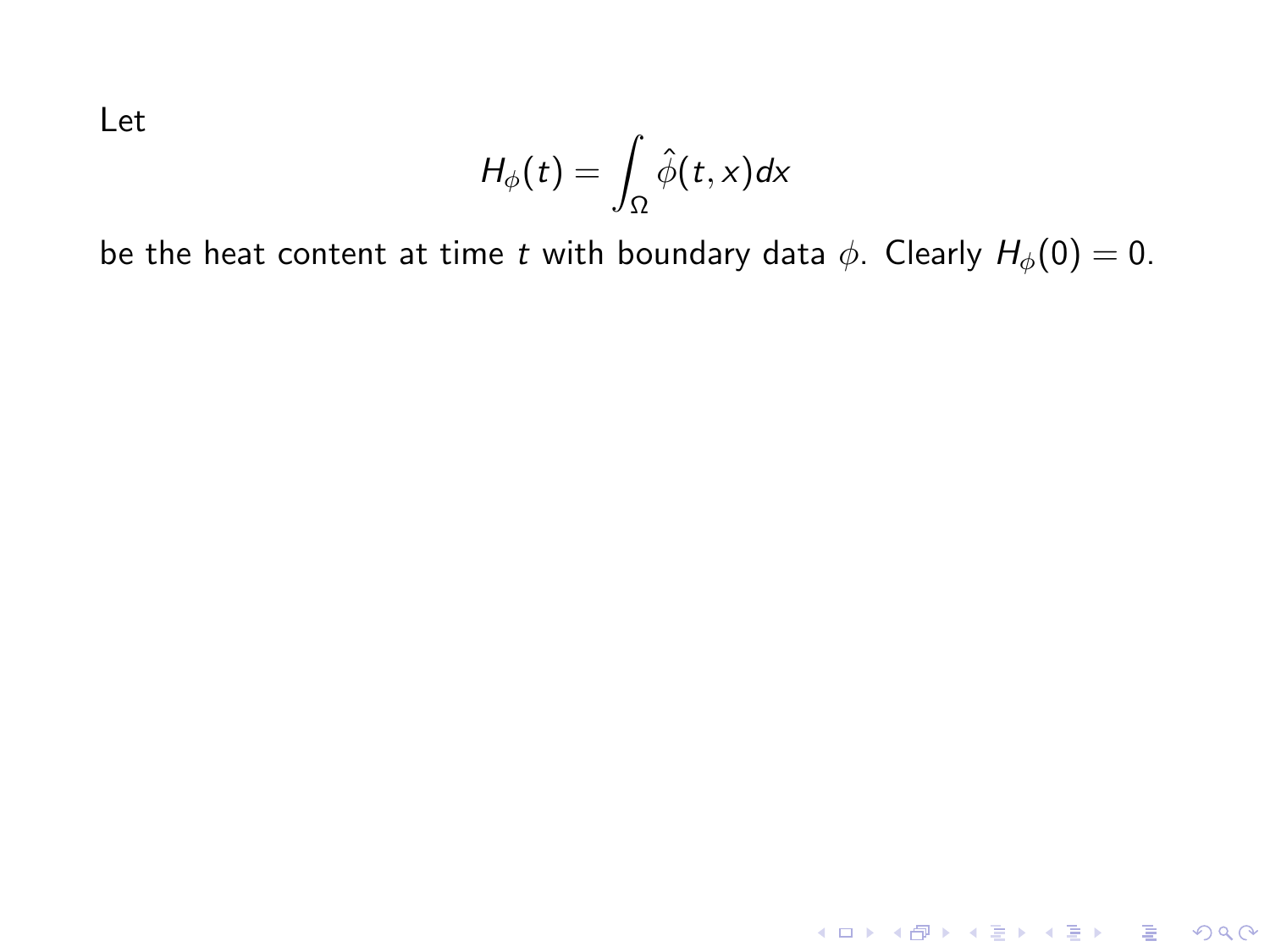$$
H_{\phi}(t) = \int_{\Omega} \hat{\phi}(t,x) dx
$$

be the heat content at time t with boundary data  $\phi$ . Clearly  $H_{\phi}(0) = 0$ .

K ロ ▶ K @ ▶ K 할 ▶ K 할 ▶ | 할 | © 9 Q @

#### Theorem

 $\Omega$  has the CFP iff  $H_\phi(t)=0$  for all  $t\geq 0$  and for all  $\phi\in\mathcal C^\infty_0(\partial\Omega)$ (smooth functions on ∂Ω with zero mean).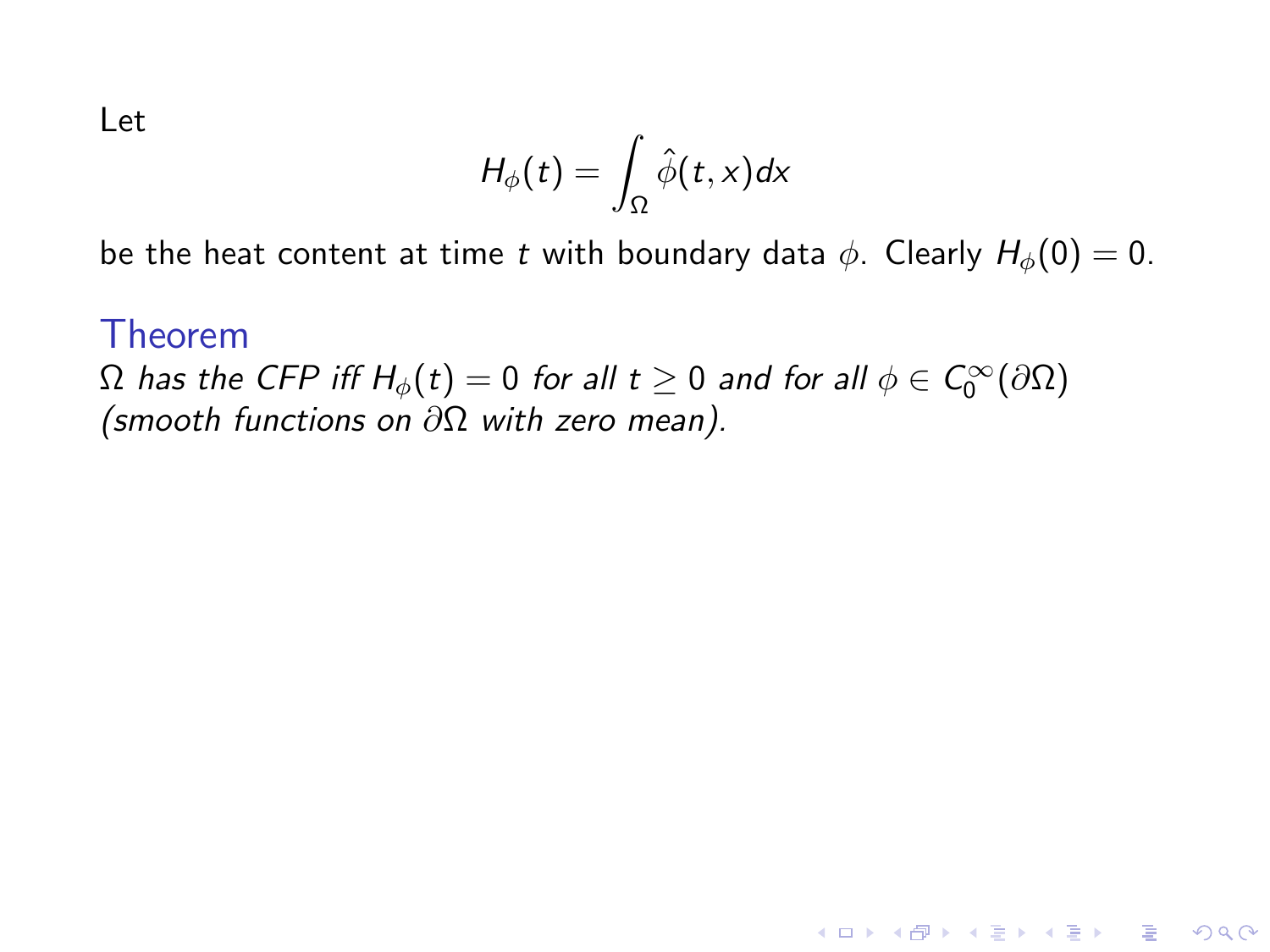$$
H_{\phi}(t) = \int_{\Omega} \hat{\phi}(t,x) dx
$$

be the heat content at time t with boundary data  $\phi$ . Clearly  $H_{\phi}(0) = 0$ .

#### Theorem

 $\Omega$  has the CFP iff  $H_\phi(t)=0$  for all  $t\geq 0$  and for all  $\phi\in\mathcal C^\infty_0(\partial\Omega)$ (smooth functions on ∂Ω with zero mean).

The theorem says that if  $\Omega$  has the constant flow property, and if the total boundary heat is zero at all times, then also the total inner heat content is identically zero at all times.

**KORK ERKER ADE YOUR**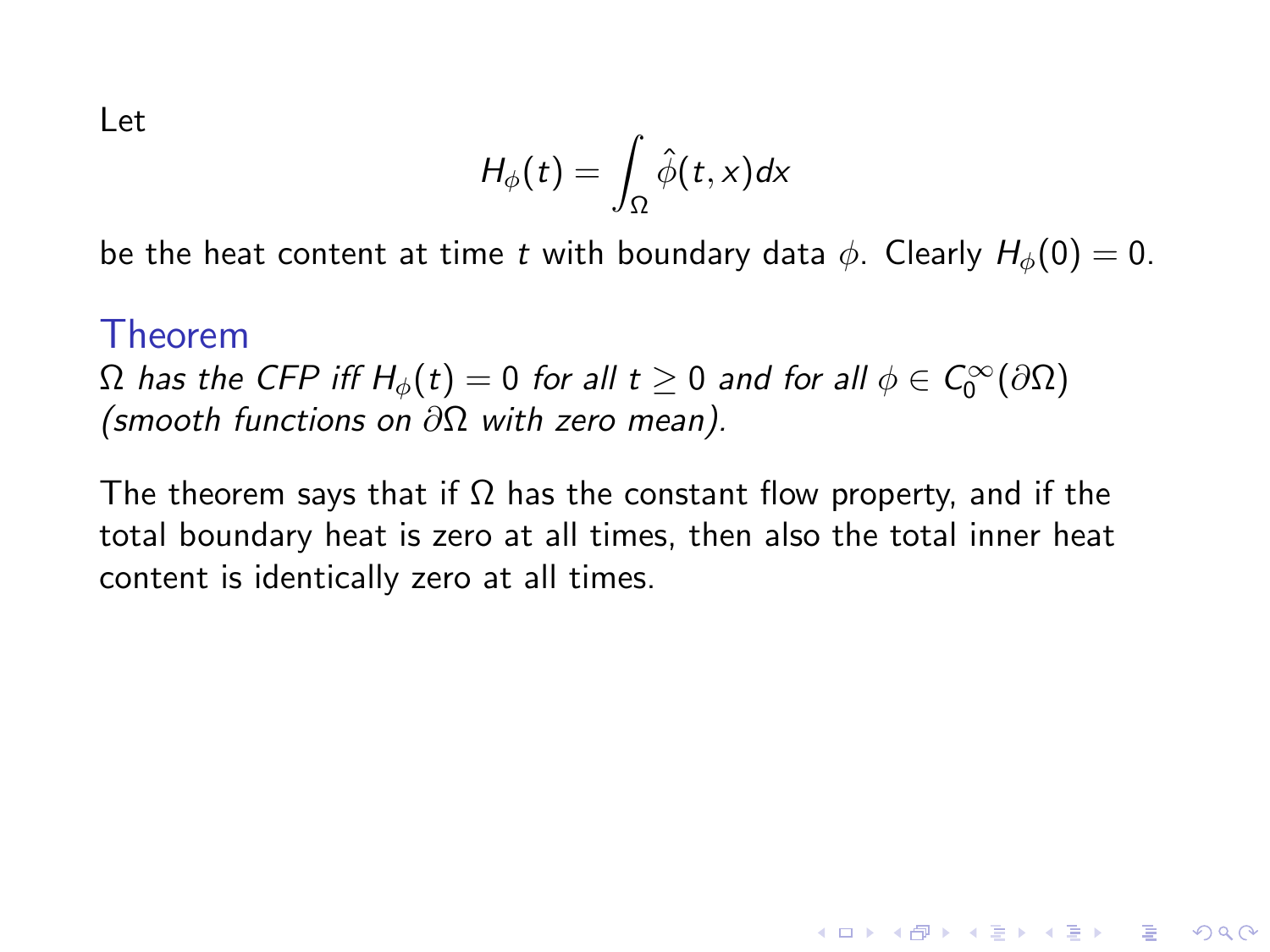$$
H_{\phi}(t) = \int_{\Omega} \hat{\phi}(t,x) dx
$$

be the heat content at time t with boundary data  $\phi$ . Clearly  $H_{\phi}(0) = 0$ .

#### Theorem

 $\Omega$  has the CFP iff  $H_\phi(t)=0$  for all  $t\geq 0$  and for all  $\phi\in\mathcal C^\infty_0(\partial\Omega)$ (smooth functions on ∂Ω with zero mean).

The theorem says that if  $\Omega$  has the constant flow property, and if the total boundary heat is zero at all times, then also the total inner heat content is identically zero at all times.

At  $x \in \partial \Omega$  the boundary acts as a refrigerator if  $\phi(x) < 0$ , and acts as a heater if  $\phi(x) > 0$ .

**KORKAR KERKER EL VOLO**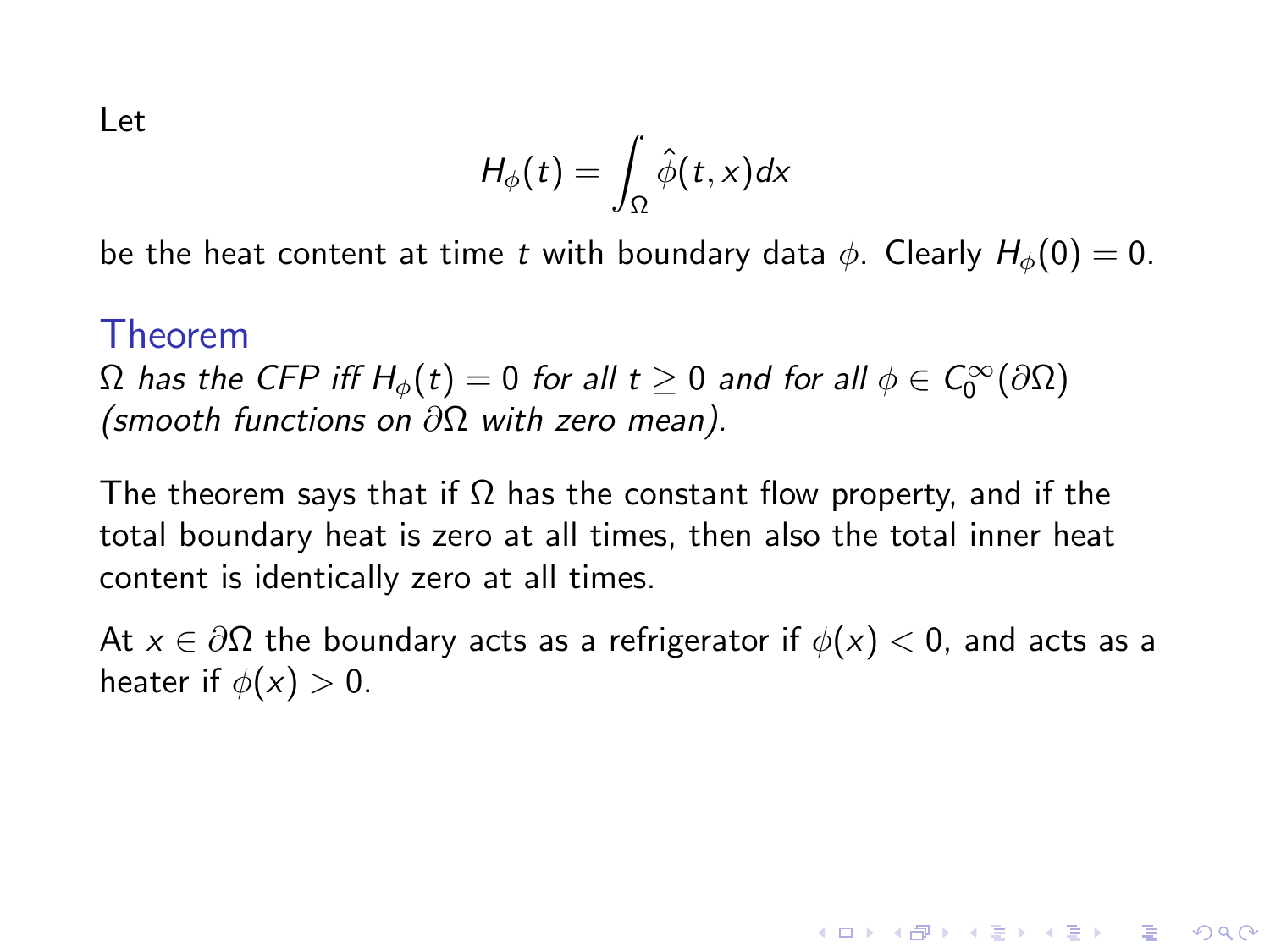$$
H_{\phi}(t) = \int_{\Omega} \hat{\phi}(t,x) dx
$$

be the heat content at time t with boundary data  $\phi$ . Clearly  $H_{\phi}(0) = 0$ .

#### Theorem

 $\Omega$  has the CFP iff  $H_\phi(t)=0$  for all  $t\geq 0$  and for all  $\phi\in\mathcal C^\infty_0(\partial\Omega)$ (smooth functions on ∂Ω with zero mean).

The theorem says that if  $\Omega$  has the constant flow property, and if the total boundary heat is zero at all times, then also the total inner heat content is identically zero at all times.

At  $x \in \partial \Omega$  the boundary acts as a refrigerator if  $\phi(x) < 0$ , and acts as a heater if  $\phi(x) > 0$ .

4 D > 4 P + 4 B + 4 B + B + 9 Q O

Then CFP holds if and only if the *incoming heat flow* is perfectly balanced, at all times, by the outgoing heat flow.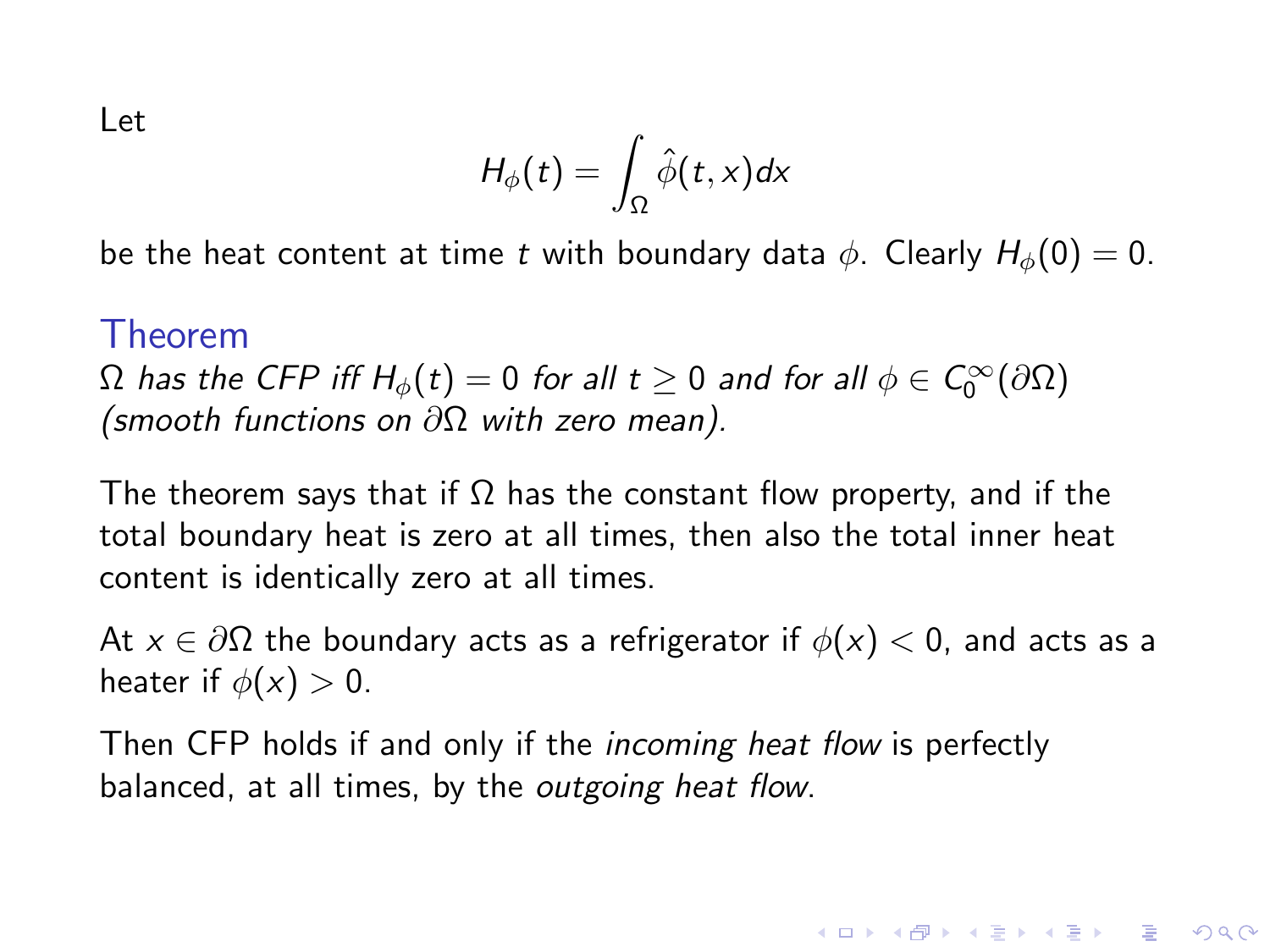K ロ ▶ K @ ▶ K 할 ▶ K 할 ▶ 이 할 → 9 Q @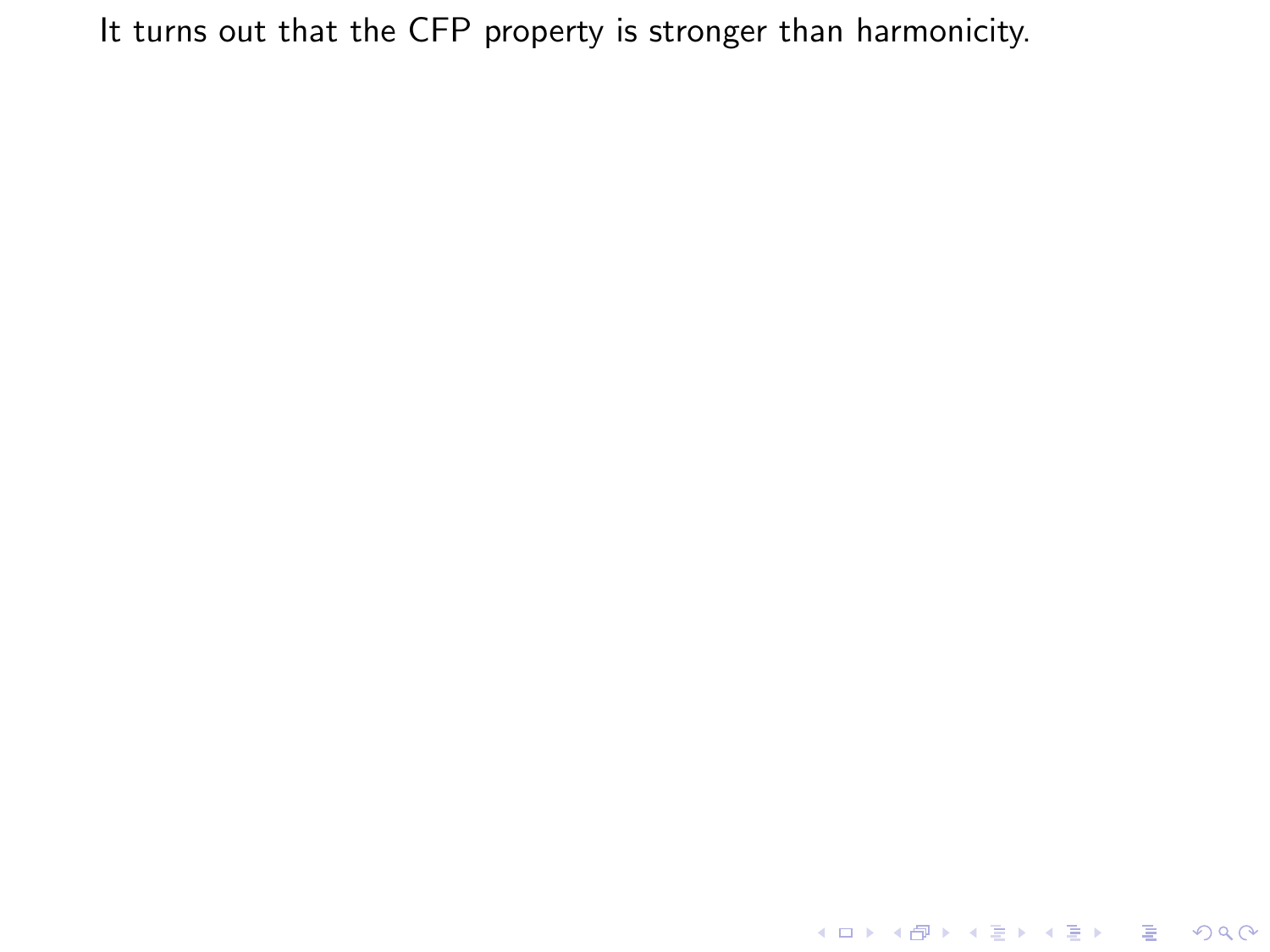Any domain with the CFP is also harmonic, that is, it supports a solution to the Serrin problem.

KO KKOK KEK KEK LE I KORO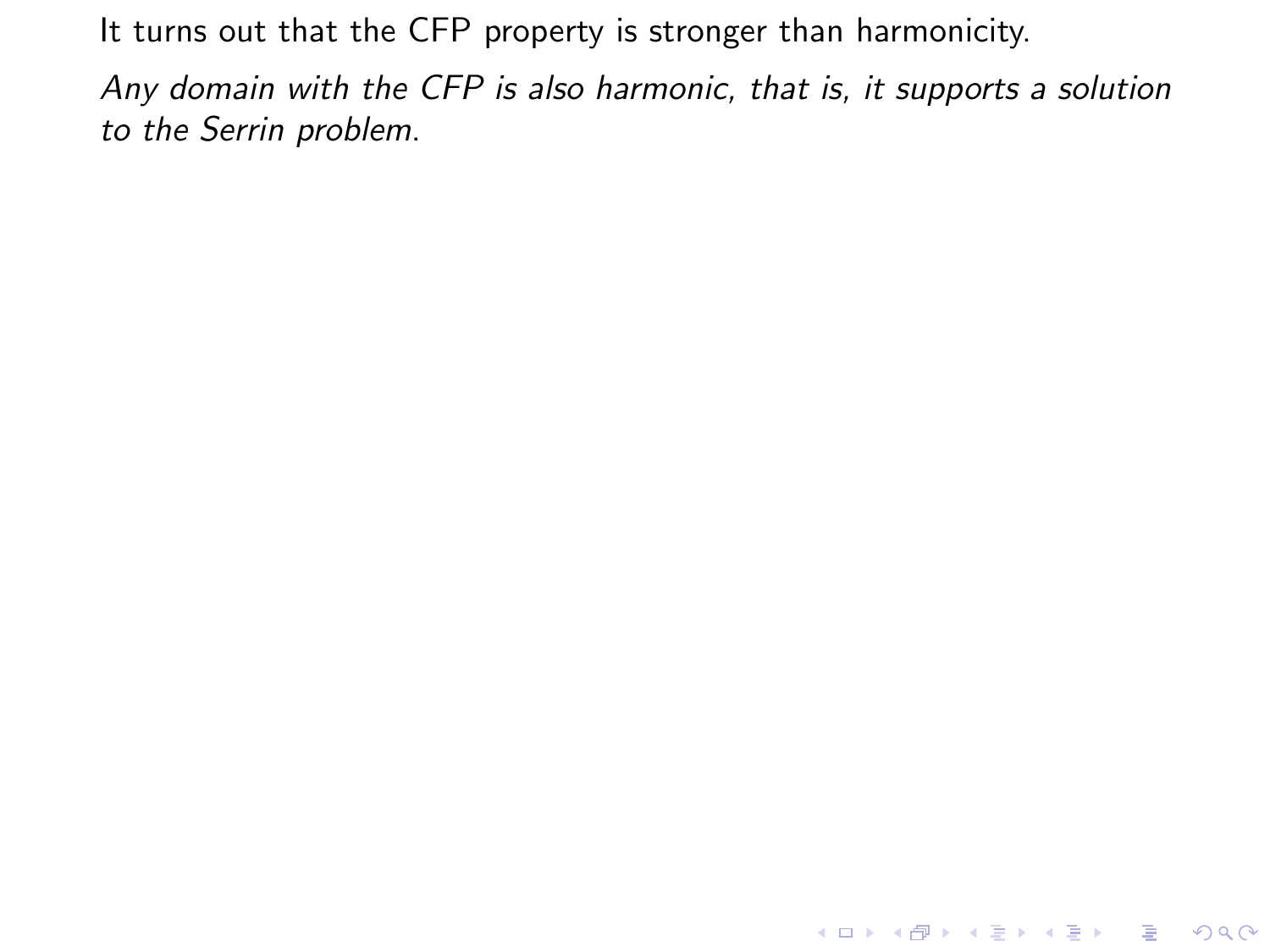Any domain with the CFP is also harmonic, that is, it supports a solution to the Serrin problem.

This can be justified as follows. Introduce the function

$$
v(x)=\int_0^\infty u(t,x)\,dt.
$$

KO KKOK KEK KEK LE I KORO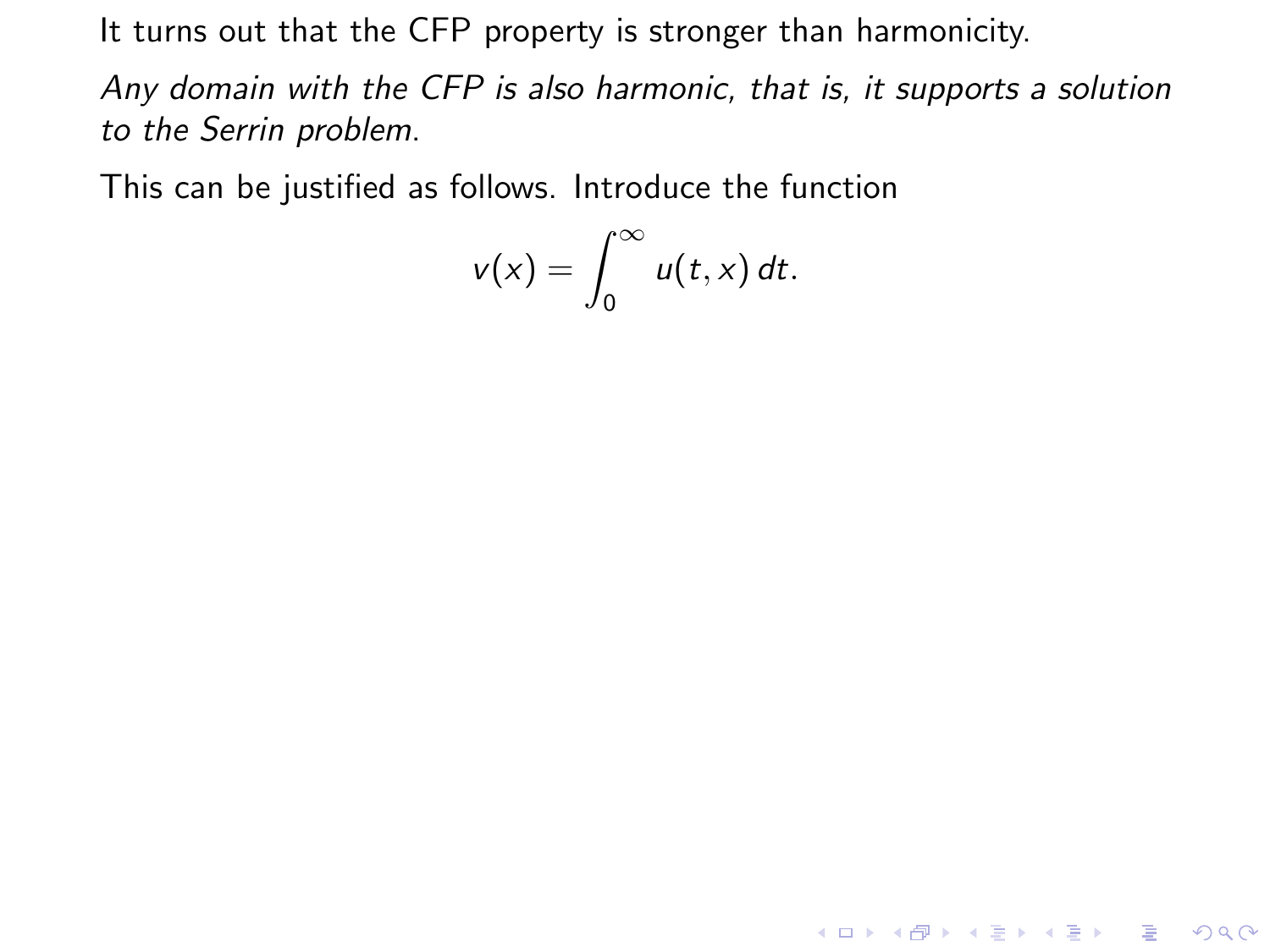Any domain with the CFP is also harmonic, that is, it supports a solution to the Serrin problem.

This can be justified as follows. Introduce the function

$$
v(x)=\int_0^\infty u(t,x)\,dt.
$$

**K ロ ▶ K @ ▶ K 할 X X 할 X → 할 X → 9 Q Q ^** 

Note that the integral converges because  $u(t, x)$  decreases to zero exponentially fast as  $t \to \infty$ .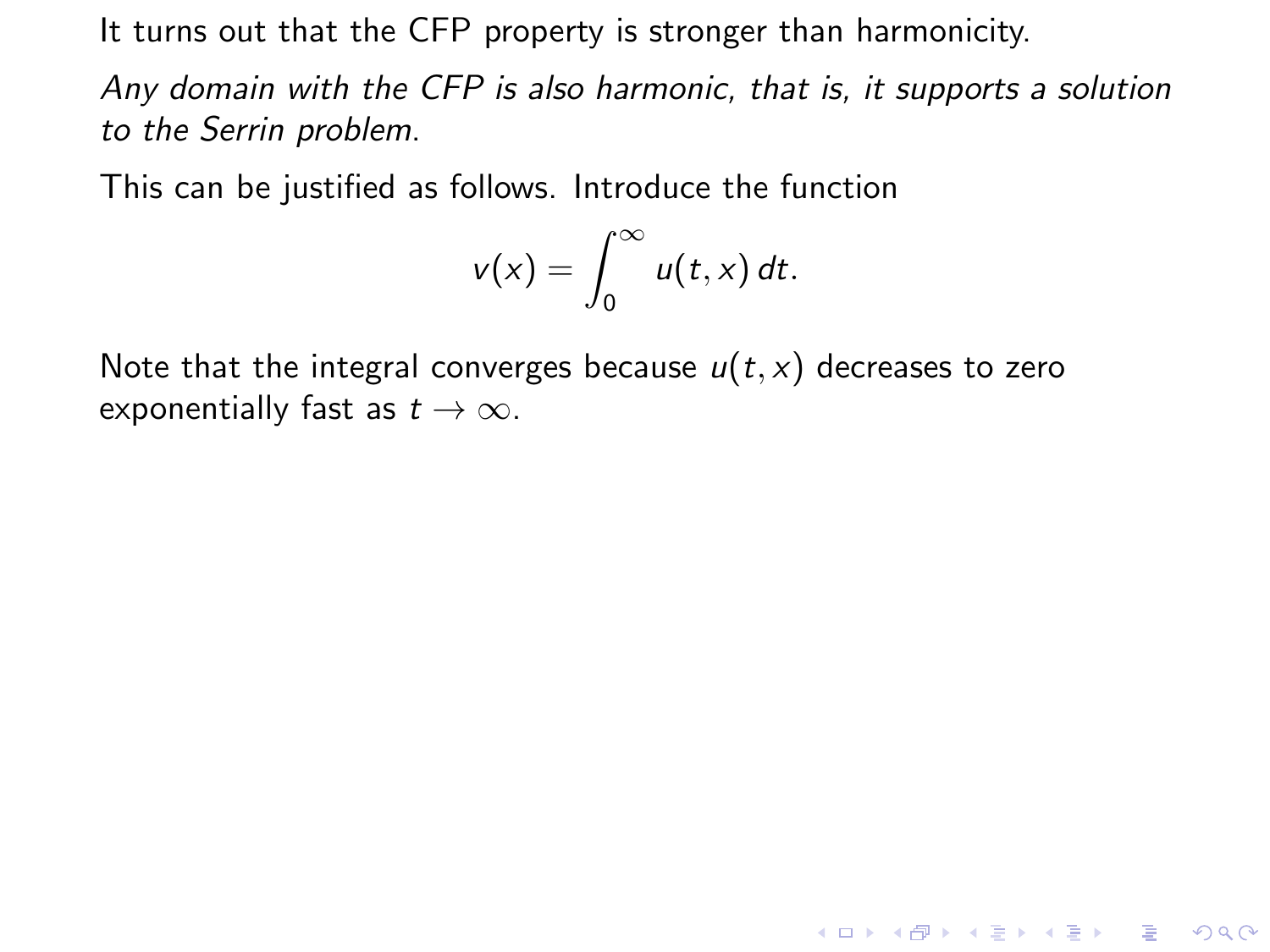Any domain with the CFP is also harmonic, that is, it supports a solution to the Serrin problem.

This can be justified as follows. Introduce the function

$$
v(x)=\int_0^\infty u(t,x)\,dt.
$$

Note that the integral converges because  $u(t, x)$  decreases to zero exponentially fast as  $t \to \infty$ .

In fact it can be shown that, as  $t \to \infty$ 

$$
u(t,x) \sim c e^{-\lambda_1 t} \phi_1(x)
$$

where  $\lambda_1$  is the first Dirichlet eigenvalue of  $\Omega$  and  $\phi_1(x)$  is a (normalized) first eigenfunction.

**K ロ ▶ K @ ▶ K 할 X X 할 X → 할 X → 9 Q Q ^**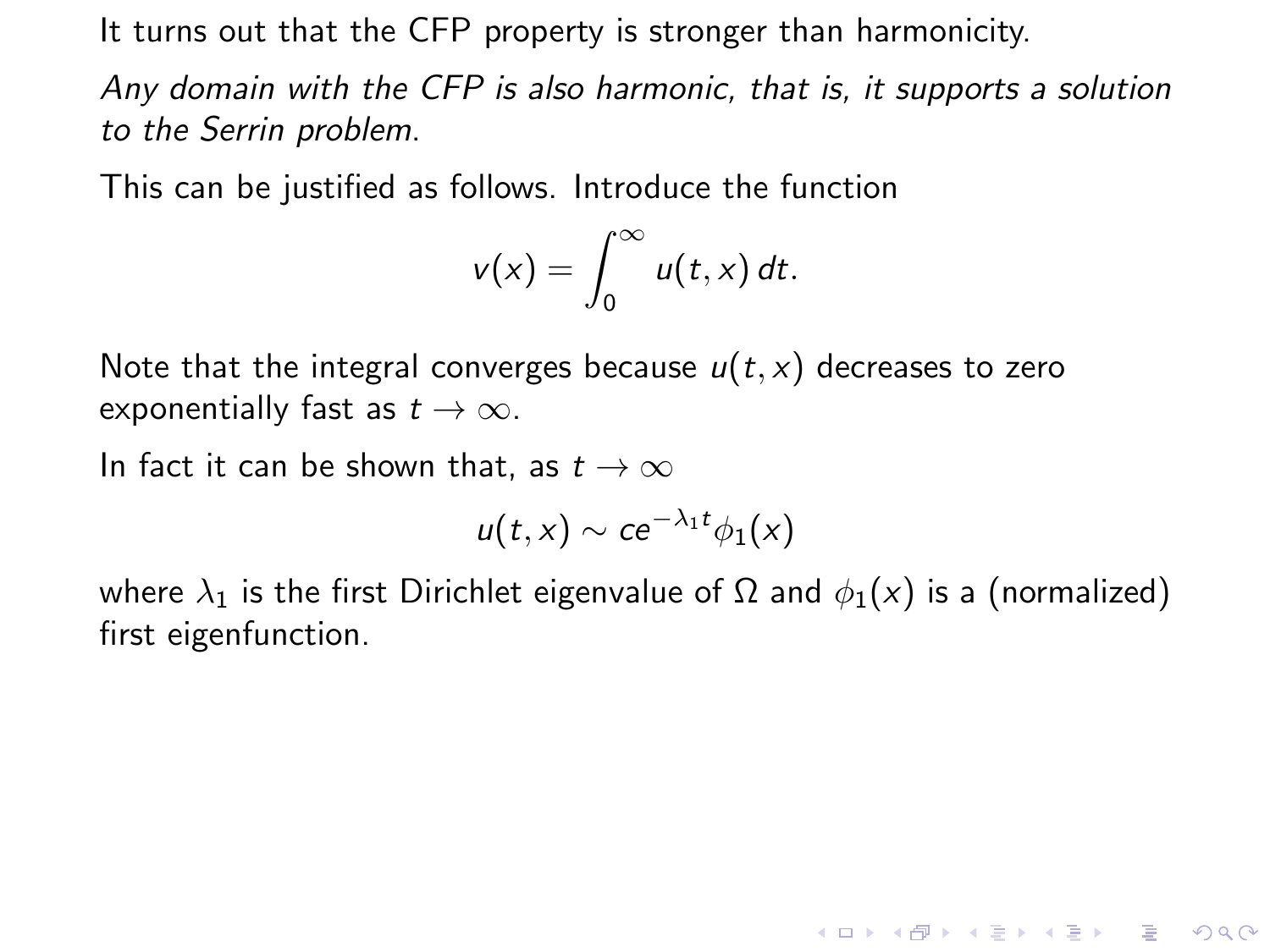Any domain with the CFP is also harmonic, that is, it supports a solution to the Serrin problem.

This can be justified as follows. Introduce the function

$$
v(x)=\int_0^\infty u(t,x)\,dt.
$$

Note that the integral converges because  $u(t, x)$  decreases to zero exponentially fast as  $t \to \infty$ .

In fact it can be shown that, as  $t \to \infty$ 

$$
u(t,x) \sim c e^{-\lambda_1 t} \phi_1(x)
$$

where  $\lambda_1$  is the first Dirichlet eigenvalue of  $\Omega$  and  $\phi_1(x)$  is a (normalized) first eigenfunction.

One sees that

$$
\Delta v = 1
$$

and moreover  $v = 0$  on  $\partial \Omega$ . Hence v is the mean-exit time function of  $\Omega$ .

**KORKA SERKER ORA**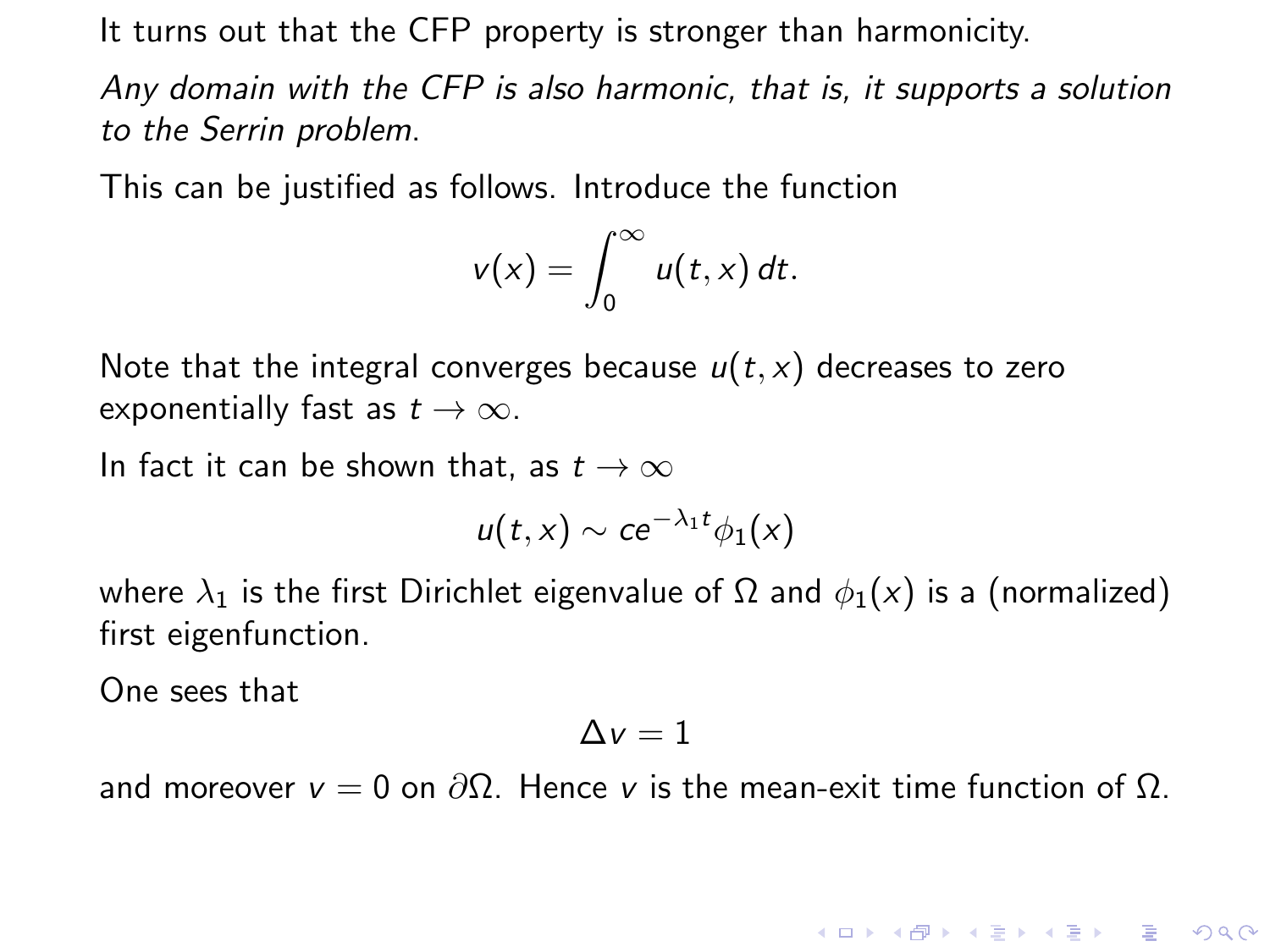Any domain with the CFP is also harmonic, that is, it supports a solution to the Serrin problem.

This can be justified as follows. Introduce the function

$$
v(x)=\int_0^\infty u(t,x)\,dt.
$$

Note that the integral converges because  $u(t, x)$  decreases to zero exponentially fast as  $t \to \infty$ .

In fact it can be shown that, as  $t \to \infty$ 

$$
u(t,x) \sim c e^{-\lambda_1 t} \phi_1(x)
$$

where  $\lambda_1$  is the first Dirichlet eigenvalue of  $\Omega$  and  $\phi_1(x)$  is a (normalized) first eigenfunction.

One sees that

$$
\Delta v = 1
$$

and moreover  $v = 0$  on  $\partial \Omega$ . Hence v is the mean-exit time function of  $\Omega$ . If  $\Omega$  has the CFP one sees that, differentiating in the normal direction, one has  $\frac{\partial v}{\partial N} = c$  as well. ।<br>ଏଠାତା ⊈ ଏ≘ାଏ ≝ା ଏକ ଏବା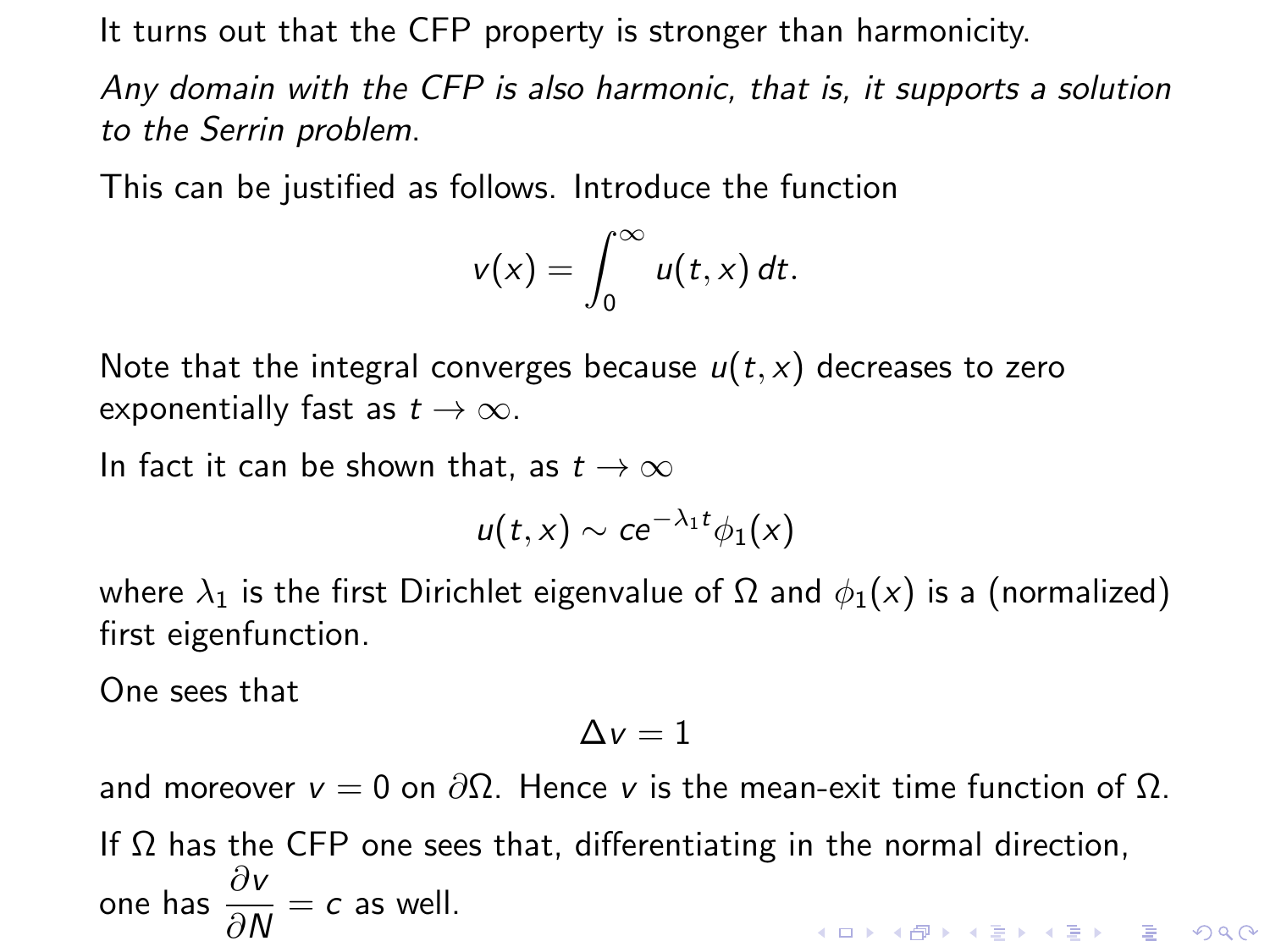K ロ ▶ K @ ▶ K 할 ▶ K 할 ▶ 이 할 → 9 Q @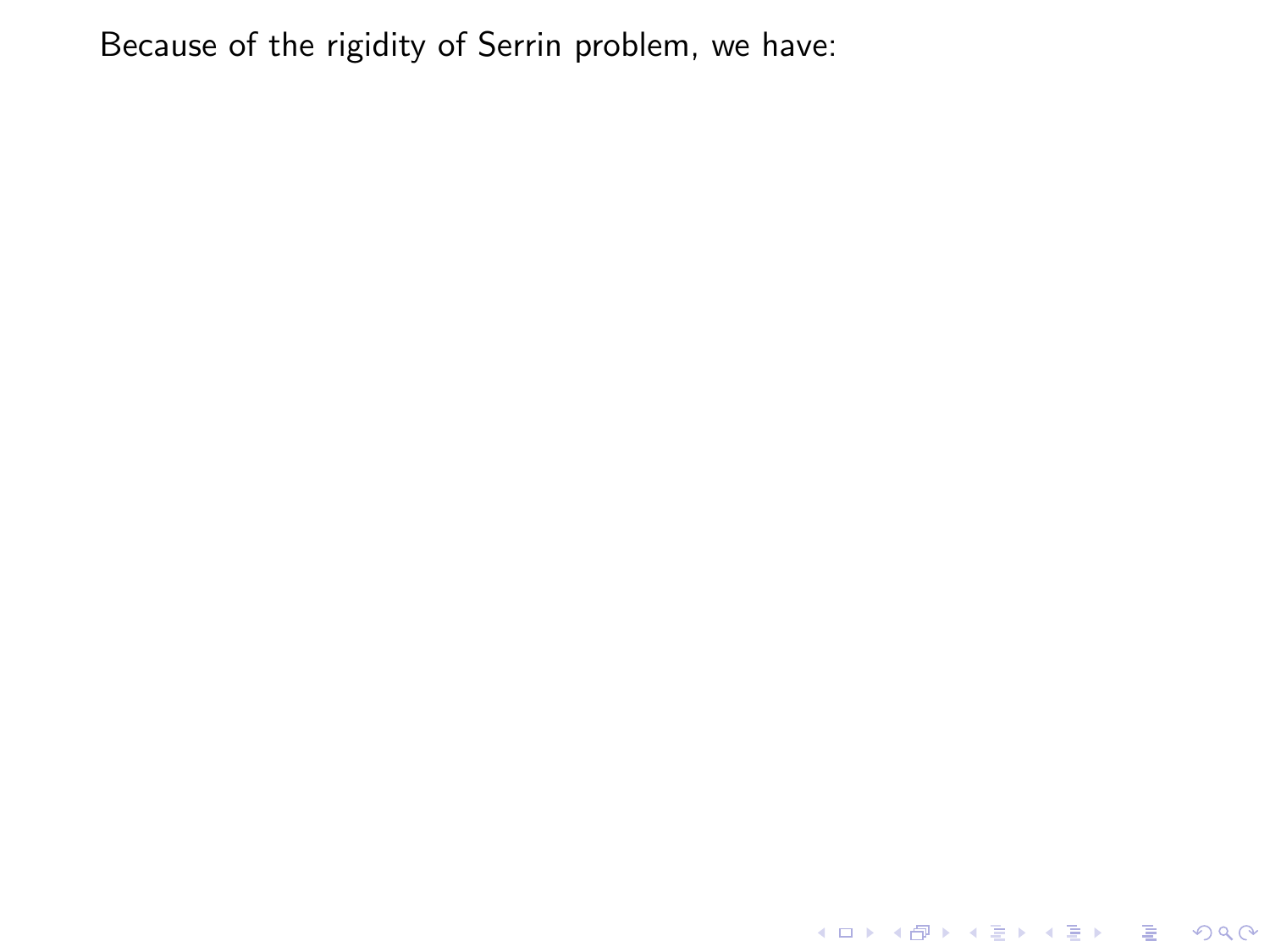The only domains in  $\mathbb{R}^n$ ,  $\mathbb{H}^n$  and  $\mathbb{S}^n_+$  having the CFP are geodesic geodesic balls.

KO KKOK KEK KEK LE I KORO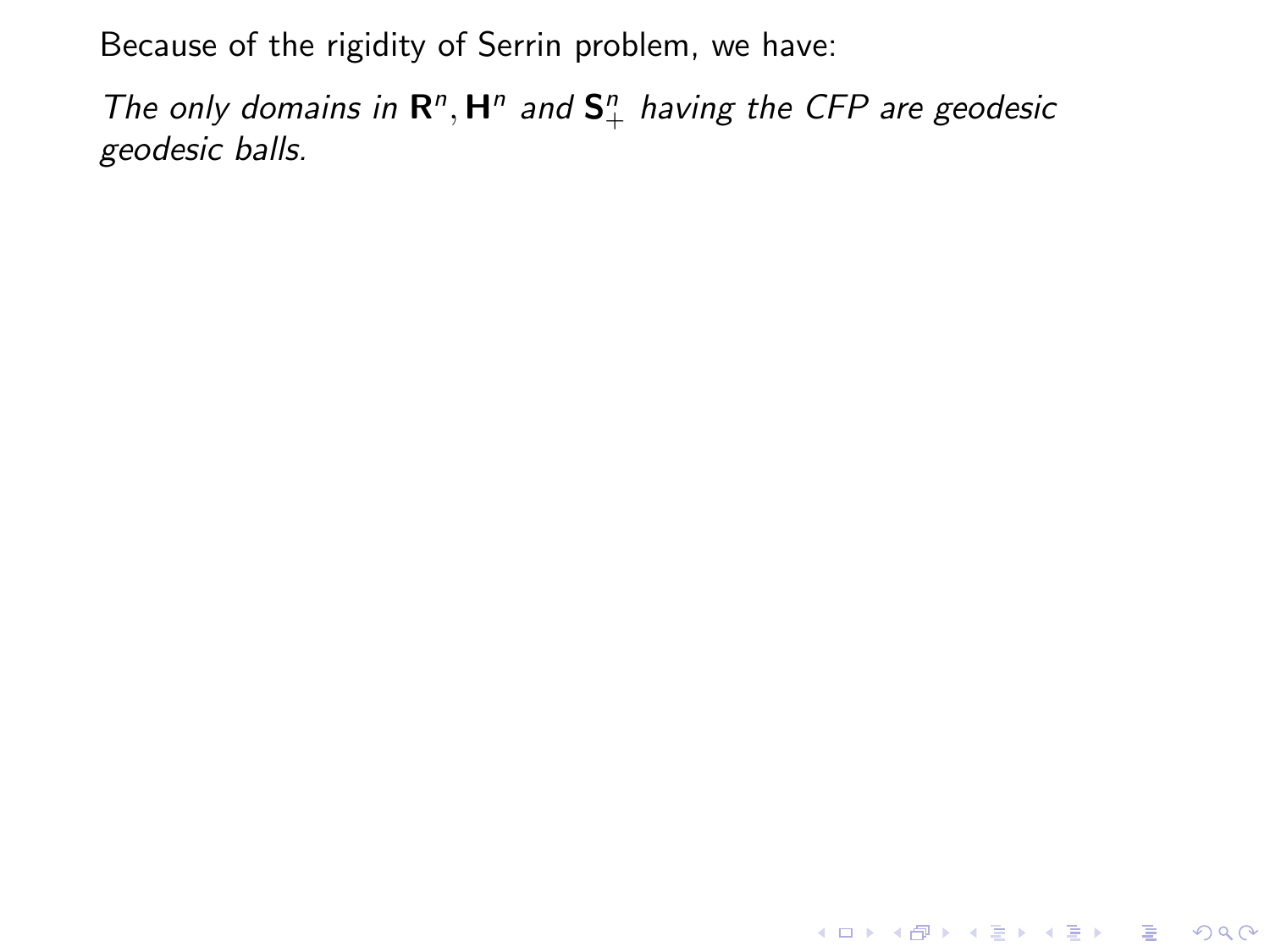The only domains in  $\mathbb{R}^n$ ,  $\mathbb{H}^n$  and  $\mathbb{S}^n_+$  having the CFP are geodesic geodesic balls.

What about existence of domains with CFP ? Here considerations similar to the Serrin problem apply.

**K ロ ▶ K @ ▶ K 할 X X 할 X → 할 X → 9 Q Q ^**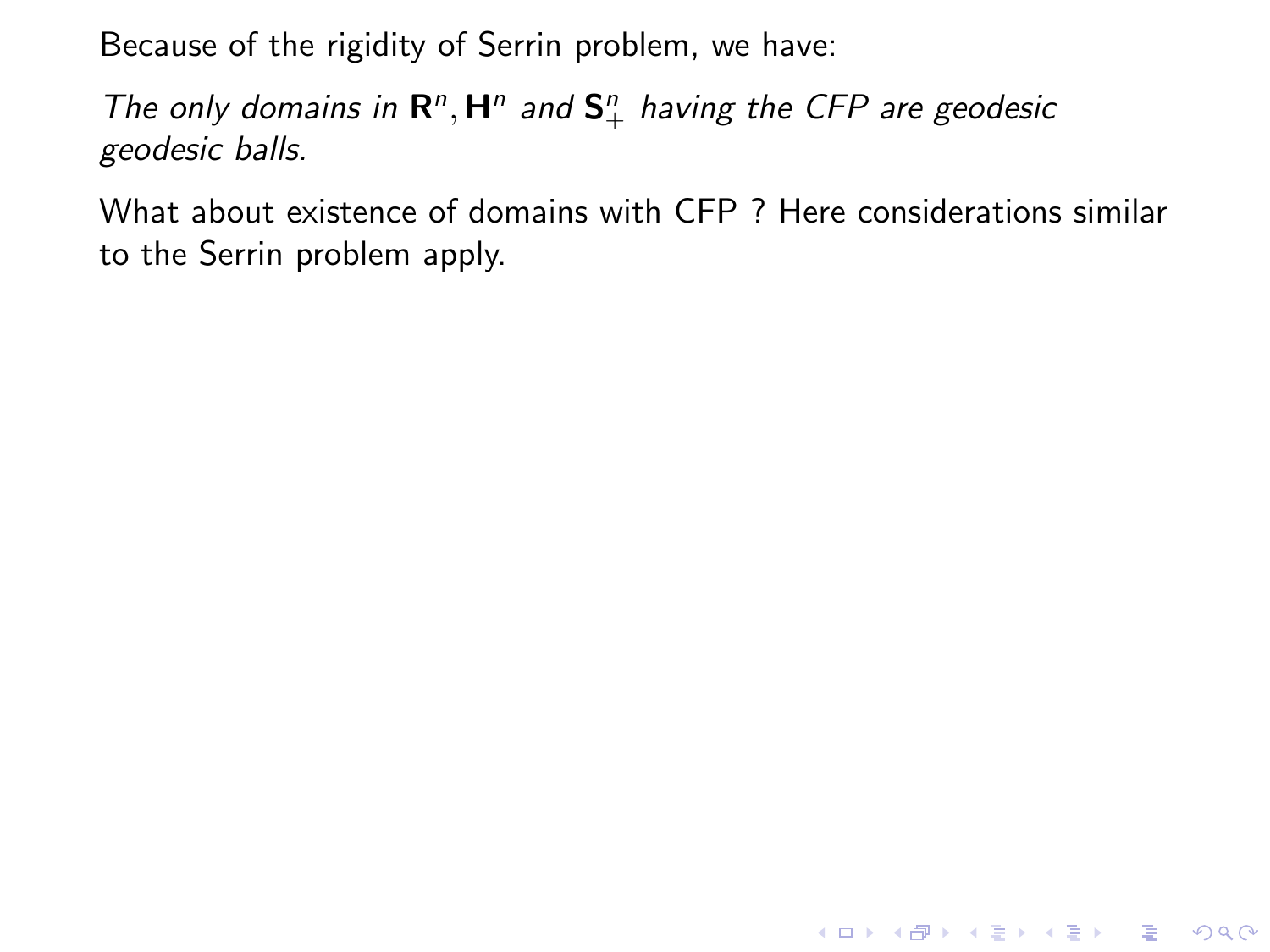The only domains in  $\mathbb{R}^n$ ,  $\mathbb{H}^n$  and  $\mathbb{S}^n_+$  having the CFP are geodesic geodesic balls.

What about existence of domains with CFP ? Here considerations similar to the Serrin problem apply.

K ロ ▶ K @ ▶ K 할 > K 할 > 1 할 > 1 이익어

Theorem

Any isoparametric tube has the constant flow property.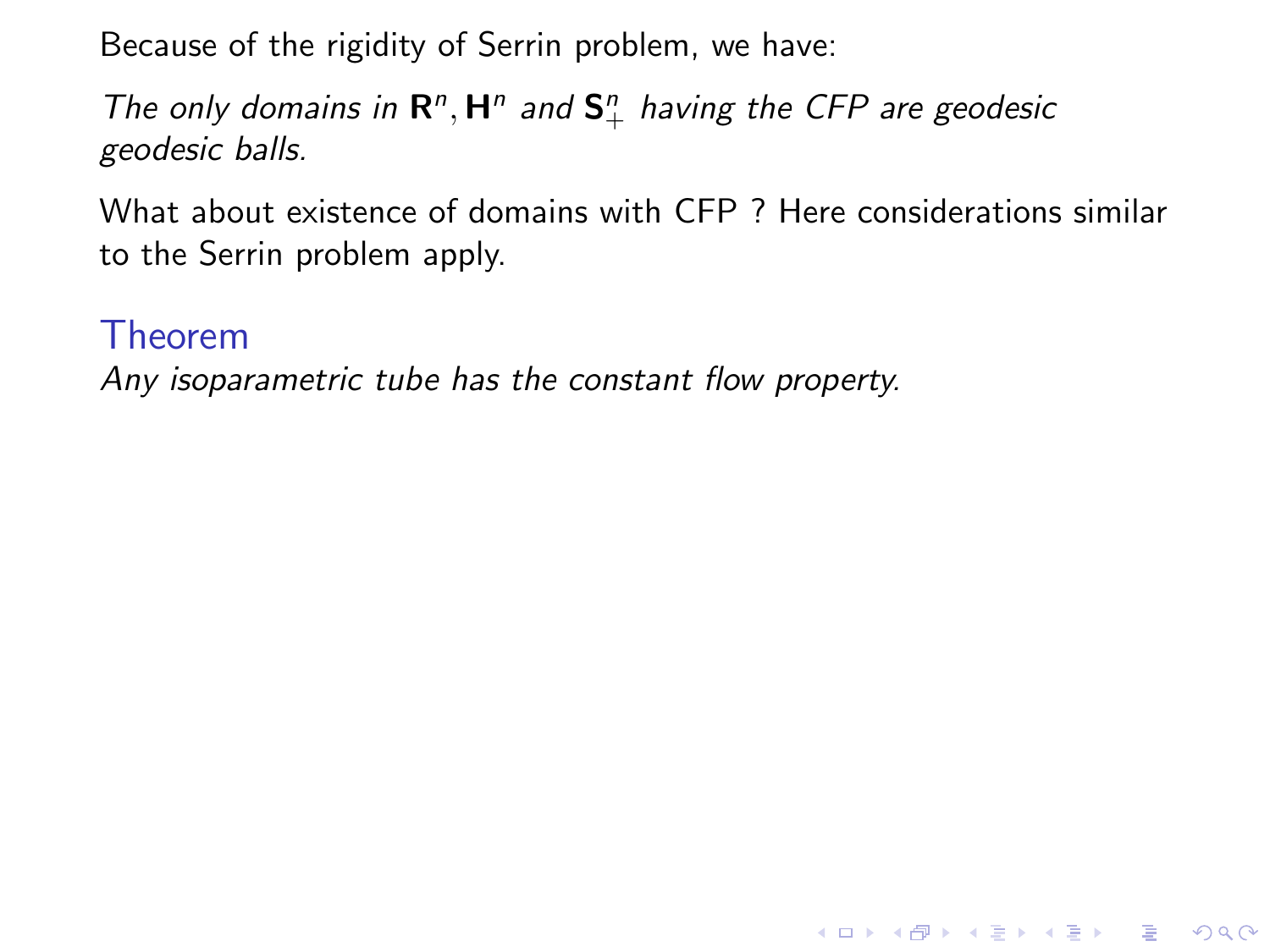The only domains in  $\mathbb{R}^n$ ,  $\mathbb{H}^n$  and  $\mathbb{S}^n_+$  having the CFP are geodesic geodesic balls.

What about existence of domains with CFP ? Here considerations similar to the Serrin problem apply.

### Theorem

Any isoparametric tube has the constant flow property.

For the proof, recall that the radialization  $A$  commutes with the Laplacian. To show that the temperature function  $u_t$  has constant normal derivative (for all  $t$ ), it is enough to show that it is radial, or that:

 $Au_t = u_t.$ 

4 D > 4 P + 4 B + 4 B + B + 9 Q O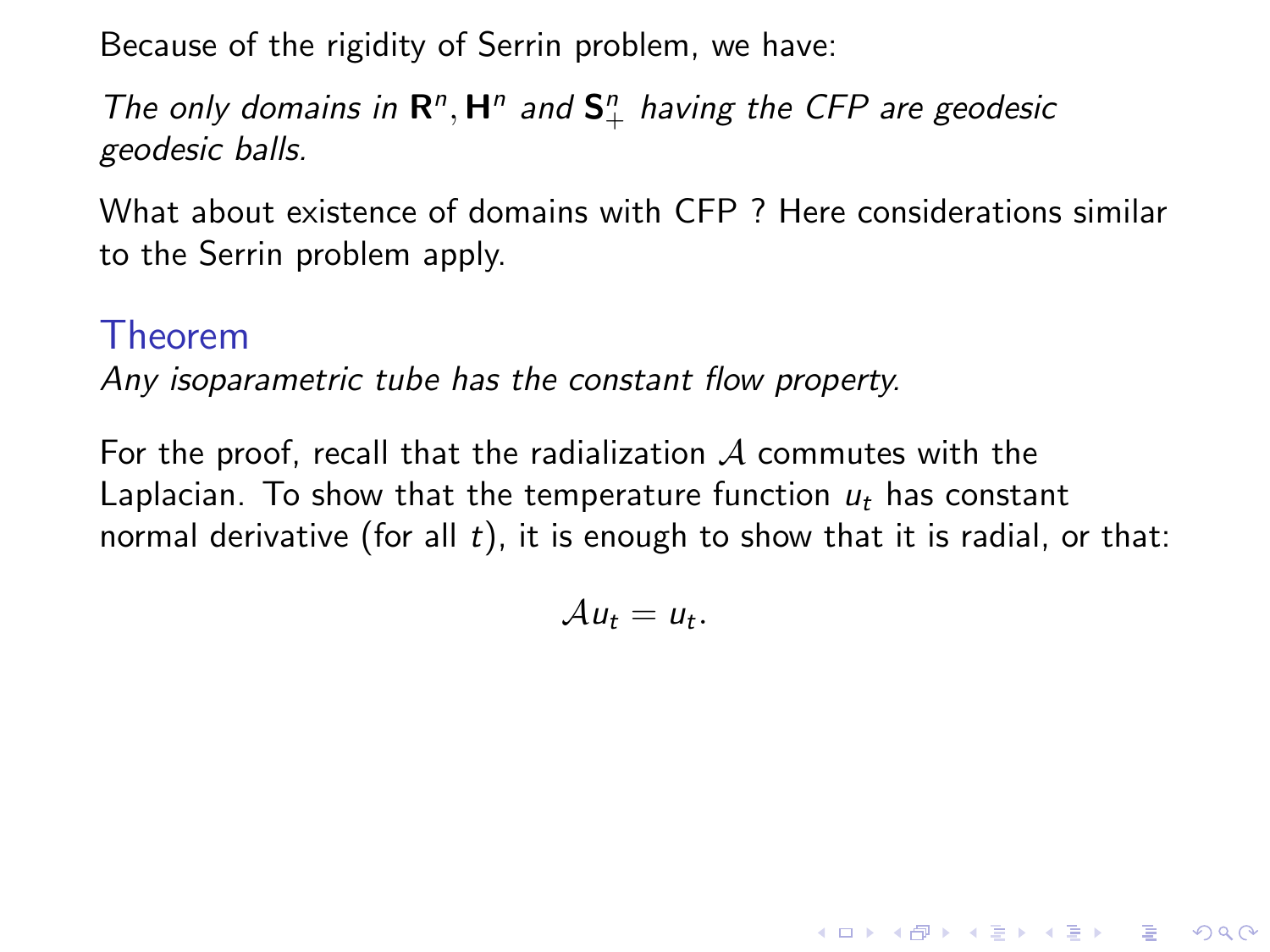The only domains in  $\mathbb{R}^n$ ,  $\mathbb{H}^n$  and  $\mathbb{S}^n_+$  having the CFP are geodesic geodesic balls.

What about existence of domains with CFP ? Here considerations similar to the Serrin problem apply.

### Theorem

Any isoparametric tube has the constant flow property.

For the proof, recall that the radialization  $A$  commutes with the Laplacian. To show that the temperature function  $u_t$  has constant normal derivative (for all  $t$ ), it is enough to show that it is radial, or that:

$$
\mathcal{A} u_t = u_t.
$$

The argument is the same as before: the function  $\mathcal{A}u_t$  is still a solution of the heat equation, with initial condition equal to  $Au_0 = 1$  and, obviously, Dirichlet boundary conditions.

4 D > 4 P + 4 B + 4 B + B + 9 Q O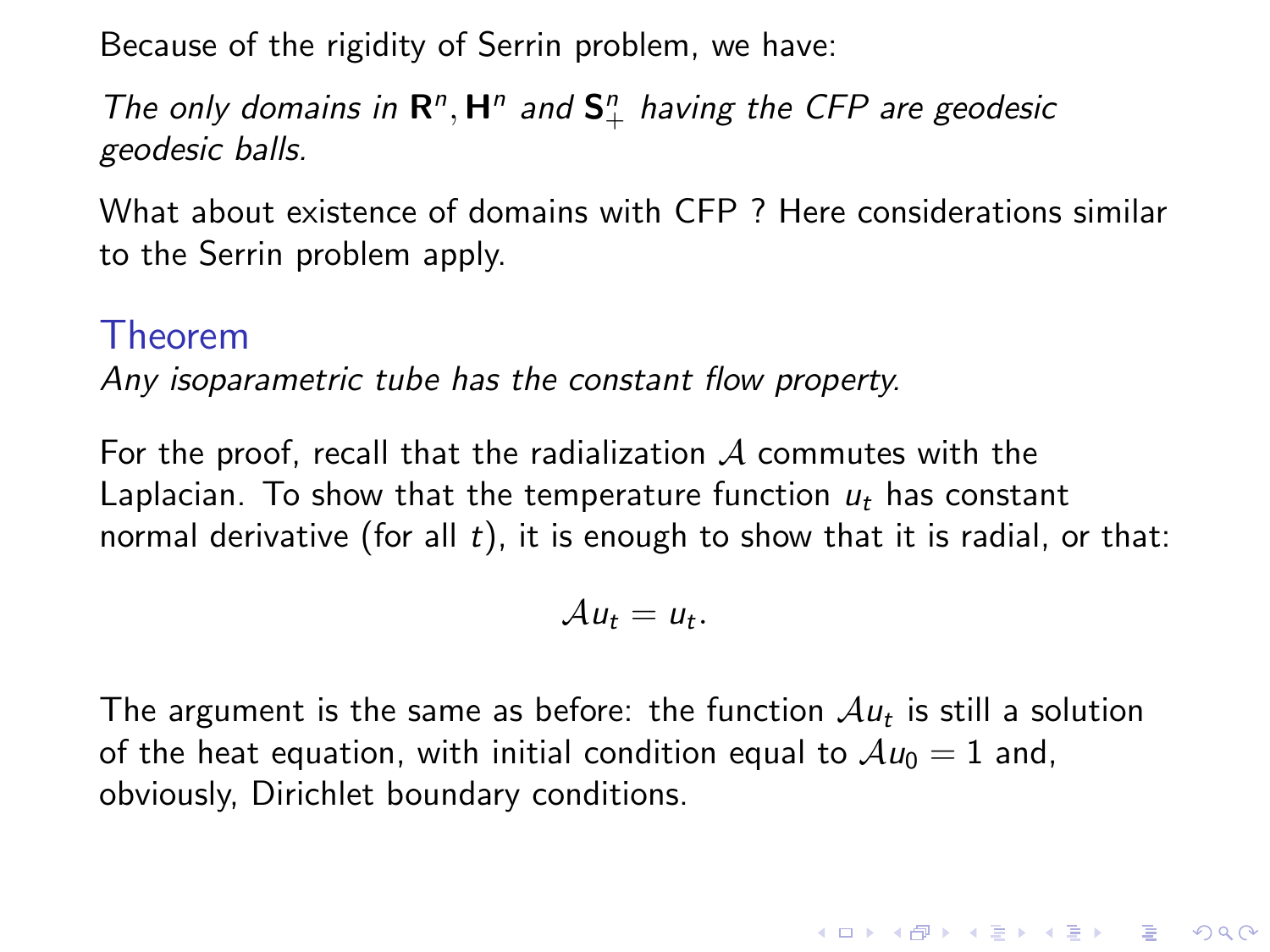The only domains in  $\mathbb{R}^n$ ,  $\mathbb{H}^n$  and  $\mathbb{S}^n_+$  having the CFP are geodesic geodesic balls.

What about existence of domains with CFP ? Here considerations similar to the Serrin problem apply.

### Theorem

Any isoparametric tube has the constant flow property.

For the proof, recall that the radialization  $A$  commutes with the Laplacian. To show that the temperature function  $u_t$  has constant normal derivative (for all  $t$ ), it is enough to show that it is radial, or that:

$$
\mathcal{A} u_t = u_t.
$$

The argument is the same as before: the function  $\mathcal{A}u_t$  is still a solution of the heat equation, with initial condition equal to  $Au_0 = 1$  and, obviously, Dirichlet boundary conditions.

As the initial and boundary values data of  $Au_t$  are the same as those of  $u_t$ , we have by uniqueness  $Au_t = u_t$ . 4 D > 4 P + 4 B + 4 B + B + 9 Q O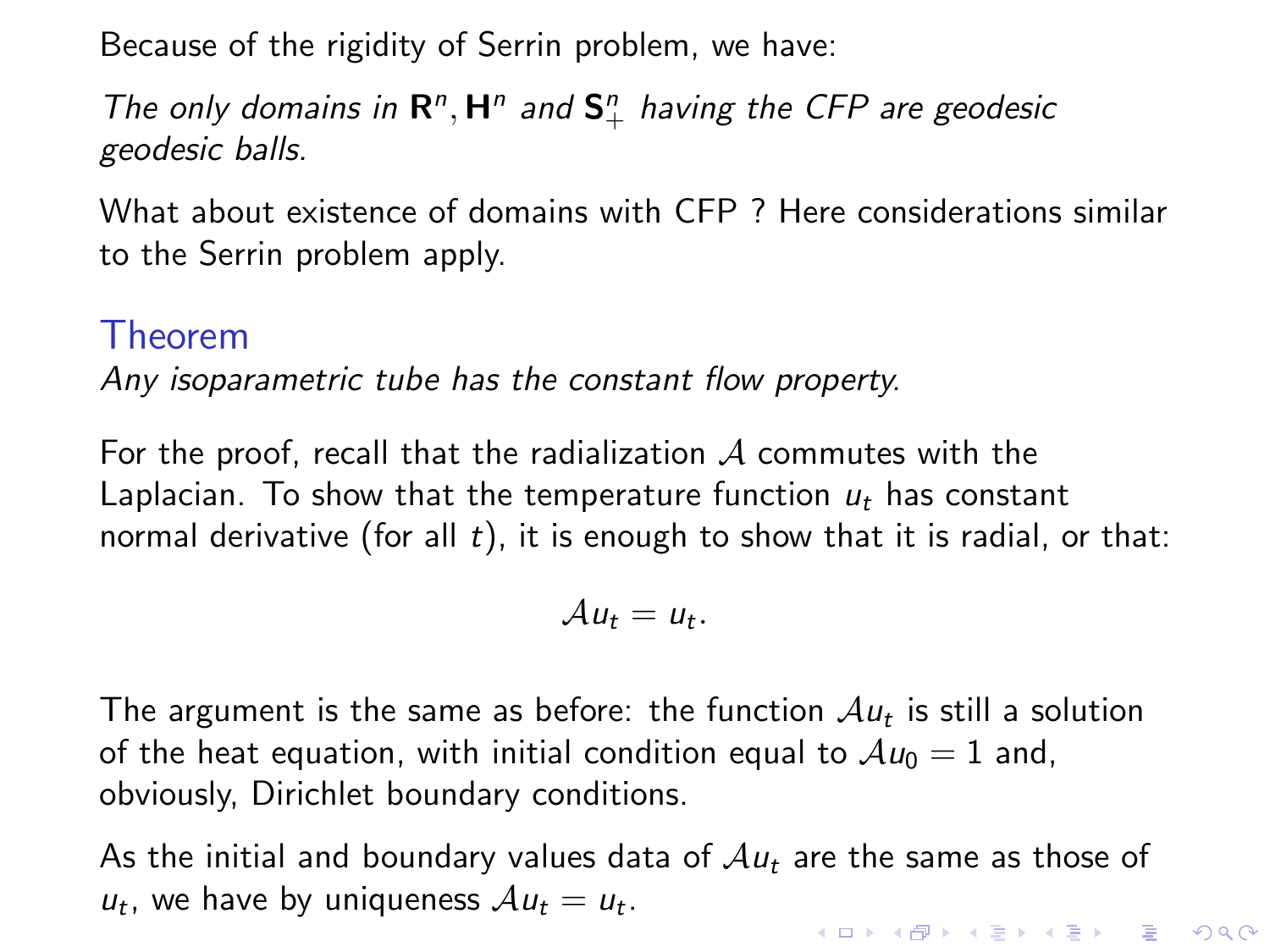# Geometric rigidity

So far, we have isolated a whole class of manifolds with the constant flow property, the isoparametric tubes.

K ロ ▶ K @ ▶ K 할 ▶ K 할 ▶ | 할 | © 9 Q @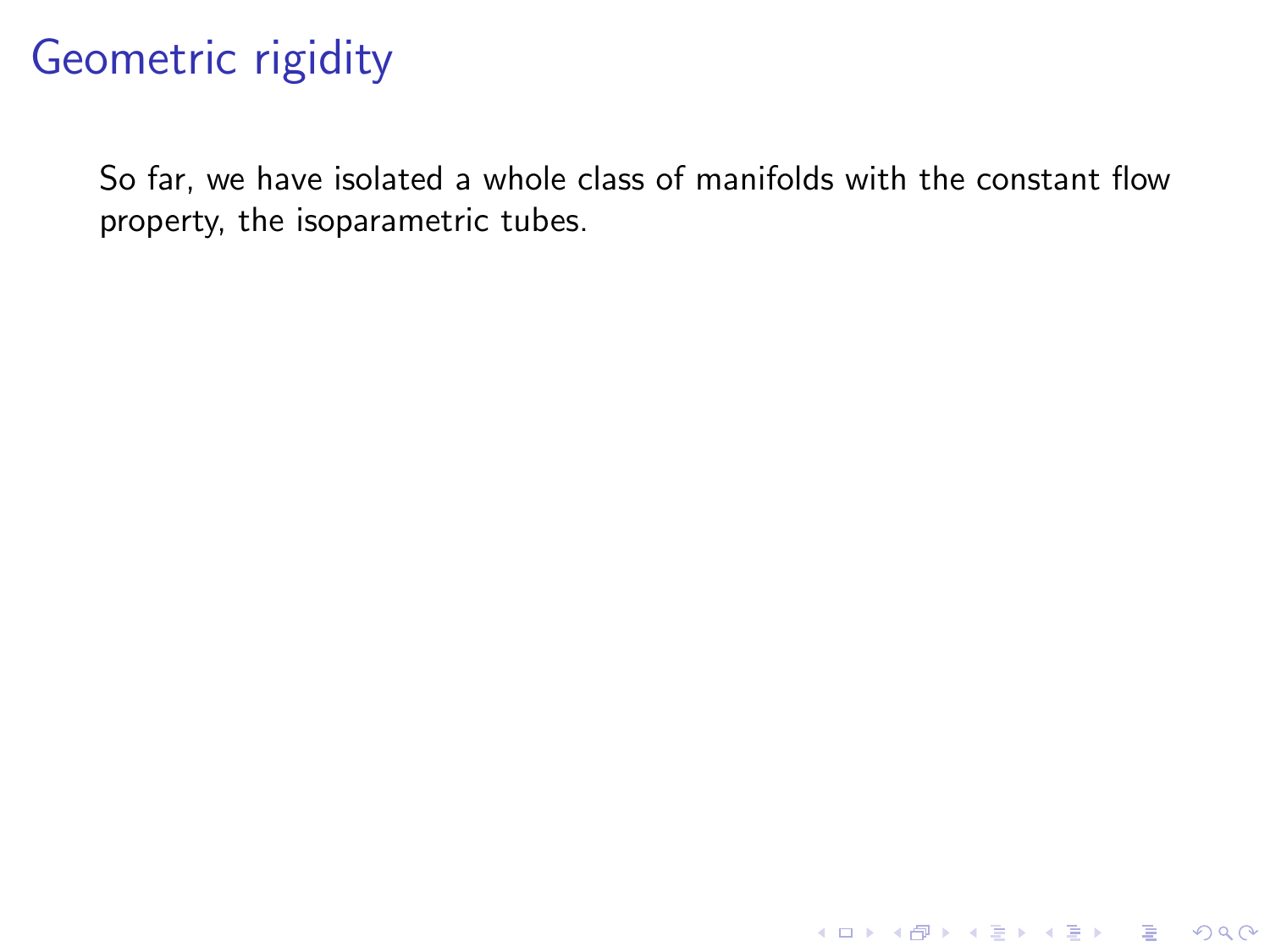So far, we have isolated a whole class of manifolds with the constant flow property, the isoparametric tubes.

K ロ ▶ K @ ▶ K 할 ▶ K 할 ▶ | 할 | © 9 Q @

We can ask if there are other "exotic" examples.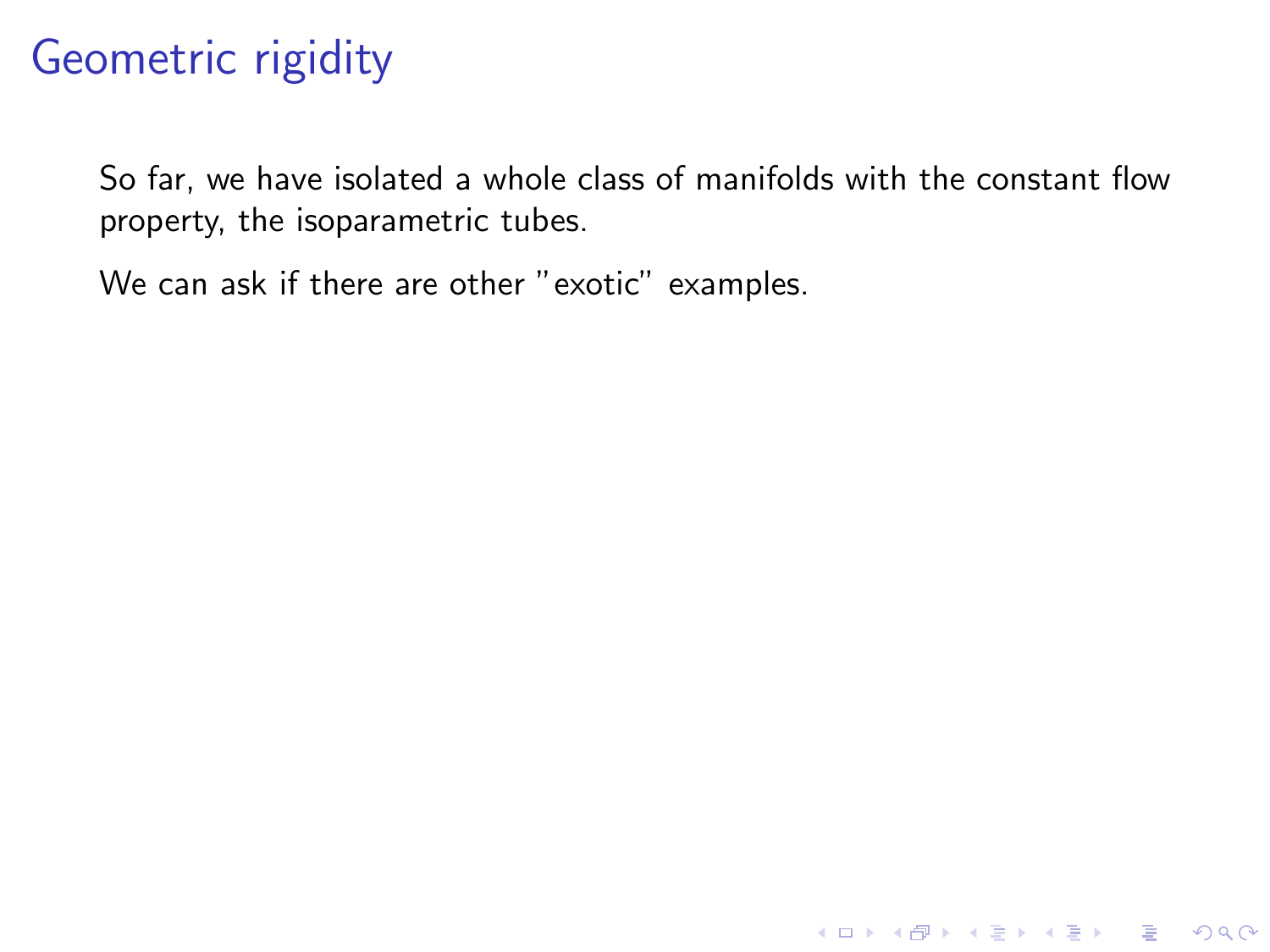So far, we have isolated a whole class of manifolds with the constant flow property, the isoparametric tubes.

We can ask if there are other "exotic" examples.

We prove that, for analytic metrics, isoparametricity is also a necessary condition for having the constant flow property. Here is the main result.

**KORK STRATER STRAKER**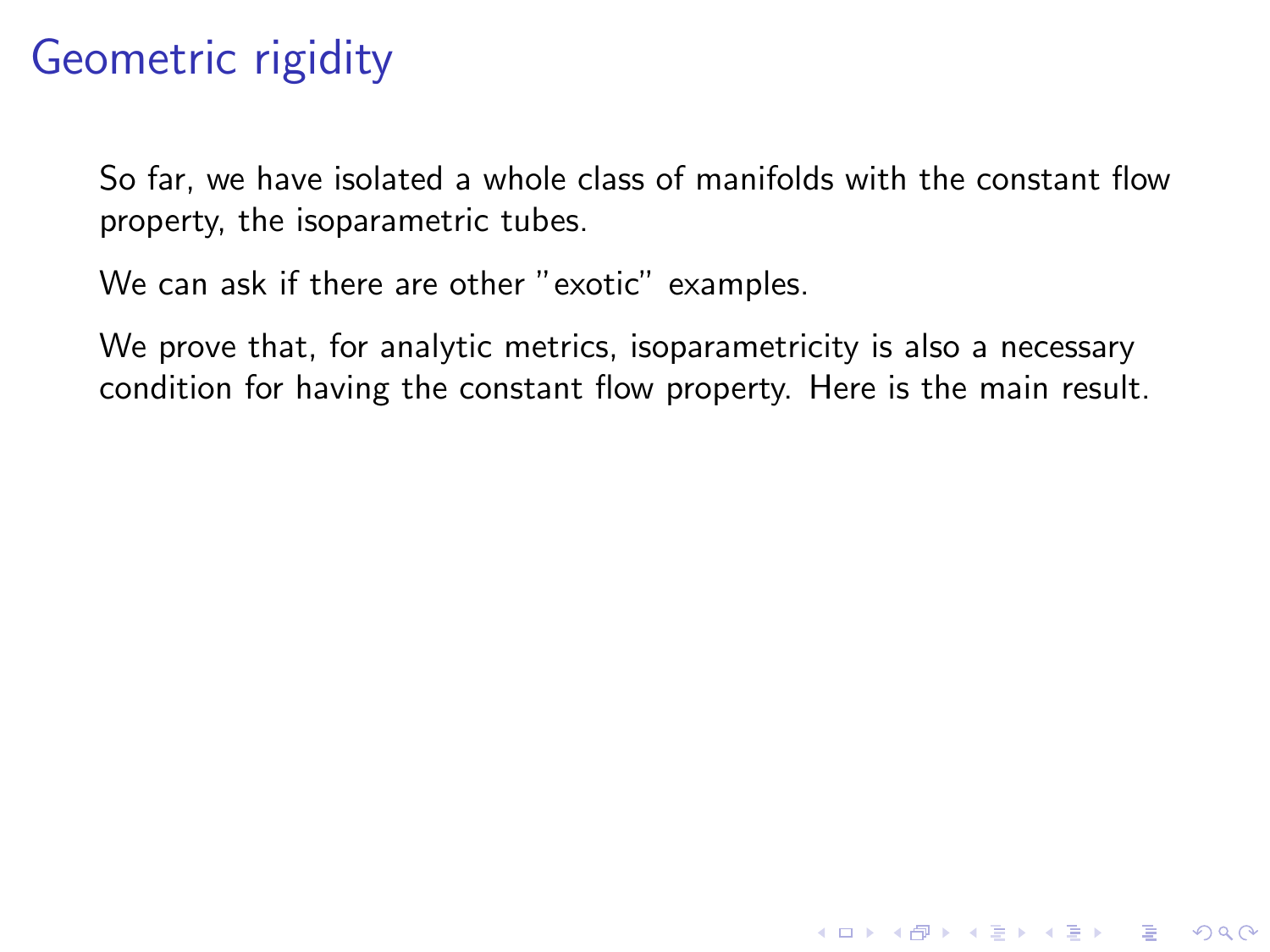So far, we have isolated a whole class of manifolds with the constant flow property, the isoparametric tubes.

We can ask if there are other "exotic" examples.

We prove that, for analytic metrics, isoparametricity is also a necessary condition for having the constant flow property. Here is the main result.

#### Theorem

(S. 2016) Let  $\Omega$  be a compact analytic manifold with smooth boundary. Assume that it has the constant flow property. Then  $\Omega$  is an isoparametric tube around a minimal submanifold of M.

**KORK ERKER ADE YOUR**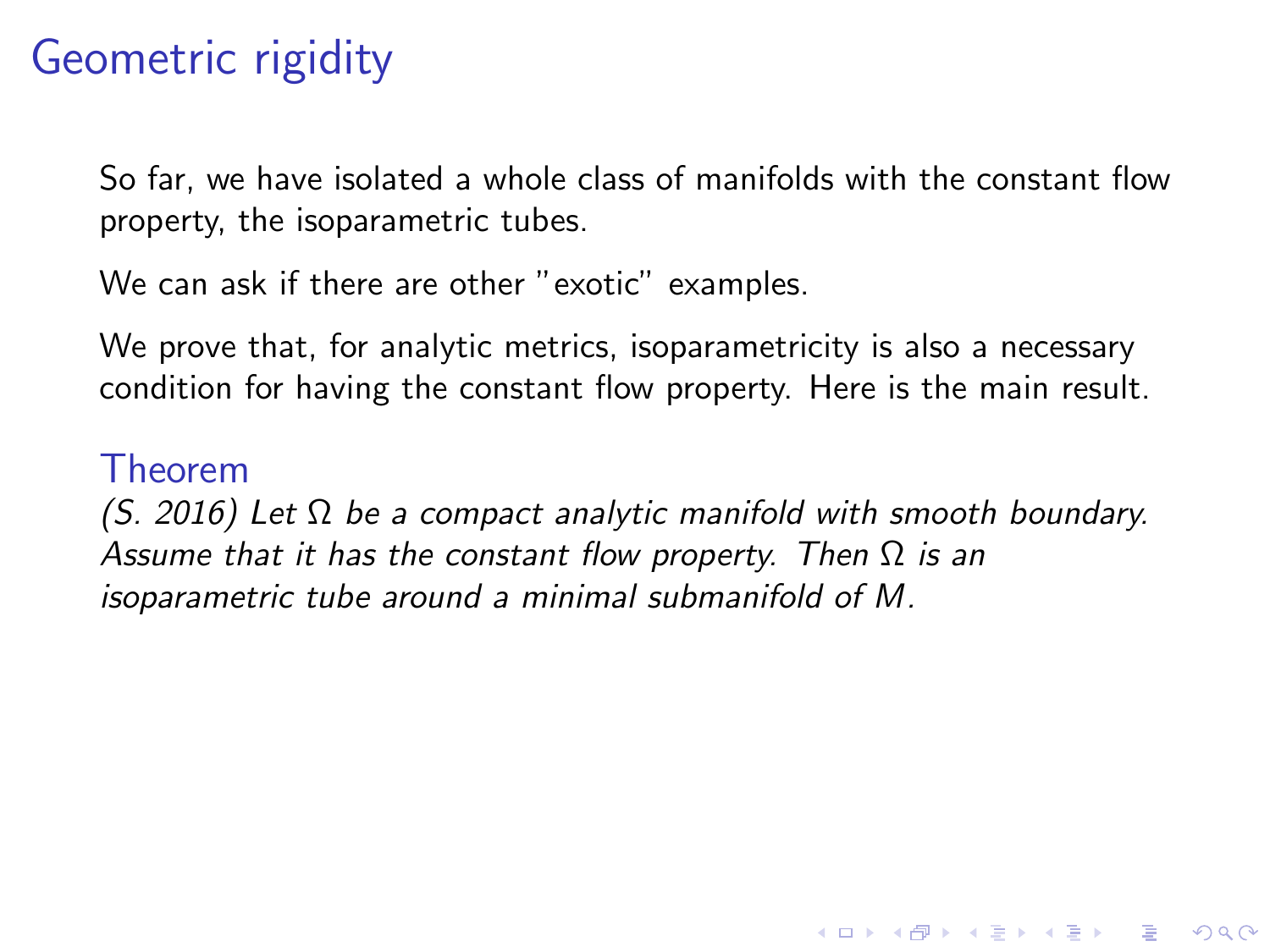So far, we have isolated a whole class of manifolds with the constant flow property, the isoparametric tubes.

We can ask if there are other "exotic" examples.

We prove that, for analytic metrics, isoparametricity is also a necessary condition for having the constant flow property. Here is the main result.

#### Theorem

 $(S. 2016)$  Let  $\Omega$  be a compact analytic manifold with smooth boundary. Assume that it has the constant flow property. Then  $\Omega$  is an isoparametric tube around a minimal submanifold of M.

Then, we have a complete characterization, in the analytic case, of the class of domains with the constant flow property: this class coincides with the class of isoparametric tubes.

**KORKAR KERKER E VOOR**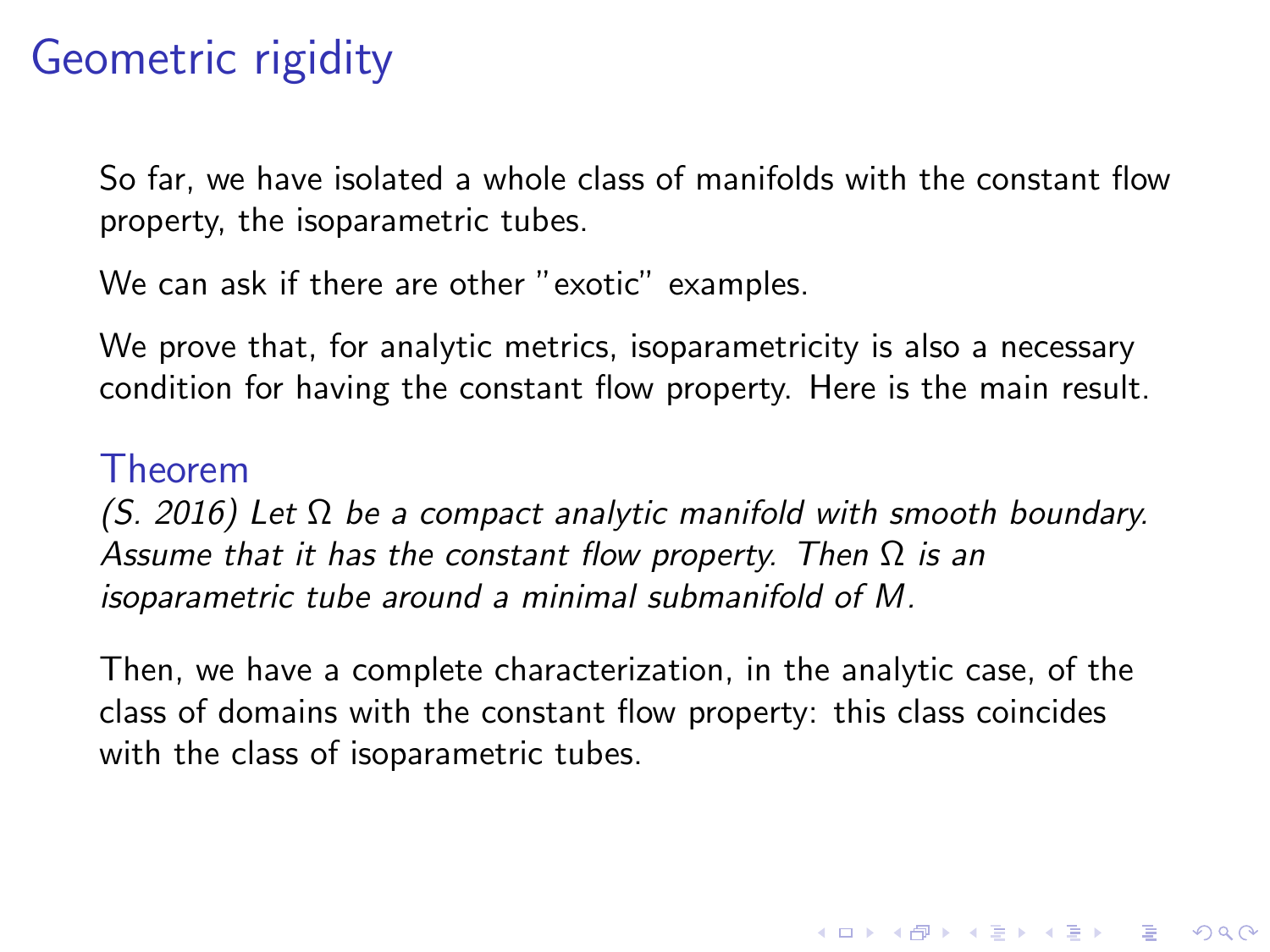So far, we have isolated a whole class of manifolds with the constant flow property, the isoparametric tubes.

We can ask if there are other "exotic" examples.

We prove that, for analytic metrics, isoparametricity is also a necessary condition for having the constant flow property. Here is the main result.

#### Theorem

(S. 2016) Let  $\Omega$  be a compact analytic manifold with smooth boundary. Assume that it has the constant flow property. Then  $\Omega$  is an isoparametric tube around a minimal submanifold of M.

Then, we have a complete characterization, in the analytic case, of the class of domains with the constant flow property: this class coincides with the class of isoparametric tubes.

This also gives an analytic characterization of the isoparametric condition.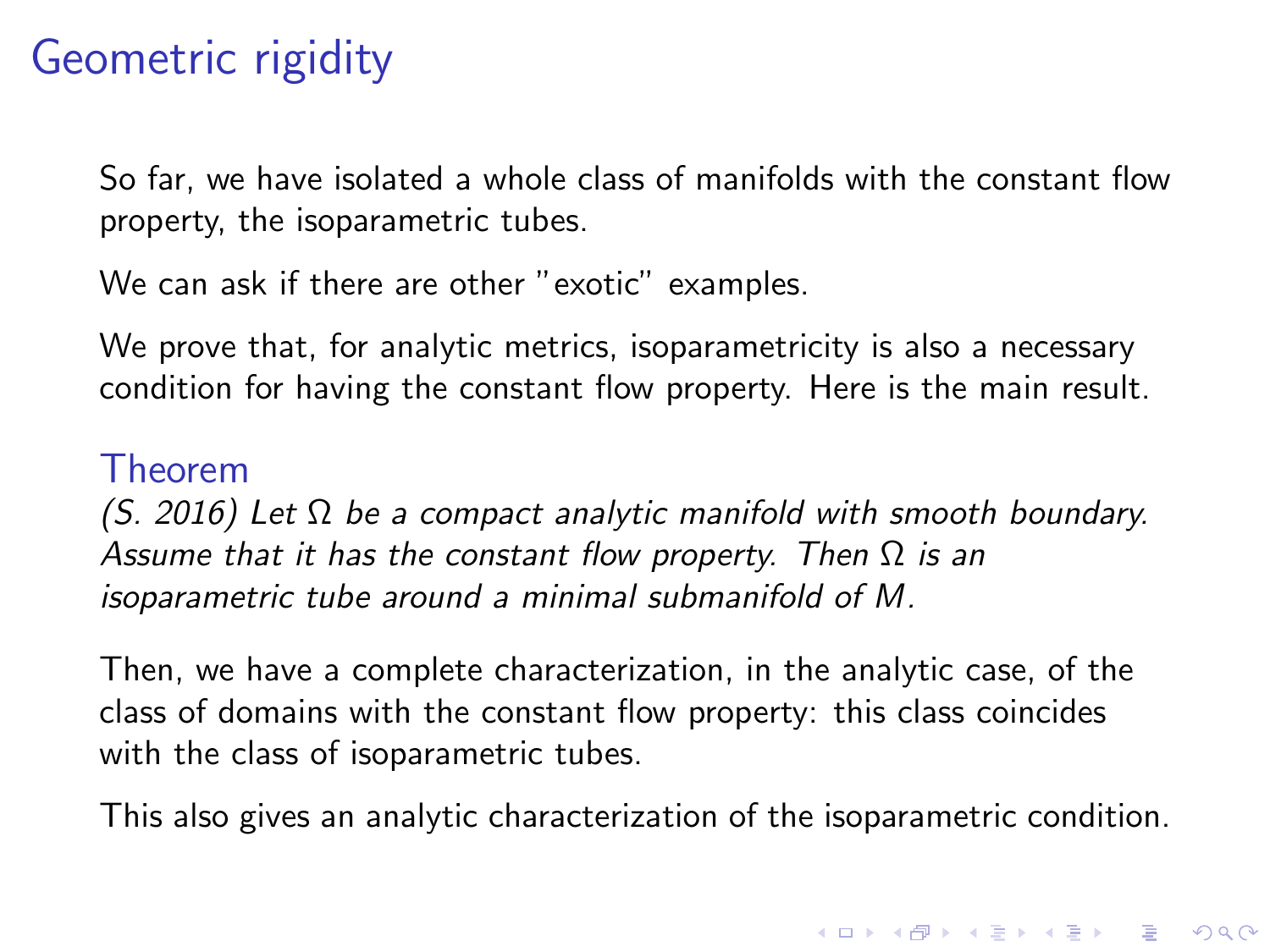K ロ X K 메 X K B X X B X X D X O Q Q O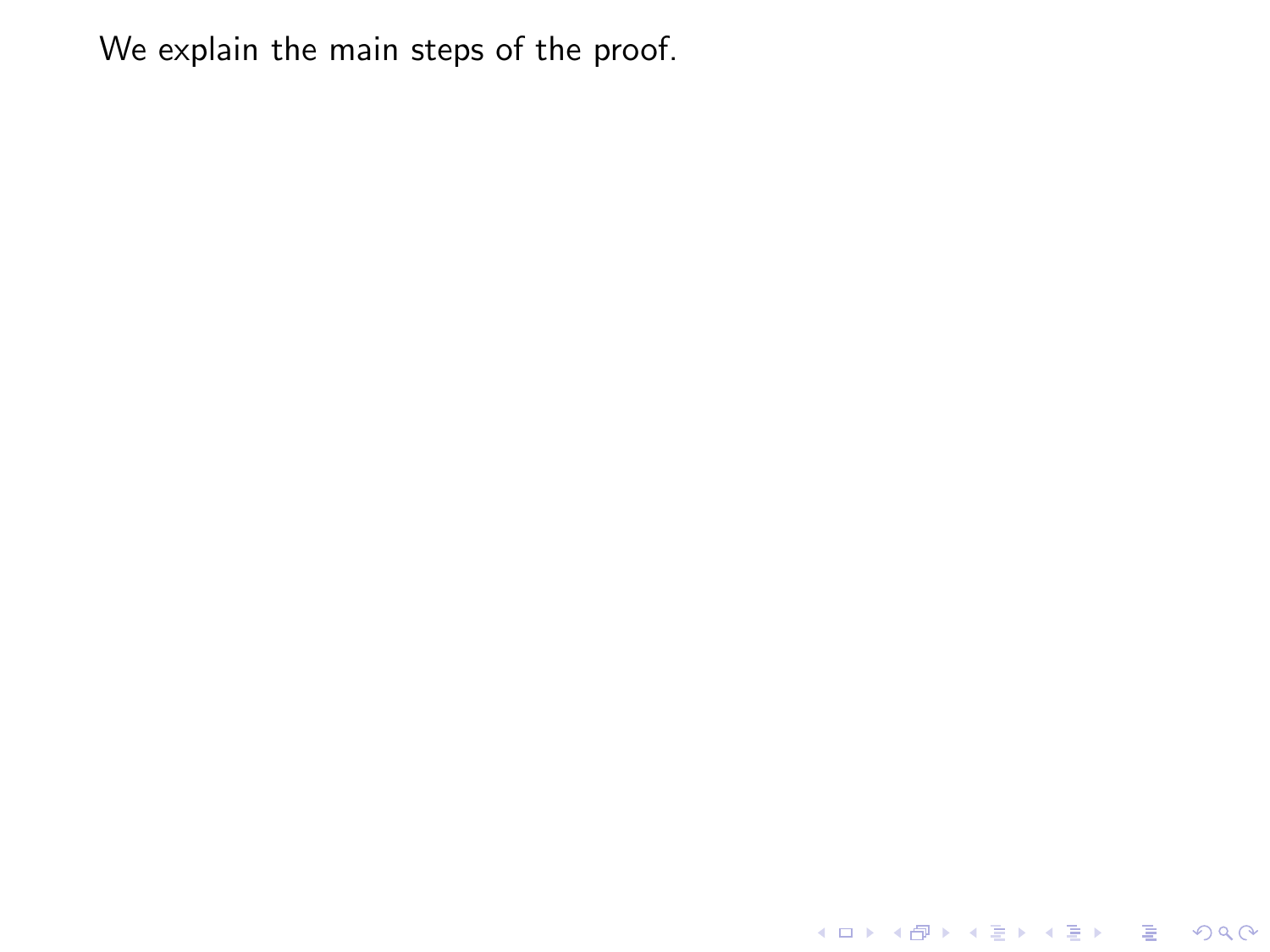Step 1. The mean curvature is radial.

K ロ ▶ K @ ▶ K 할 ▶ K 할 ▶ | 할 | 2000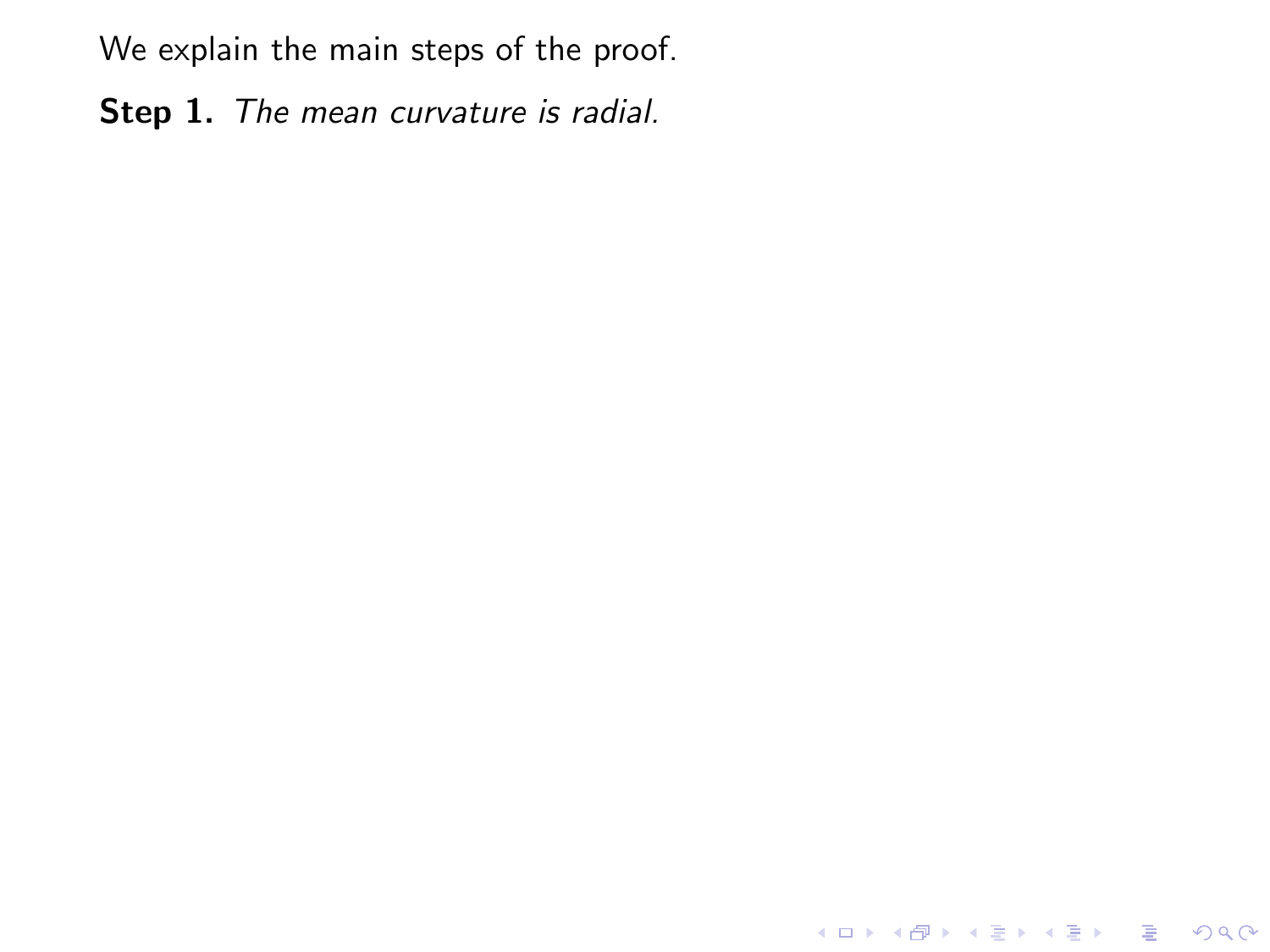Step 1. The mean curvature is radial.

Define a function  $\eta$  in a neighborhood of  $\partial\Omega$  as follows:

 $\eta(x)$  = mean curvature of  $\Sigma_x$  at x

**K ロ ▶ K @ ▶ K 할 X X 할 X 및 할 X X Q Q O \*** 

where  $\Sigma_{x}$  is the equidistant to the boundary containing x.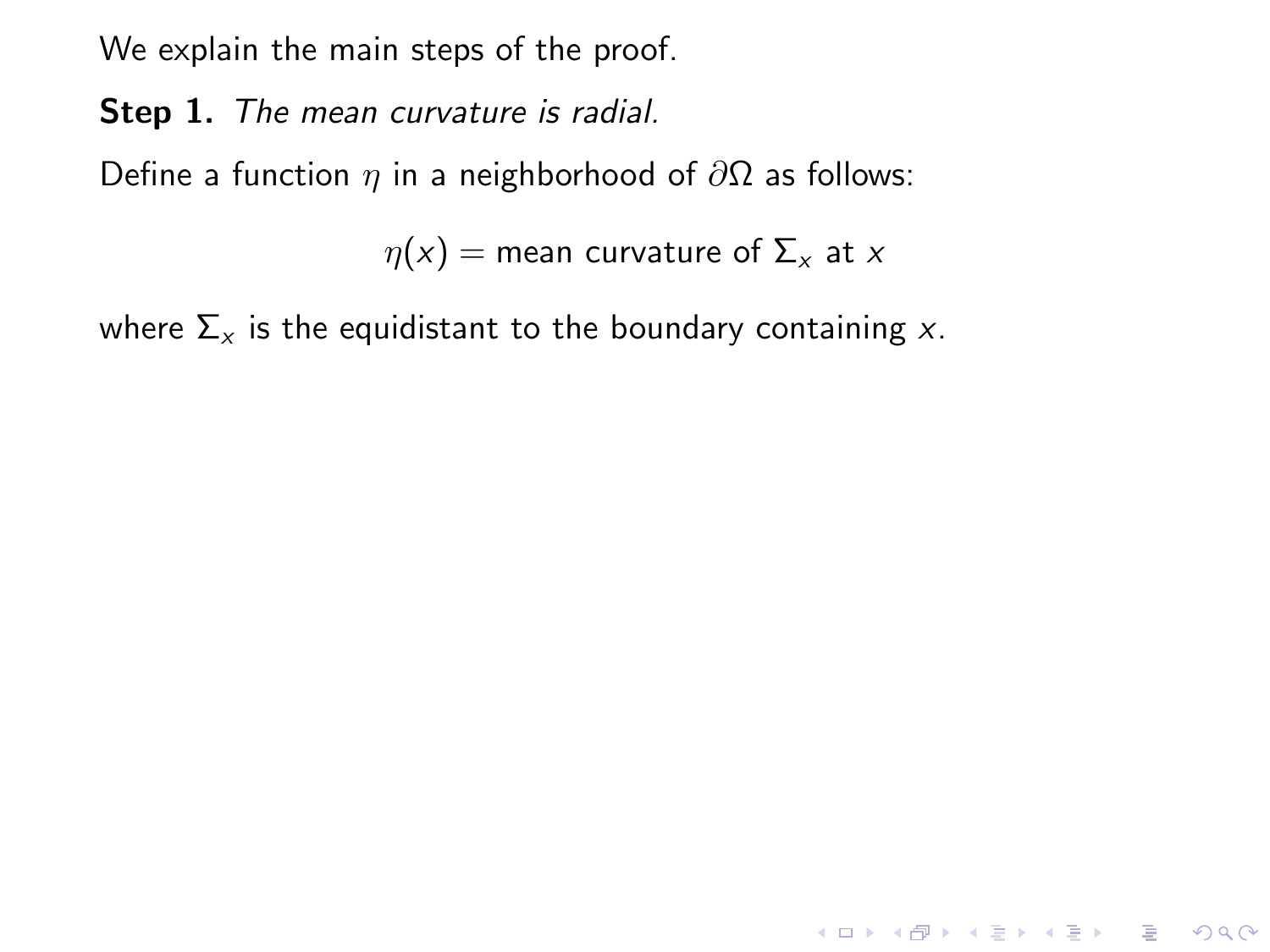Step 1. The mean curvature is radial.

Define a function  $\eta$  in a neighborhood of  $\partial\Omega$  as follows:

 $\eta(x)$  = mean curvature of  $\Sigma_{x}$  at x

K ロ ▶ K @ ▶ K 할 > K 할 > 1 할 > 1 이익어

where  $\Sigma_{x}$  is the equidistant to the boundary containing x.

In fact,  $\eta = \Delta \rho$  where  $\rho : \Omega \to \mathbf{R}$  is the distance function to the boundary.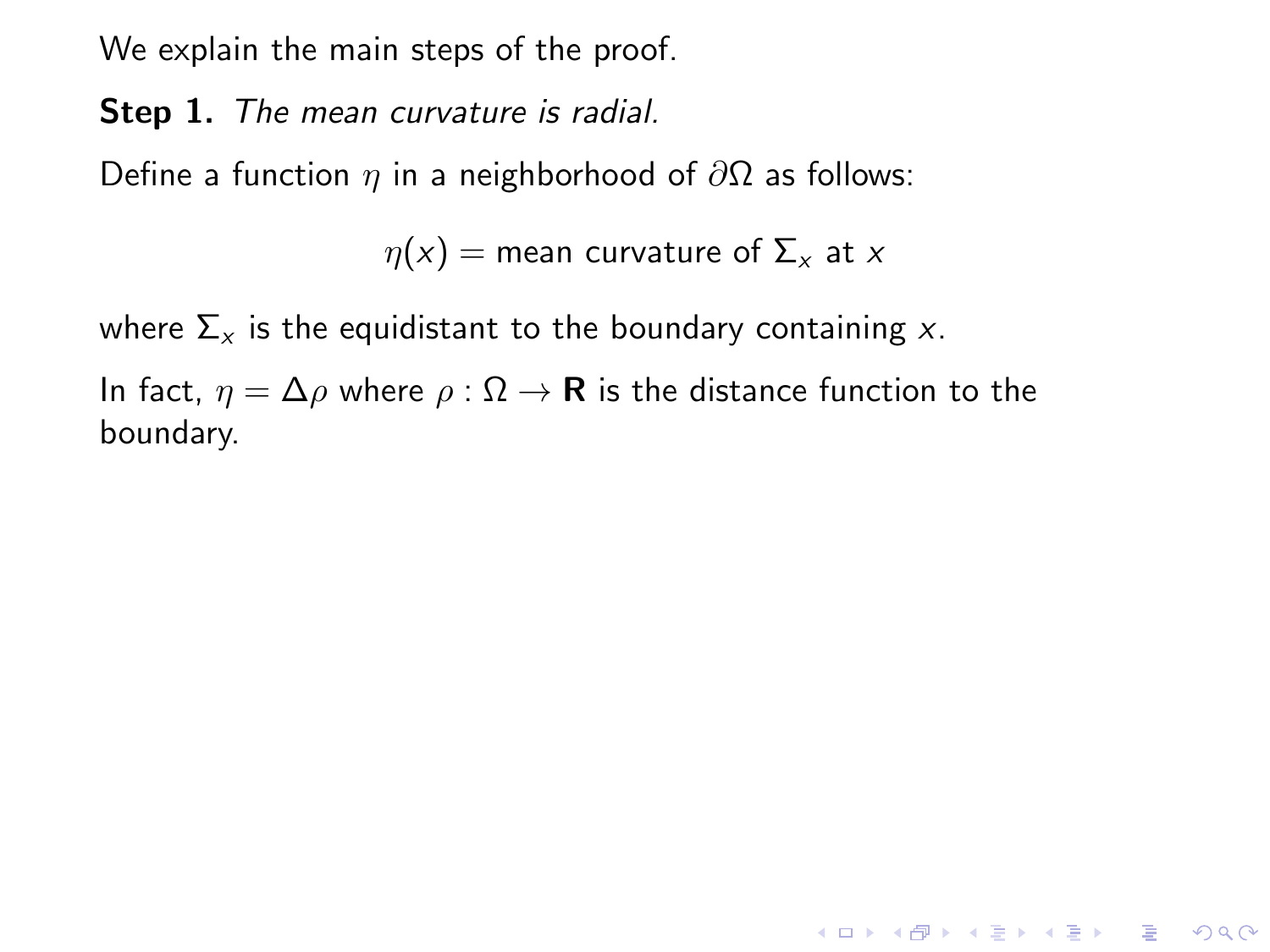Step 1. The mean curvature is radial.

Define a function  $\eta$  in a neighborhood of  $\partial\Omega$  as follows:

 $\eta(x)$  = mean curvature of  $\Sigma_{x}$  at x

where  $\Sigma_{x}$  is the equidistant to the boundary containing x.

In fact,  $\eta = \Delta \rho$  where  $\rho : \Omega \to \mathbf{R}$  is the distance function to the boundary.

The aim in the first step is to show that  $\eta$  is radial, that is, it is constant on equidistants to the boundary. This is the main tool for proving that.

**K ロ ▶ K @ ▶ K 할 X X 할 X 및 할 X X Q Q O**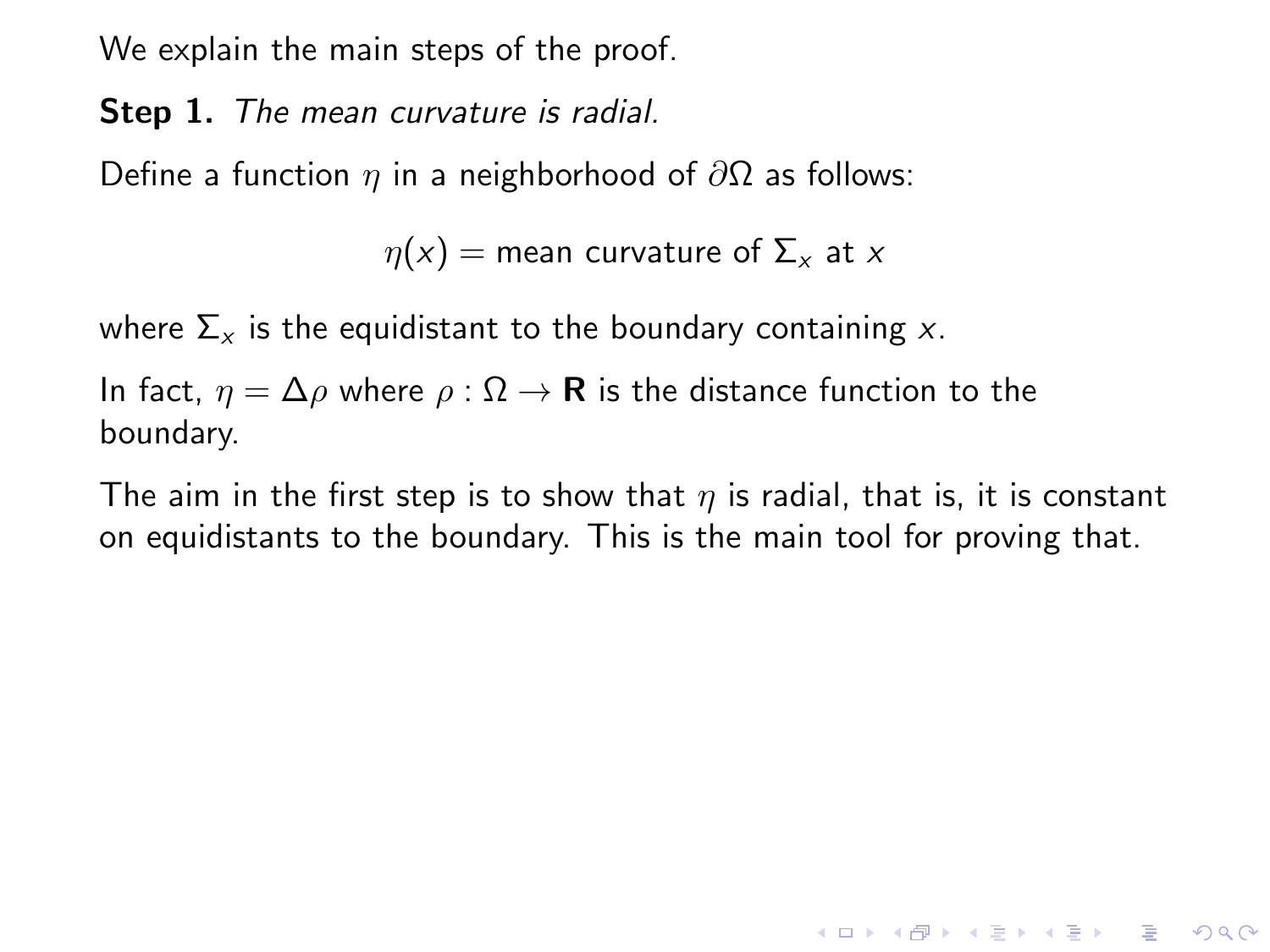Step 1. The mean curvature is radial.

Define a function  $\eta$  in a neighborhood of  $\partial\Omega$  as follows:

 $\eta(x)$  = mean curvature of  $\Sigma_{x}$  at x

where  $\Sigma_{x}$  is the equidistant to the boundary containing x.

In fact,  $\eta = \Delta \rho$  where  $\rho : \Omega \to \mathbf{R}$  is the distance function to the boundary.

The aim in the first step is to show that  $\eta$  is radial, that is, it is constant on equidistants to the boundary. This is the main tool for proving that.

#### Theorem

Let  $\Omega$  be a smooth (not necessarily analytic) Riemannian manifold. Assume that  $\Omega$  has the CFP. Then:

$$
\frac{\partial^k \eta}{\partial N^k} = c_k = \text{constant on } \partial \Omega
$$

KID KA KERKER KID KO

for all  $k = 0, 1, 2, \ldots$ .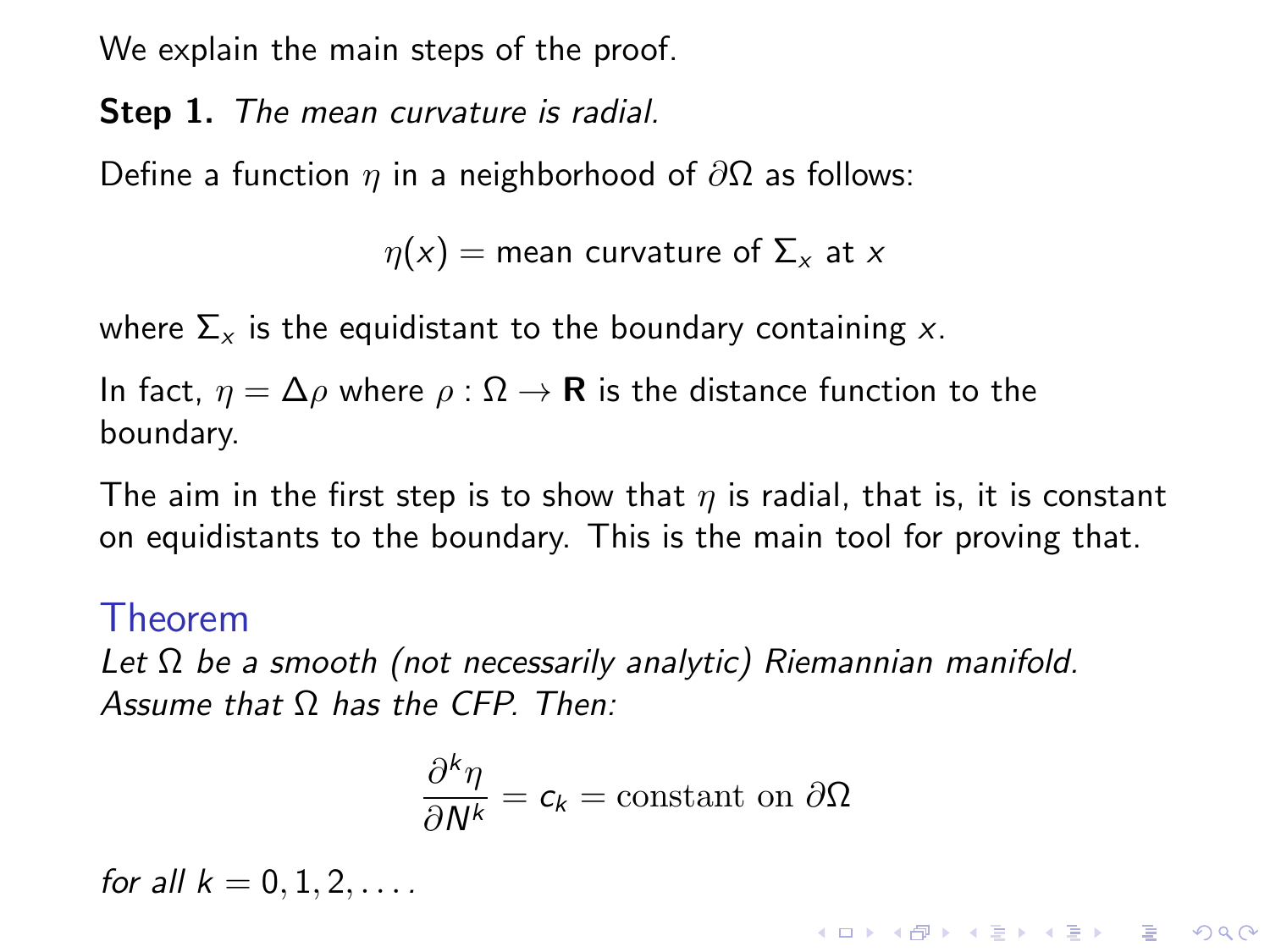KOX KOX KEX KEX E 1990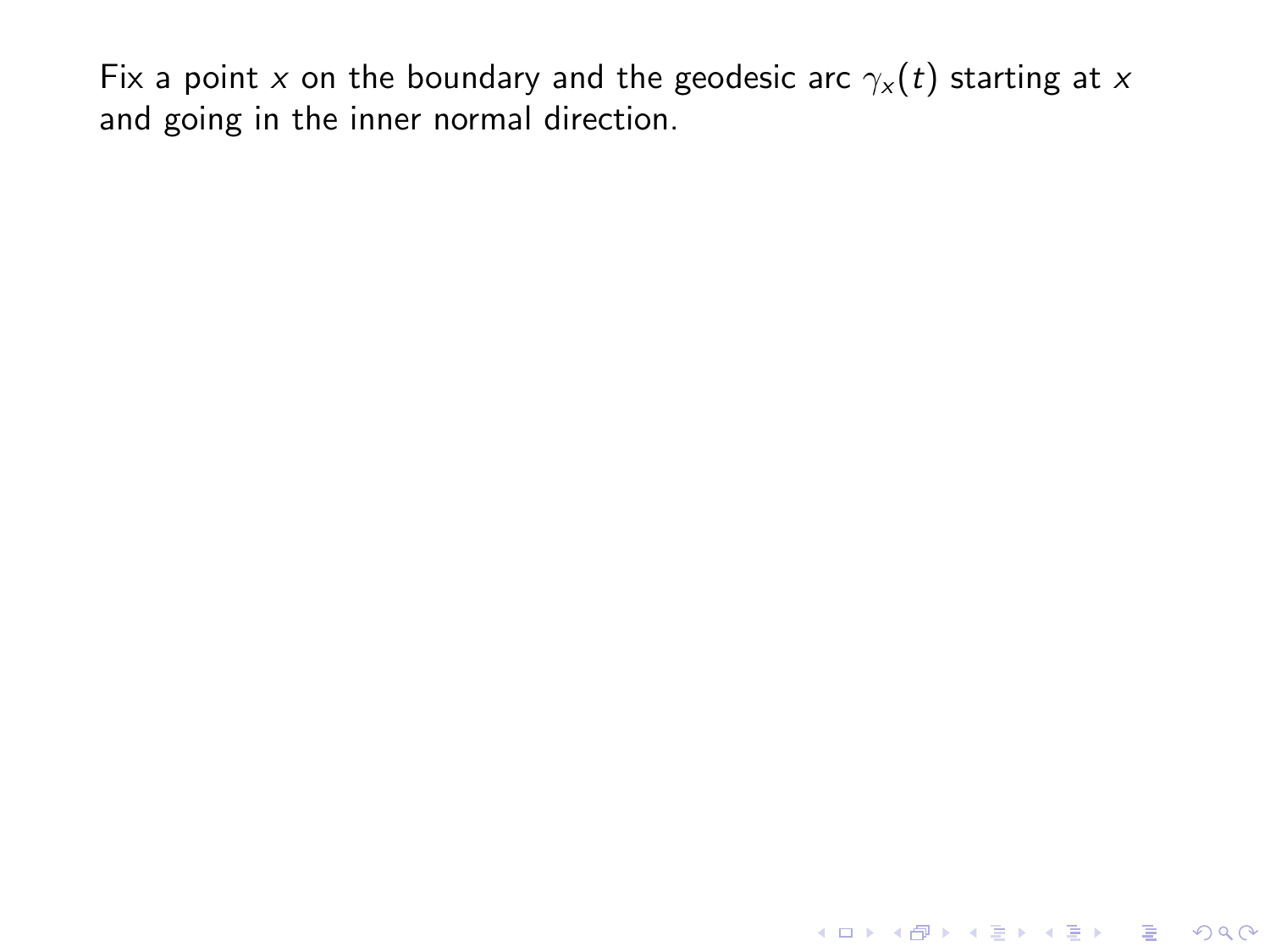As  $\eta$  is an analytic function, its restriction to  $\gamma_x$  is also analytic;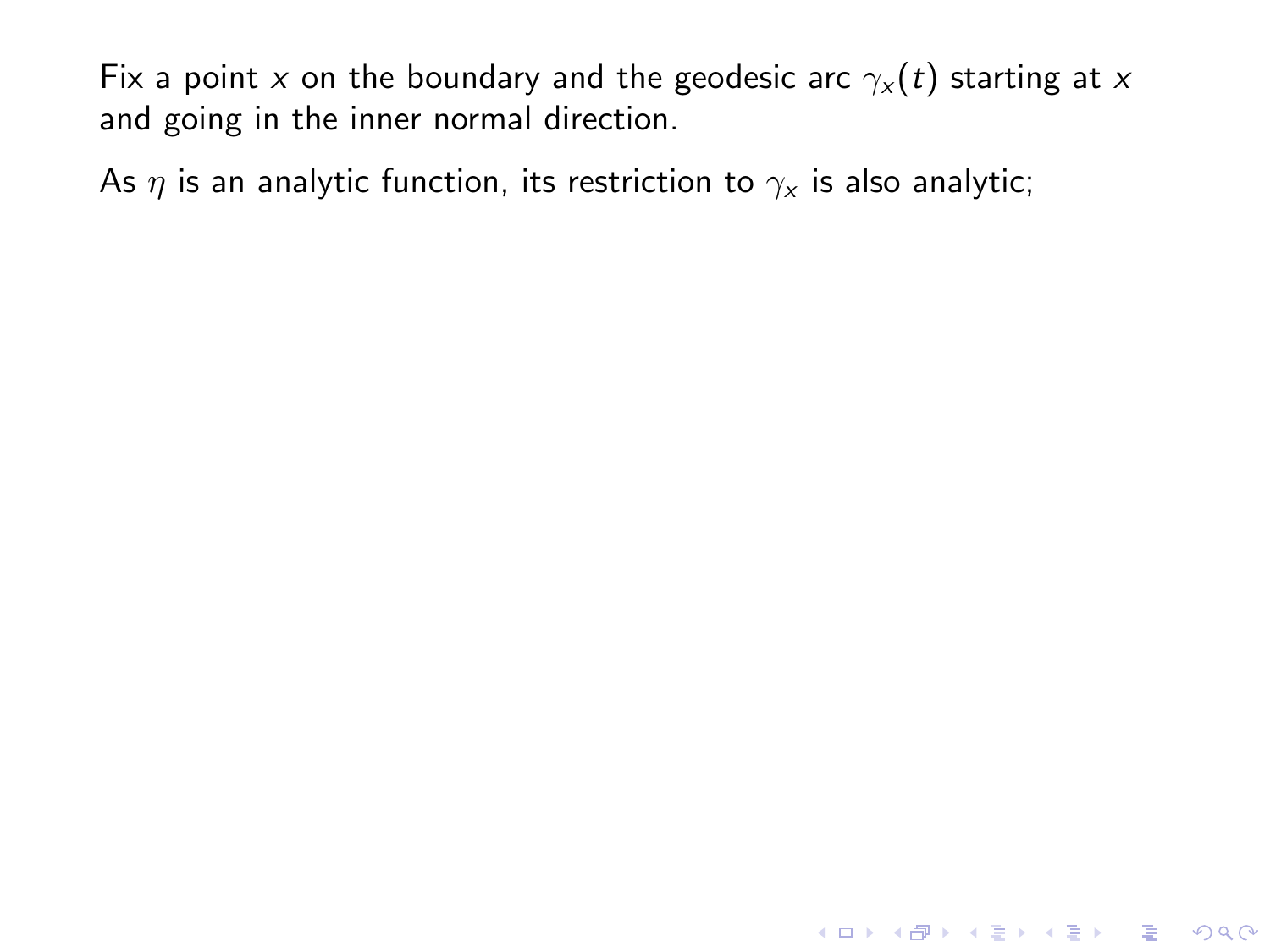As  $\eta$  is an analytic function, its restriction to  $\gamma_x$  is also analytic;

the Taylor expansion of this restriction does not depend on the base point  $x$  (by the previous theorem);

**K ロ ▶ K @ ▶ K 할 X X 할 X 및 할 X X Q Q O**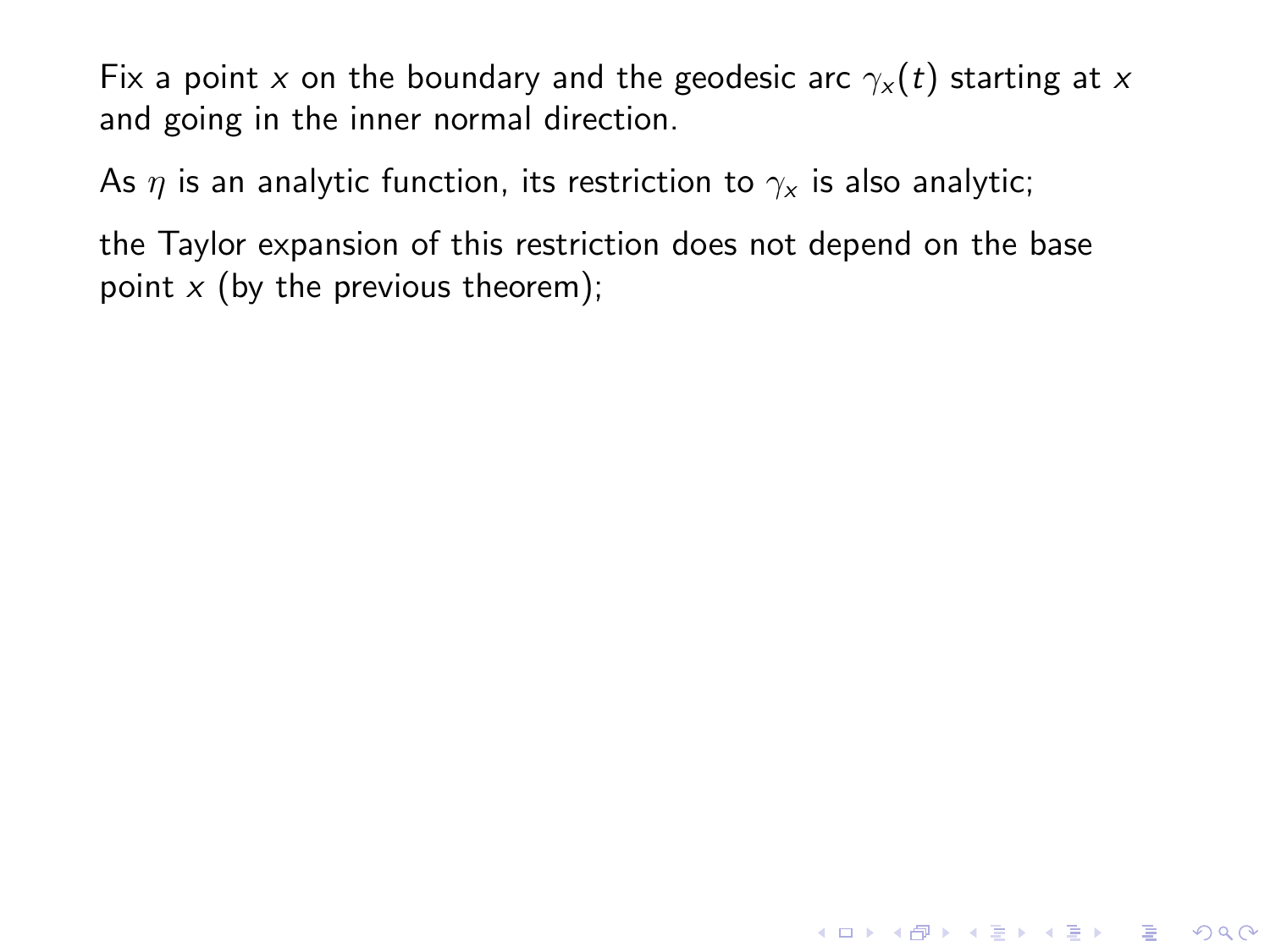As  $\eta$  is an analytic function, its restriction to  $\gamma_{\mathsf{x}}$  is also analytic;

the Taylor expansion of this restriction does not depend on the base point  $x$  (by the previous theorem);

the value of  $\eta$  is the same at all points at fixed distance to the boundary (that is, at the regular points of the normal exponential map). In particular:

4 D > 4 P + 4 B + 4 B + B + 9 Q O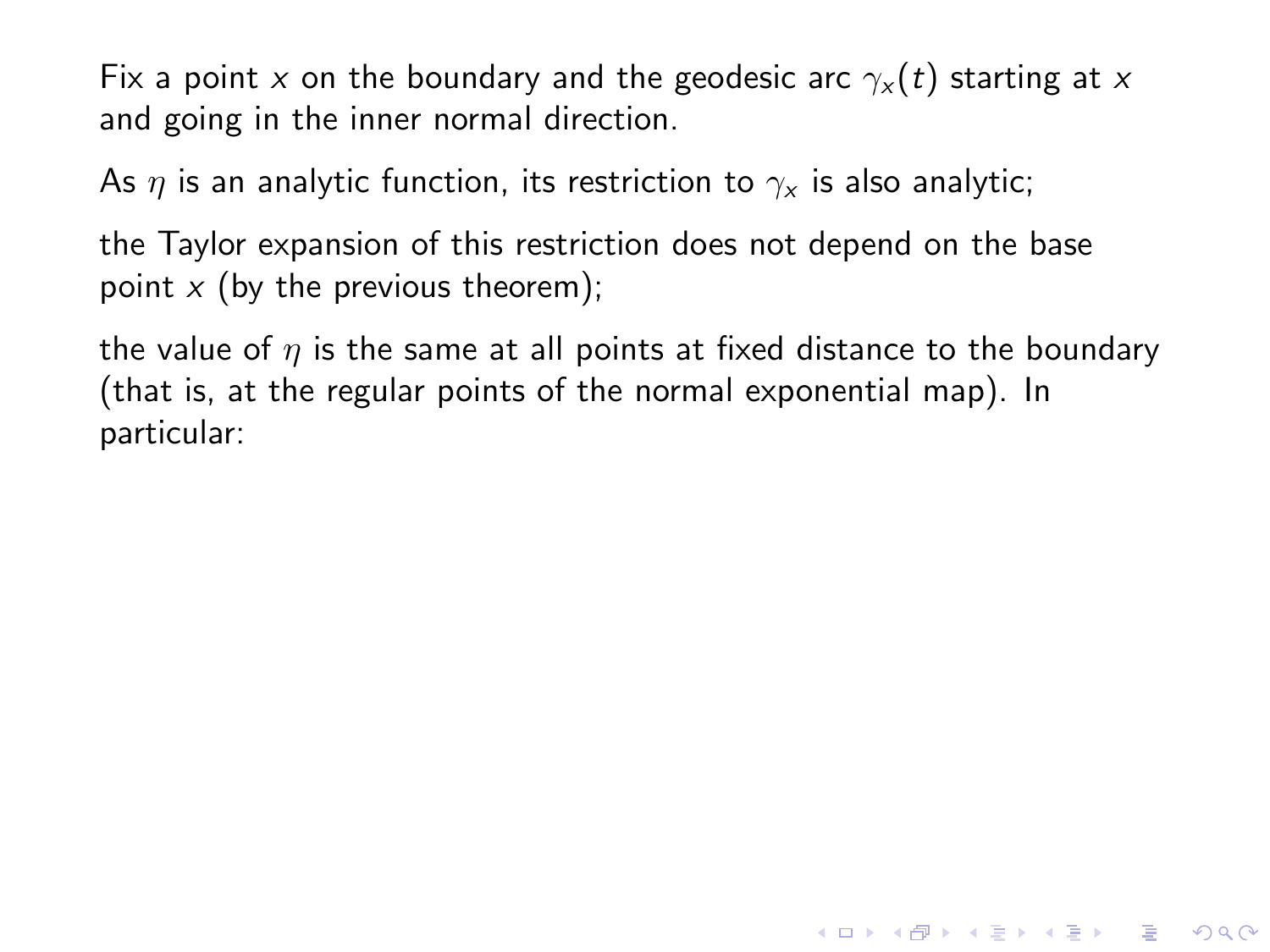As  $\eta$  is an analytic function, its restriction to  $\gamma_{\mathsf{x}}$  is also analytic;

the Taylor expansion of this restriction does not depend on the base point  $x$  (by the previous theorem);

the value of  $\eta$  is the same at all points at fixed distance to the boundary (that is, at the regular points of the normal exponential map). In particular:

4 D > 4 P + 4 B + 4 B + B + 9 Q O

near the boundary, η depends only on the distance to  $\partial\Omega$ , hence the equidistants close to the boundary have constant mean curvature.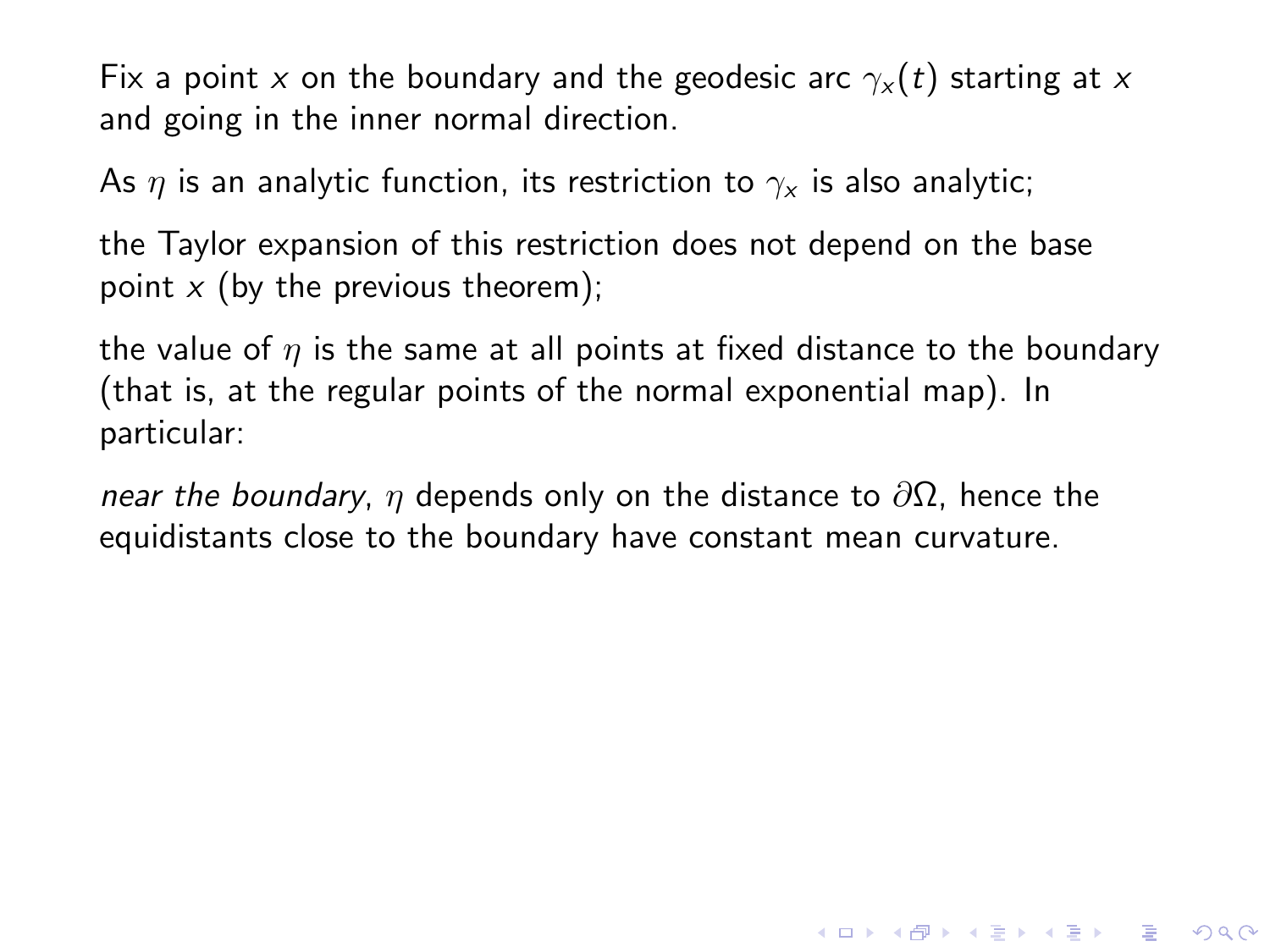As  $\eta$  is an analytic function, its restriction to  $\gamma_{\mathsf{x}}$  is also analytic;

the Taylor expansion of this restriction does not depend on the base point  $x$  (by the previous theorem);

the value of  $\eta$  is the same at all points at fixed distance to the boundary (that is, at the regular points of the normal exponential map). In particular:

4 D > 4 P + 4 B + 4 B + B + 9 Q O

near the boundary, η depends only on the distance to  $\partial\Omega$ , hence the equidistants close to the boundary have constant mean curvature.

One could also say that, near the boundary,  $\Omega$  is isoparametric.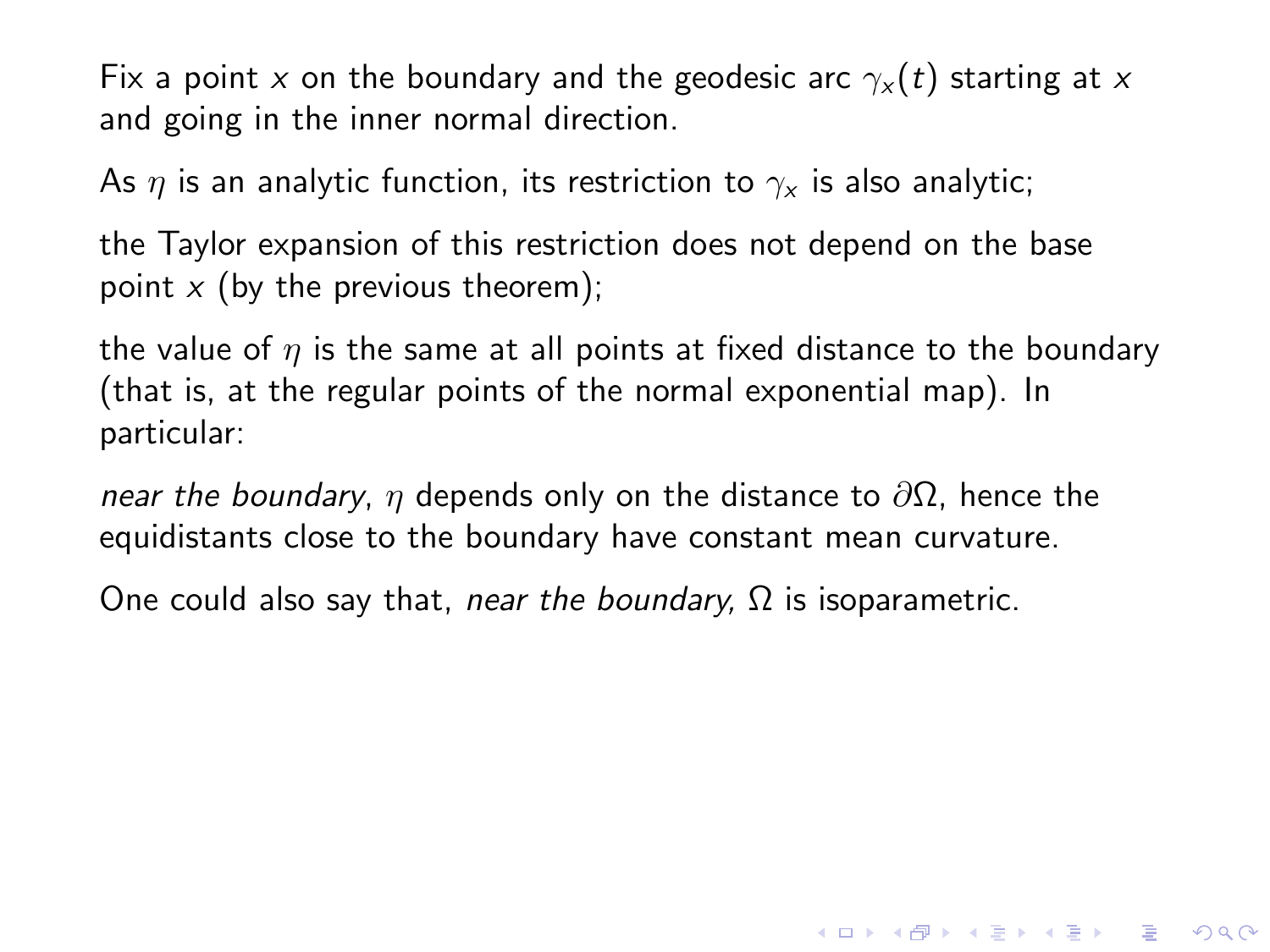As  $\eta$  is an analytic function, its restriction to  $\gamma_{\mathsf{x}}$  is also analytic;

the Taylor expansion of this restriction does not depend on the base point  $x$  (by the previous theorem);

the value of  $\eta$  is the same at all points at fixed distance to the boundary (that is, at the regular points of the normal exponential map). In particular:

near the boundary, η depends only on the distance to  $\partial\Omega$ , hence the equidistants close to the boundary have constant mean curvature.

One could also say that, near the boundary,  $\Omega$  is isoparametric.

Now we have to show the global result, namely that  $Ω$  is isoparametric not only near the boundary but also at points far from it, and that is a tube over a regular submanifold.

4 D > 4 P + 4 B + 4 B + B + 9 Q O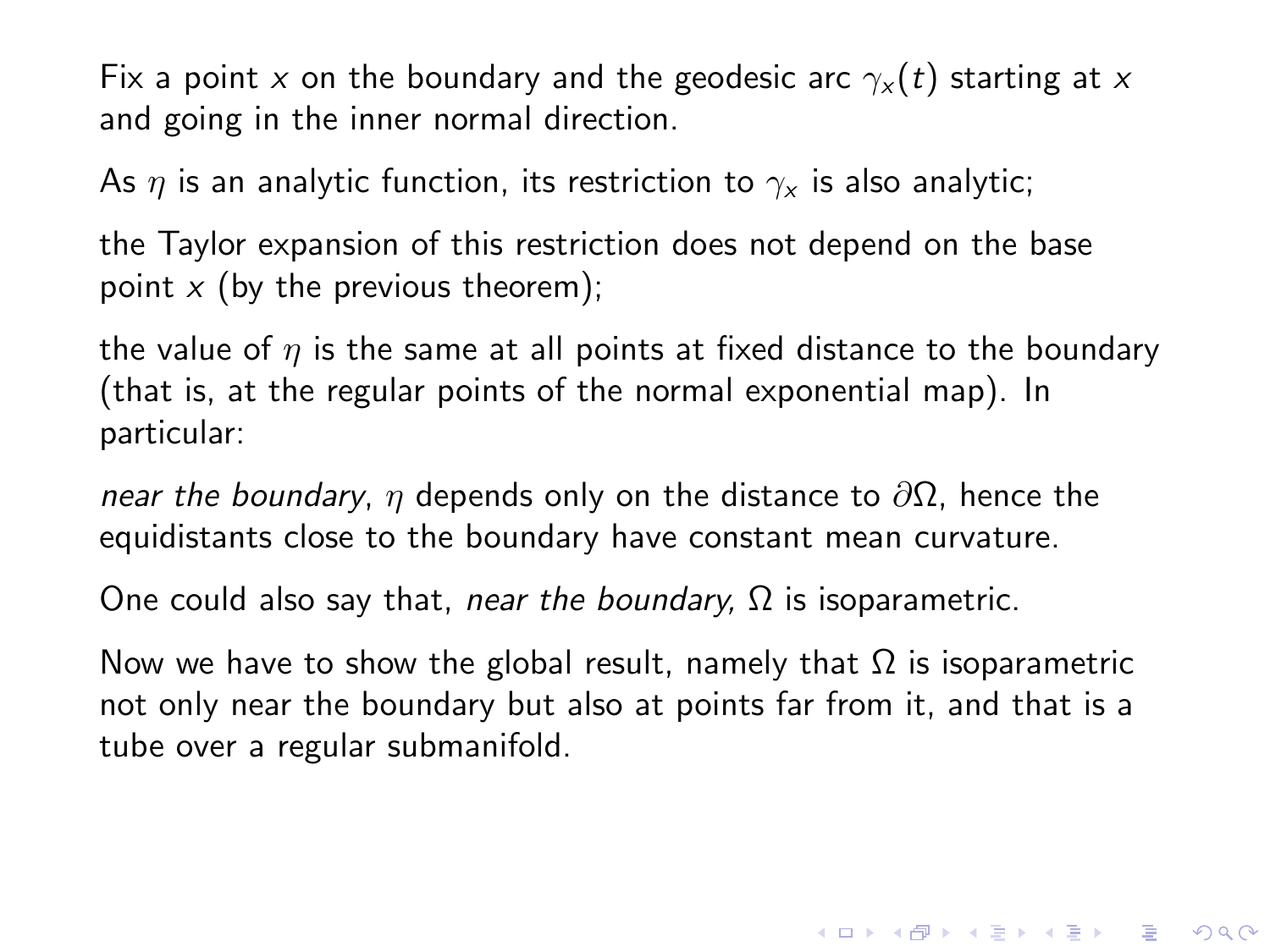As  $\eta$  is an analytic function, its restriction to  $\gamma_{\mathsf{x}}$  is also analytic;

the Taylor expansion of this restriction does not depend on the base point  $x$  (by the previous theorem);

the value of  $\eta$  is the same at all points at fixed distance to the boundary (that is, at the regular points of the normal exponential map). In particular:

near the boundary, η depends only on the distance to  $\partial\Omega$ , hence the equidistants close to the boundary have constant mean curvature.

One could also say that, near the boundary,  $\Omega$  is isoparametric.

Now we have to show the global result, namely that  $Ω$  is isoparametric not only near the boundary but also at points far from it, and that is a tube over a regular submanifold.

Typically, this involves the study of the singularity of the normal exponential map, that is, the study of the *cut-locus* Cut $_{\Omega}$ .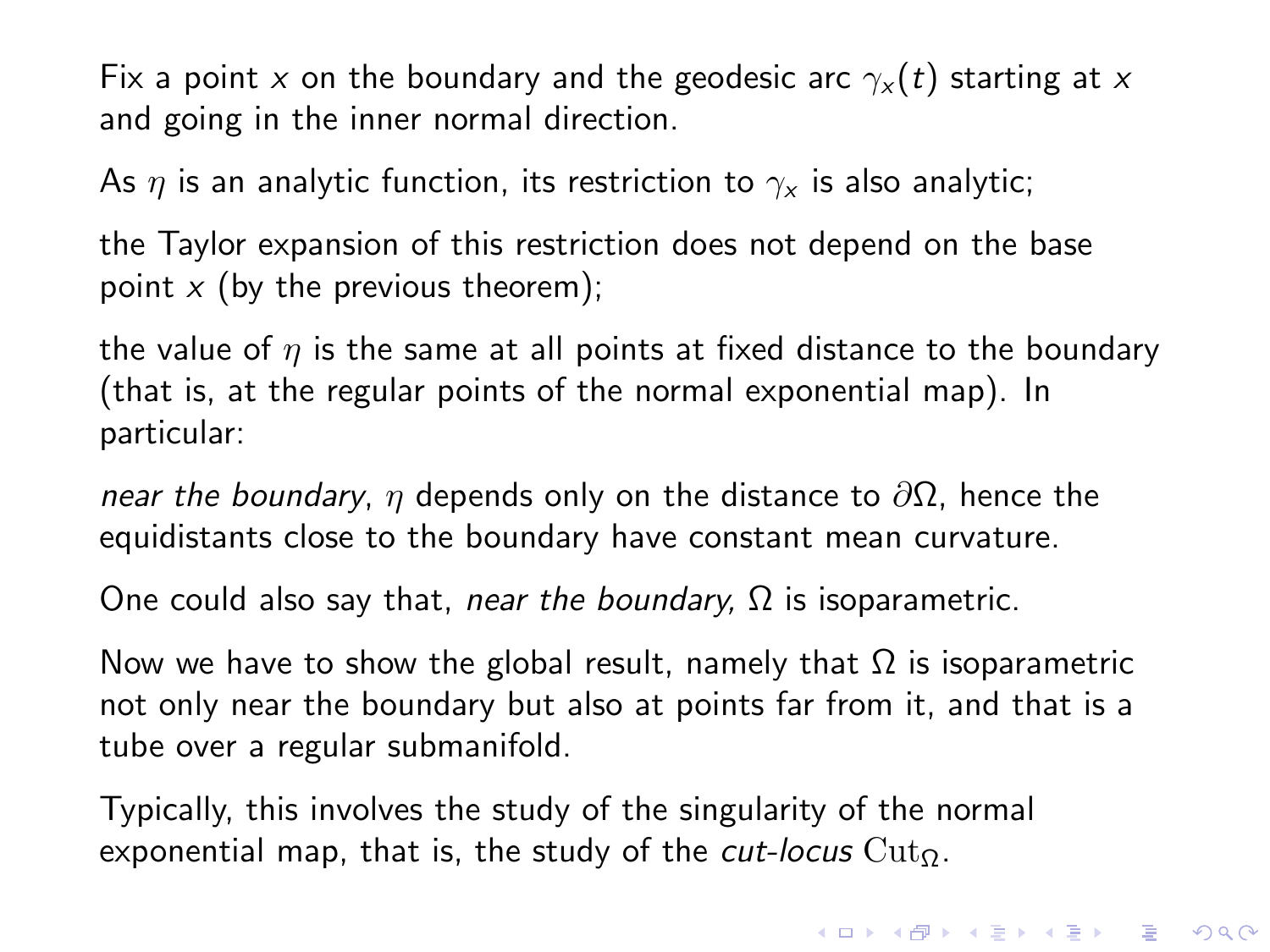Given  $x \in \partial\Omega$ , consider the geodesic  $\gamma_x : [0, L] \to \Omega$  which starts at x and goes in the unit normal direction:

$$
\gamma_x(0)=x,\quad \gamma_x'(0)=N(x).
$$

K ロ ▶ K @ ▶ K 할 ▶ K 할 ▶ | 할 | © 9 Q @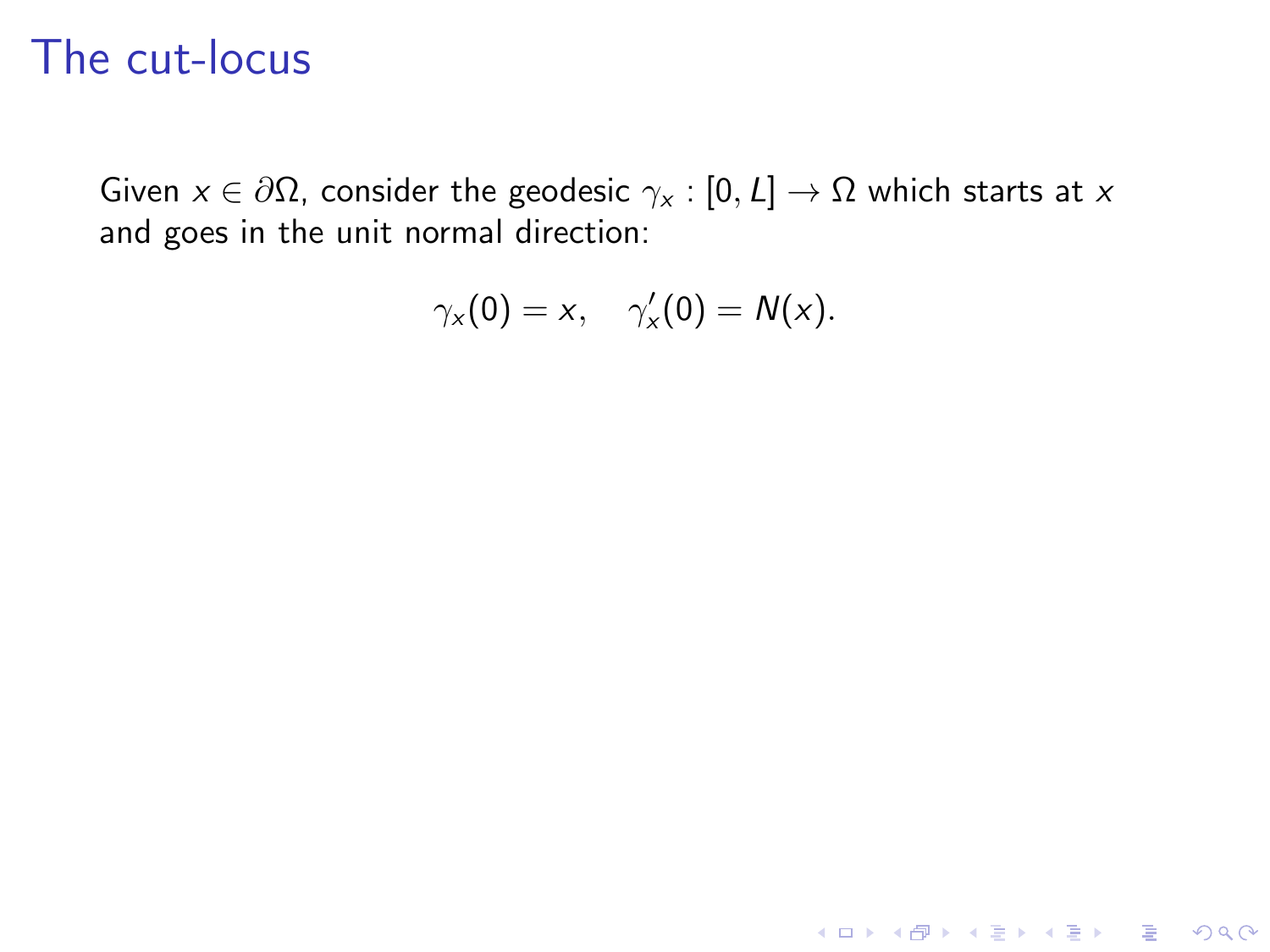Given  $x \in \partial \Omega$ , consider the geodesic  $\gamma_x : [0, L] \to \Omega$  which starts at x and goes in the unit normal direction:

$$
\gamma_x(0)=x,\quad \gamma_x'(0)=N(x).
$$

For small t,  $\gamma_x$  will minimize distance to  $\partial\Omega$ , in the sense that

$$
d(\gamma_x(t),\partial\Omega)=t.
$$

K ロ ▶ K @ ▶ K 할 ▶ K 할 ▶ | 할 | © 9 Q @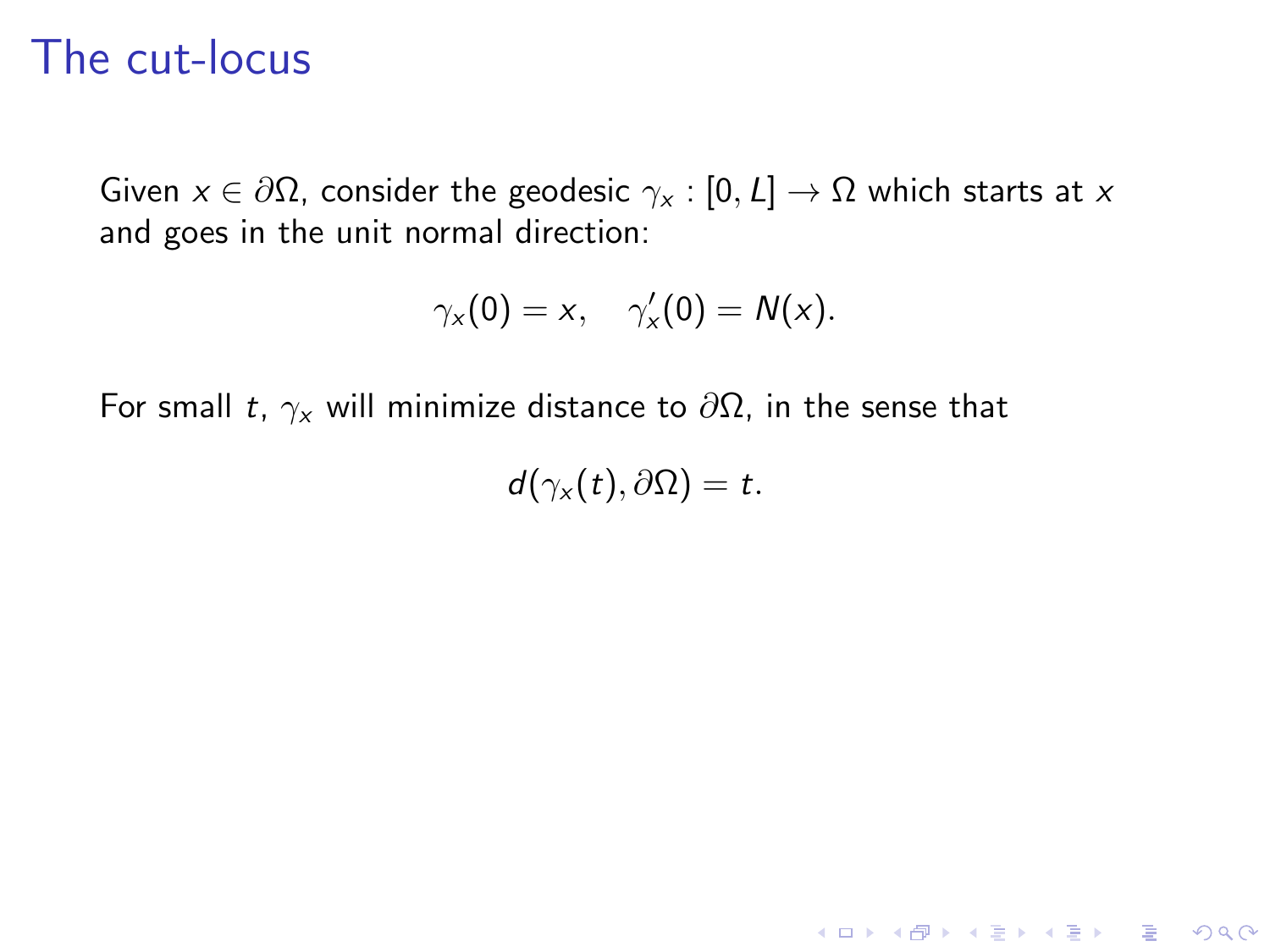Given  $x \in \partial \Omega$ , consider the geodesic  $\gamma_x : [0, L] \to \Omega$  which starts at x and goes in the unit normal direction:

$$
\gamma_x(0)=x,\quad \gamma_x'(0)=N(x).
$$

For small t,  $\gamma_x$  will minimize distance to  $\partial\Omega$ , in the sense that

$$
d(\gamma_x(t),\partial\Omega)=t.
$$

As  $\Omega$  is bounded,  $\gamma_x$  cannot measure distance for every t, and there will be a maximum value  $c(x)$  for which this happens.

K ロ ▶ K @ ▶ K 할 > K 할 > 1 할 > 1 이익어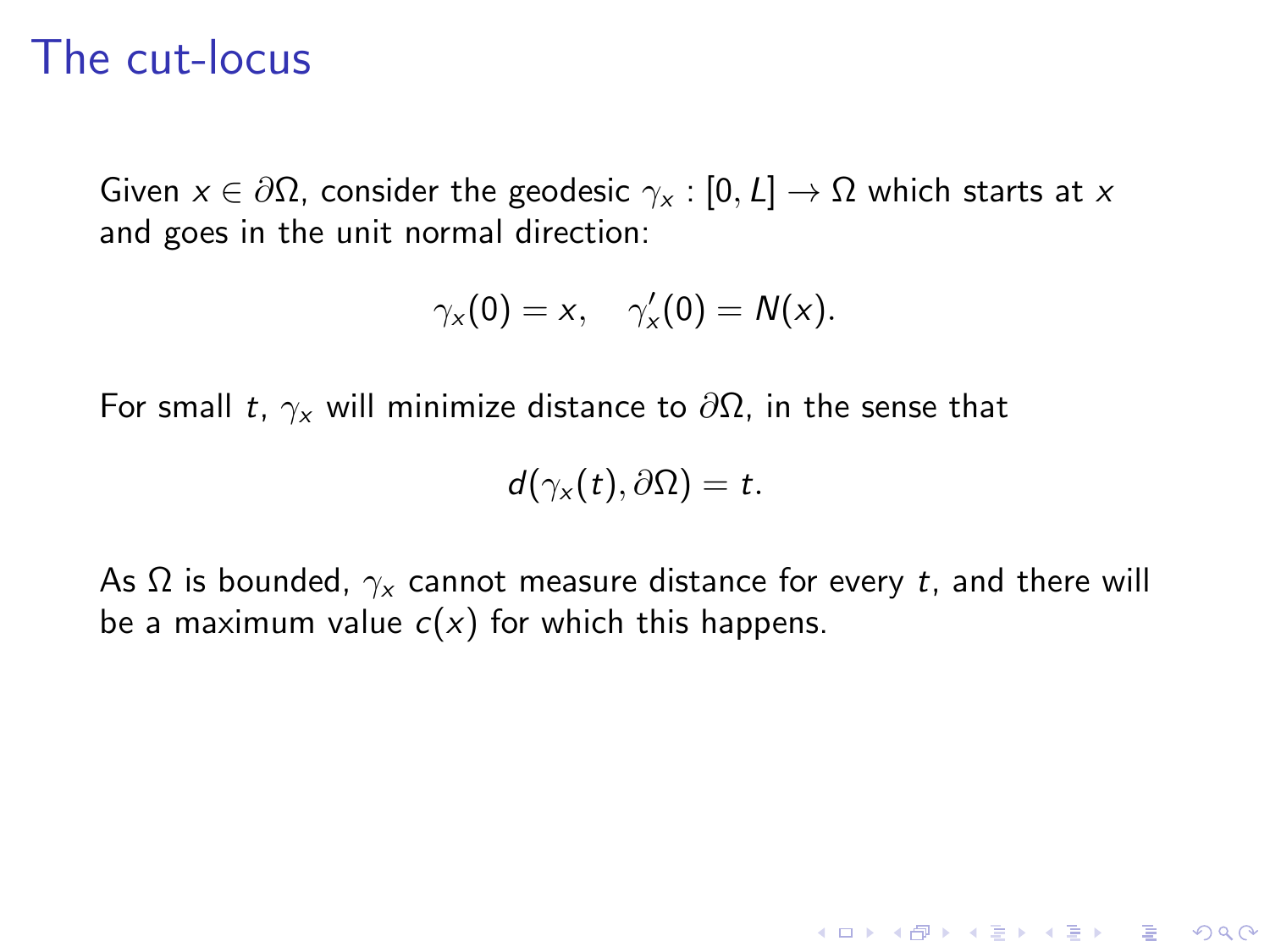Given  $x \in \partial\Omega$ , consider the geodesic  $\gamma_x : [0, L] \to \Omega$  which starts at x and goes in the unit normal direction:

$$
\gamma_x(0)=x,\quad \gamma_x'(0)=N(x).
$$

For small t,  $\gamma_x$  will minimize distance to  $\partial\Omega$ , in the sense that

$$
d(\gamma_x(t),\partial\Omega)=t.
$$

As  $\Omega$  is bounded,  $\gamma_{\mathsf{x}}$  cannot measure distance for every t, and there will be a maximum value  $c(x)$  for which this happens.

Hence  $c(x)$  is defined as follows:

 $d(\gamma_x(t), \partial \Omega) = t$  if and only if  $t \in [0, c(x)]$ .

**KORKAR KERKER EL VOLO**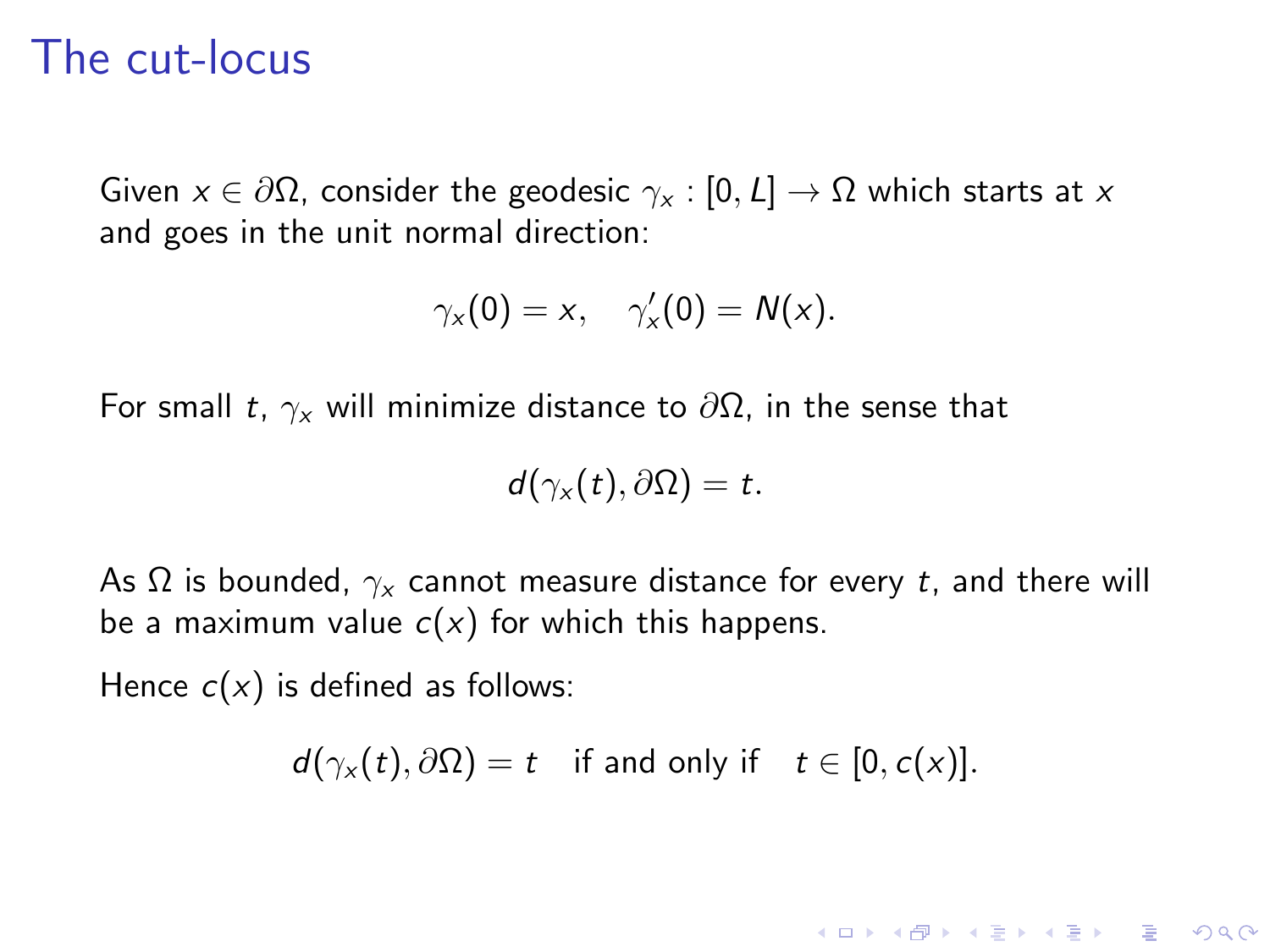$c(x)$  is called the *cut-radius at*  $x \in \partial \Omega$  and  $\gamma_x(c(x))$  is the *cut point* at x.

KID KAR KE KE KE A BI YA GI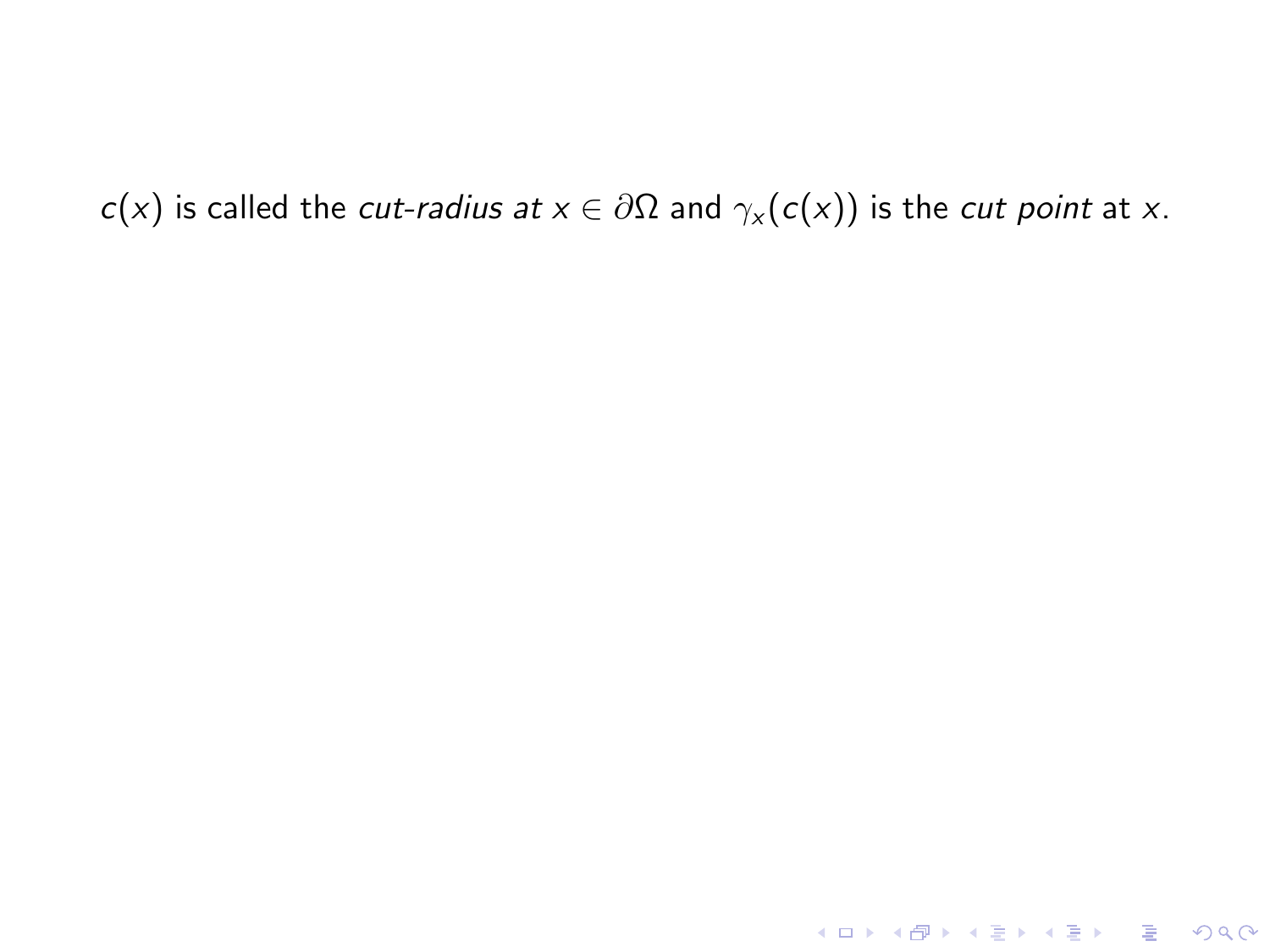$$
\mathrm{Cut}_{\Omega} = \{ \gamma_x(c(x)) : x \in \partial \Omega \}.
$$

KOX KOX KEX KEX E 1990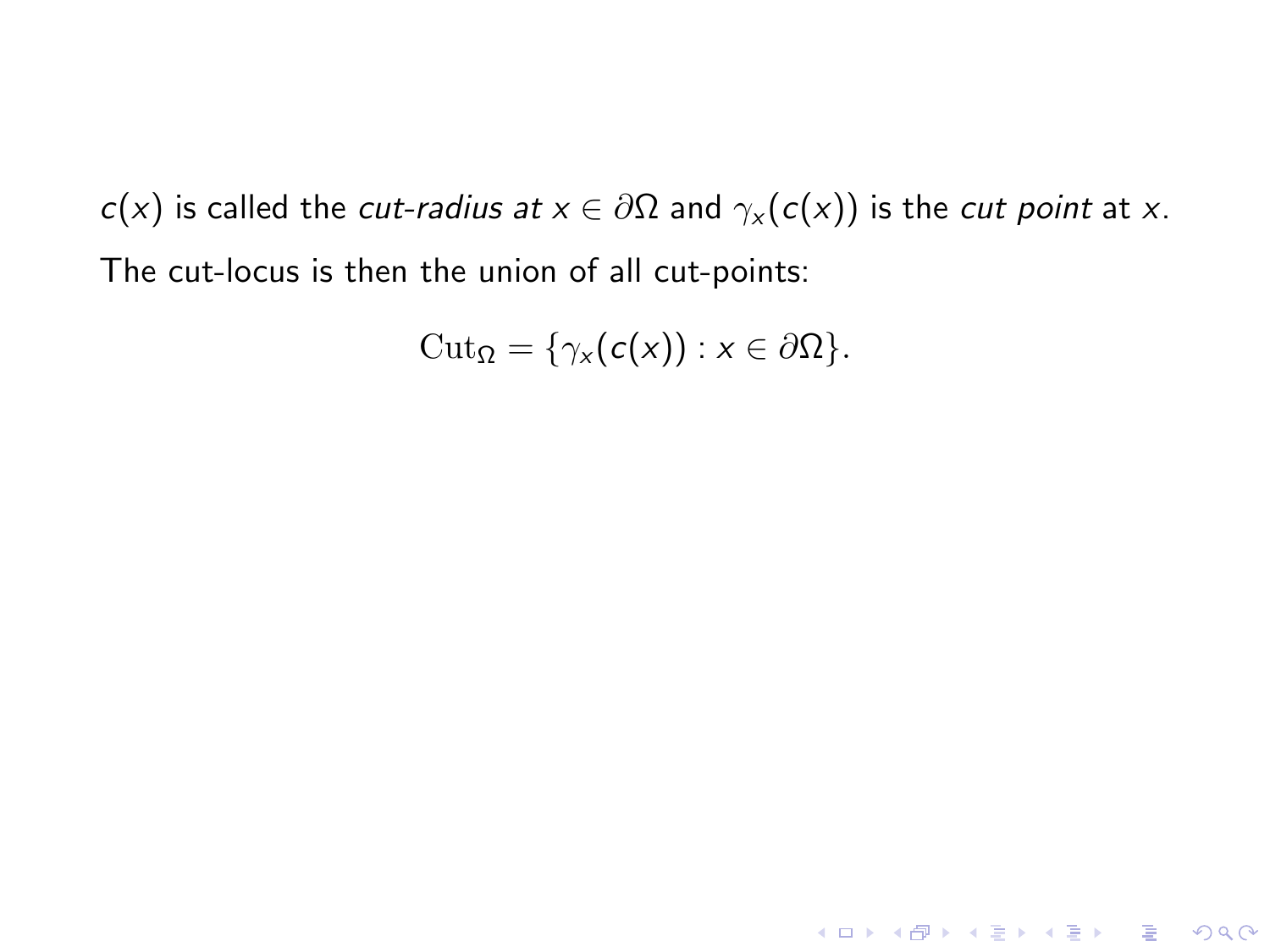$$
\mathrm{Cut}_{\Omega} = \{ \gamma_x(c(x)) : x \in \partial \Omega \}.
$$

It is known that the cut-locus is a *closed* subset of  $\Omega$ , and it has *measure* zero.

K ロ X K (P) X (E) X (E) X (E) X (P) Q (P)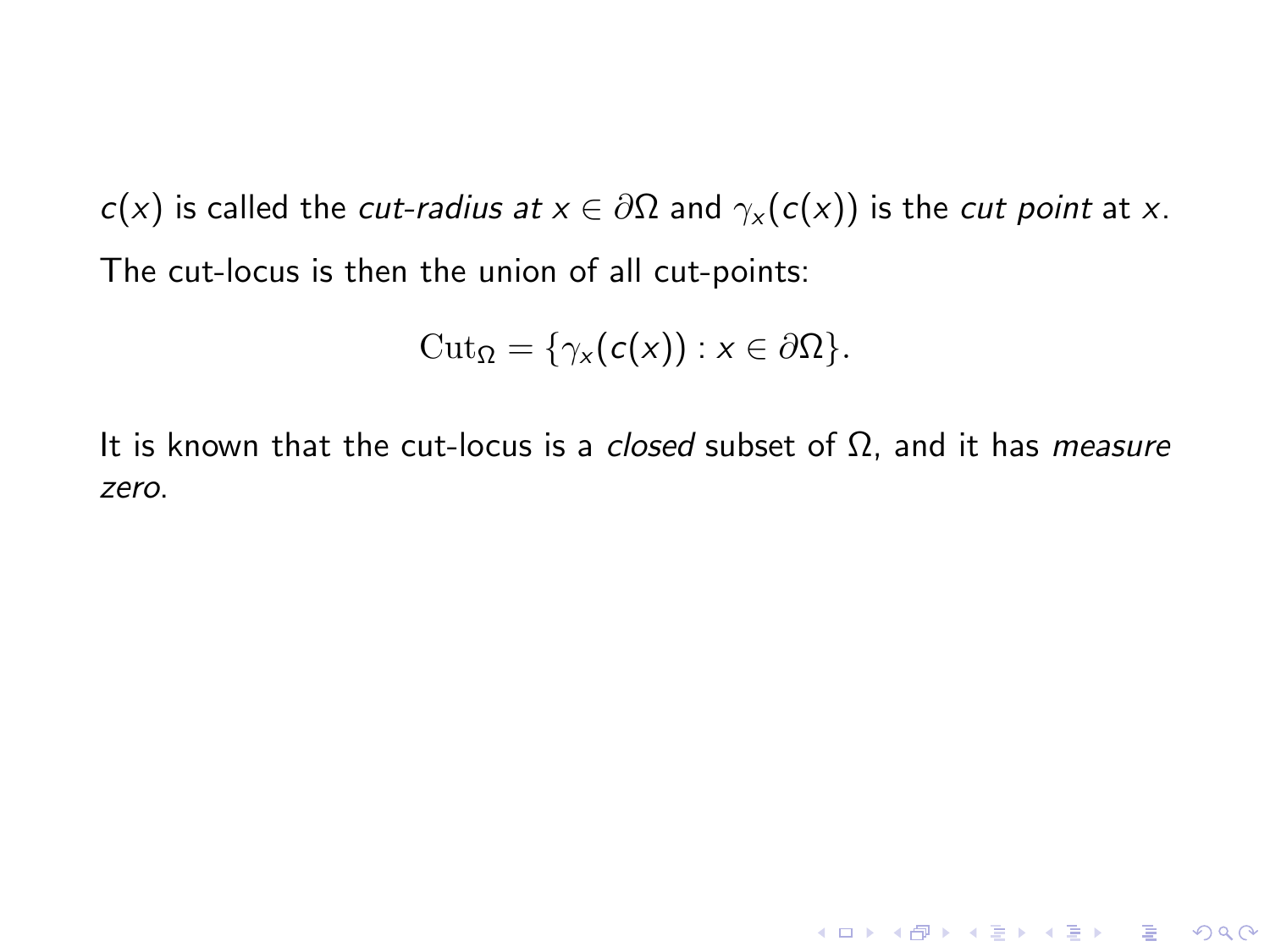$$
\mathrm{Cut}_{\Omega} = \{ \gamma_x(c(x)) : x \in \partial \Omega \}.
$$

It is known that the cut-locus is a *closed* subset of  $\Omega$ , and it has *measure* zero.

K ロ ▶ K @ ▶ K 할 ▶ K 할 ▶ | 할 | © 9 Q @

Cut<sub>Ω</sub> is a deformation retract of  $Ω$ ; the distance function to the boundary is smooth on  $\Omega \setminus \mathrm{Cut}_{\Omega}$ .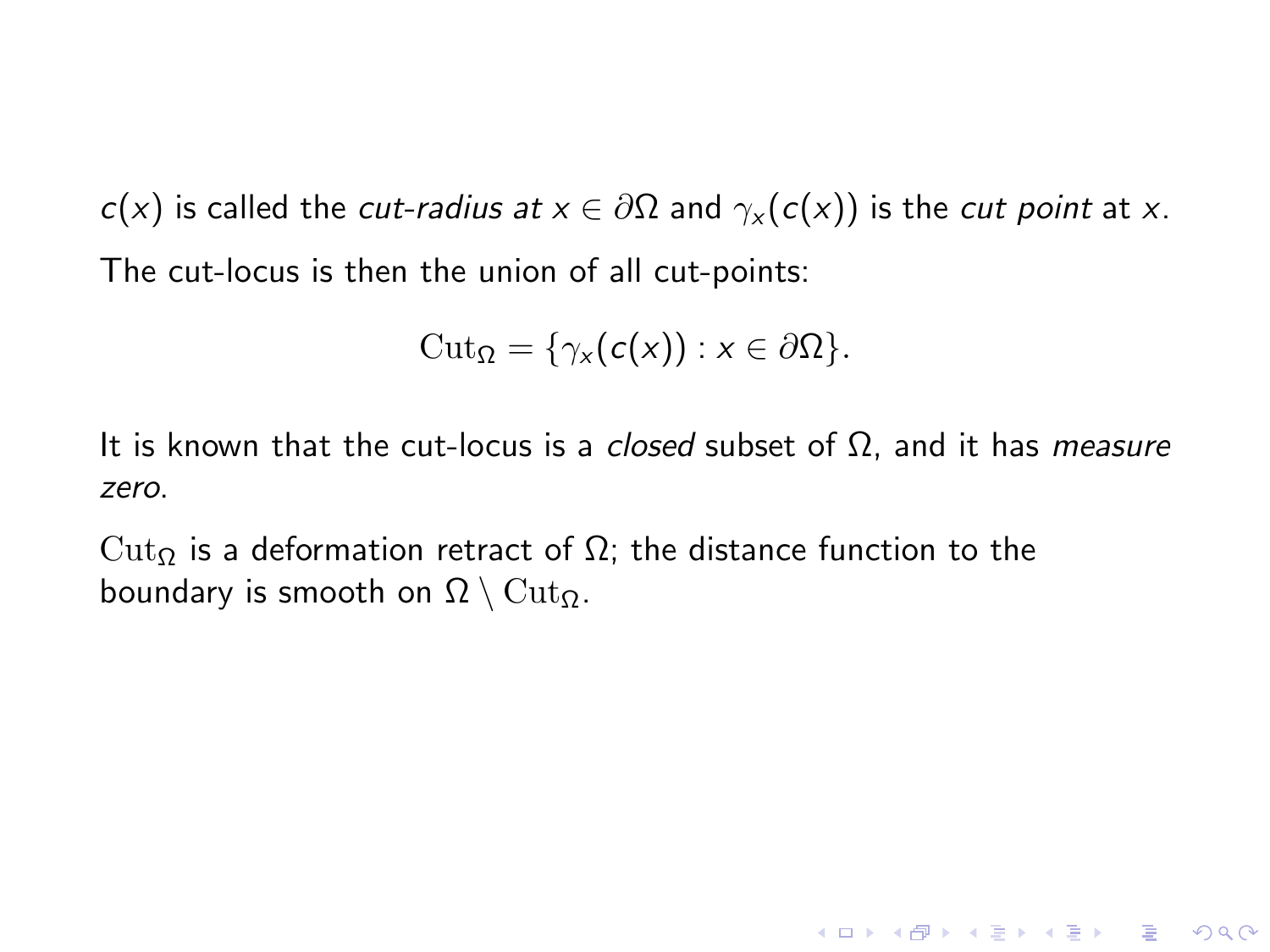$$
\mathrm{Cut}_{\Omega} = \{ \gamma_x(c(x)) : x \in \partial \Omega \}.
$$

It is known that the cut-locus is a *closed* subset of  $\Omega$ , and it has *measure* zero.

**K ロ ▶ K @ ▶ K 할 X X 할 X → 할 X → 9 Q Q ^** 

Cut<sub>Ω</sub> is a deformation retract of  $Ω$ ; the distance function to the boundary is smooth on  $\Omega \setminus \mathrm{Cut}_\Omega$ .

However, generally speaking, it is far from being a regular subset.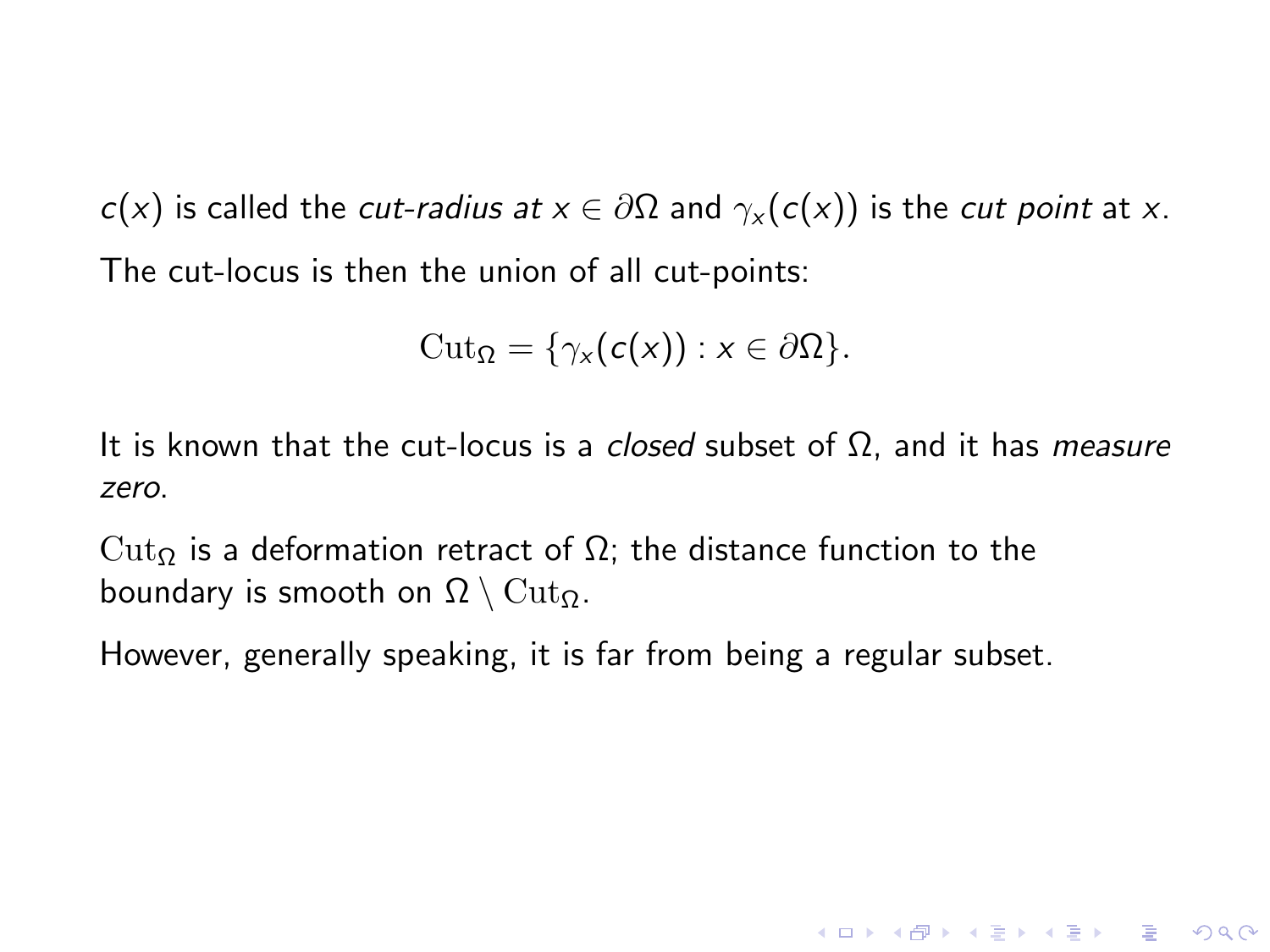Using the constant flow property one shows that  $\text{Cut}_{\Omega}$  coincides with the set of points of  $\Omega$  which are at (constant) maximum distance to the boundary.

K ロ ▶ K @ ▶ K 할 ▶ K 할 ▶ | 할 | © 9 Q @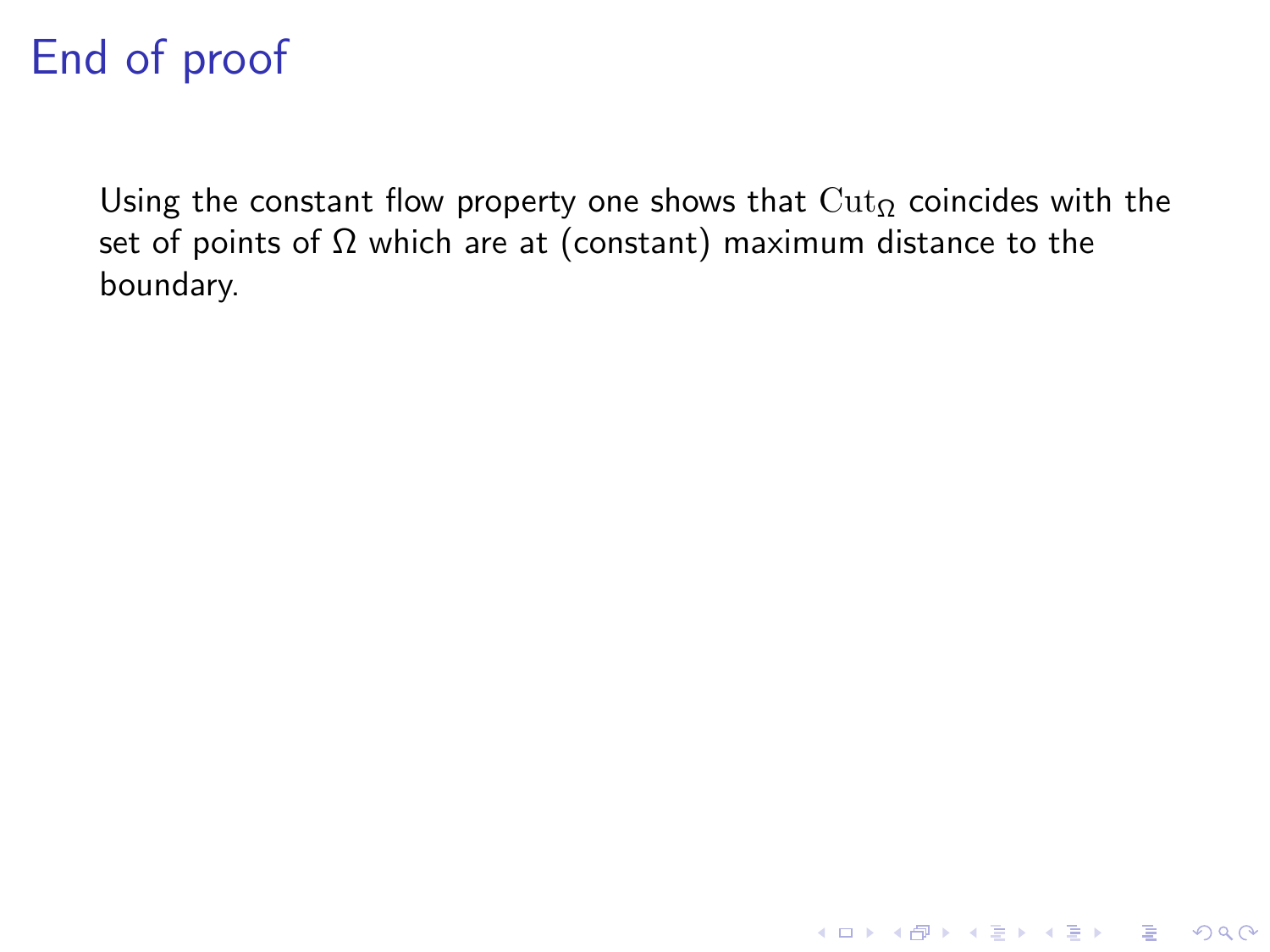Using the constant flow property one shows that  $\text{Cut}_{\Omega}$  coincides with the set of points of  $\Omega$  which are at (constant) maximum distance to the boundary.

In fact, it can be shown that  $\text{Cut}_{\Omega}$  coincides with the critical set of the mean-exit time function.

**KORKA SERKER ORA**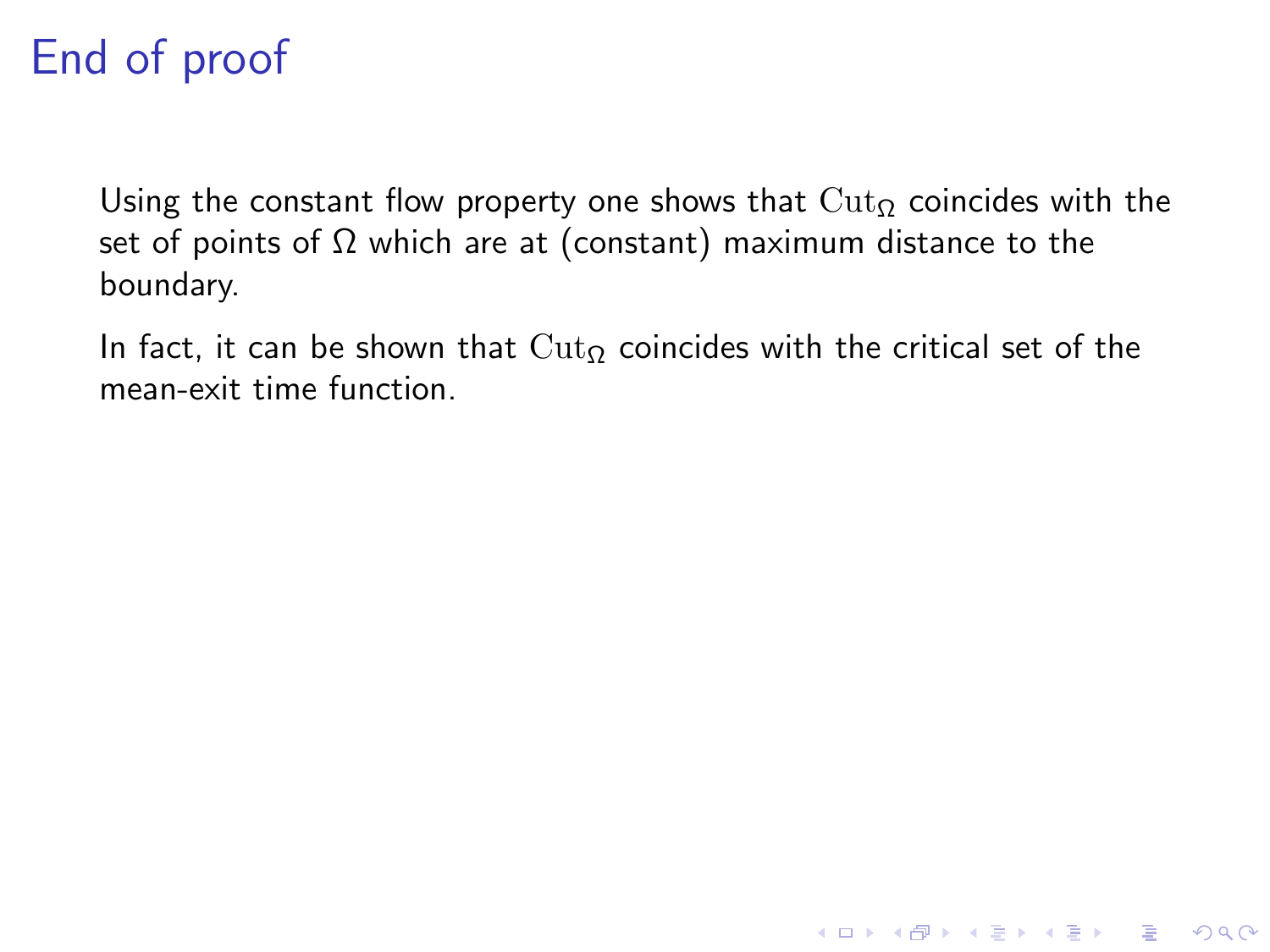Using the constant flow property one shows that  $\text{Cut}_{\Omega}$  coincides with the set of points of  $\Omega$  which are at (constant) maximum distance to the boundary.

In fact, it can be shown that  $\text{Cut}_{\Omega}$  coincides with the critical set of the mean-exit time function.

One then verifies that the normal exponential map has locally constant rank, which implies, after some work, that  $\text{Cut}_{\Omega}$  is a compact, connected, regular submanifold of Ω.

**KORK ERKER ADE YOUR**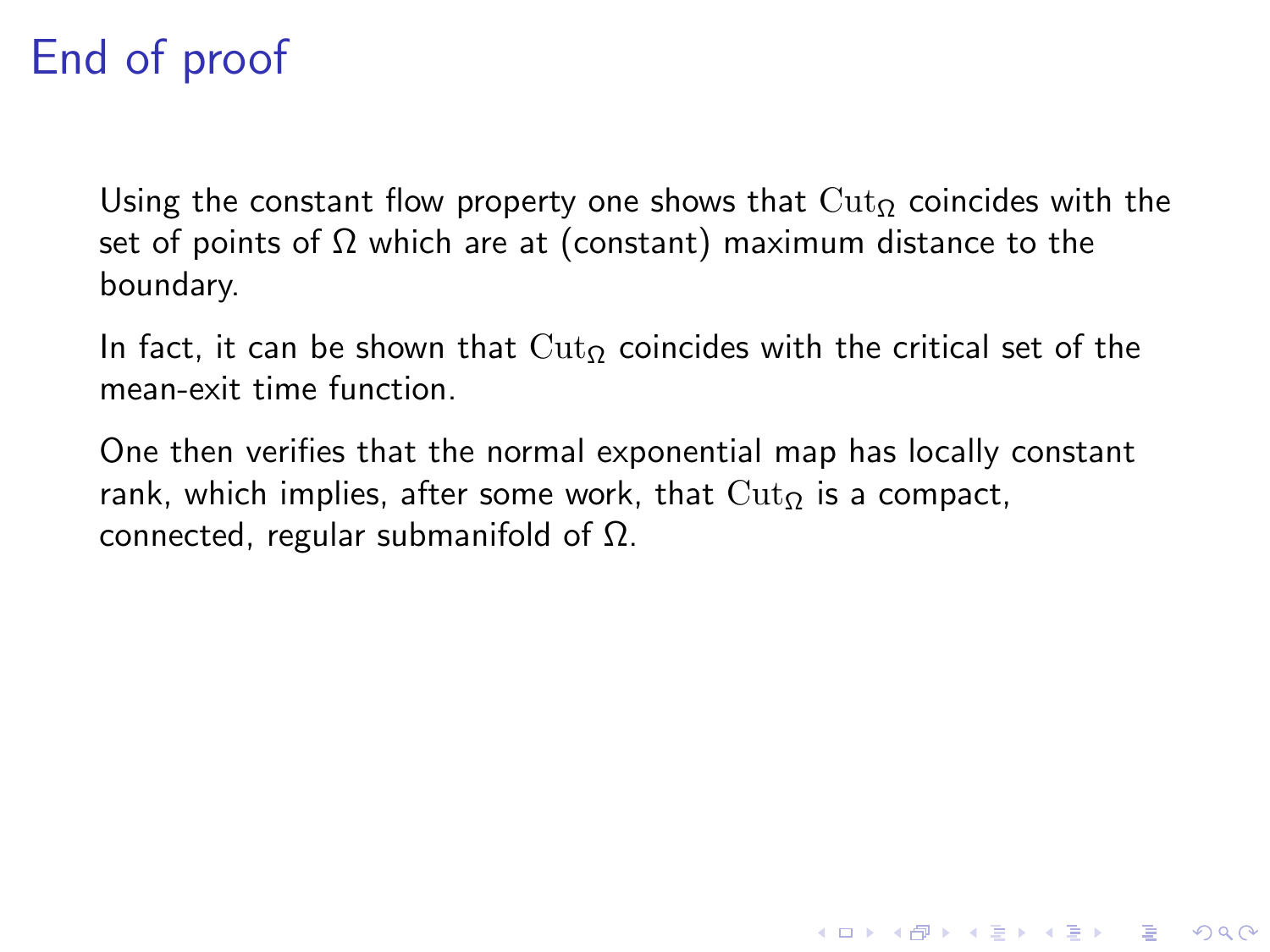Using the constant flow property one shows that  $\text{Cut}_{\Omega}$  coincides with the set of points of  $\Omega$  which are at (constant) maximum distance to the boundary.

In fact, it can be shown that  $\text{Cut}_{\Omega}$  coincides with the critical set of the mean-exit time function.

One then verifies that the normal exponential map has locally constant rank, which implies, after some work, that  $\text{Cut}_{\Omega}$  is a compact, connected, regular submanifold of Ω.

We now set

$$
P=\mathrm{Cut}_{\Omega}.
$$

The equidistants from P coincide with the equidistants to  $\partial\Omega$ ; as these have constant mean curvature, we see that  $\Omega$  is an isoparametric tube over P, as asserted.

4 D > 4 P + 4 B + 4 B + B + 9 Q O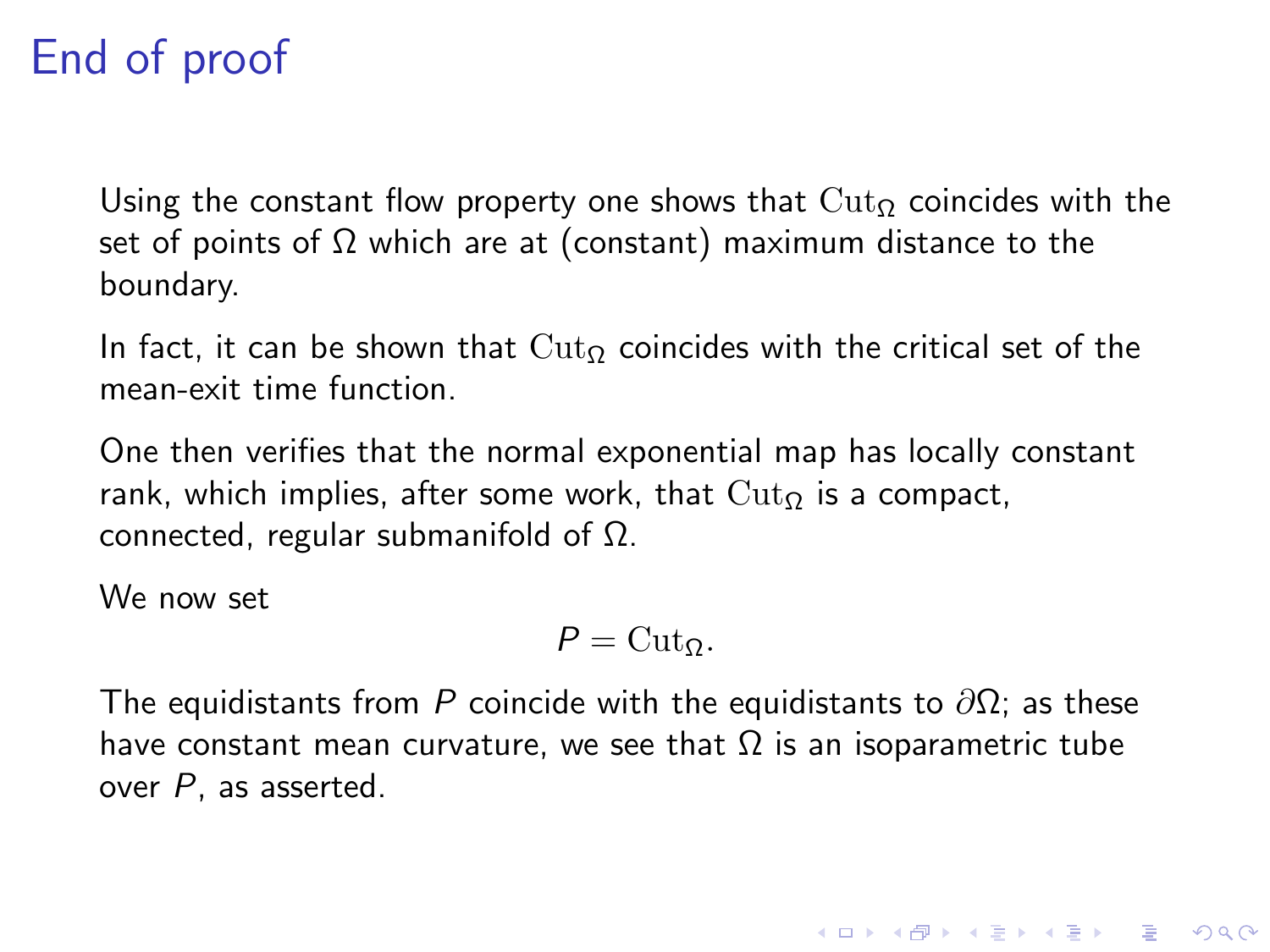We now explain the main arguments for the proof of:

K ロ ▶ K @ ▶ K 할 ▶ K 할 ▶ | 할 | ⊙Q @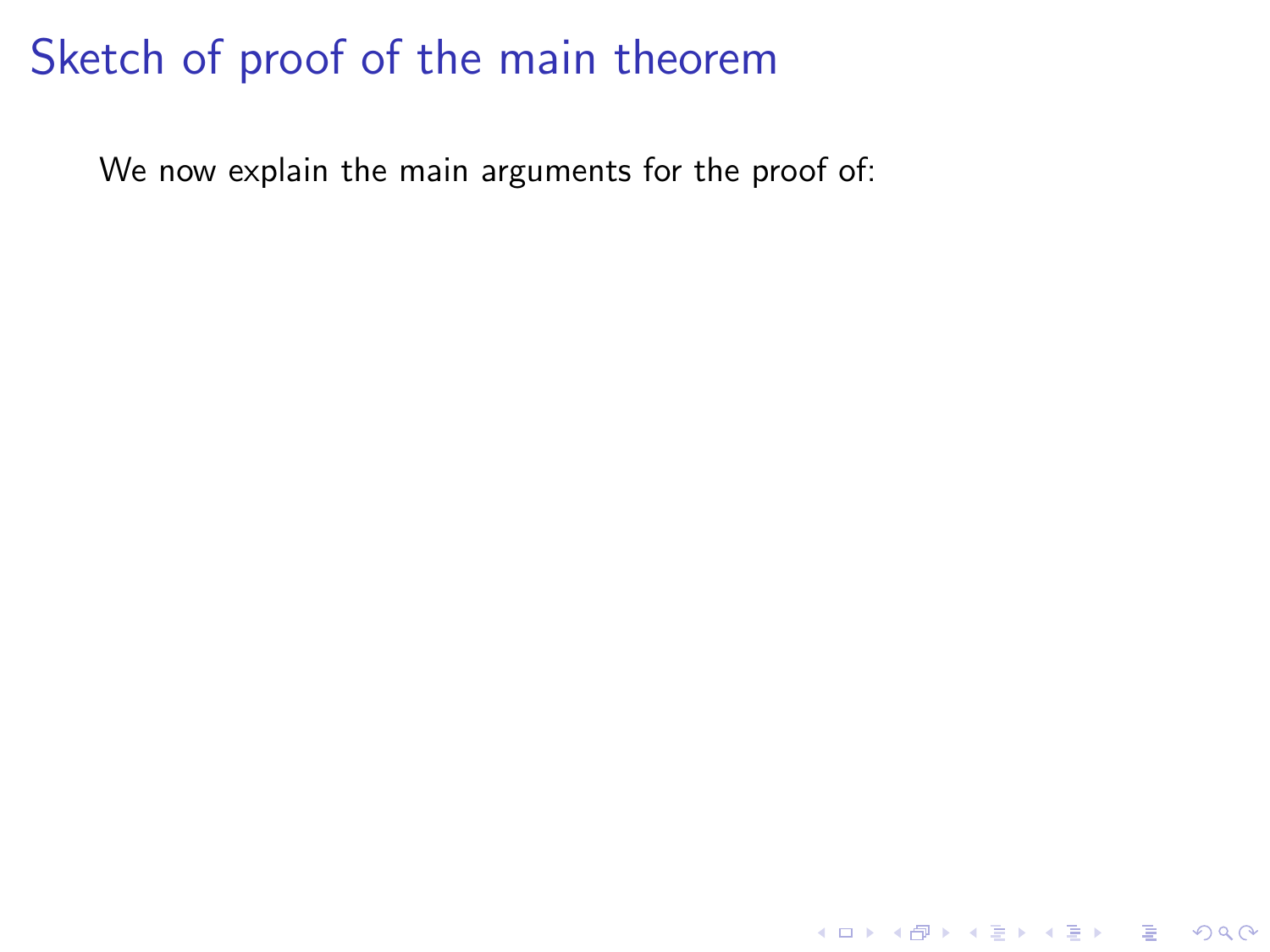We now explain the main arguments for the proof of:

Theorem. Let  $\Omega$  be a smooth (not necessarily analytic) Riemannian manifold. Assume that  $\Omega$  has the CFP. Then:  $\partial^k \eta$  $\frac{\partial^2 H}{\partial N^k} = c_k = \text{constant on } \partial \Omega \text{ for all } k = 0, 1, 2, \dots$ 

**K ロ ▶ K @ ▶ K 할 X X 할 X → 할 X → 9 Q Q ^**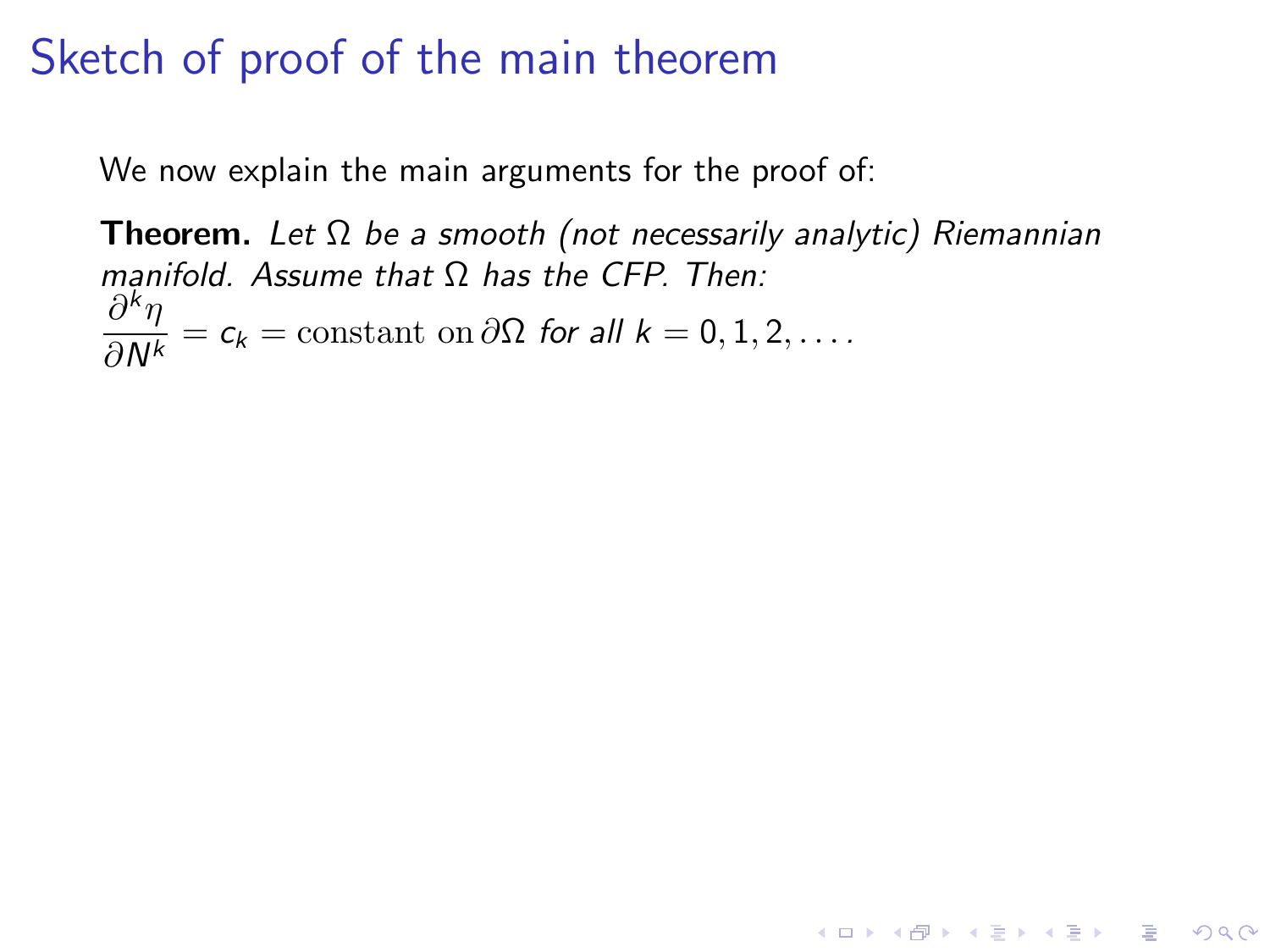We now explain the main arguments for the proof of:

**Theorem.** Let  $\Omega$  be a smooth (not necessarily analytic) Riemannian manifold. Assume that  $\Omega$  has the CFP. Then:  $\partial^k \eta$  $\frac{\partial^2 H}{\partial N^k} = c_k = \text{constant on } \partial \Omega \text{ for all } k = 0, 1, 2, \dots$ 

**K ロ ▶ K @ ▶ K 할 X X 할 X → 할 X → 9 Q Q ^** 

The main tool is an asymptotic study of the heat flow.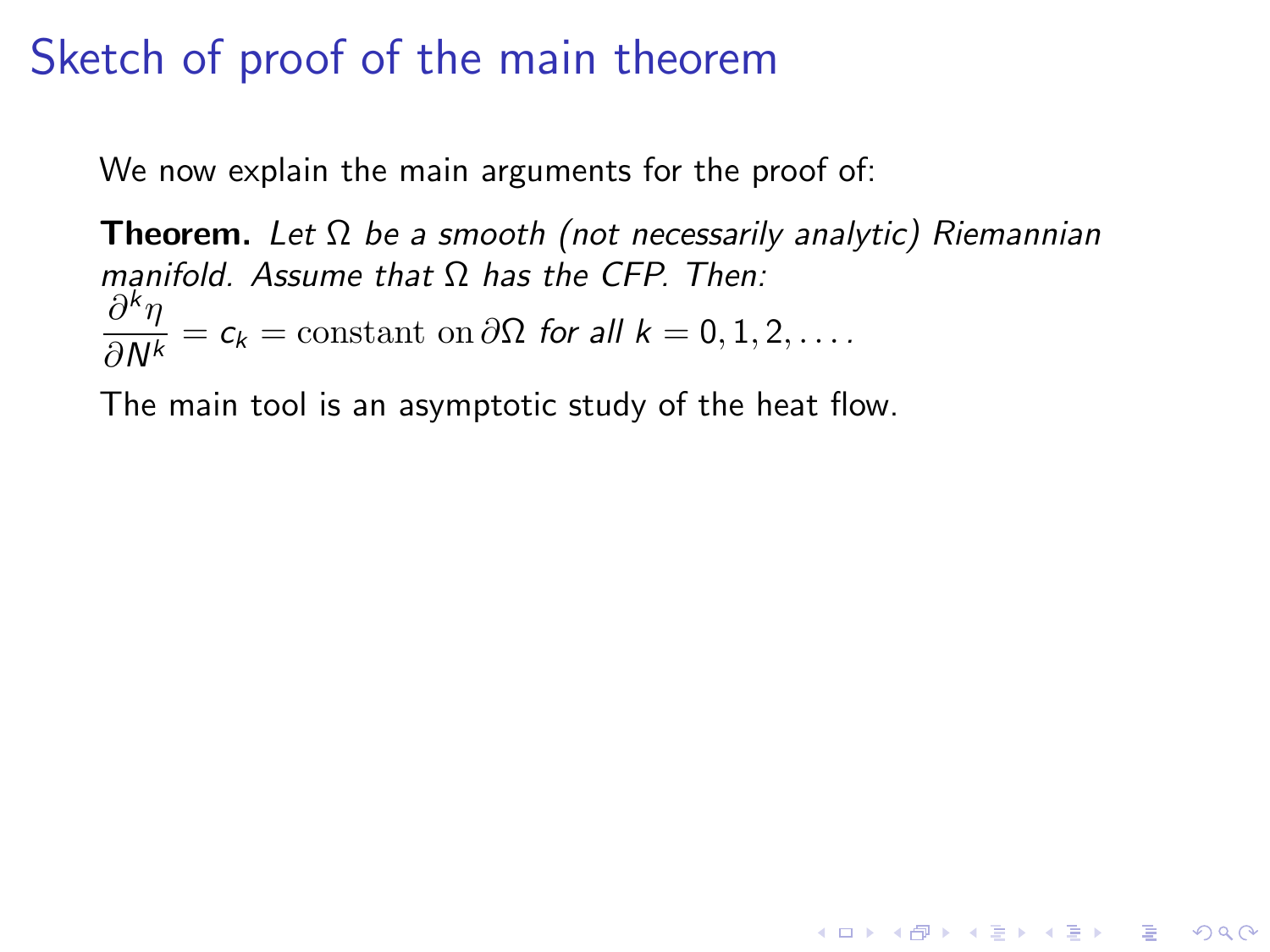We now explain the main arguments for the proof of:

**Theorem.** Let  $\Omega$  be a smooth (not necessarily analytic) Riemannian manifold. Assume that Ω has the CFP. Then:  $\partial^k \eta$  $\frac{\partial^2 H}{\partial N^k} = c_k = \text{constant on } \partial \Omega \text{ for all } k = 0, 1, 2, \dots$ 

The main tool is an asymptotic study of the heat flow.

The heat flow at  $y \in \partial \Omega$  admits an asymptotic expansion for  $t \to 0$ , of type:

$$
\frac{\partial u_t}{\partial N}(y) \sim \sum_{k=1}^{\infty} B_k(y) \cdot t^{\frac{k}{2}-1}
$$

$$
\sim B_1(y) \cdot \frac{1}{\sqrt{t}} + B_2(y) + B_3(y) \sqrt{t} + \dots
$$

4 D > 4 P + 4 B + 4 B + B + 9 Q O

for certain heat flow invariants  $B_k(y) \in C^\infty(\partial\Omega)$ .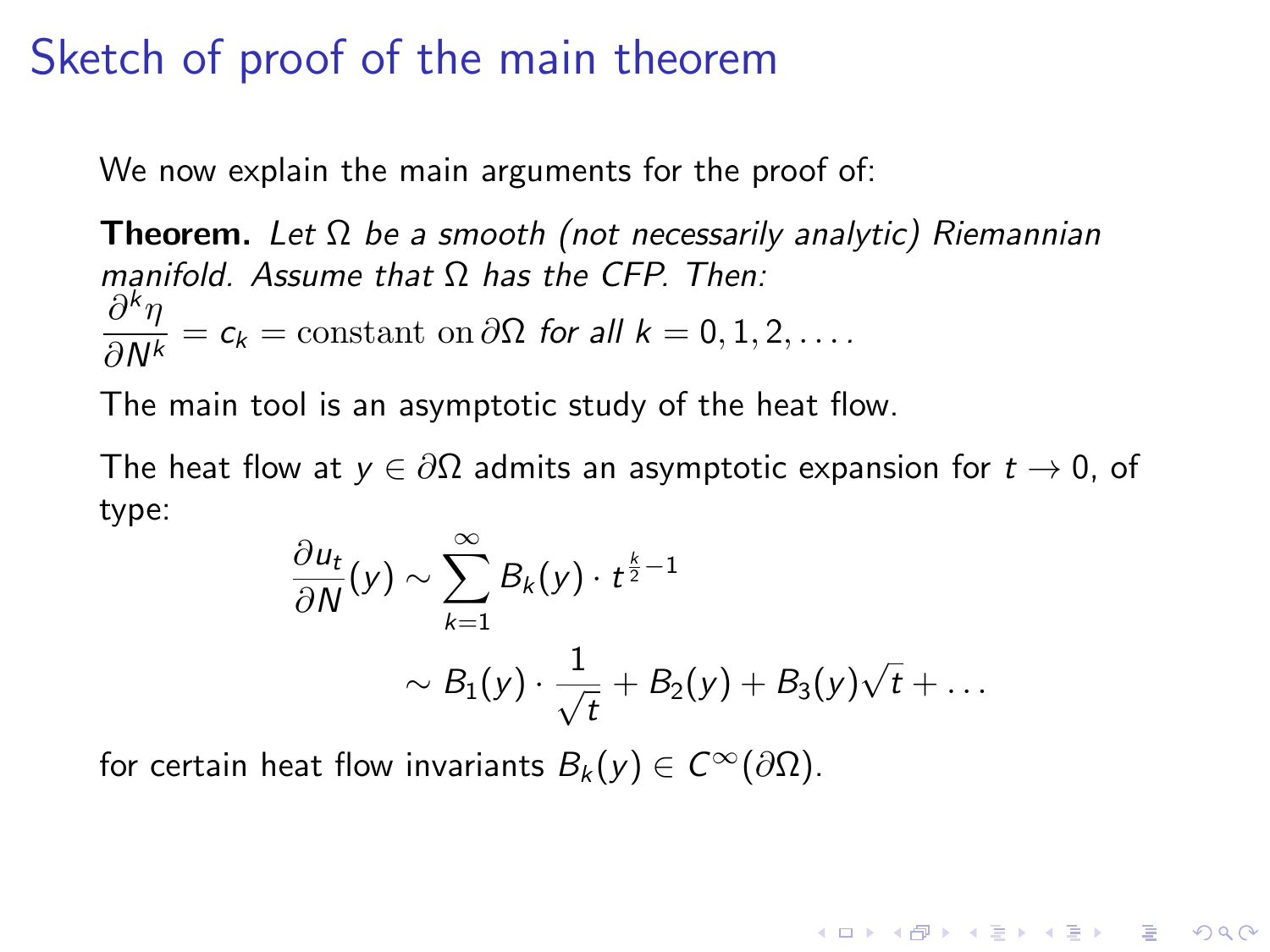## Sketch of proof of the main theorem

We now explain the main arguments for the proof of:

**Theorem.** Let  $\Omega$  be a smooth (not necessarily analytic) Riemannian manifold. Assume that Ω has the CFP. Then:  $\partial^k \eta$  $\frac{\partial^2 H}{\partial N^k} = c_k = \text{constant on } \partial \Omega \text{ for all } k = 0, 1, 2, \dots$ 

The main tool is an asymptotic study of the heat flow.

The heat flow at  $y \in \partial \Omega$  admits an asymptotic expansion for  $t \to 0$ , of type:

$$
\frac{\partial u_t}{\partial N}(y) \sim \sum_{k=1}^{\infty} B_k(y) \cdot t^{\frac{k}{2}-1}
$$

$$
\sim B_1(y) \cdot \frac{1}{\sqrt{t}} + B_2(y) + B_3(y) \sqrt{t} + \dots
$$

**KORK (FRAGE) EL POLO** 

for certain heat flow invariants  $B_k(y) \in C^\infty(\partial\Omega)$ .

If Ω has the CFP, then every  $B_k$  is constant on  $\partial\Omega$ .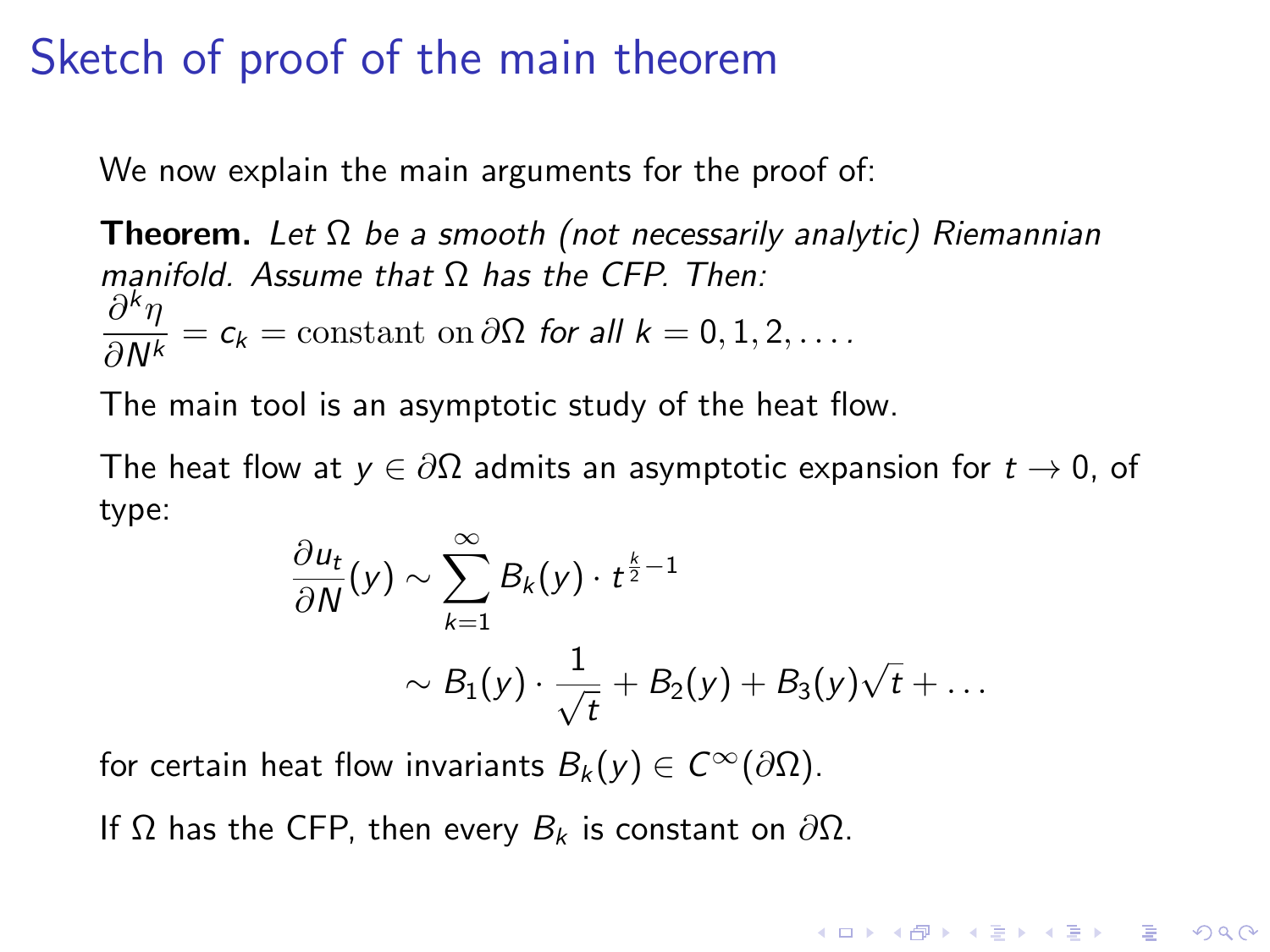The existence of the asymptotic series and the first four invariants were computed by van den Berg and Gilkey.

KO KKOK KEK KEK LE I KORO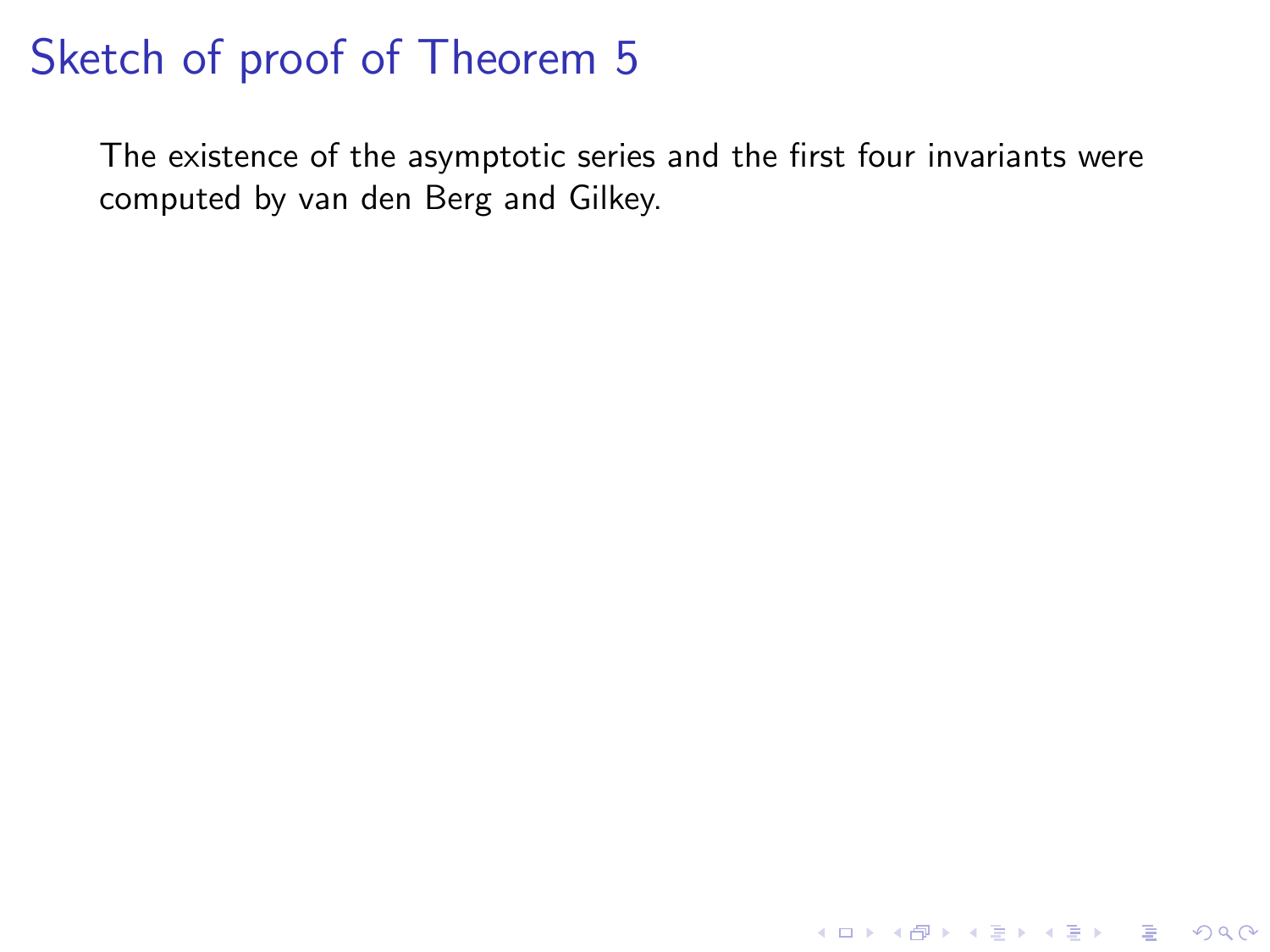The existence of the asymptotic series and the first four invariants were computed by van den Berg and Gilkey.

Here they are.

$$
B_1 = \frac{2}{\sqrt{\pi}}
$$
  
\n
$$
B_2 = -\frac{1}{2}\eta
$$
  
\n
$$
B_3 = -\frac{1}{6\sqrt{\pi}} \left(2\text{tr}(R_N + S^2) - \eta^2\right)
$$
  
\n
$$
B_4 = \frac{1}{16} \left(\eta \text{tr}(R_N + S^2) - \text{tr}(\nabla_N R_N + 2S \circ R_N + 2S^3) + \Delta^{\partial \Omega} \eta\right)
$$

where  $R_N$  is the Jacobi operator  $R_N(X) = R(N, X)N$  and S is the shape operator of  $\partial\Omega$  relative to the inner unit normal N.

K ロ ▶ K @ ▶ K 할 > K 할 > 1 할 > 1 이익어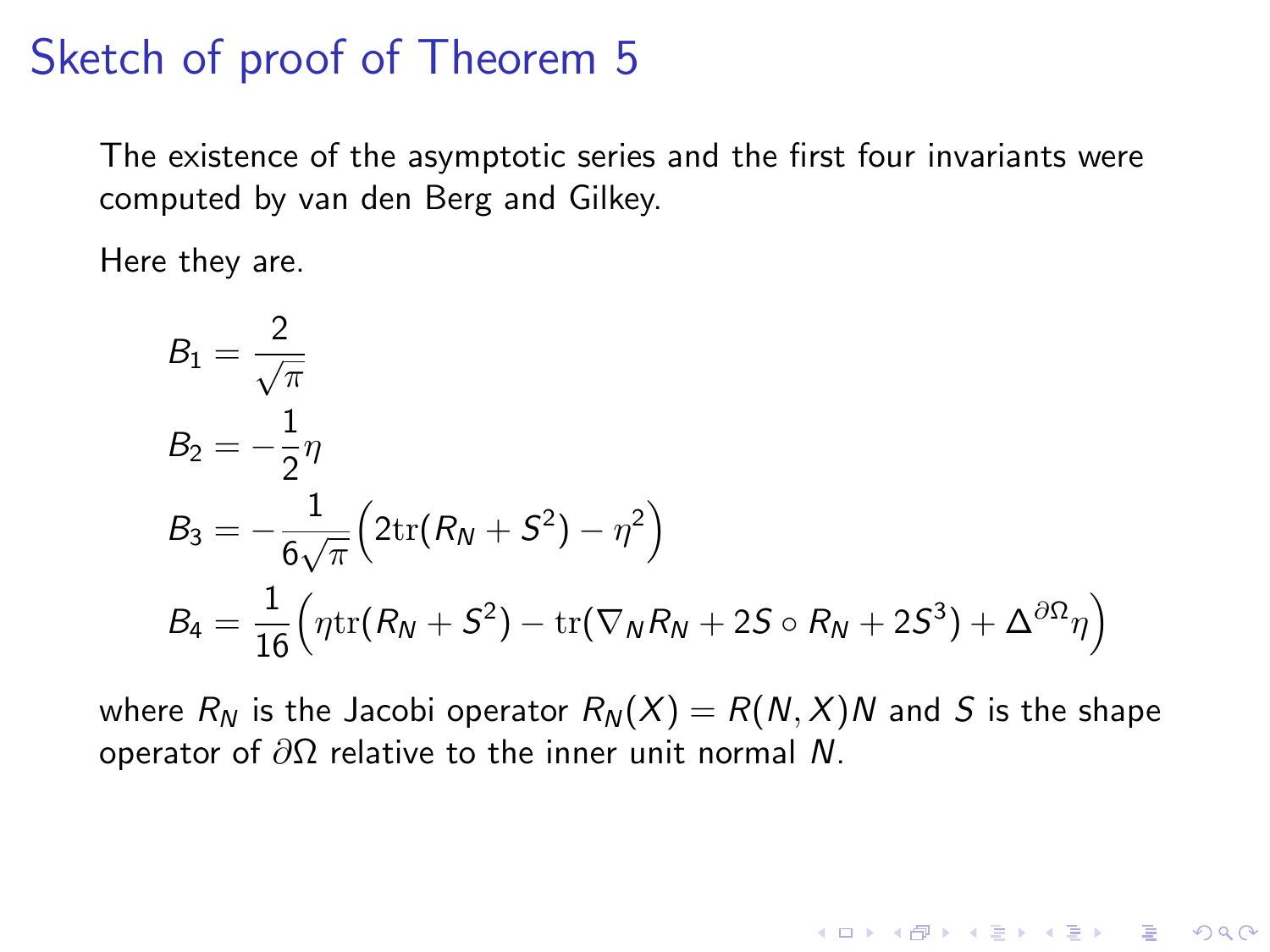The existence of the asymptotic series and the first four invariants were computed by van den Berg and Gilkey.

Here they are.

$$
B_1 = \frac{2}{\sqrt{\pi}}
$$
  
\n
$$
B_2 = -\frac{1}{2}\eta
$$
  
\n
$$
B_3 = -\frac{1}{6\sqrt{\pi}} \left(2\text{tr}(R_N + S^2) - \eta^2\right)
$$
  
\n
$$
B_4 = \frac{1}{16} \left(\eta \text{tr}(R_N + S^2) - \text{tr}(\nabla_N R_N + 2S \circ R_N + 2S^3) + \Delta^{\partial \Omega} \eta\right)
$$

where  $R_N$  is the Jacobi operator  $R_N(X) = R(N, X)N$  and S is the shape operator of  $\partial\Omega$  relative to the inner unit normal N.

4 D > 4 P + 4 B + 4 B + B + 9 Q O

Given that, we see that the CFP property immediately implies some valuable informations.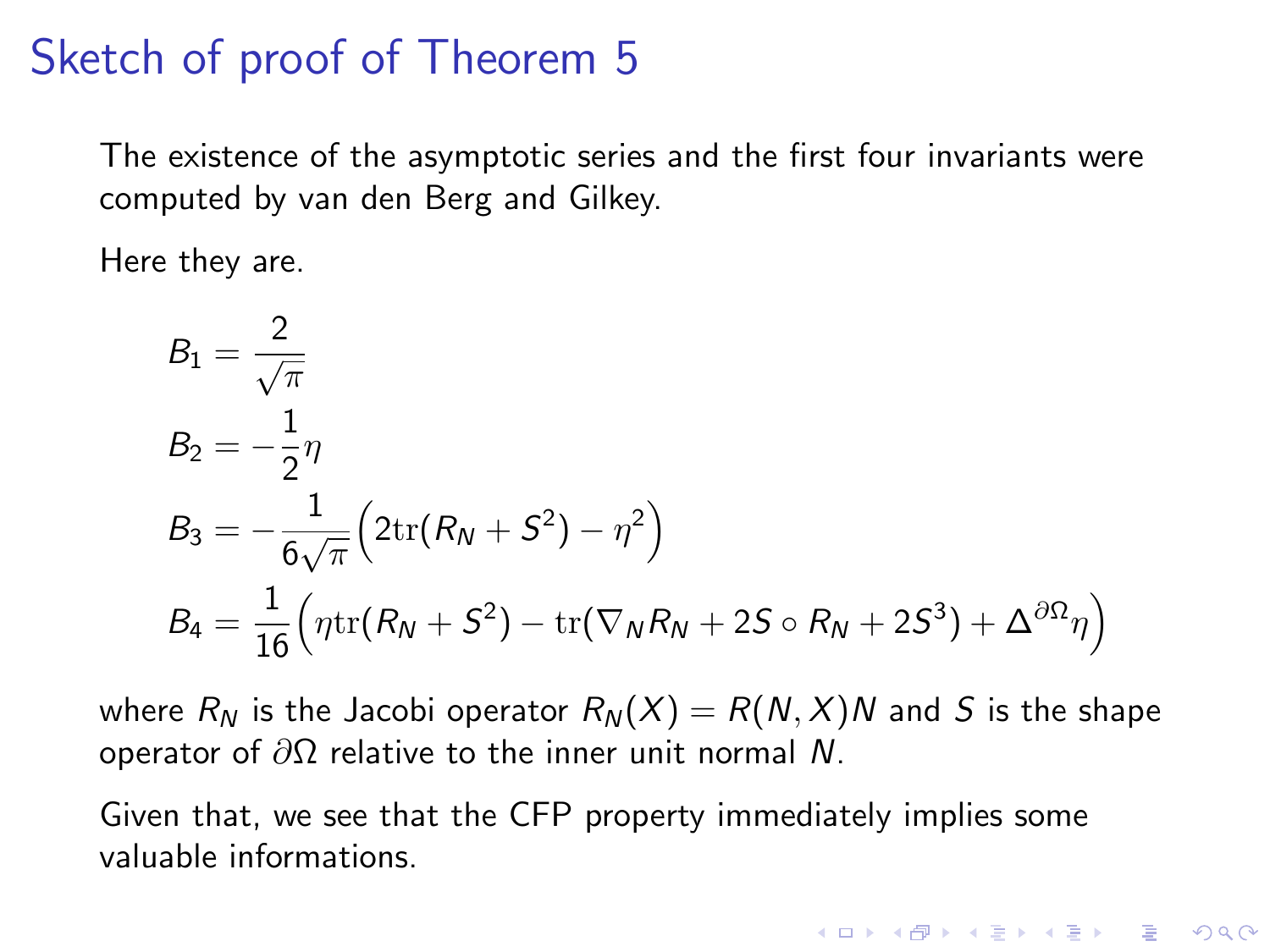The mean curvature must be constant : hence the only Euclidean or hyperbolic domains with the CFP property are balls (Alexandrov theorem).

K ロ ▶ K @ ▶ K 할 ▶ K 할 ▶ | 할 | © 9 Q @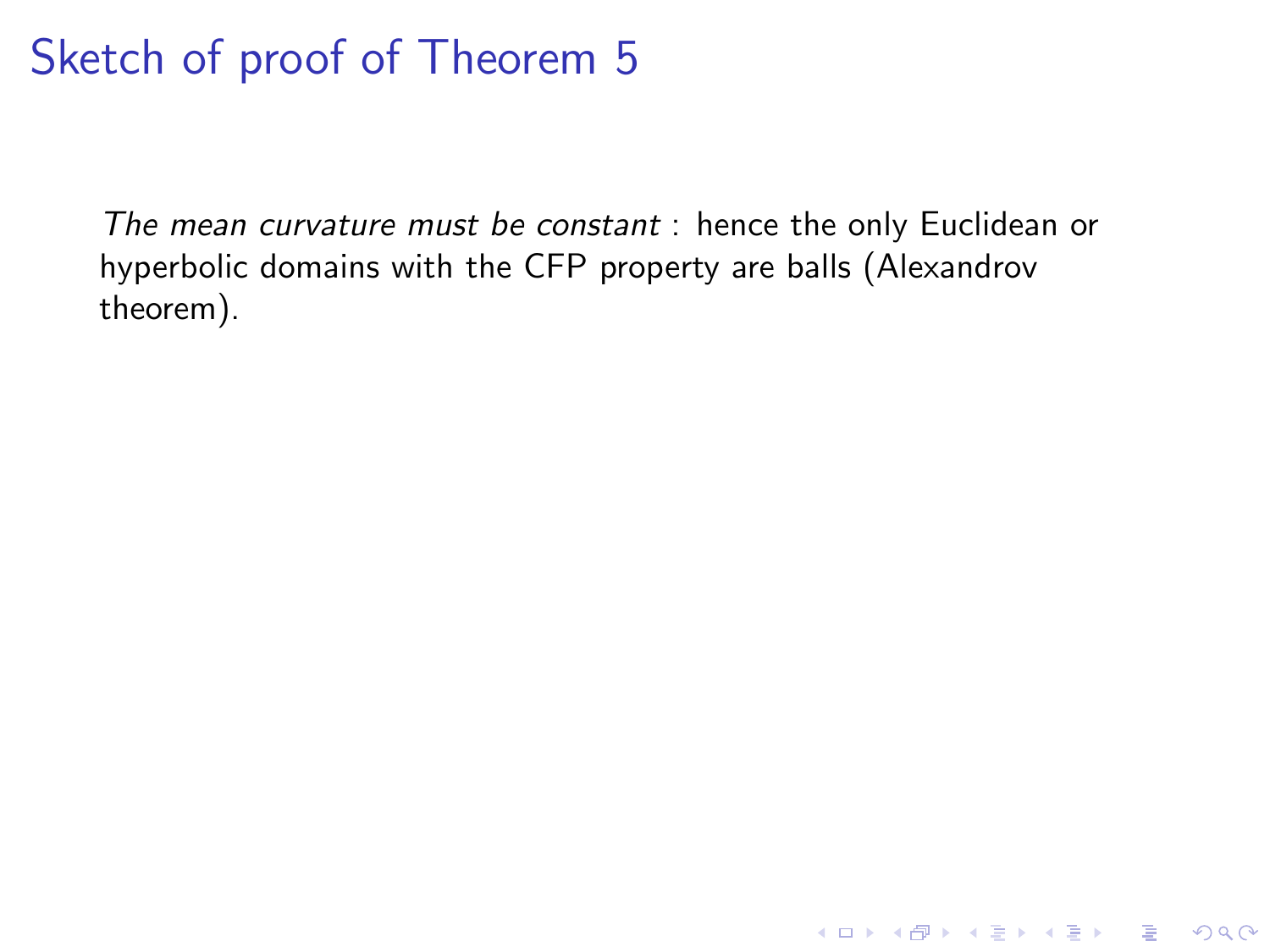The mean curvature must be constant : hence the only Euclidean or hyperbolic domains with the CFP property are balls (Alexandrov theorem).

If  $\Omega$  has constant curvature (or more generally it is an Einstein manifold) then the scalar curvature of  $\partial\Omega$  must be constant.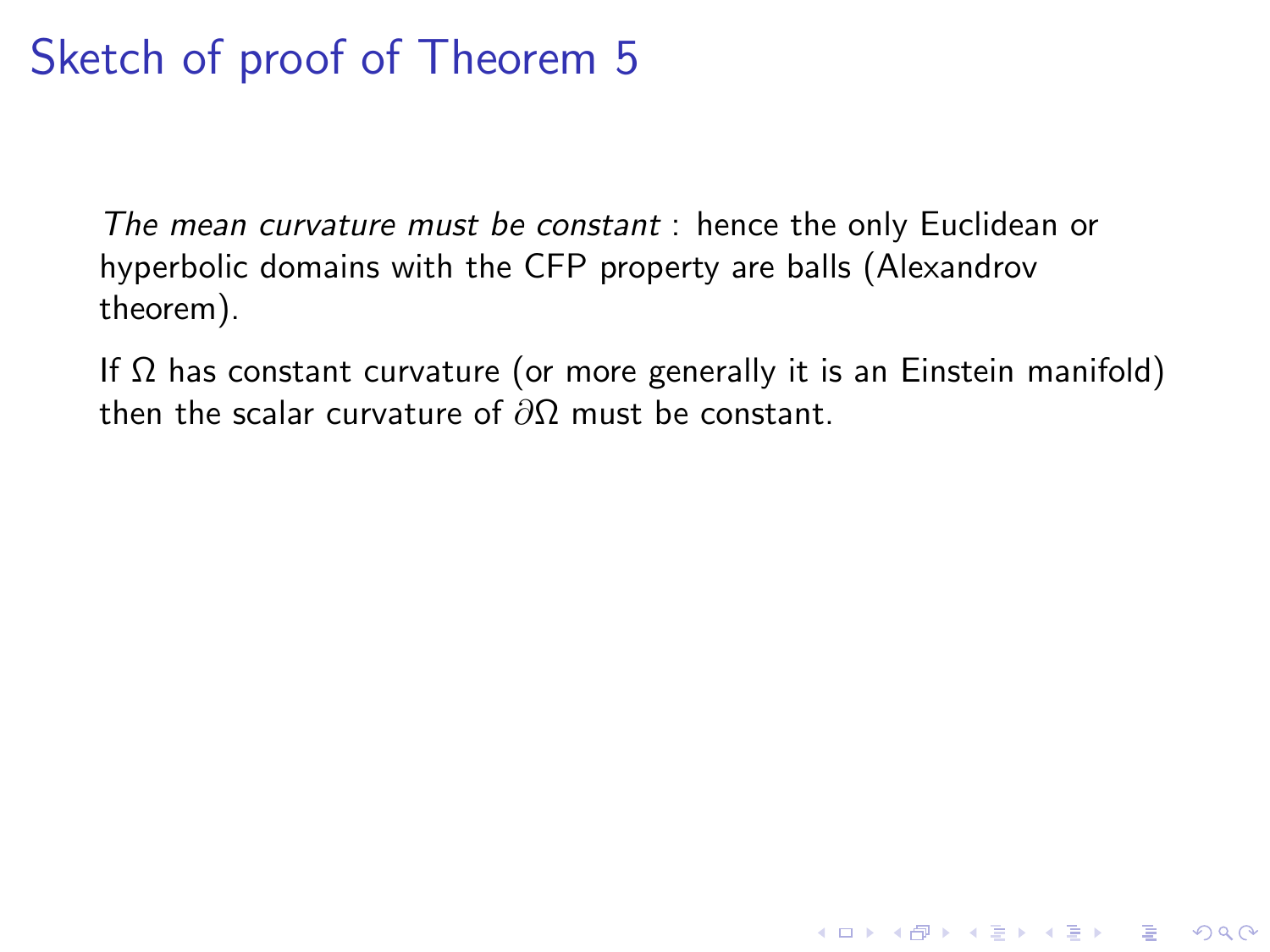The mean curvature must be constant : hence the only Euclidean or hyperbolic domains with the CFP property are balls (Alexandrov theorem).

If  $\Omega$  has constant curvature (or more generally it is an Einstein manifold) then the scalar curvature of  $\partial\Omega$  must be constant.

However, to prove that all the jets of the mean curvature are constant on  $\partial\Omega$  one has to have information about the invariants  $B_k$ , for all k.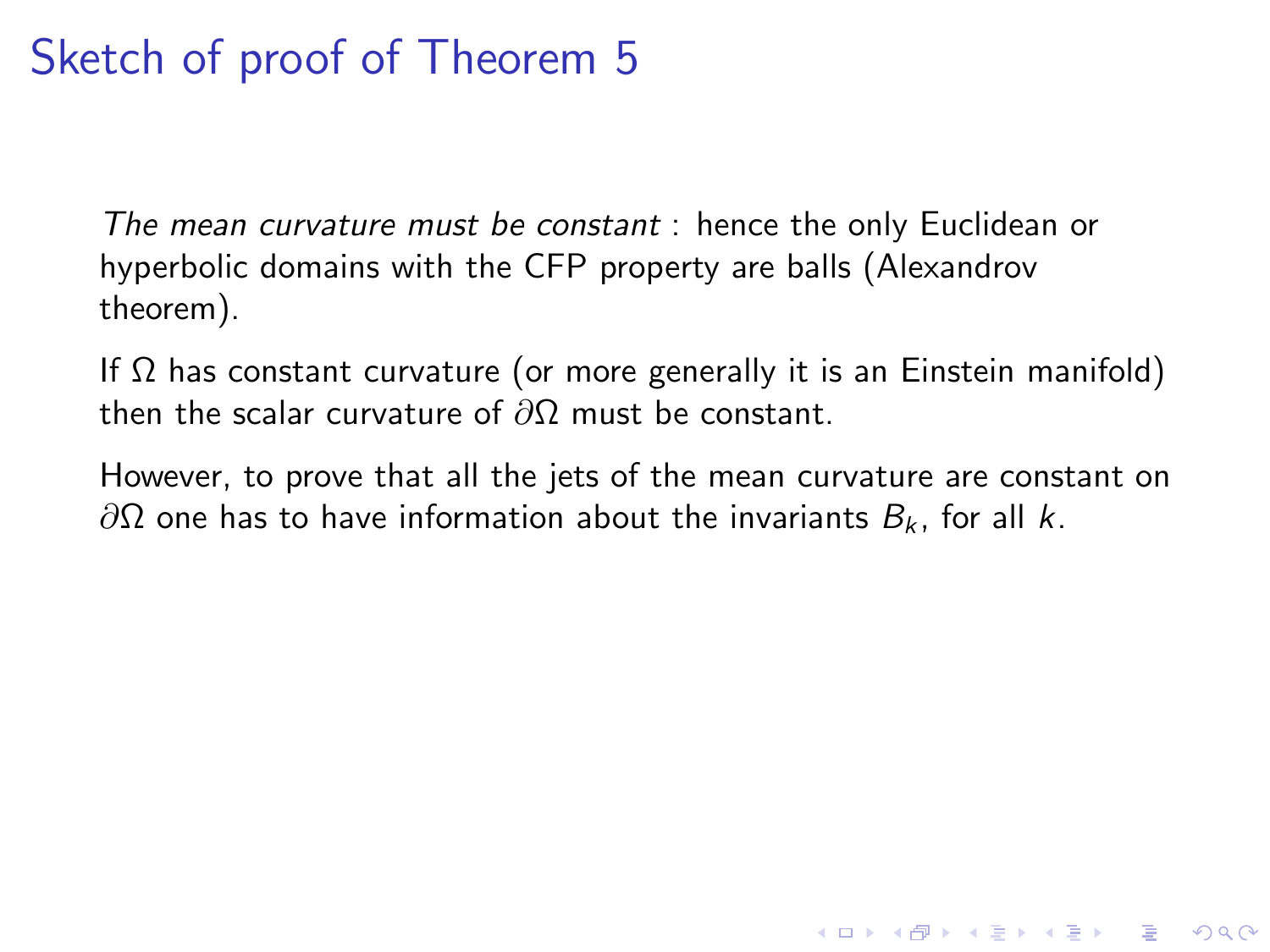The mean curvature must be constant : hence the only Euclidean or hyperbolic domains with the CFP property are balls (Alexandrov theorem).

If  $\Omega$  has constant curvature (or more generally it is an Einstein manifold) then the scalar curvature of  $\partial\Omega$  must be constant.

However, to prove that all the jets of the mean curvature are constant on  $\partial\Omega$  one has to have information about the invariants  $B_k$ , for all k.

**KORKA SERKER ORA** 

Moreover it would be desirable to give a different presentation of  $B_k$ .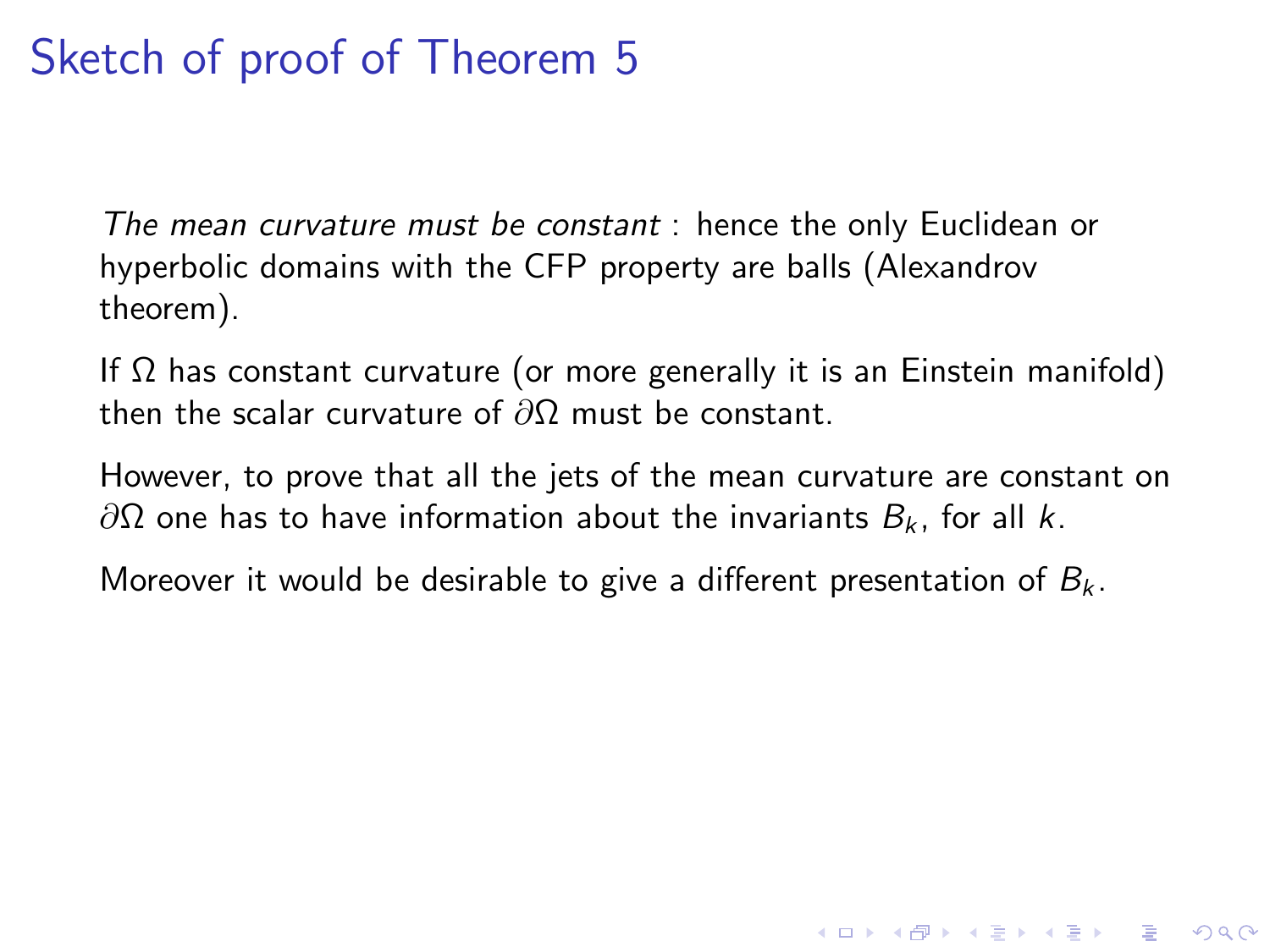The mean curvature must be constant : hence the only Euclidean or hyperbolic domains with the CFP property are balls (Alexandrov theorem).

If  $\Omega$  has constant curvature (or more generally it is an Einstein manifold) then the scalar curvature of  $\partial\Omega$  must be constant.

However, to prove that all the jets of the mean curvature are constant on  $\partial\Omega$  one has to have information about the invariants  $B_k$ , for all k.

Moreover it would be desirable to give a different presentation of  $B_k$ .

There exists a recursive formula which computes all invariants  $B_k$  (S. 2004).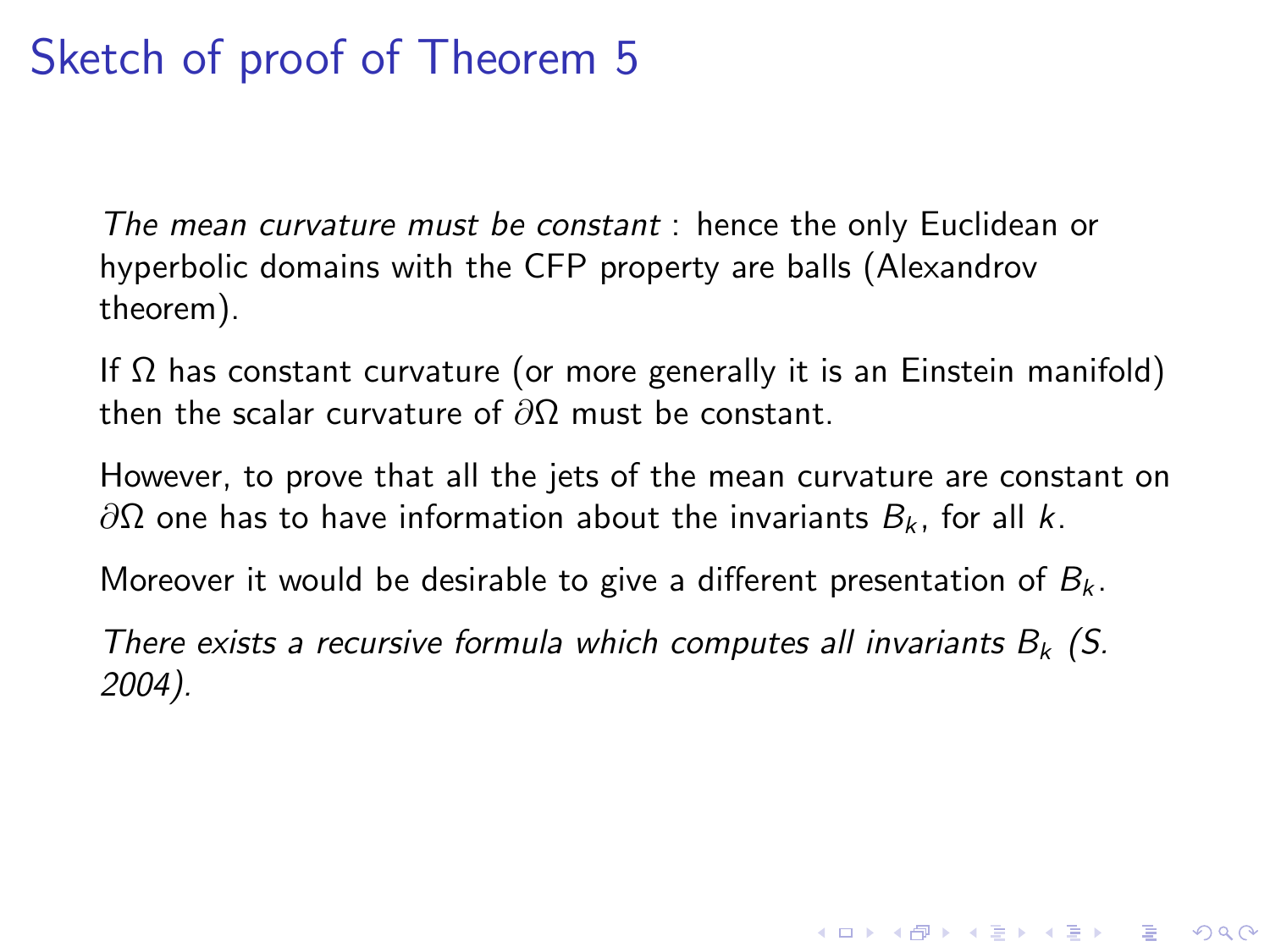The mean curvature must be constant : hence the only Euclidean or hyperbolic domains with the CFP property are balls (Alexandrov theorem).

If  $\Omega$  has constant curvature (or more generally it is an Einstein manifold) then the scalar curvature of  $\partial\Omega$  must be constant.

However, to prove that all the jets of the mean curvature are constant on  $\partial\Omega$  one has to have information about the invariants  $B_k$ , for all k.

Moreover it would be desirable to give a different presentation of  $B_k$ .

There exists a recursive formula which computes all invariants  $B_k$  (S. 2004).

Let us describe the outcome and the way the invariants  $B_k$  are presented.

4 D > 4 P + 4 B + 4 B + B + 9 Q O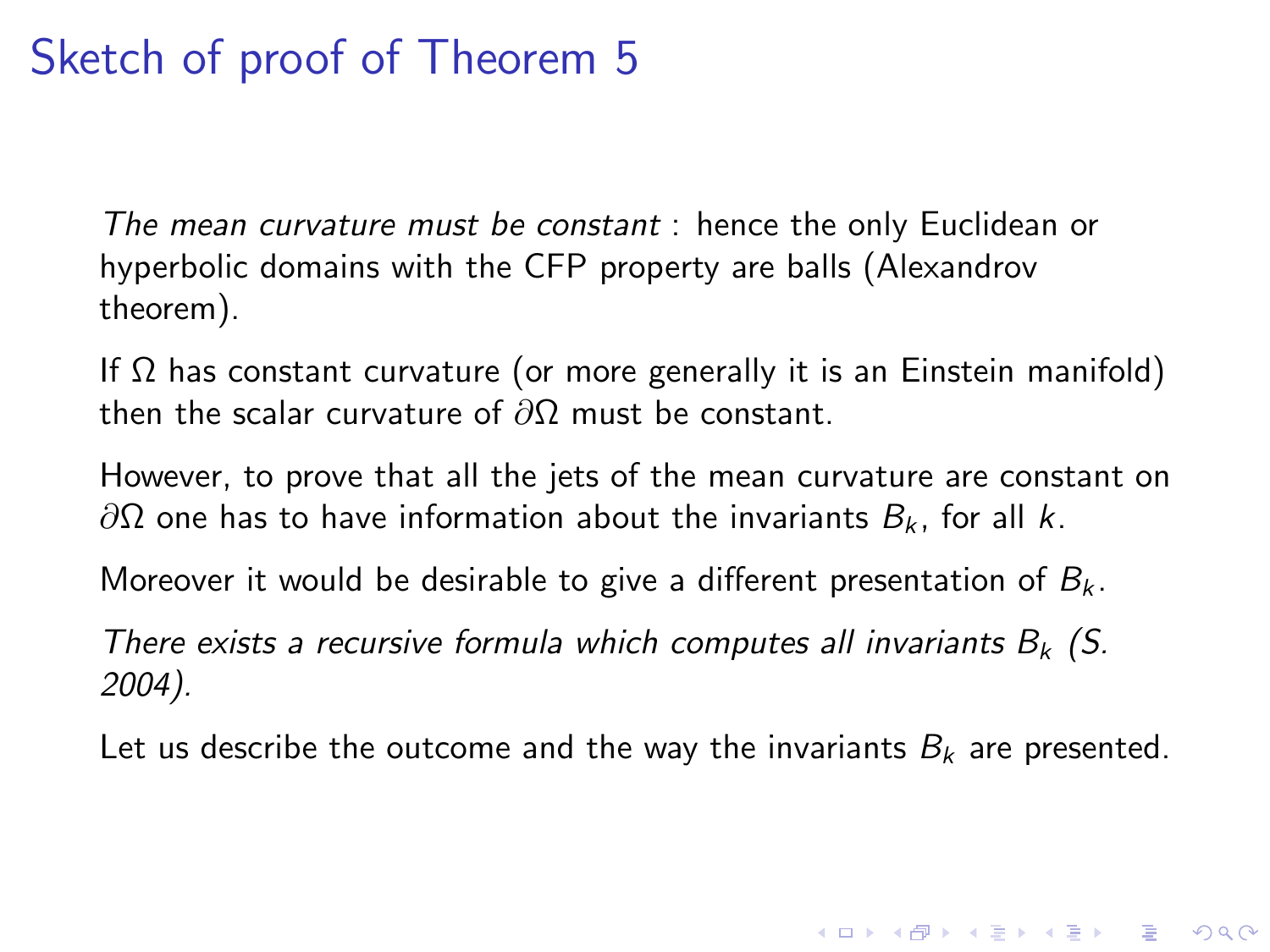On a small tubular neighborhood U of  $\partial\Omega$ , the distance function  $\rho$  is smooth, and then we can define the first order operator:

$$
N\phi = 2\langle \nabla \phi, \nabla \rho \rangle - \phi \Delta \rho,
$$

K ロ ▶ K @ ▶ K 할 ▶ K 할 ▶ | 할 | © 9 Q @

for all  $\phi \in C^{\infty}(U)$ .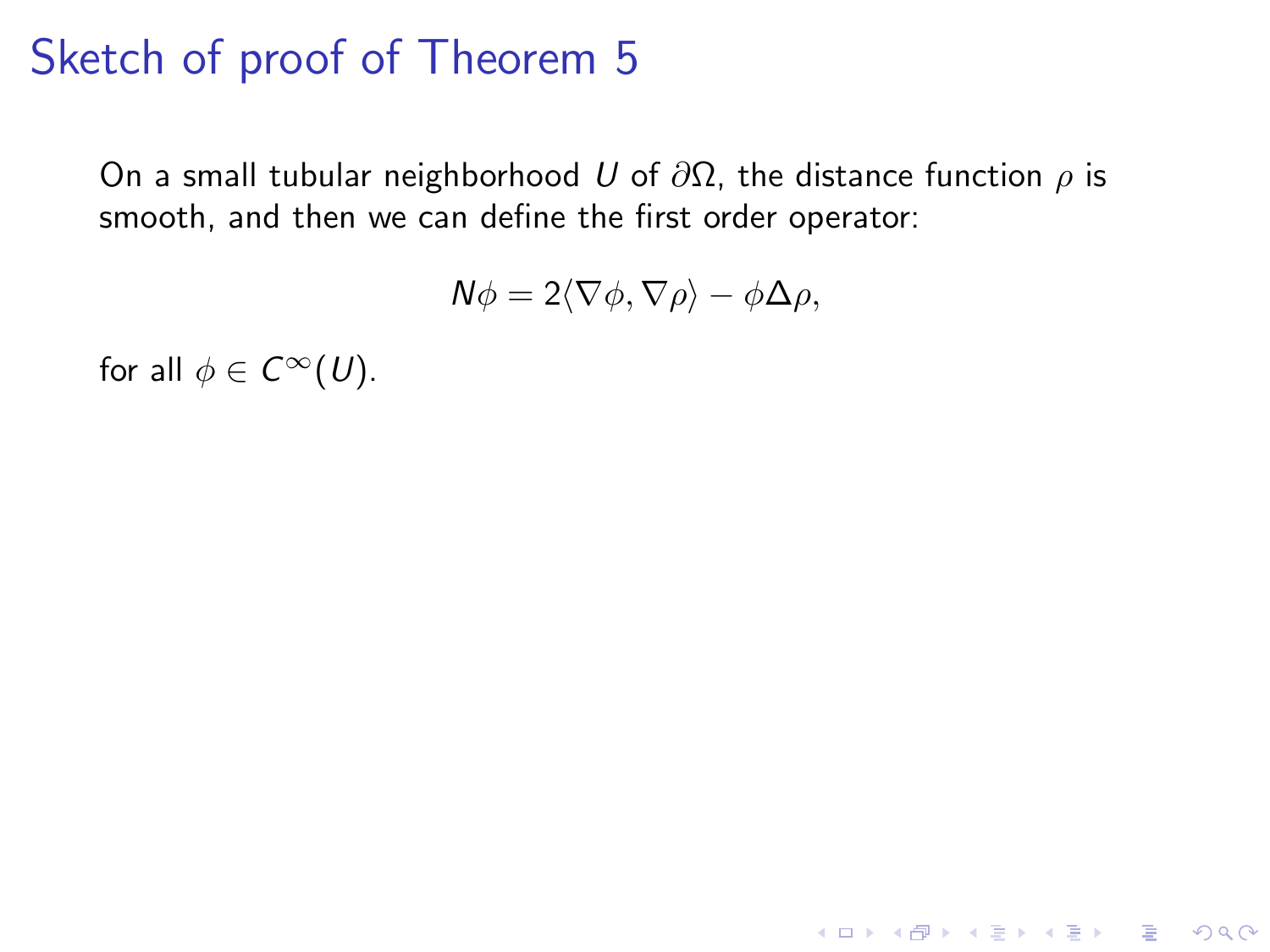On a small tubular neighborhood U of  $\partial\Omega$ , the distance function  $\rho$  is smooth, and then we can define the first order operator:

$$
N\phi = 2\langle \nabla \phi, \nabla \rho \rangle - \phi \Delta \rho,
$$

for all  $\phi \in C^{\infty}(U)$ .

Note that  $\nabla \rho$  is normal to equidistants and gives rise to a vector field N which, restricted to the boundary, is precisely the unit normal vector. Remark also that  $\Delta \rho = \eta$ .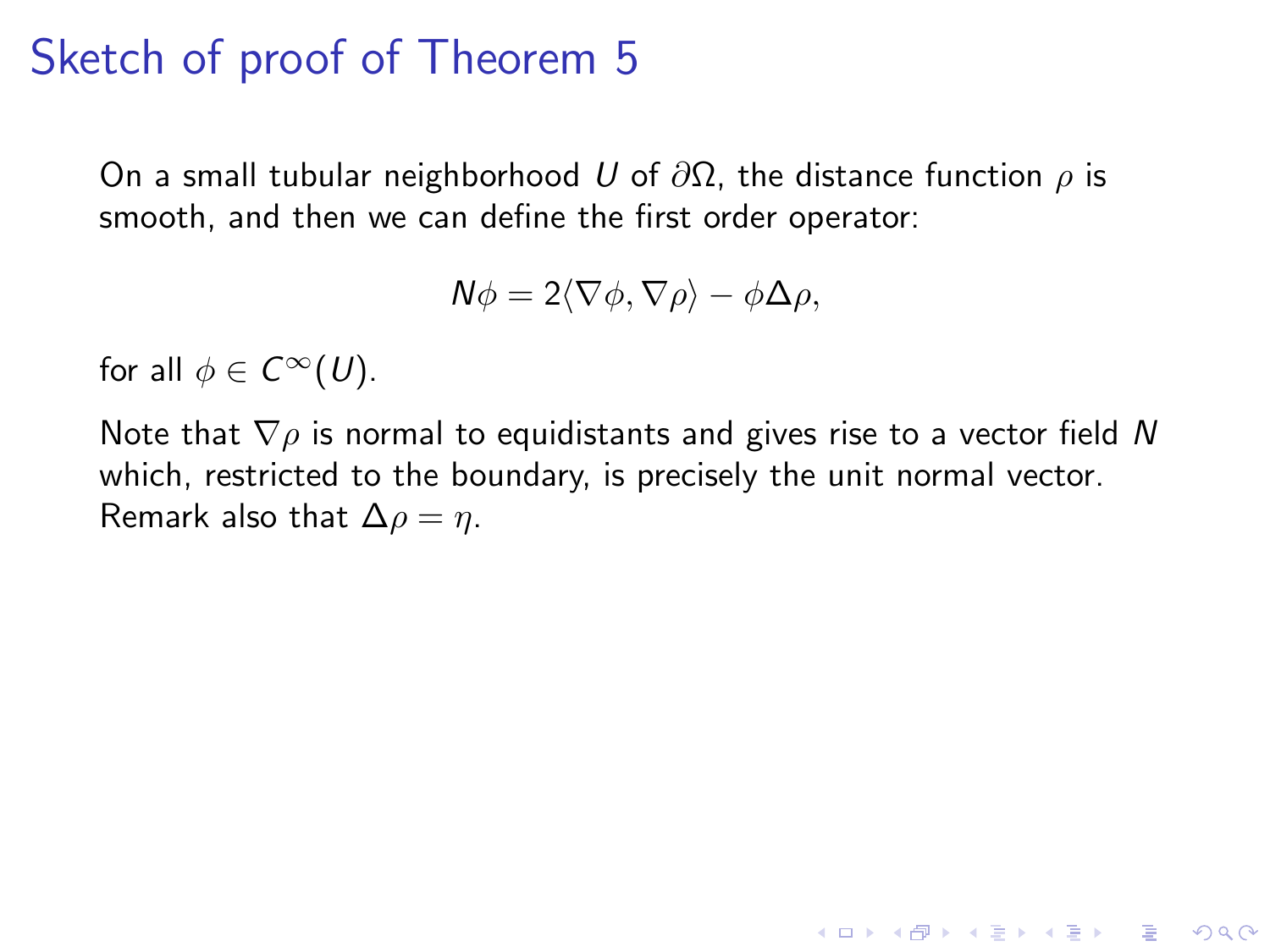On a small tubular neighborhood U of  $\partial\Omega$ , the distance function  $\rho$  is smooth, and then we can define the first order operator:

$$
N\phi = 2\langle \nabla \phi, \nabla \rho \rangle - \phi \Delta \rho,
$$

for all  $\phi \in C^{\infty}(U)$ .

Note that  $\nabla \rho$  is normal to equidistants and gives rise to a vector field N which, restricted to the boundary, is precisely the unit normal vector. Remark also that  $\Delta \rho = \eta$ .

Hence the operator  $N\phi$  can also be written:

$$
N\phi = 2\frac{\partial \phi}{\partial N} - \eta \phi.
$$

In particular:

$$
N1=-\eta.
$$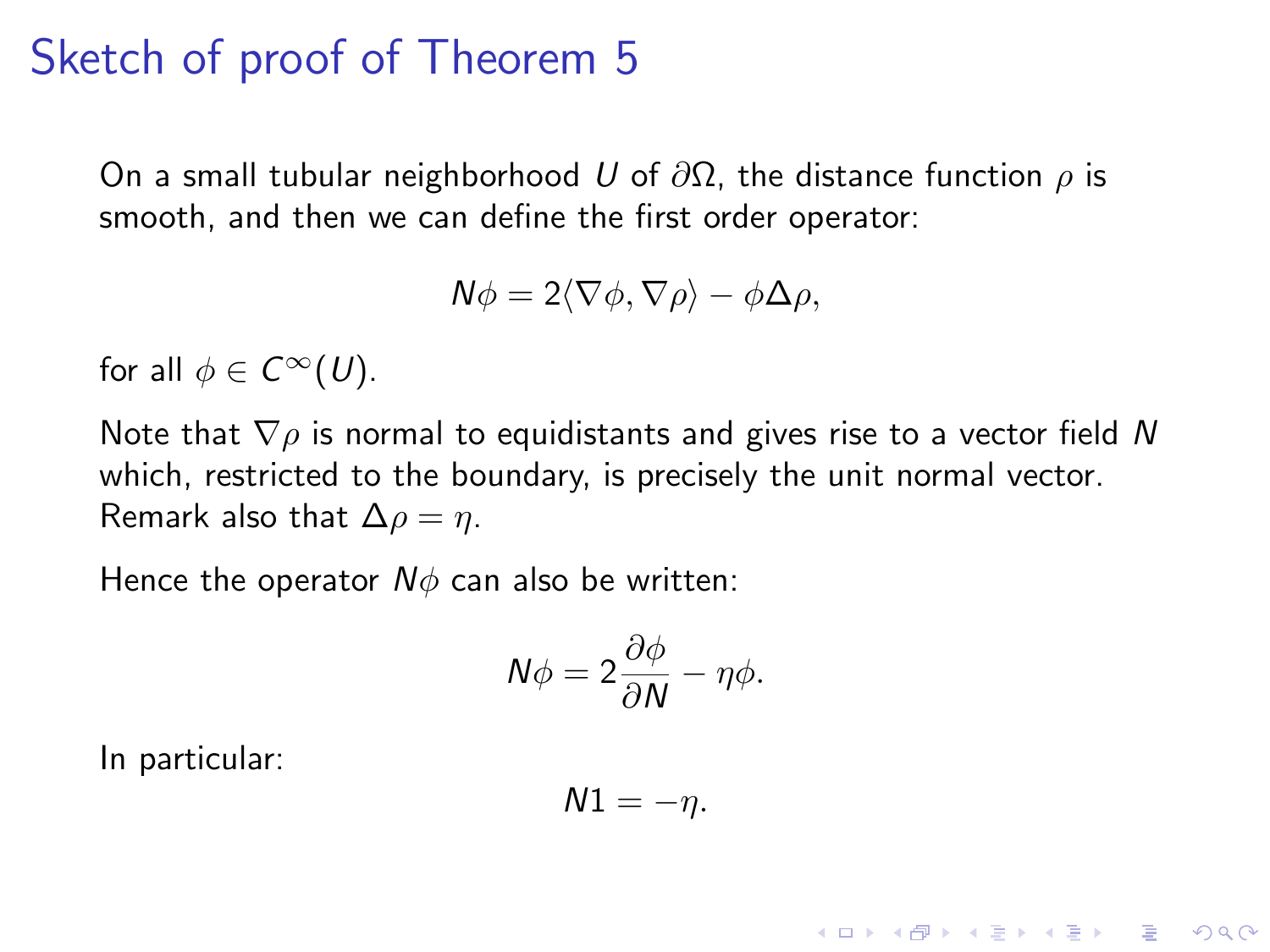Let  $\Delta$  be the Laplacian of the ambient manifold  $\Omega$ . We let A be the algebra of operators acting on  $C^{\infty}(U)$  and generated by the operators N and ∆. Here is the main calculation.

K ロ ▶ K @ ▶ K 할 ▶ K 할 ▶ | 할 | © 9 Q @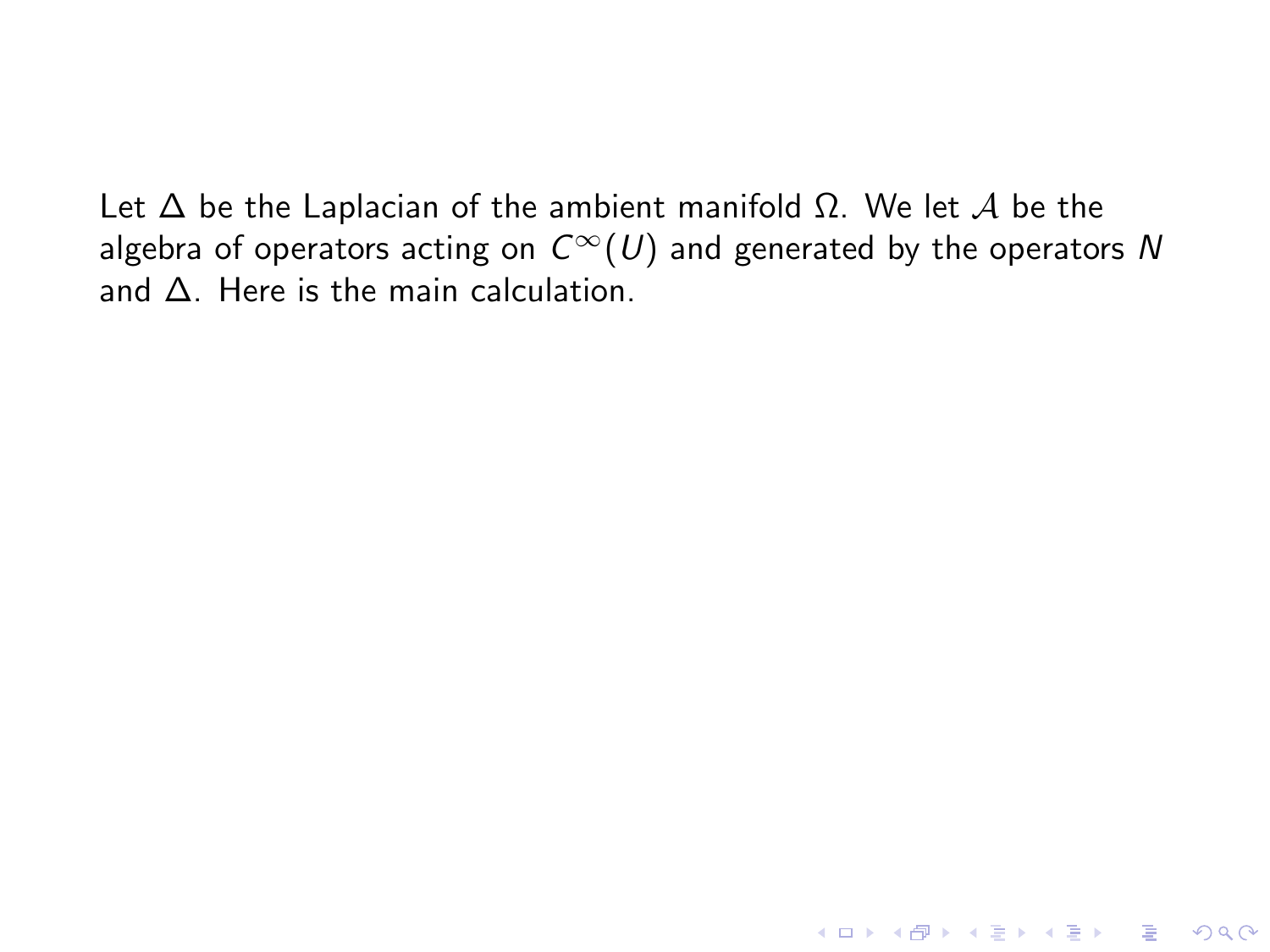Let  $\Delta$  be the Laplacian of the ambient manifold  $\Omega$ . We let A be the algebra of operators acting on  $C^{\infty}(U)$  and generated by the operators N and ∆. Here is the main calculation.

#### Theorem

(S. 2004) For all  $k = 1, 2, \ldots$  there exists an operator  $D_k \in \mathcal{A}$  (that is, a polynomial in N and  $\Delta$  of homogeneous degree  $k - 1$ ) such that:

$$
B_k=D_k1|_{\partial\Omega}.
$$

The sequence of operators  $\{D_k\}$  is explicitly computable by a recursive formula.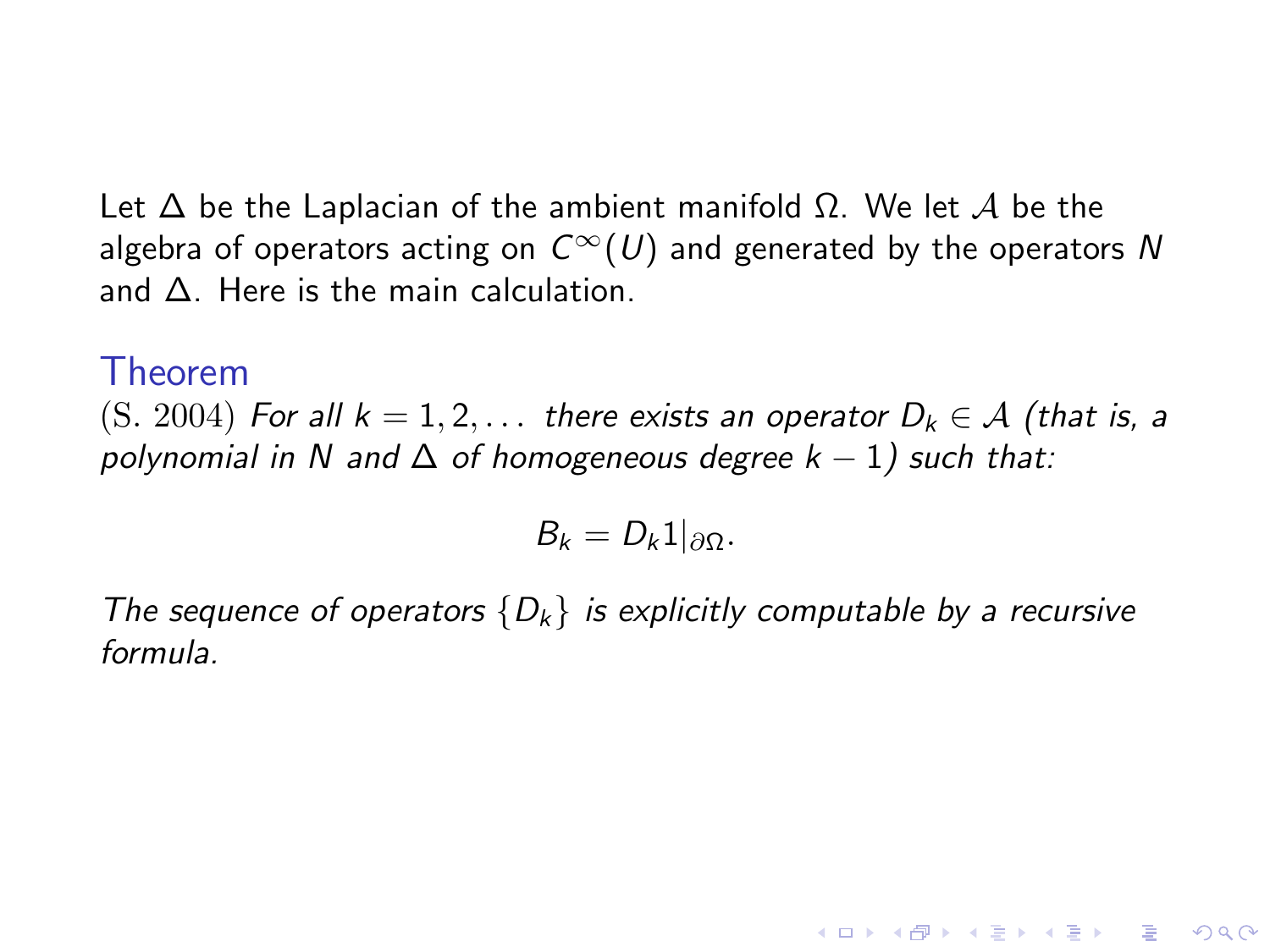Here are the first few operators:

$$
D_1 = \frac{2}{\sqrt{\pi}} \cdot I
$$
  
\n
$$
D_2 = \frac{1}{2}N
$$
  
\n
$$
D_3 = \frac{1}{6\sqrt{\pi}}(N^2 - 4\Delta)
$$
  
\n
$$
D_4 = -\frac{1}{16}(\Delta N + 3N\Delta)
$$
  
\n
$$
D_5 = -\frac{1}{240\sqrt{\pi}}(N^4 + 16N^2\Delta + 8N\Delta N - 48\Delta^2)
$$

K ロ X K 메 X K B X X B X X D X O Q Q O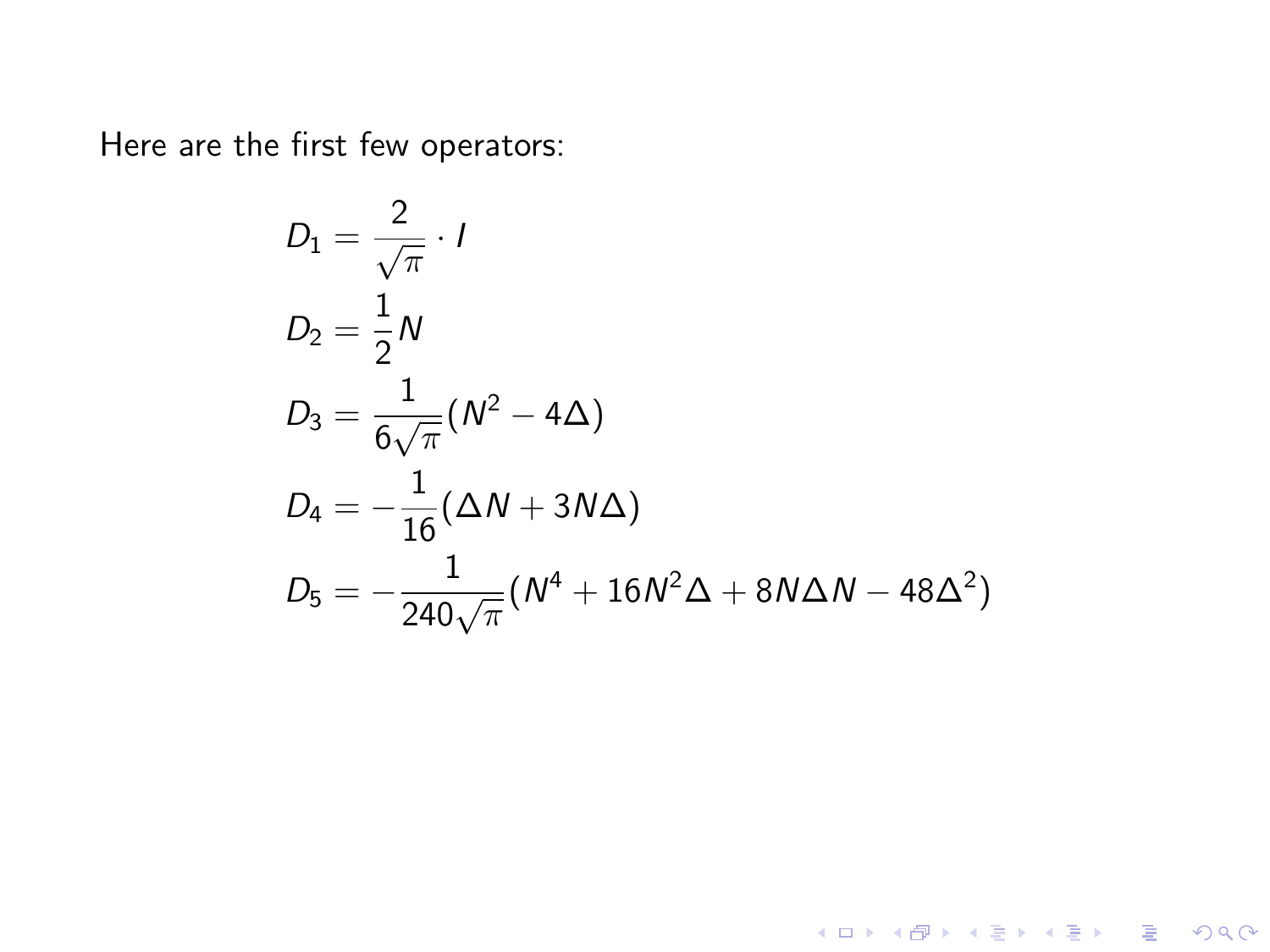Here are the first few operators:

$$
D_1 = \frac{2}{\sqrt{\pi}} \cdot I
$$
  
\n
$$
D_2 = \frac{1}{2}N
$$
  
\n
$$
D_3 = \frac{1}{6\sqrt{\pi}}(N^2 - 4\Delta)
$$
  
\n
$$
D_4 = -\frac{1}{16}(\Delta N + 3N\Delta)
$$
  
\n
$$
D_5 = -\frac{1}{240\sqrt{\pi}}(N^4 + 16N^2\Delta + 8N\Delta N - 48\Delta^2)
$$

hence we obtain the following presentation of the invariants  $B_1, \ldots, B_5$ : note in fact that  $N1 = -\eta$  etc.

KOX KOX KEX KEX E 1990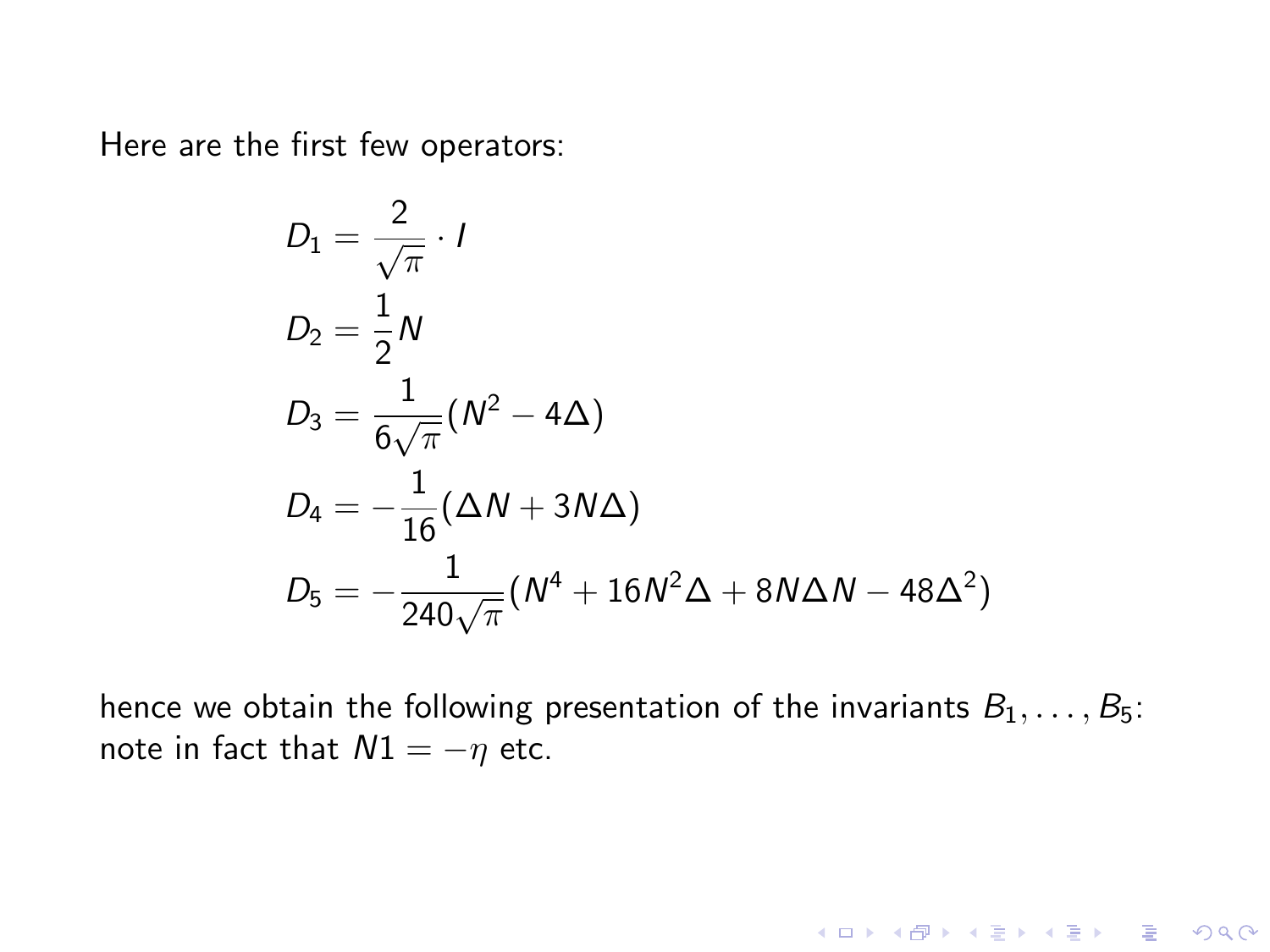In what follows,  $\Delta^T \nabla^T, \delta^T$  will denote the tangential operators (that is, the operators acting on the restriction to each equidistant).

$$
B_1 = \frac{2}{\sqrt{\pi}}
$$
  
\n
$$
B_2 = -\frac{1}{2}\eta
$$
  
\n
$$
B_3 = \frac{1}{6\sqrt{\pi}} \left( -2\frac{\partial \eta}{\partial N} + \eta^2 \right)
$$
  
\n
$$
B_4 = -\frac{1}{16} \left( \frac{\partial^2 \eta}{\partial N^2} - \eta \frac{\partial \eta}{\partial N} - \Delta^T \eta \right)
$$
  
\n
$$
B_5 = -\frac{1}{240\sqrt{\pi}} \left( -20\frac{\partial^3 \eta}{\partial N^3} + 40\eta \frac{\partial^2 \eta}{\partial N^2} + 28\left(\frac{\partial \eta}{\partial N}\right)^2 - 20\eta^2 \frac{\partial \eta}{\partial N} + \eta^4
$$
  
\n
$$
+ 12\Delta^T \left( \frac{\partial \eta}{\partial N} \right) + 16|\nabla^T \eta|^2 + 4\delta^T (S\nabla^T \eta) \right)
$$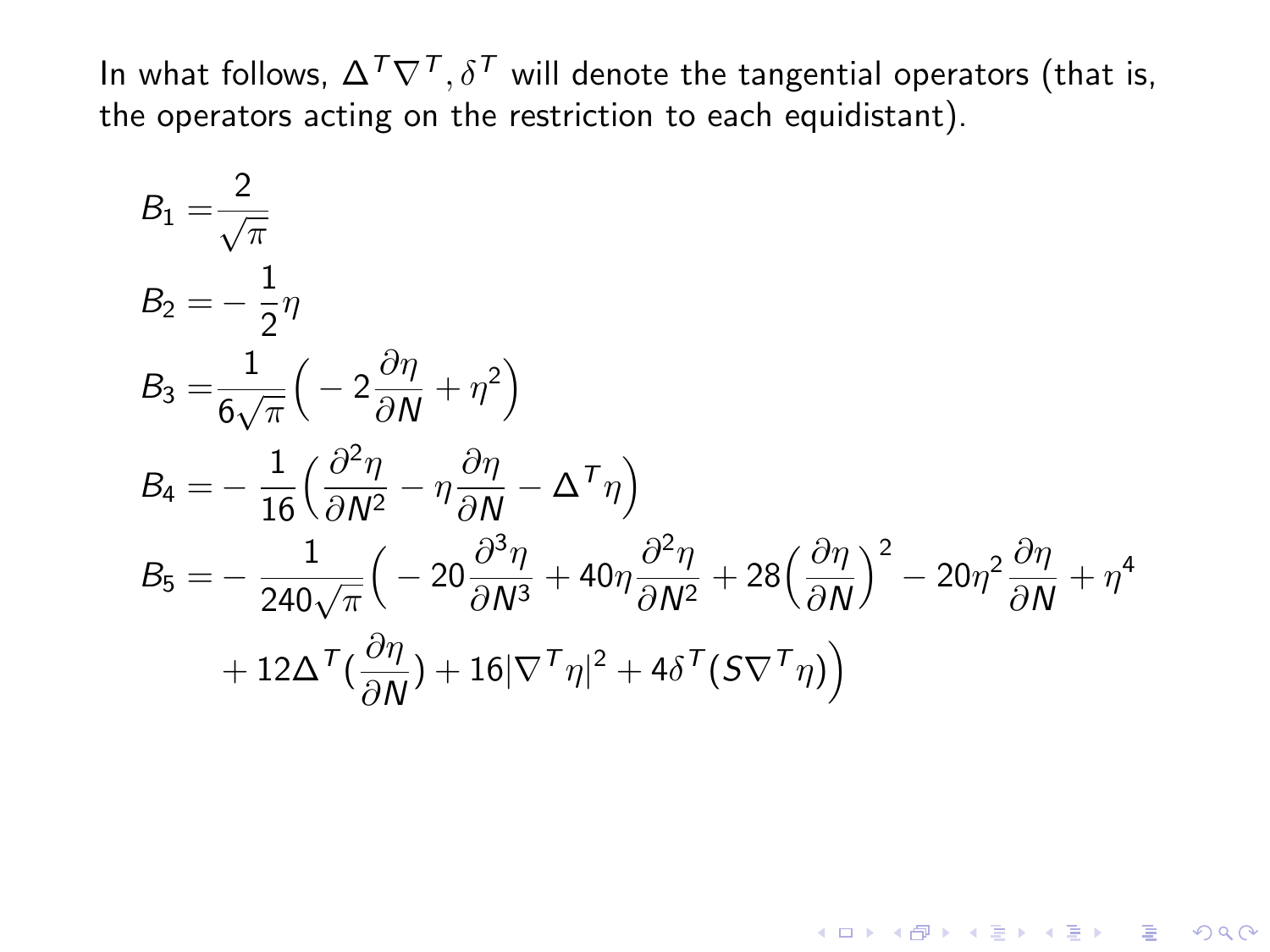In what follows,  $\Delta^T \nabla^T$ ,  $\delta^T$  will denote the tangential operators (that is, the operators acting on the restriction to each equidistant).

$$
B_1 = \frac{2}{\sqrt{\pi}}
$$
  
\n
$$
B_2 = -\frac{1}{2}\eta
$$
  
\n
$$
B_3 = \frac{1}{6\sqrt{\pi}} \left( -2\frac{\partial \eta}{\partial N} + \eta^2 \right)
$$
  
\n
$$
B_4 = -\frac{1}{16} \left( \frac{\partial^2 \eta}{\partial N^2} - \eta \frac{\partial \eta}{\partial N} - \Delta^T \eta \right)
$$
  
\n
$$
B_5 = -\frac{1}{240\sqrt{\pi}} \left( -20\frac{\partial^3 \eta}{\partial N^3} + 40\eta \frac{\partial^2 \eta}{\partial N^2} + 28\left(\frac{\partial \eta}{\partial N}\right)^2 - 20\eta^2 \frac{\partial \eta}{\partial N} + \eta^4
$$
  
\n
$$
+ 12\Delta^T \left( \frac{\partial \eta}{\partial N} \right) + 16|\nabla^T \eta|^2 + 4\delta^T (S\nabla^T \eta) \right)
$$

It is now easy to show that, if  $B_1, \ldots, B_5$  are constant, then  $\eta$  and  $\frac{\partial^k \eta}{\partial \Lambda^k}$ ∂N<sup>k</sup> are constant for  $k < 3$ .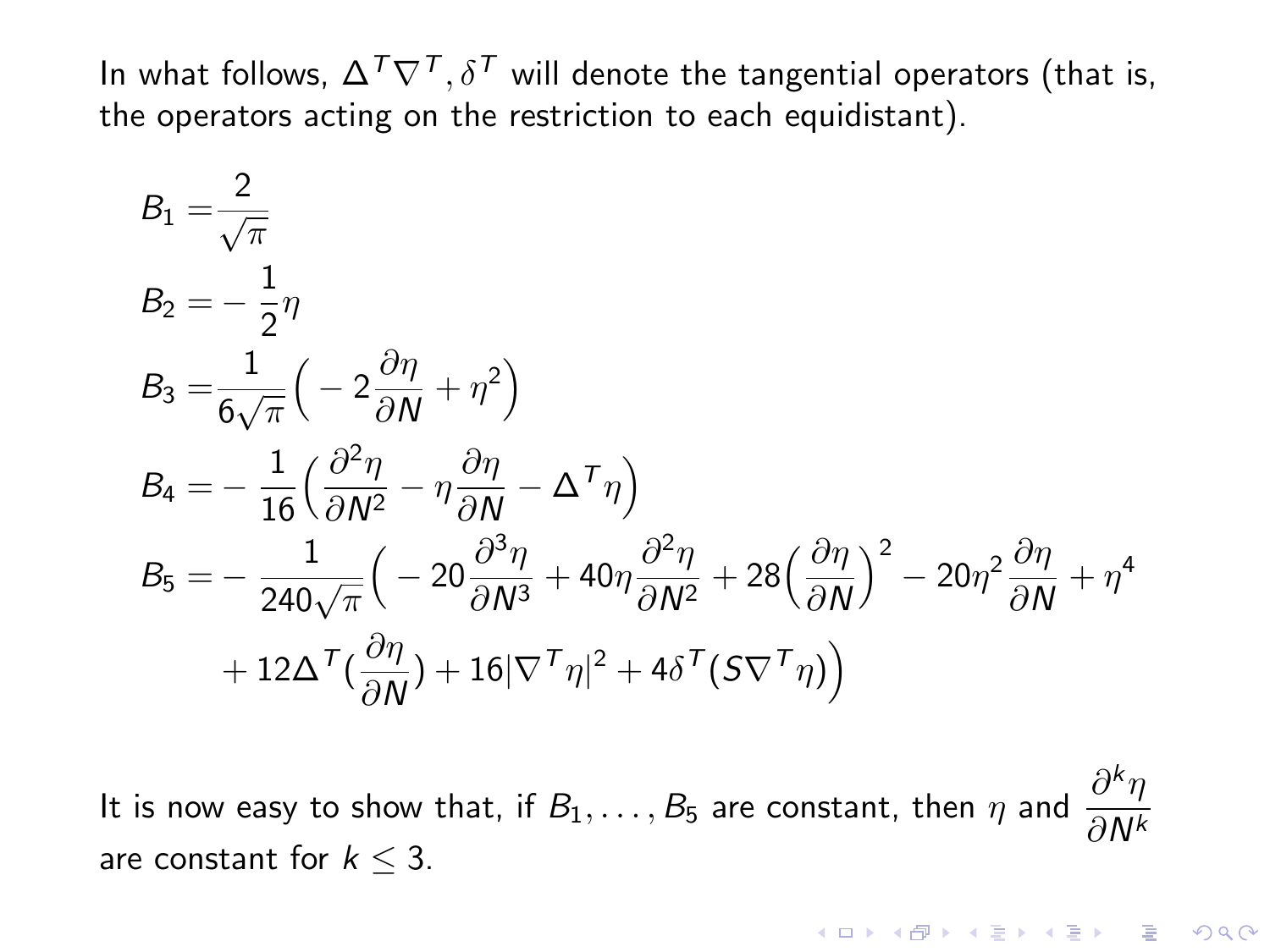Iterating the above argument and using the recursive formulae one proves that, for all  $k \in \mathbb{N}$ :

$$
B_k = c_k \frac{\partial^{k-2}\eta}{\partial N^{k-2}} + \text{ terms involving normal derivatives of lower order}
$$

K ロ ▶ K @ ▶ K 할 ▶ K 할 ▶ | 할 | ⊙Q @

where  $c_k$  is a constant.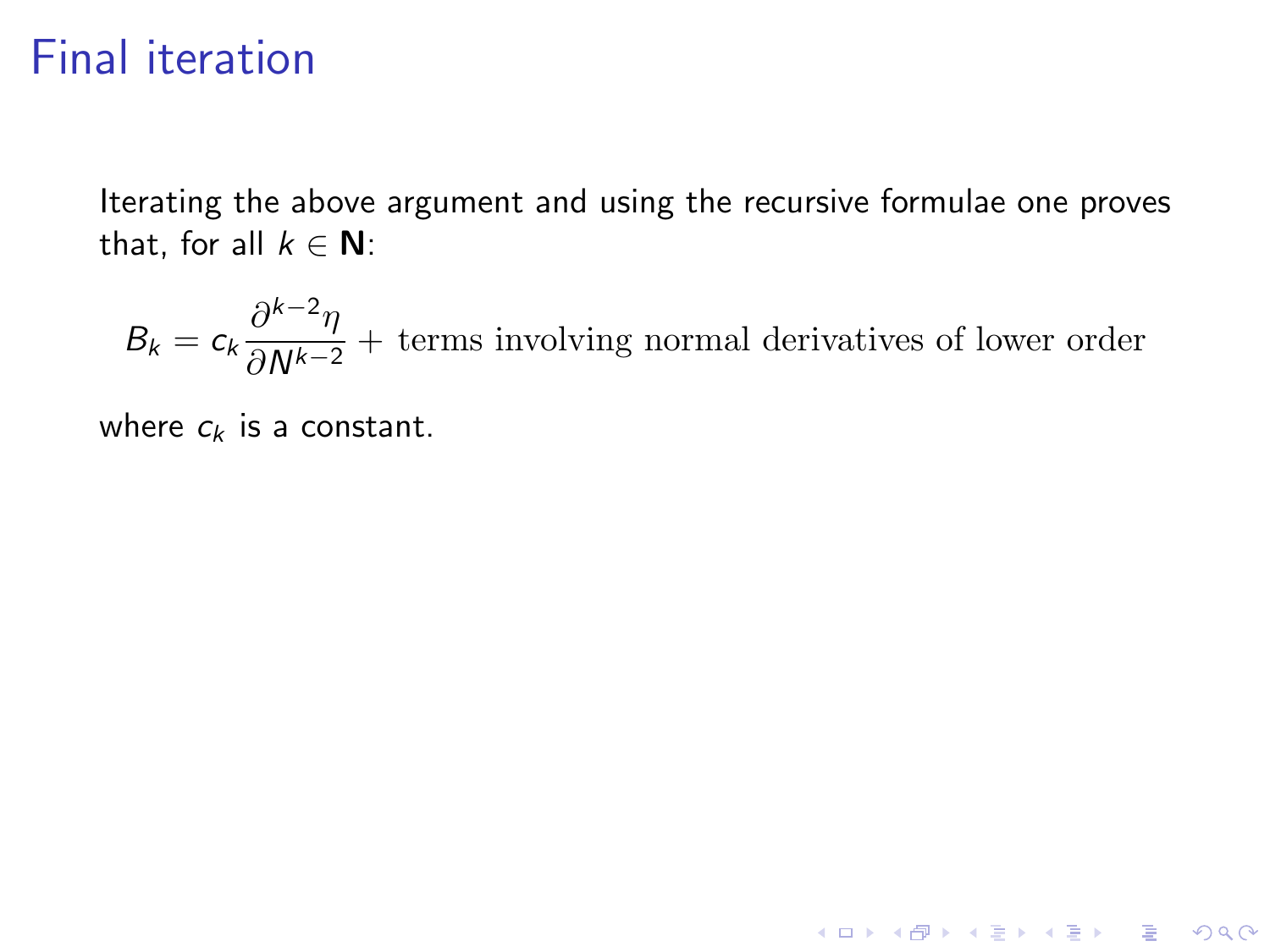Iterating the above argument and using the recursive formulae one proves that, for all  $k \in \mathbb{N}$ :

$$
B_k = c_k \frac{\partial^{k-2}\eta}{\partial N^{k-2}} + \text{ terms involving normal derivatives of lower order}
$$

K ロ ▶ K @ ▶ K 할 ▶ K 할 ▶ | 할 | © 9 Q @

where  $c_k$  is a constant.

Important : need to show that  $c_k \neq 0$  for all k !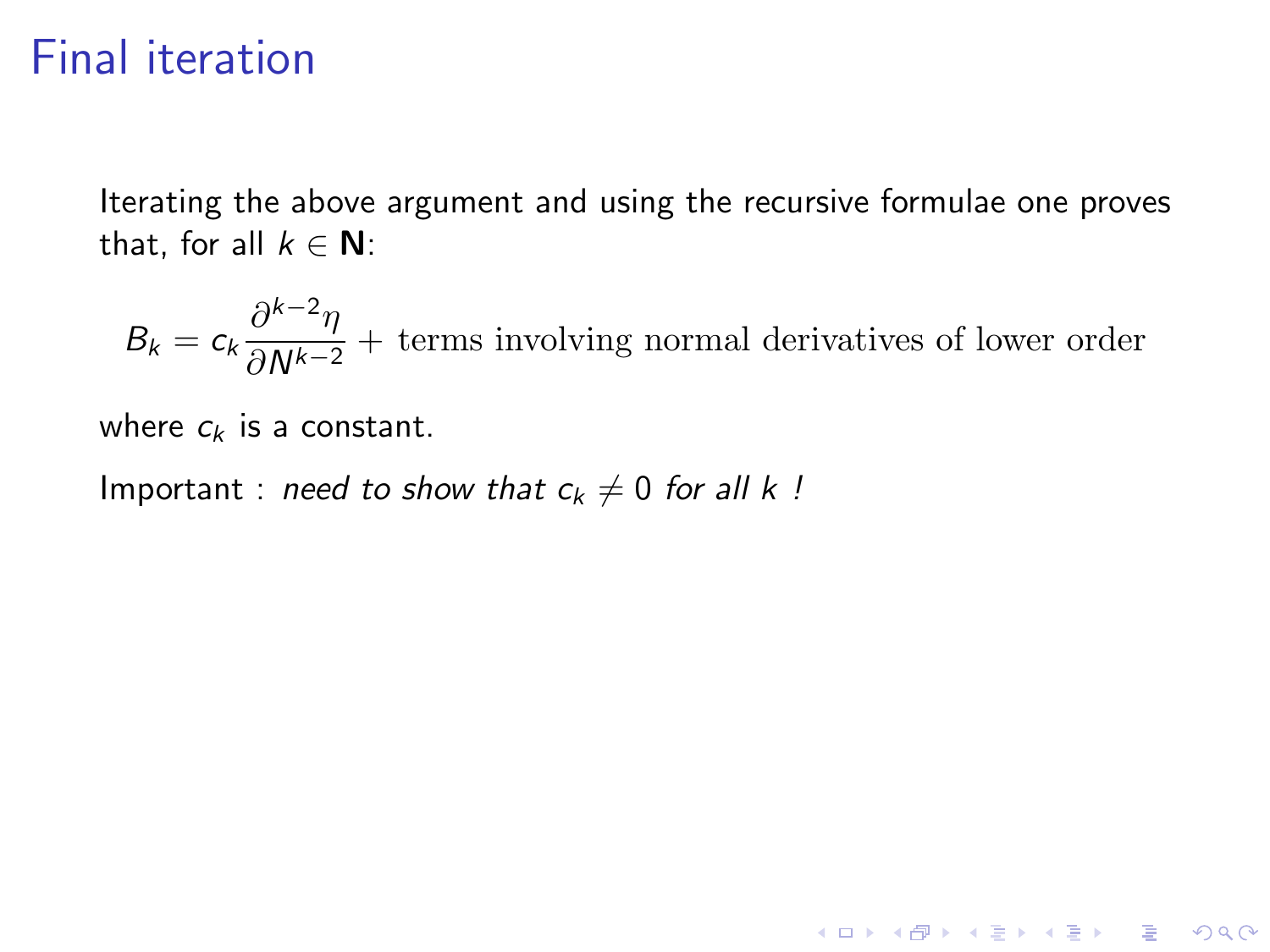Iterating the above argument and using the recursive formulae one proves that, for all  $k \in \mathbb{N}$ :

$$
B_k = c_k \frac{\partial^{k-2}\eta}{\partial N^{k-2}} + \text{ terms involving normal derivatives of lower order}
$$

where  $c_k$  is a constant.

Important : need to show that  $c_k \neq 0$  for all k !

This is a rather involved combinatorial fact, obtained using the algorithm for the computation of the operators  $D_k$ .

K ロ ▶ K @ ▶ K 할 > K 할 > 1 할 > 1 이익어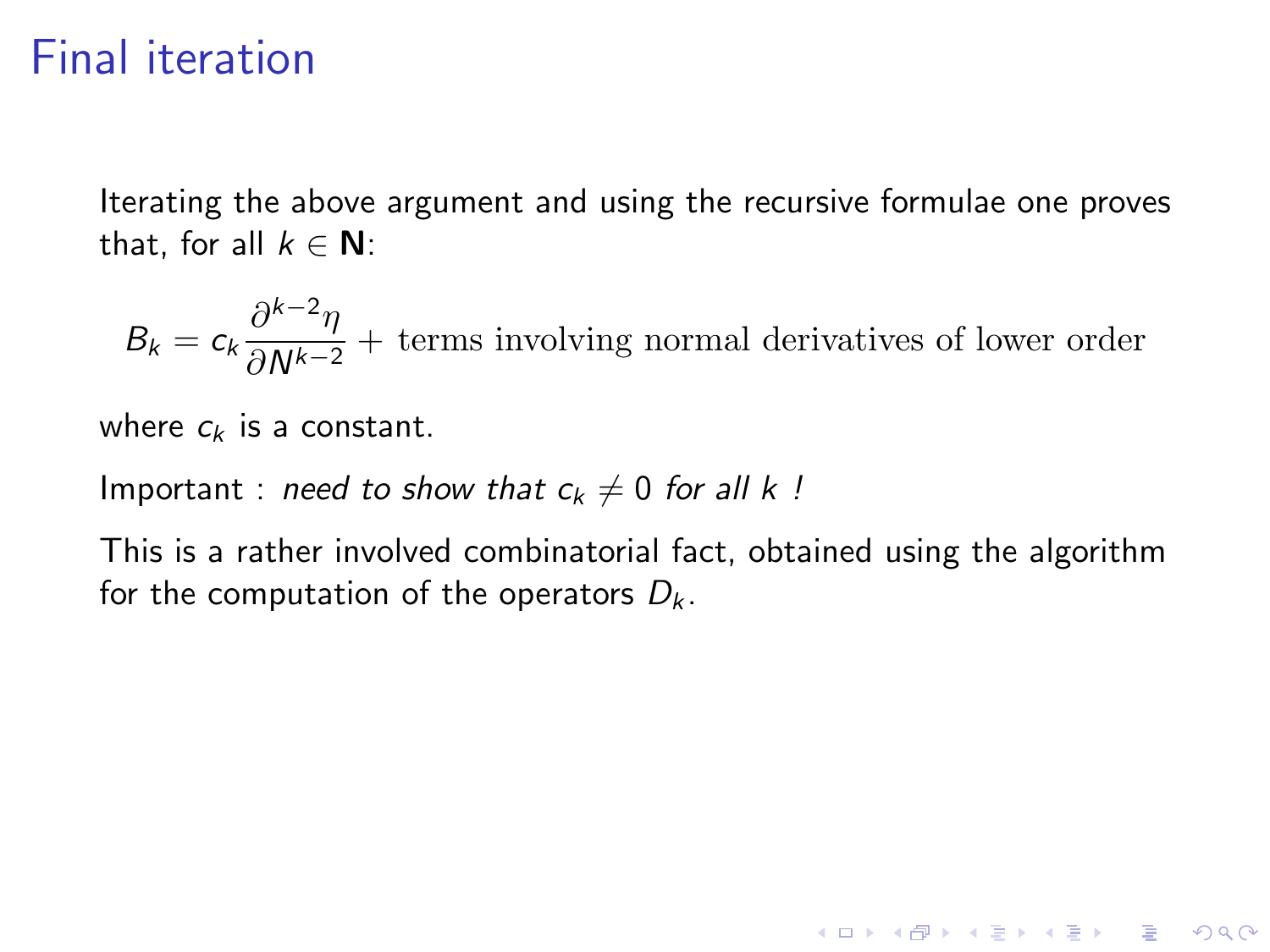Iterating the above argument and using the recursive formulae one proves that, for all  $k \in \mathbb{N}$ :

 $B_k = c_k \frac{\partial^{k-2} \eta}{\partial N^{k-2}}$  $\frac{\partial u}{\partial N^{k-2}}$  + terms involving normal derivatives of lower order

where  $c_k$  is a constant.

Important : need to show that  $c_k \neq 0$  for all k !

This is a rather involved combinatorial fact, obtained using the algorithm for the computation of the operators  $D_k$ .

4 D > 4 P + 4 B + 4 B + B + 9 Q O

Having done that, it follows by induction that: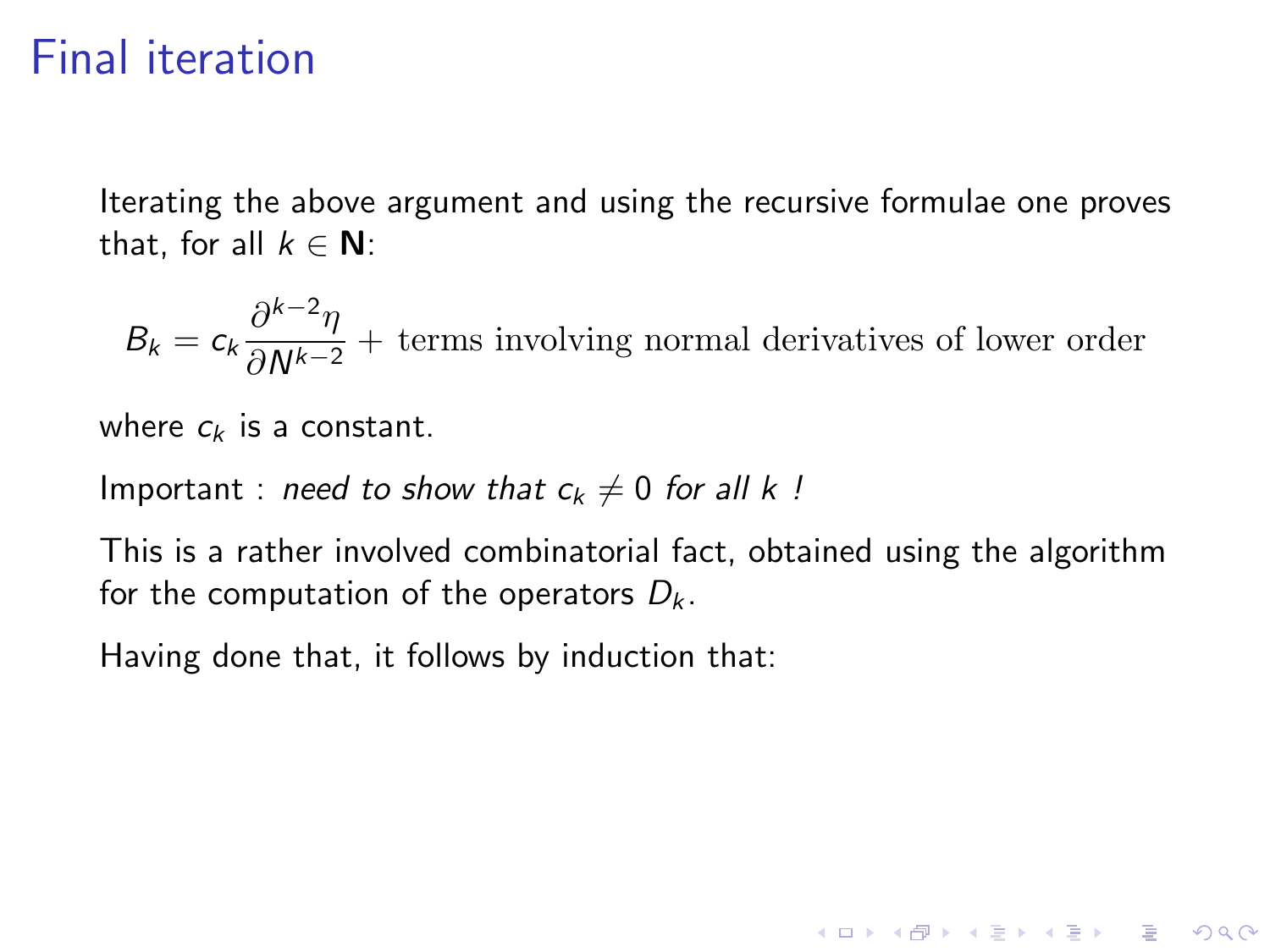Iterating the above argument and using the recursive formulae one proves that, for all  $k \in \mathbb{N}$ :

 $B_k = c_k \frac{\partial^{k-2} \eta}{\partial N^{k-2}}$  $\frac{\partial u}{\partial N^{k-2}}$  + terms involving normal derivatives of lower order

where  $c_k$  is a constant.

Important : need to show that  $c_k \neq 0$  for all k !

This is a rather involved combinatorial fact, obtained using the algorithm for the computation of the operators  $D_k$ .

Having done that, it follows by induction that:

if all  $B_k$  are constant, then all normal derivatives of  $\eta$  are also constant.

**KORKAR KERKER E VOOR**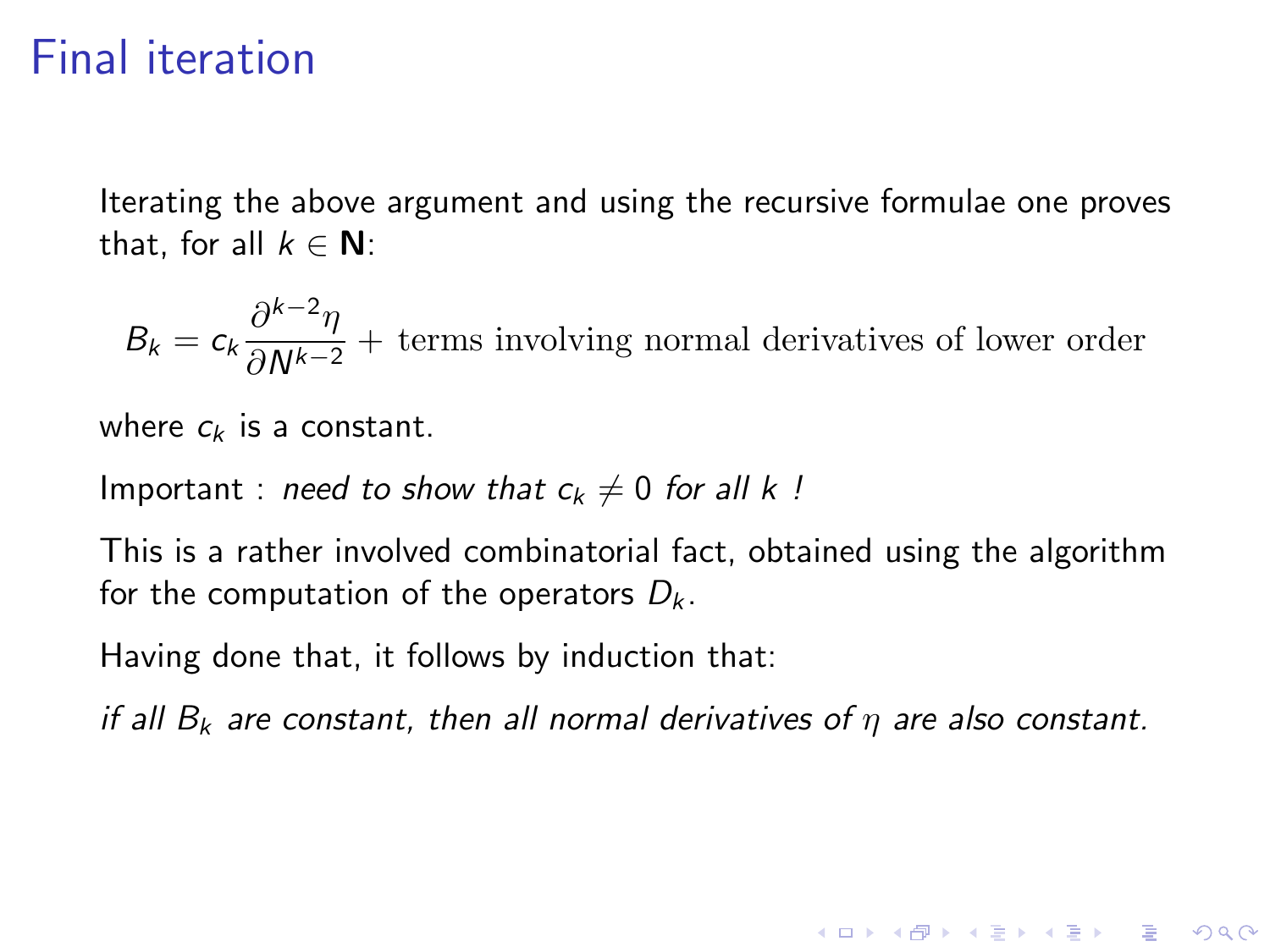Iterating the above argument and using the recursive formulae one proves that, for all  $k \in \mathbb{N}$ :

 $B_k = c_k \frac{\partial^{k-2} \eta}{\partial N^{k-2}}$  $\frac{\partial u}{\partial N^{k-2}}$  + terms involving normal derivatives of lower order

where  $c_k$  is a constant.

Important : need to show that  $c_k \neq 0$  for all k !

This is a rather involved combinatorial fact, obtained using the algorithm for the computation of the operators  $D_k$ .

Having done that, it follows by induction that:

if all  $B_k$  are constant, then all normal derivatives of  $\eta$  are also constant. This ends the proof.

**KORKAR KERKER E VOOR**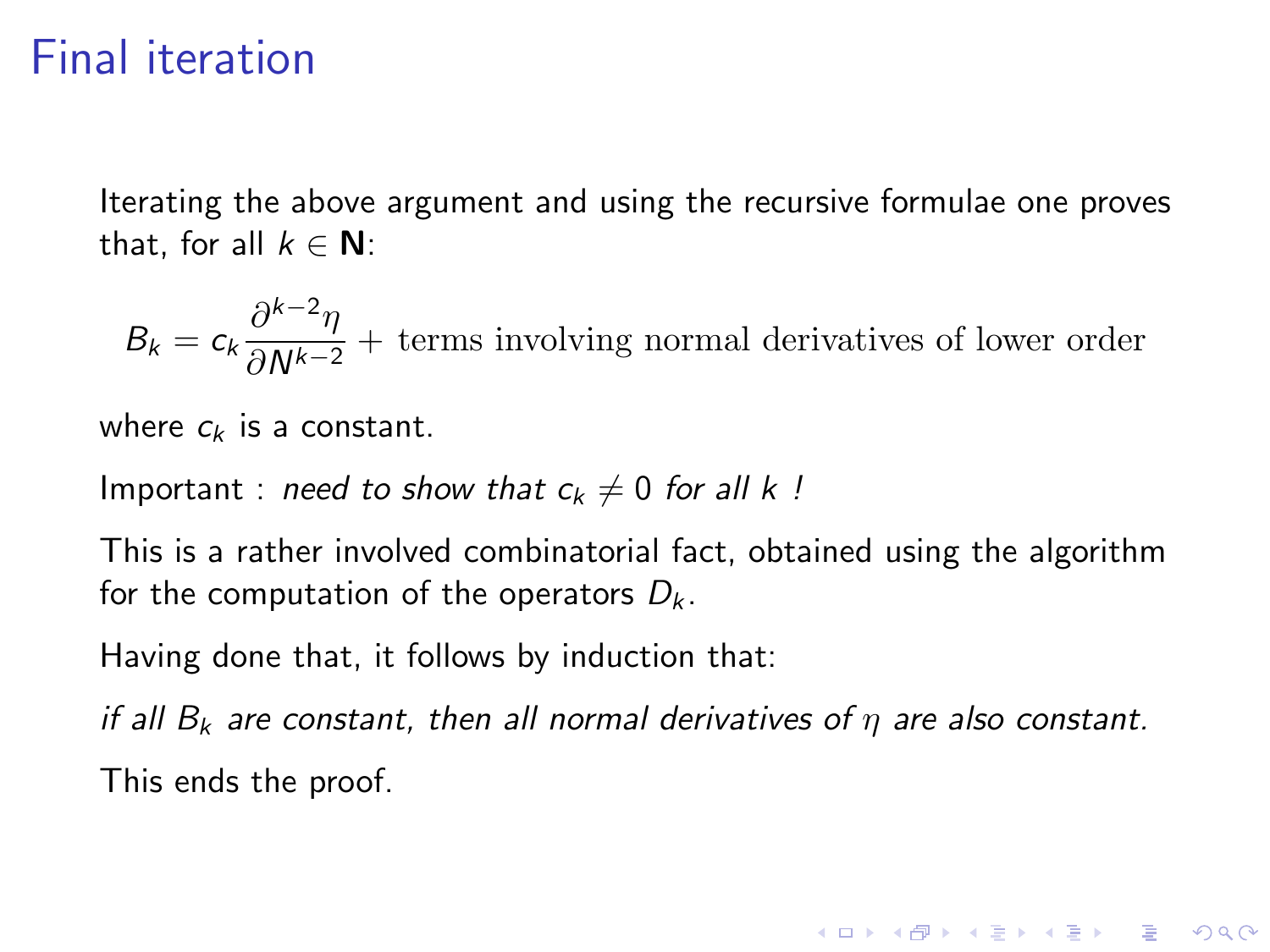### Final remarks

What we said refers to *compact* manifolds with boundary. The case where  $\Omega$  is not compact is very rich and interesting (see the works of Pacard, Ros and Sicbaldi, etc. ) There are unbounded domains in  $\mathbf{R}^n$ , not isometric to isoparametric tubes, which supports solutions to the Serrin problem.

K ロ ▶ K @ ▶ K 할 > K 할 > 1 할 > 1 이익어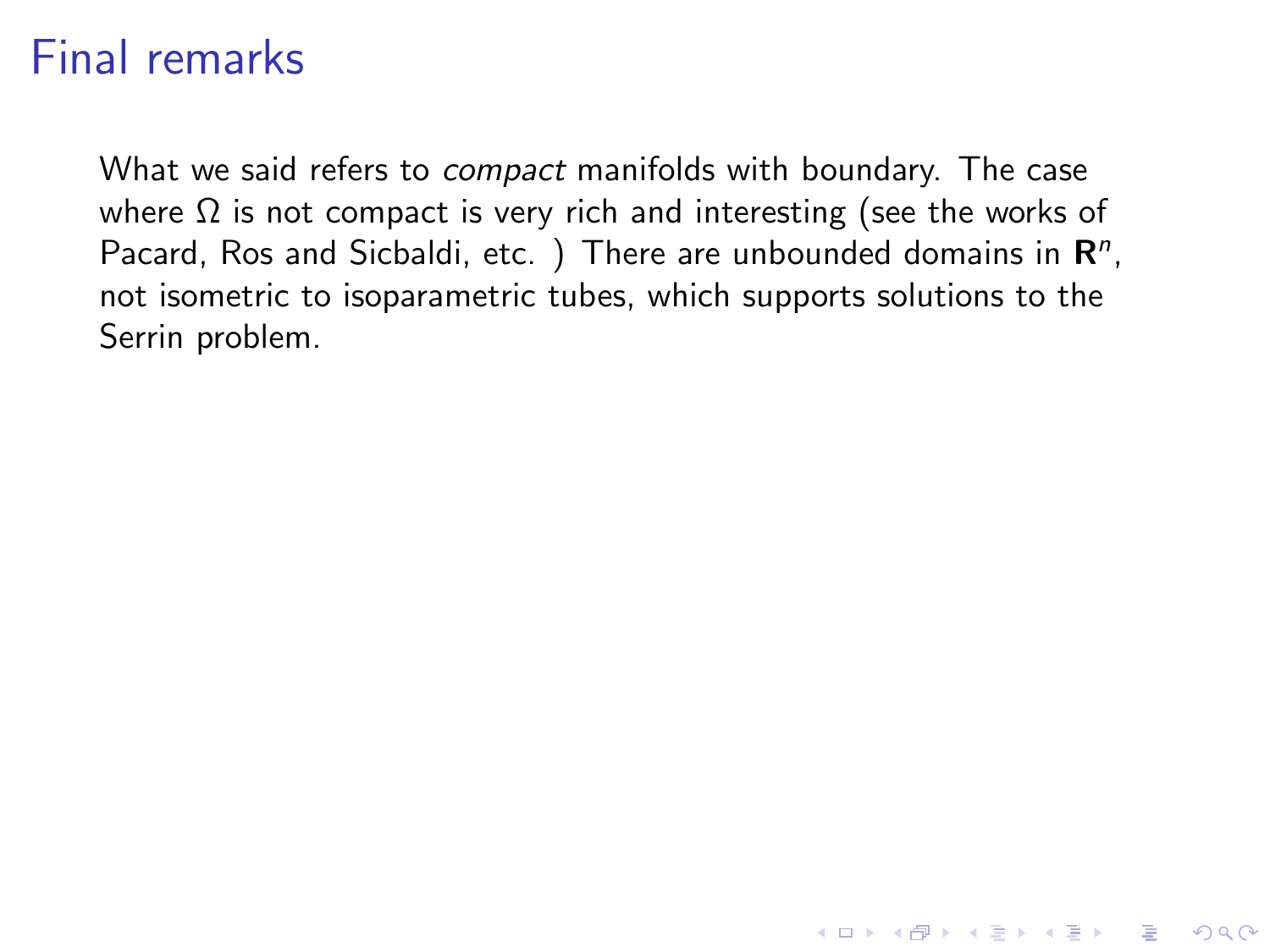### Final remarks

What we said refers to *compact* manifolds with boundary. The case where  $\Omega$  is not compact is very rich and interesting (see the works of Pacard, Ros and Sicbaldi, etc. ) There are unbounded domains in  $\mathbf{R}^n$ , not isometric to isoparametric tubes, which supports solutions to the Serrin problem.

There is a big variety of overdetermined problems. For example, people considered the following Steklov overdetermined problem:

$$
\begin{cases} \Delta u = 0 \quad \text{on} \quad \Omega \\ \frac{\partial u}{\partial N} = -\sigma u, \ |\nabla u| = 1 \quad \text{on} \quad \partial \Omega \end{cases}
$$

**KORKAR KERKER E VOOR** 

Payne and Philippin proved that, if  $\Omega\subseteq{\mathbf R}^2$  supports a solution when  $\sigma = \sigma_2$  (first positive Steklov eigenvalue), then  $\Omega$  must be a ball.